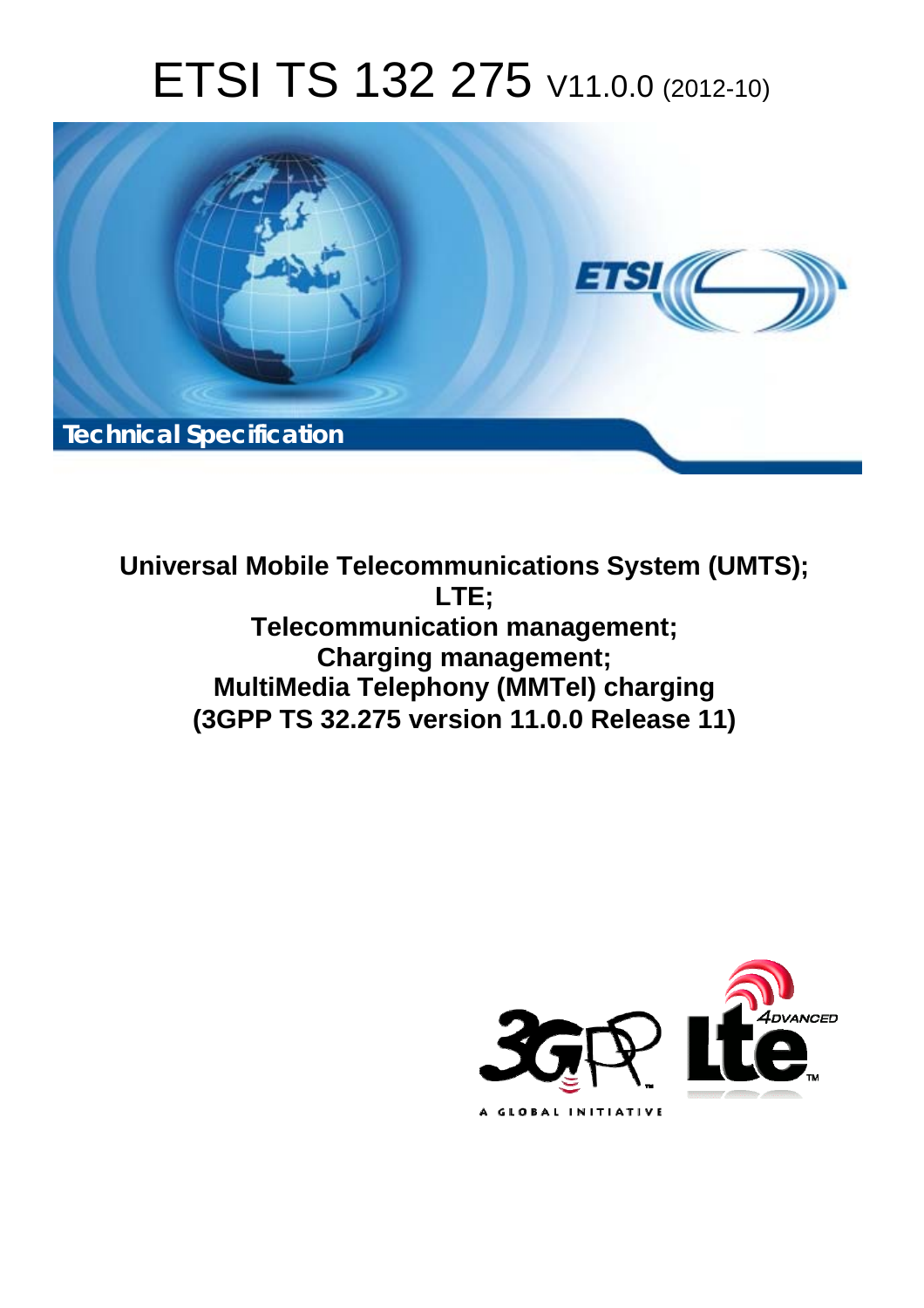Reference RTS/TSGS-0532275vb00

> Keywords LTE,UMTS

#### *ETSI*

#### 650 Route des Lucioles F-06921 Sophia Antipolis Cedex - FRANCE

Tel.: +33 4 92 94 42 00 Fax: +33 4 93 65 47 16

Siret N° 348 623 562 00017 - NAF 742 C Association à but non lucratif enregistrée à la Sous-Préfecture de Grasse (06) N° 7803/88

#### *Important notice*

Individual copies of the present document can be downloaded from: [http://www.etsi.org](http://www.etsi.org/)

The present document may be made available in more than one electronic version or in print. In any case of existing or perceived difference in contents between such versions, the reference version is the Portable Document Format (PDF). In case of dispute, the reference shall be the printing on ETSI printers of the PDF version kept on a specific network drive within ETSI Secretariat.

Users of the present document should be aware that the document may be subject to revision or change of status. Information on the current status of this and other ETSI documents is available at <http://portal.etsi.org/tb/status/status.asp>

If you find errors in the present document, please send your comment to one of the following services: [http://portal.etsi.org/chaircor/ETSI\\_support.asp](http://portal.etsi.org/chaircor/ETSI_support.asp)

#### *Copyright Notification*

No part may be reproduced except as authorized by written permission. The copyright and the foregoing restriction extend to reproduction in all media.

> © European Telecommunications Standards Institute 2012. All rights reserved.

DECT<sup>™</sup>, PLUGTESTS<sup>™</sup>, UMTS<sup>™</sup> and the ETSI logo are Trade Marks of ETSI registered for the benefit of its Members. **3GPP**TM and **LTE**™ are Trade Marks of ETSI registered for the benefit of its Members and of the 3GPP Organizational Partners.

**GSM**® and the GSM logo are Trade Marks registered and owned by the GSM Association.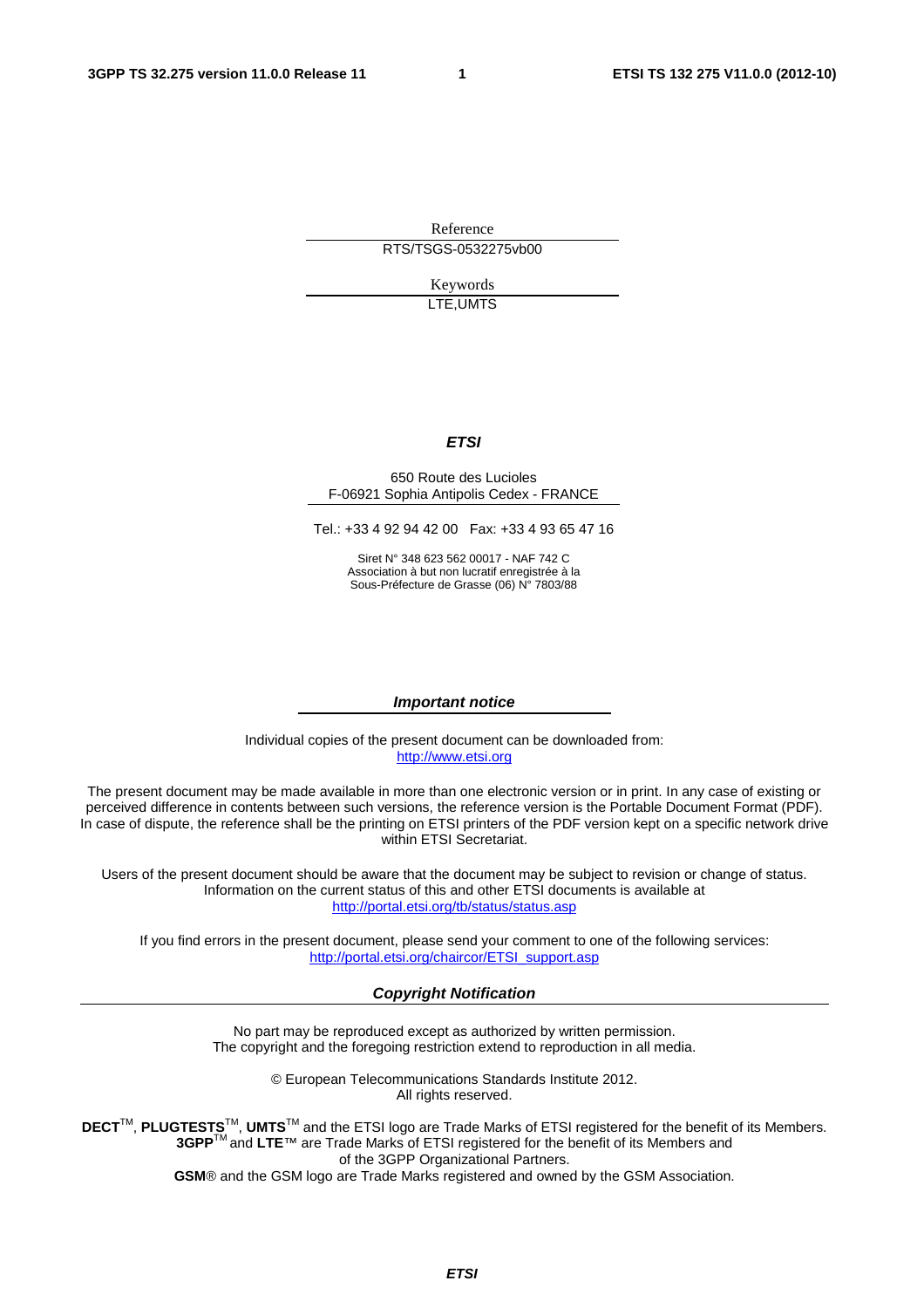### Intellectual Property Rights

IPRs essential or potentially essential to the present document may have been declared to ETSI. The information pertaining to these essential IPRs, if any, is publicly available for **ETSI members and non-members**, and can be found in ETSI SR 000 314: *"Intellectual Property Rights (IPRs); Essential, or potentially Essential, IPRs notified to ETSI in respect of ETSI standards"*, which is available from the ETSI Secretariat. Latest updates are available on the ETSI Web server [\(http://ipr.etsi.org](http://webapp.etsi.org/IPR/home.asp)).

Pursuant to the ETSI IPR Policy, no investigation, including IPR searches, has been carried out by ETSI. No guarantee can be given as to the existence of other IPRs not referenced in ETSI SR 000 314 (or the updates on the ETSI Web server) which are, or may be, or may become, essential to the present document.

### Foreword

This Technical Specification (TS) has been produced by ETSI 3rd Generation Partnership Project (3GPP).

The present document may refer to technical specifications or reports using their 3GPP identities, UMTS identities or GSM identities. These should be interpreted as being references to the corresponding ETSI deliverables.

The cross reference between GSM, UMTS, 3GPP and ETSI identities can be found under <http://webapp.etsi.org/key/queryform.asp>.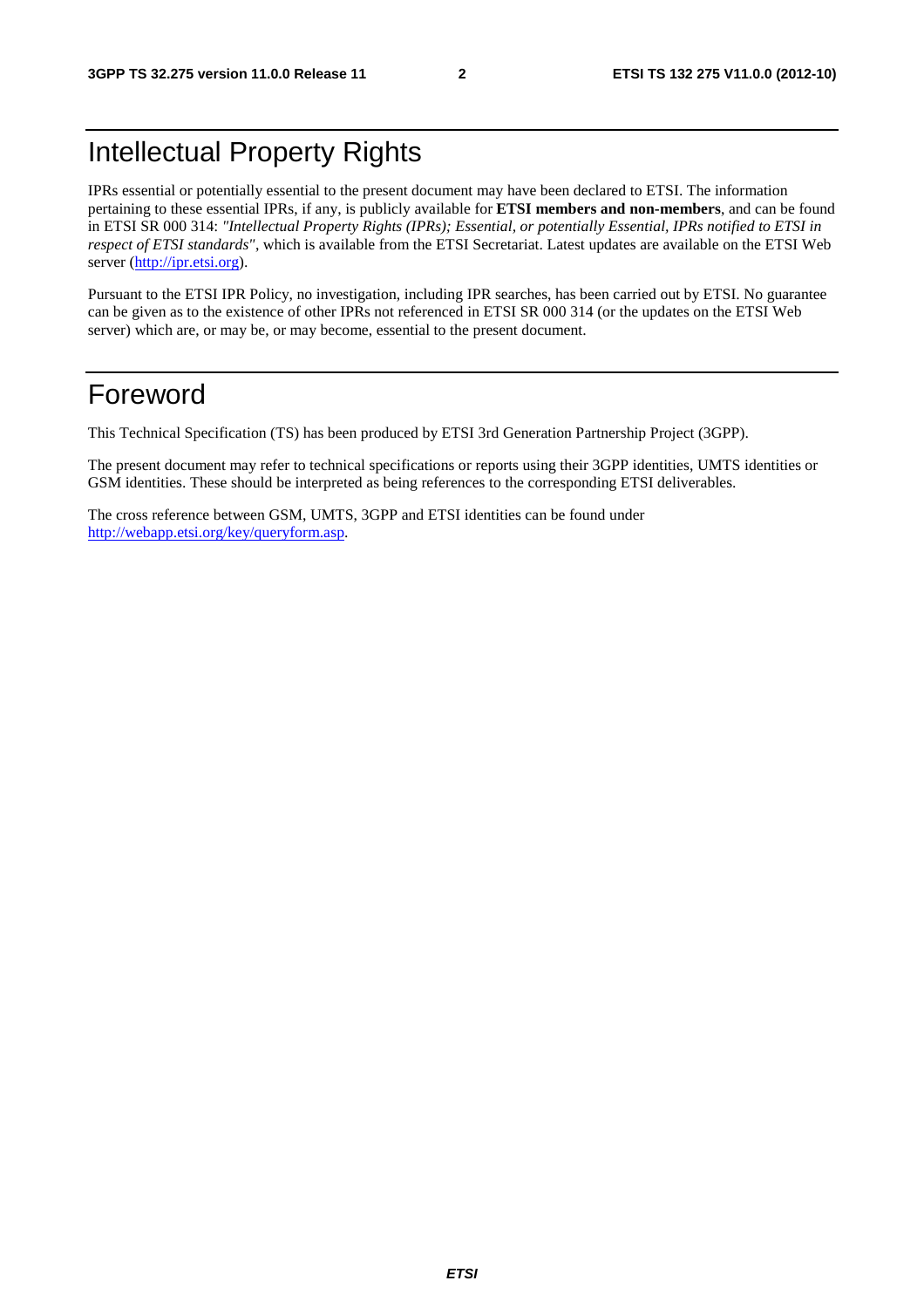$\mathbf{3}$ 

## Contents

| 1                    |  |  |  |
|----------------------|--|--|--|
| $\overline{2}$       |  |  |  |
| 3                    |  |  |  |
| 3.2                  |  |  |  |
| 4                    |  |  |  |
| 4.1                  |  |  |  |
| 4.2                  |  |  |  |
| 4.3                  |  |  |  |
| 5                    |  |  |  |
| 5.1                  |  |  |  |
| 5.1.1                |  |  |  |
| 5.1.1.1              |  |  |  |
| 5.1.1.2              |  |  |  |
| 5.1.1.3              |  |  |  |
| 5.1.1.4              |  |  |  |
| 5.1.1.5              |  |  |  |
| 5.1.1.6              |  |  |  |
| 5.1.1.7              |  |  |  |
| 5.1.1.8              |  |  |  |
| 5.1.1.9              |  |  |  |
| 5.1.1.10             |  |  |  |
| 5.1.1.11<br>5.1.1.12 |  |  |  |
| 5.1.1.13             |  |  |  |
| 5.1.1.14             |  |  |  |
| 5.1.1.15             |  |  |  |
| 5.1.1.16             |  |  |  |
| 5.1.1.17             |  |  |  |
| 5.1.1.18             |  |  |  |
| 5.1.1.19             |  |  |  |
| 5.1.1.20             |  |  |  |
| 5.1.1.21             |  |  |  |
| 5.1.2                |  |  |  |
| 5.2                  |  |  |  |
| 5.2.2                |  |  |  |
| 5.2.2.1<br>5.2.2.1.1 |  |  |  |
| 5.2.2.1.2            |  |  |  |
| 5.2.2.1.3            |  |  |  |
| 5.2.2.1.4            |  |  |  |
| 5.2.2.1.5            |  |  |  |
| 5.2.2.1.6            |  |  |  |
| 5.2.2.1.6.1          |  |  |  |
| 5.2.2.1.6.2          |  |  |  |
| 5.2.2.1.7            |  |  |  |
| 5.2.2.1.7.1          |  |  |  |
| 5.2.2.1.7.2          |  |  |  |
| 5.2.2.1.8            |  |  |  |
| 5.2.2.1.9            |  |  |  |
| 5.2.2.1.9.1          |  |  |  |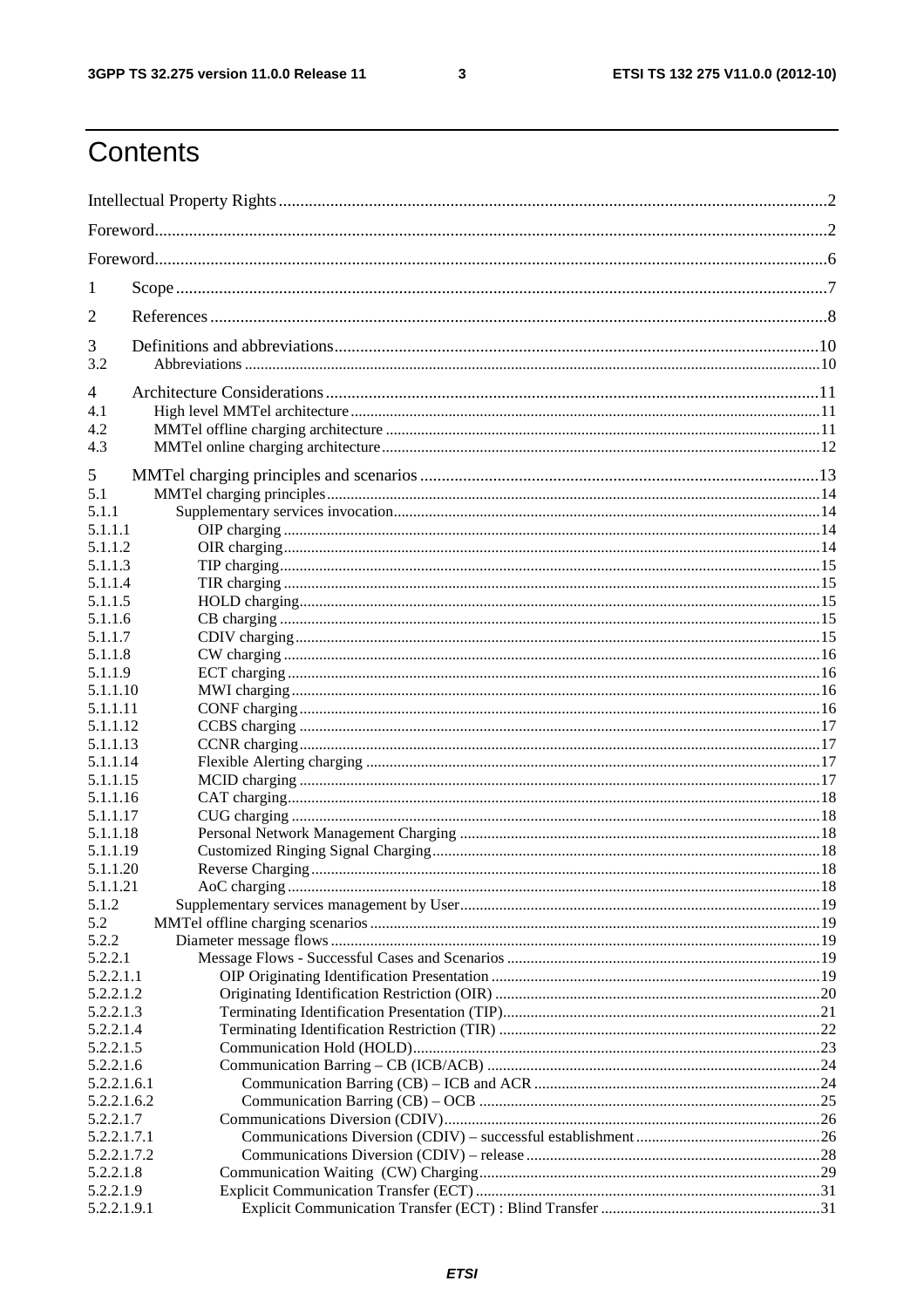| 5.2.2.1.9.2  |                                                                              |  |
|--------------|------------------------------------------------------------------------------|--|
| 5.2.2.1.10   |                                                                              |  |
| 5.2.2.1.11   |                                                                              |  |
| 5.2.2.1.11.1 |                                                                              |  |
| 5.2.2.1.11.2 |                                                                              |  |
| 5.2.2.1.11.3 |                                                                              |  |
| 5.2.2.1.11.4 |                                                                              |  |
| 5.2.2.1.11.5 |                                                                              |  |
| 5.2.2.1.11.6 |                                                                              |  |
| 5.2.2.1.12   |                                                                              |  |
| 5.2.2.1.13   |                                                                              |  |
| 5.2.2.1.14   |                                                                              |  |
| 5.2.2.1.14.1 |                                                                              |  |
| 5.2.2.1.14.2 |                                                                              |  |
| 5.2.2.1.15   |                                                                              |  |
| 5.2.2.1.16   |                                                                              |  |
| 5.2.2.1.17   |                                                                              |  |
| 5.2.2.1.17.1 |                                                                              |  |
| 5.2.2.1.17.2 |                                                                              |  |
| 5.2.2.1.18   |                                                                              |  |
| 5.2.2.1.19   |                                                                              |  |
|              |                                                                              |  |
| 5.2.2.1.20   |                                                                              |  |
| 5.2.3        |                                                                              |  |
| 5.2.4        |                                                                              |  |
| 5.3          |                                                                              |  |
| 5.3.1        |                                                                              |  |
| 5.3.2        |                                                                              |  |
| 5.3.2.1      |                                                                              |  |
| 5.3.2.1.0    |                                                                              |  |
| 5.3.2.1.1    |                                                                              |  |
| 5.3.2.1.1.1  |                                                                              |  |
| 5.3.2.1.1.2  |                                                                              |  |
| 5.3.2.1.2    |                                                                              |  |
| 5.3.2.1.3    |                                                                              |  |
| 5.3.2.1.3.1  |                                                                              |  |
| 5.3.2.1.3.2  |                                                                              |  |
| 5.3.2.1.4    |                                                                              |  |
| 5.3.2.1.4.1  |                                                                              |  |
| 5.3.2.1.4.2  |                                                                              |  |
| 5.3.2.1.4.3  |                                                                              |  |
| 5.3.2.1.4.4  |                                                                              |  |
| 5.3.2.1.4.5  |                                                                              |  |
| 5.3.2.1.4.6  |                                                                              |  |
| 5.3.2.1.5    |                                                                              |  |
| 5.3.2.1.5.1  | Explicit Communication Transfer (ECT): Blind Transfer with sending REFER  75 |  |
| 5.3.2.1.5.2  |                                                                              |  |
| 5.3.2.1.5.3  |                                                                              |  |
| 5.2.2.2      |                                                                              |  |
|              |                                                                              |  |
| 6            |                                                                              |  |
| 6.1          |                                                                              |  |
| 6.1.1        |                                                                              |  |
| 6.1.1.1      |                                                                              |  |
| 6.1.1.2      |                                                                              |  |
| 6.1.2        |                                                                              |  |
| 6.1.3        |                                                                              |  |
| 6.1.3.1      |                                                                              |  |
| 6.1.3.2      |                                                                              |  |
| 6.1.3.3      |                                                                              |  |
| 6.2          |                                                                              |  |
| 6.2.1        |                                                                              |  |
| 6.2.1.1      |                                                                              |  |
|              |                                                                              |  |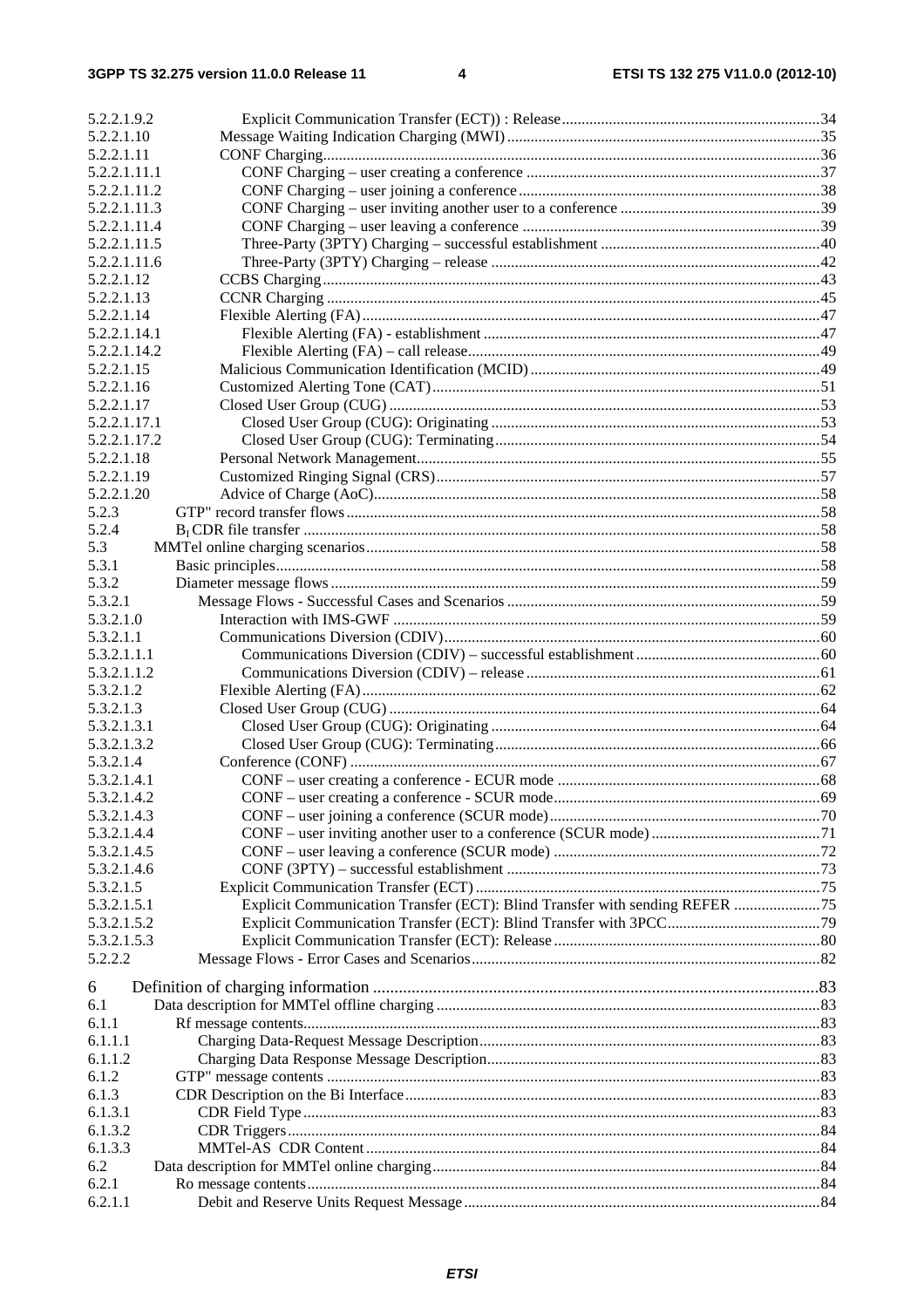| 6.2.1.2 |  |  |  |  |
|---------|--|--|--|--|
| 6.3     |  |  |  |  |
| 6.3.1   |  |  |  |  |
| 6.3.1.1 |  |  |  |  |
| 6.3.1.2 |  |  |  |  |
| 6.3.1.3 |  |  |  |  |
| 6.3.1.4 |  |  |  |  |
|         |  |  |  |  |
|         |  |  |  |  |
|         |  |  |  |  |
|         |  |  |  |  |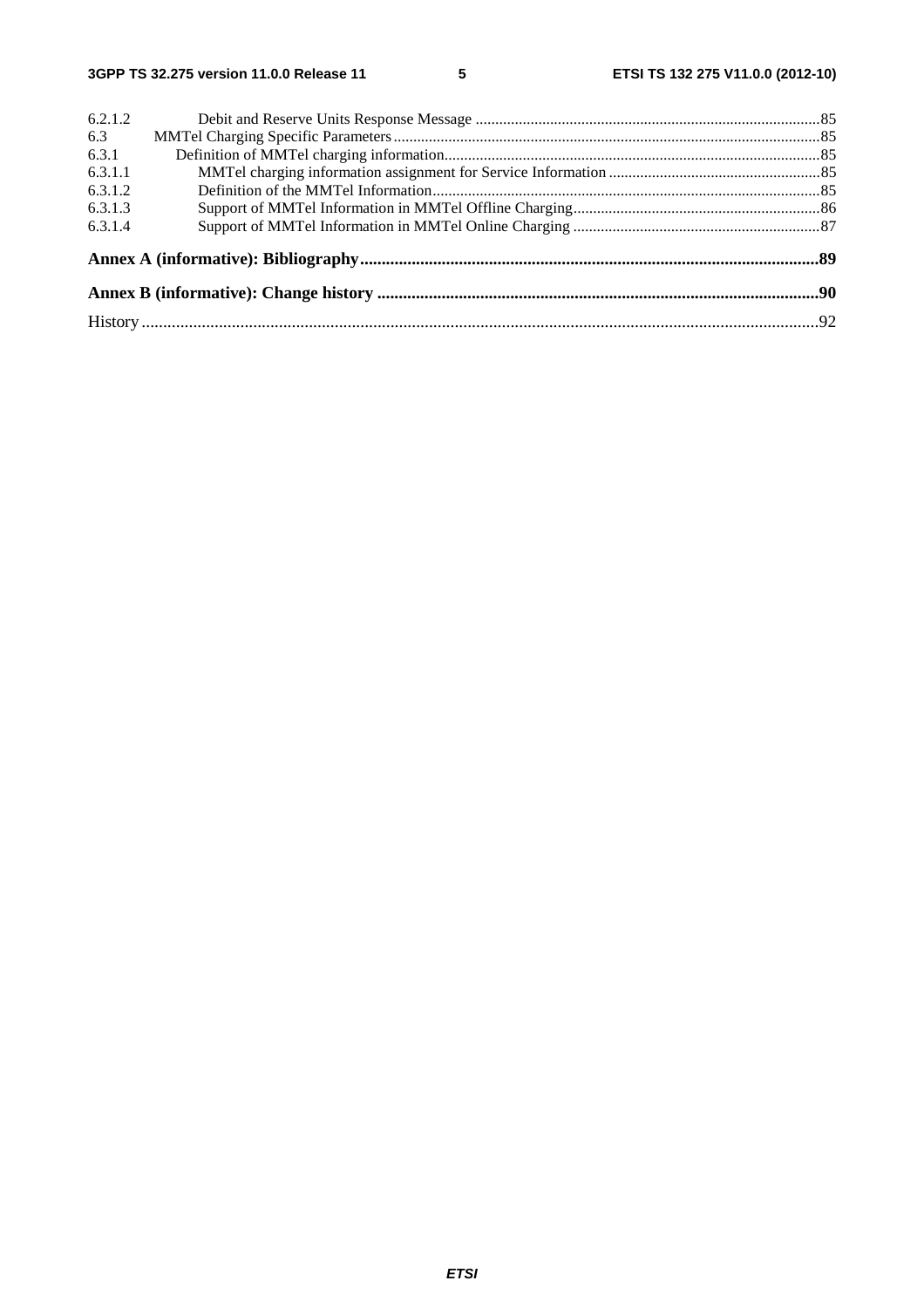### Foreword

This Technical Specification has been produced by the 3<sup>rd</sup> Generation Partnership Project (3GPP).

The contents of the present document are subject to continuing work within the TSG and may change following formal TSG approval. Should the TSG modify the contents of the present document, it will be re-released by the TSG with an identifying change of release date and an increase in version number as follows:

Version x.y.z

where:

- x the first digit:
	- 1 presented to TSG for information;
	- 2 presented to TSG for approval;
	- 3 or greater indicates TSG approved document under change control.
- y the second digit is incremented for all changes of substance, i.e. technical enhancements, corrections, updates, etc.
- z the third digit is incremented when editorial only changes have been incorporated in the document.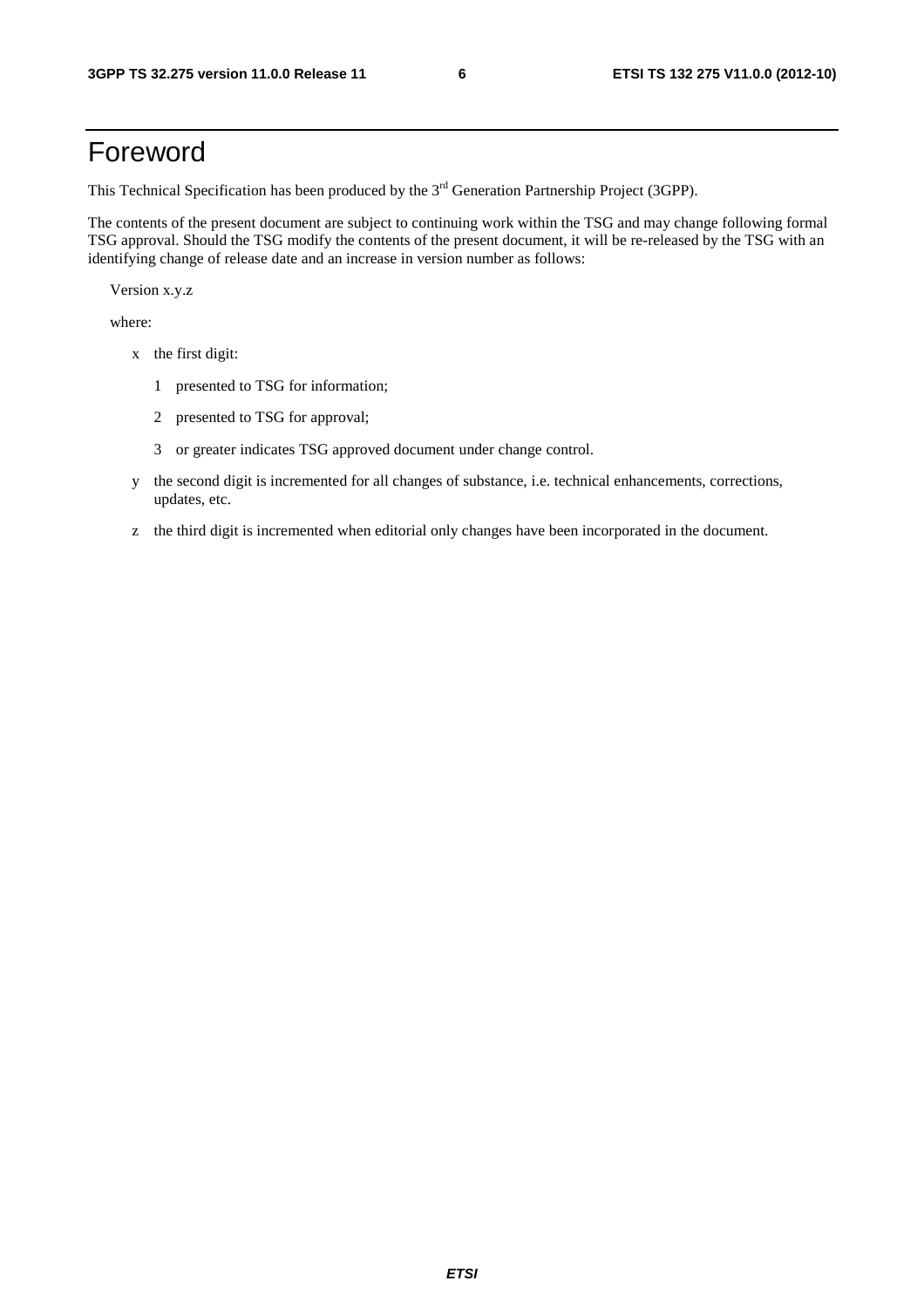### 1 Scope

The present document is part of a series of documents that specify charging functionality and charging management in GSM/UMTS networks. The GSM/UMTS core network charging architecture and principles are specified in 3GPP TS 32.240 [1], which provides an umbrella for other charging management TSs that specify:

- the content of the CDRs per domain and subsystem (offline charging),
- the content of real-time charging messages per domain / subsystem (online charging);
- the functionality of online and offline charging for those domains and subsystems;
- the interfaces that are used in the charging framework to transfer the charging information (i.e. CDRs or charging events)

The complete document structure for these TSs is defined in TS 32.240 [1].

The present document specifies the Offline and Online Charging for MultiMedia Telephony (MMTel) service and supplementary services, based on the functional description of MMTel in 3GPP TS 22.173 [200]. Charging for the following supplementary services is specified:

- Communications Diversion (CDIV)
- Communication Hold (HOLD)
- CONFerence (CONF)
- Message Waiting Indication (MWI)
- Originating Identity Presentation (OIP) / Originating Identity Restriction (OIR)
- Terminating Identity Presentation (TIP) / Terminating Identity Restriction (TIR)
- Call Barring (CB)
- Explicit Call Transfer (ECT)
- Communication Wait (CW)
- Completion of Communications to Busy Subscriber (CCBS)
- Completion of Communications by No Reply (CCNR)
- Malicious Communication Identification (MCID)
- Customized Alerting Tone (CAT)
- Closed User Group (CUG)
- Personal Network Management (PNM)
- Customized Ringing Signal (CRS)
- Reverse Charging
- Advice of Charge (AoC)

Charging of these supplementary services is performed at the respective MMTel AS. The MMTel charging aspects are an extension of the basic IMS charging capabilities as specified in the TS 32.260 [20].

This charging description includes the offline and online charging architecture and scenarios specific to the MMTel, as well as the mapping of the common 3GPP charging architecture specified in TS 32.240 [1] onto the MMTel. It further specifies the structure and content of the CDRs for offline charging, and the charging events for online charging.

The present document is related to other 3GPP charging TSs as follows: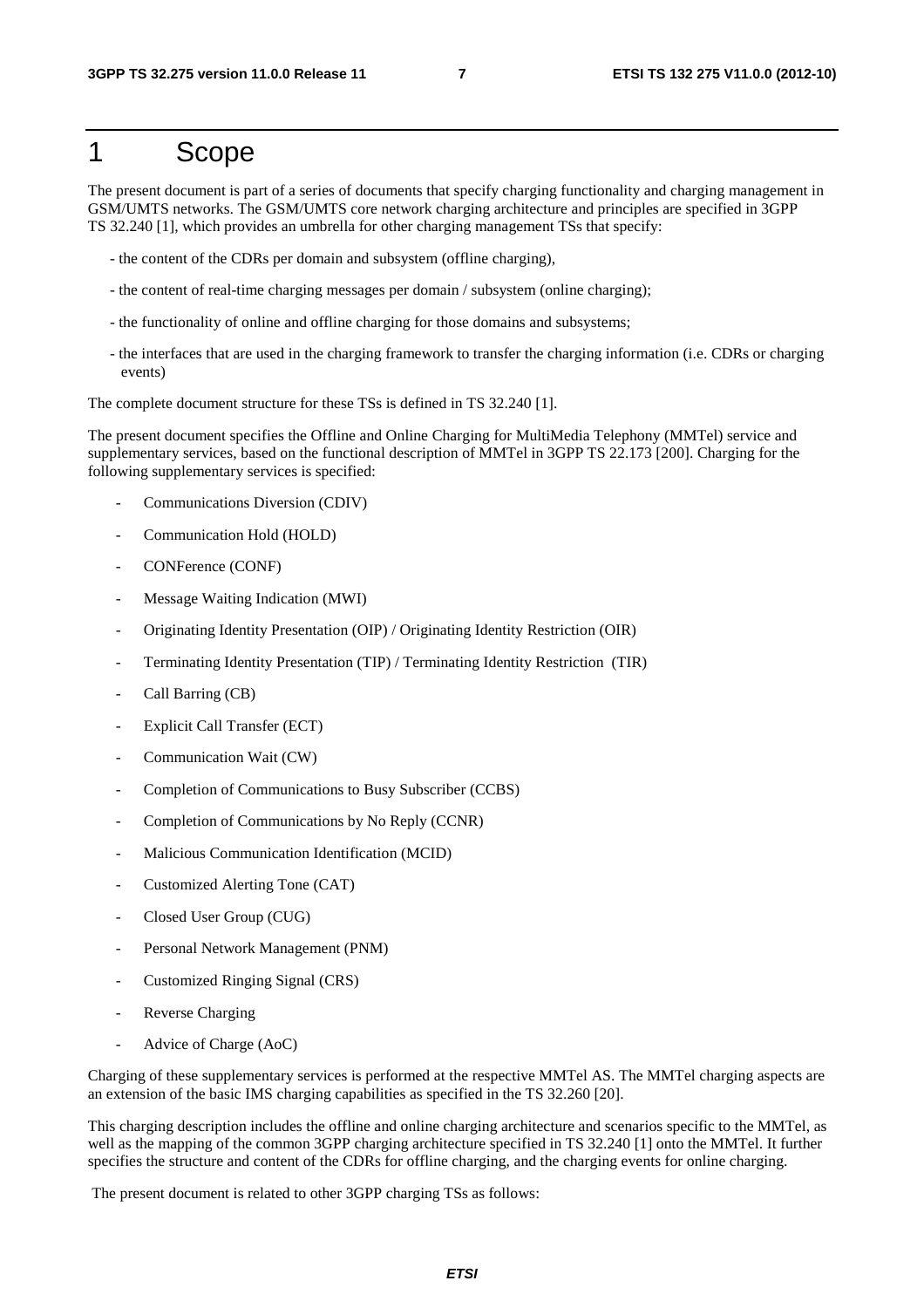- The common 3GPP charging architecture is specified in TS 32.240 [1];<br>The common IMS charging principles are specified in the TS 32.260 [2]
- The common IMS charging principles are specified in the TS 32.260 [20].<br>The parameters abstract syntax and encoding rules for these CDB types are
- The parameters, abstract syntax and encoding rules for these CDR types are specified in TS 32.298 [51].
- A transaction based mechanism for the transfer of CDRs within the network is specified in TS 32.295 [54].<br>The file based mechanism used to transfer the CDRs from the network to the operator"s billing domain (e.g.
- The file based mechanism used to transfer the CDRs from the network to the operator"s billing domain (e.g. the billing system or a mediation device) is specified in TS 32.297 [52].
- **The 3GPP Diameter application that is used for MMTel offline and online charging is specified in** TS 32.299 [50].

All references, abbreviations, definitions, descriptions, principles and requirements, used in the present document, that are common across 3GPP TSs, are defined in the 3GPP Vocabulary, TR 21.905 [100]. Those that are common across charging management in GSM/UMTS domains or subsystems are provided in the umbrella document TS 32.240 [1]. Finally, those items that are specific to the present document are defined exclusively in the present document.

### 2 References

The following documents contain provisions which, through reference in this text, constitute provisions of the present document.

- References are either specific (identified by date of publication, edition number, version number, etc.) or non-specific.
- For a specific reference, subsequent revisions do not apply.
- For a non-specific reference, the latest version applies. In the case of a reference to a 3GPP document (including a GSM document), a non-specific reference implicitly refers to the latest version of that document *in the same Release as the present document*.
- [1] 3GPP TS 32.240: "Telecommunication management; charging management; charging architecture and principles".
- [2]-[19] Void
- [20] 3GPP TS 32.260: "Telecommunication management; Charging management; IP Multimedia Subsystem (IMS) charging".
- [21] 3GPP TS 32.280: 'Telecommunication management; Charging management; Advice of Charge (AoC) service'.
- [22]-[49] Void.
- [50] 3GPP TS 32.299: "Telecommunication management; Charging management; Diameter charging application".
- [51] 3GPP TS 32.298: "Telecommunication management; Charging management; Charging Data Record (CDR) parameter description".
- [52] 3GPP TS 32.297: "Telecommunication management; Charging management; Charging Data Record (CDR) file format and transfer".
- [53] 3GPP TS 32.296: "Telecommunication management; Charging management; Online Charging System (OCS) applications and interfaces".
- [54] 3GPP TS 32.295: "Telecommunication management; Charging management; Charging Data Record (CDR) transfer".
- [55]-[99] Void.
- [100] 3GPP TR 21.905: "Vocabulary for 3GPP Specifications".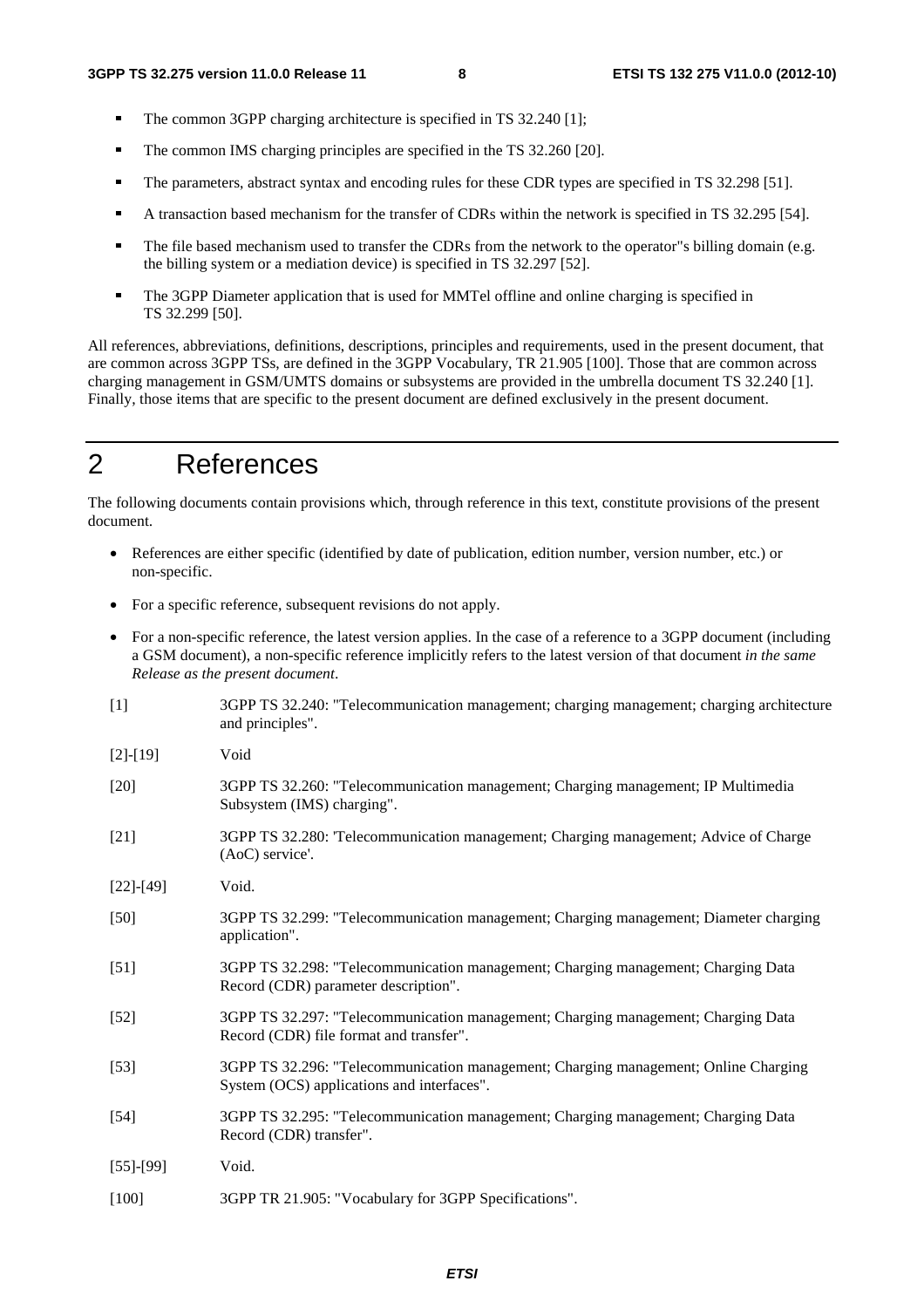| $[101]$           | 3GPP TS 22.101: "Service aspects; Service Principles".                                                                                                                                                          |  |  |
|-------------------|-----------------------------------------------------------------------------------------------------------------------------------------------------------------------------------------------------------------|--|--|
| $[102]$           | 3GPP TS 22.115: "Service aspects; Charging and billing".                                                                                                                                                        |  |  |
| [103]             | 3GPP TS 23.002: "Network Architecture".                                                                                                                                                                         |  |  |
| $[104]$ - $[199]$ | Void.                                                                                                                                                                                                           |  |  |
| $[200]$           | 3GPP TS 22.173: " Multimedia Telephony Service and supplementary services; stage 1".                                                                                                                            |  |  |
| [201]             | 3GPP TS 24.173: "IMS multimedia telephony communications service and supplementary<br>services stage3".                                                                                                         |  |  |
| $[202]$           | 3GPP TS 24.604: "TISPAN- PSTN/ISDN simulation services: Communication Diversion (CDIV);<br>Protocol specification".                                                                                             |  |  |
| $[203]$           | 3GPP TS 24.605: . "Conference (CONF) using IP Multimedia (IM) Core Network (CN)<br>subsystem; Protocol specification".                                                                                          |  |  |
| $[204]$           | 3GPP TS 24.606: "Message Waiting Indication (MWI) using IP Multimedia (IM) Core Network<br>(CN) subsystem; Protocol specification". .                                                                           |  |  |
| $[205]$           | 3GPP TS 24.607: "Originating Identification Presentation (OIP) and Originating Identification<br>Restriction (OIR) using IP Multimedia (IM) Core Network (CN) subsystem; Protocol<br>specification".            |  |  |
| [206]             | 3GPP TS 24.608: "Terminating Identification Presentation (TIP) and Terminating Identification<br>Restriction (TIR) using IP Multimedia (IM) Core Network (CN) subsystem; Protocol<br>specification".            |  |  |
| $[207]$           | 3GPP TS 24.610: "Communication HOLD (HOLD) using IP Multimedia (IM) Core Network<br>(CN) subsystem; Protocol specification".                                                                                    |  |  |
| $[208]$           | 3GPP TS 24.611: "Anonymous Communication Rejection (ACR) and Communication Barring<br>(CB) using IP Multimedia (IM) Core Network (CN) subsystem; Protocol specification".                                       |  |  |
| [209]             | 3GPP TS 24.615: "Communication Waiting (CW) using IP Multimedia (IM) Core Network (CN)<br>subsystem; Protocol Specfication".                                                                                    |  |  |
| $[210]$           | 3GPP TS 24.616: "Malicious Communication Identification (MCID) using IP Multimedia (IM)<br>Core Network (CN) subsystem; Protocol specification".                                                                |  |  |
| $[211]$           | 3GPP TS 24.623: "Extensible Markup Language (XML) Configuration Access Protocol (XCAP)<br>over the Ut interface for Manipulating Simulation Services".                                                          |  |  |
| $[212]$           | 3GPP TS 24.629: "Explicit Communication Transfer (ECT) using IP Multimedia (IM)Core<br>Network (CN) subsystem;; Protocol specification".                                                                        |  |  |
| [213]             | 3GPP TS 24.642: "Completion of Communications to Busy Subscriber (CCBS) and Completion of<br>Communications by No Reply (CCNR) using IP Multimedia (IM)Core Network (CN) subsystem;<br>Protocol Specification". |  |  |
| [214]             | 3GPP TS 24.647: "Advice Of Charge (AOC) using IP Multimedia (IM)Core Network (CN)<br>subsystem; Protocol Specification".                                                                                        |  |  |
| $[215]$           | 3GPP TS 24.654: "Closed User Group (CUG) using IP Multimedia (IM) Core Network (CN)<br>subsystem, Protocol Specification".                                                                                      |  |  |
| $[216]$           | 3GPP TS 24.239: "Flexible Alerting (FA) using IP Multimedia (IM) Core Network (CN)<br>subsystem, Protocol Specification".                                                                                       |  |  |
| $[217]$           | 3GPP TS 24.182: "IP Multimedia Subsystem (IMS) Customized Alerting Tones (CAT); Protocol<br>specification".                                                                                                     |  |  |
| $[218]$           | 3GPP TS 23.259: "Personal Network Management (PNM); Procedures and Information Flows;<br>Stage 2".                                                                                                              |  |  |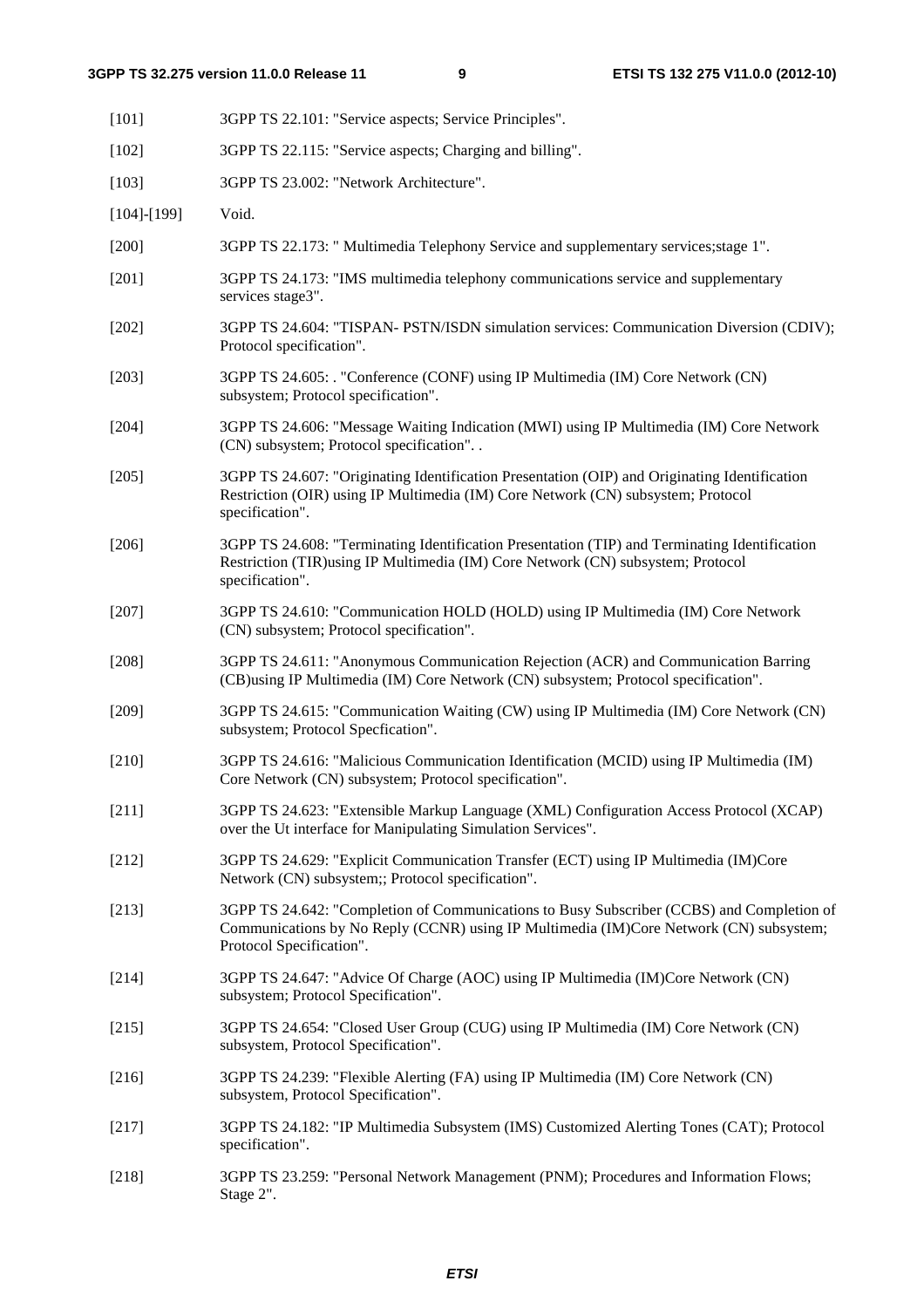[219] 3GPP TS 24.183: "IP Multimedia Subsystem (IMS) Customized Ringing Signal CRS); Protocol specification". [220] - [400] Void. [401] IETF RFC 3588: "diameter base protocol". [402] IETF RFC 4006: "Diameter Credit Control Application". [403]-[499] Void.

### 3 Definitions and abbreviations

For the purposes of the present document, the following terms and definitions given in 3GPP TR 21.905 [100], 3GPP TS 32.240 [1].

### 3.2 Abbreviations

For the purposes of the present document, the abbreviations defined in 3GPP TR 21.905 [100], 3GPP TS 32.240 [1] and the following apply:

| 3PCC         | Third Party Call Control                                |
|--------------|---------------------------------------------------------|
| 3PTY         | Three-Party                                             |
| AoC          | Advice of Charge                                        |
| <b>CAT</b>   | <b>Customized Alerting Tone</b>                         |
| CB           | <b>Communication session Barring</b>                    |
| <b>CCBS</b>  | Completion of Communication sessions to Busy Subscriber |
| <b>CCNR</b>  | Completion of Communications on No Reply                |
| CD           | <b>Communication Deflection</b>                         |
| <b>CDIV</b>  | <b>Communication DIVersion</b>                          |
| <b>CDIVN</b> | <b>CDIV</b> Notification                                |
| <b>CFB</b>   | <b>Communication Forwarding Busy</b>                    |
| <b>CFU</b>   | <b>Communication Forwarding Unconditional</b>           |
| <b>CFNL</b>  | Communication Forwarding on Not Logged-in               |
| <b>CFNR</b>  | Communication Forwarding No Reply                       |
| <b>CFNRc</b> | Communication Forwarding on Subscriber Not Reachable    |
| <b>CFUDB</b> | <b>Communication Forwarding User Determined Busy</b>    |
| <b>CONF</b>  | CONFerence                                              |
| <b>CUG</b>   | Closed User Group                                       |
| CW           | <b>Communication Waiting</b>                            |
| <b>ECT</b>   | <b>Explicit Communication Transfer</b>                  |
| <b>FA</b>    | <b>Flexible Alerting</b>                                |
| <b>HOLD</b>  | <b>Communication HOLD</b>                               |
| <b>ICB</b>   | <b>Incoming Communication Barring</b>                   |
| <b>MCID</b>  | Malicious Communication Identification                  |
| MMTel        | MultiMedia Telephony                                    |
| <b>MWI</b>   | <b>Message Waiting Indication</b>                       |
| <b>NDUB</b>  | <b>Network Determined User Busy</b>                     |
| <b>OCB</b>   | <b>Outgoing Communication Barring</b>                   |
| <b>OIP</b>   | Originating Identity Presentation                       |
| <b>OIR</b>   | Originating Identity Restriction                        |
| <b>PNM</b>   | Personal Network Management                             |
| <b>CRS</b>   | <b>Customized Ringing Signal</b>                        |
| TIP          | <b>Terminating Identity Presentation</b>                |
| <b>TIR</b>   | <b>Terminating Identity Restriction</b>                 |
| URN          | <b>Uniform Resource Name</b>                            |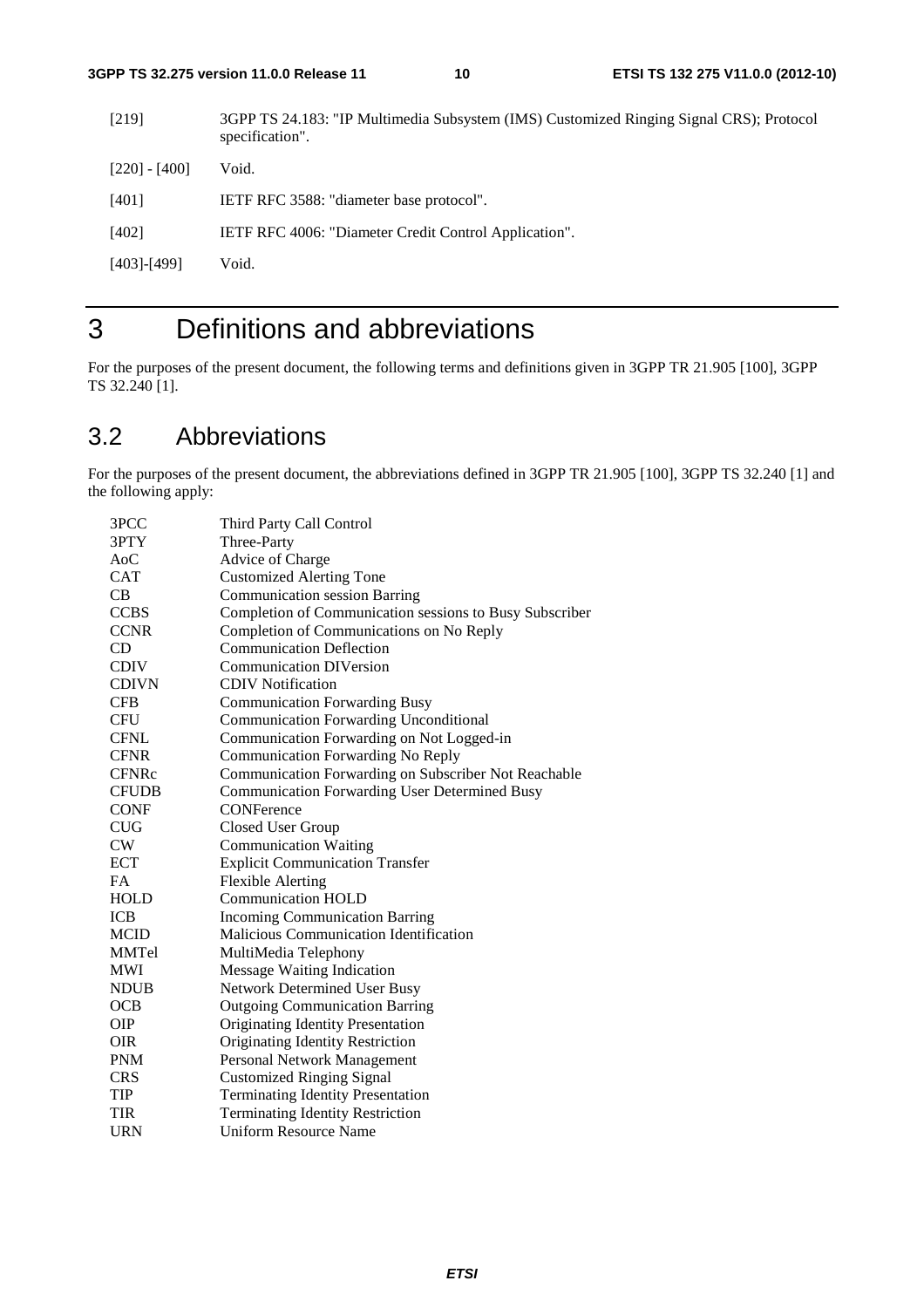### 4 Architecture Considerations

### 4.1 High level MMTel architecture

Figure 4.1 depicts the IMS reference architecture, as described in 3GPP TS 23.002 [103], with "colorized " AS as entity involved in MMTel service and supplementary services charging described in this specification.



#### **Figure 4.1-1: Entities involved in MMTel service charging in IMS logical architecture**

The AS provides the application level network functionality for MMTel service and supplementary services, whereas the overall IMS Network provides the basic IMS capabilities supporting MMTel service.

### 4.2 MMTel offline charging architecture

Figure 4.2 depicts the MMTel offline charging architecture.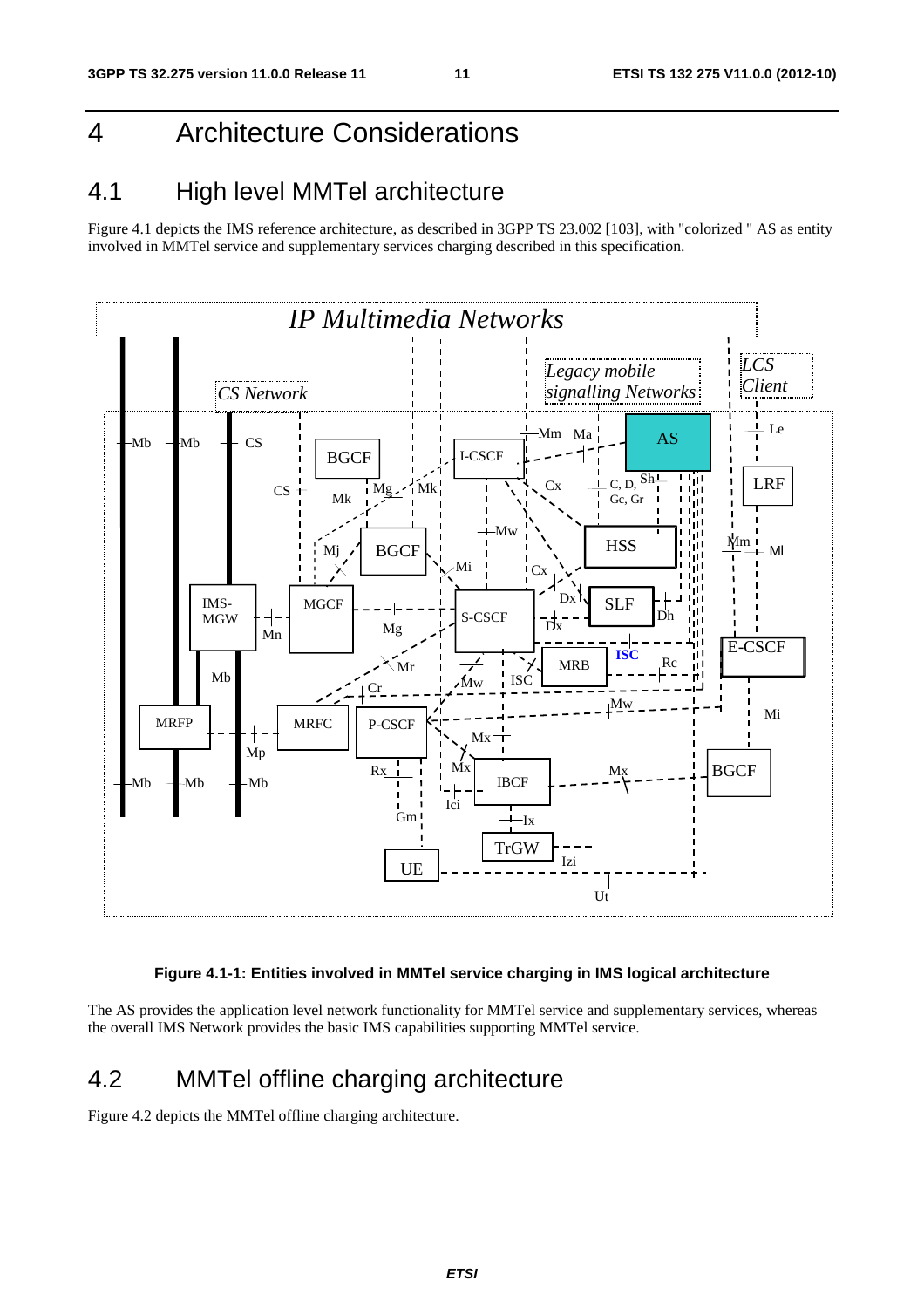

**Figure 4.2-1: MMTel Offline Charging architecture** 

This MMtel Offline Charging architecture is based on the IMS offline charging architecture described in TS 32.260 [20], with service CTFs supporting MMtel specific service charging, interfacing the CDF through the Rf reference point.

The CTFs considered in the MMTel Offline Charging architecture reside in the Application level network functionality providing MMTel service and supplementary services.

The CTFs related to charging for the IMS basic capabilities supporting MMTel service, are described in TS 32.260 [20], and reside in the set of IMS Nodes (S-CSCF, MRFC…) reflected in IMS offline architecture.

### 4.3 MMTel online charging architecture

The architecture for MMTel online charging is described in the following figure.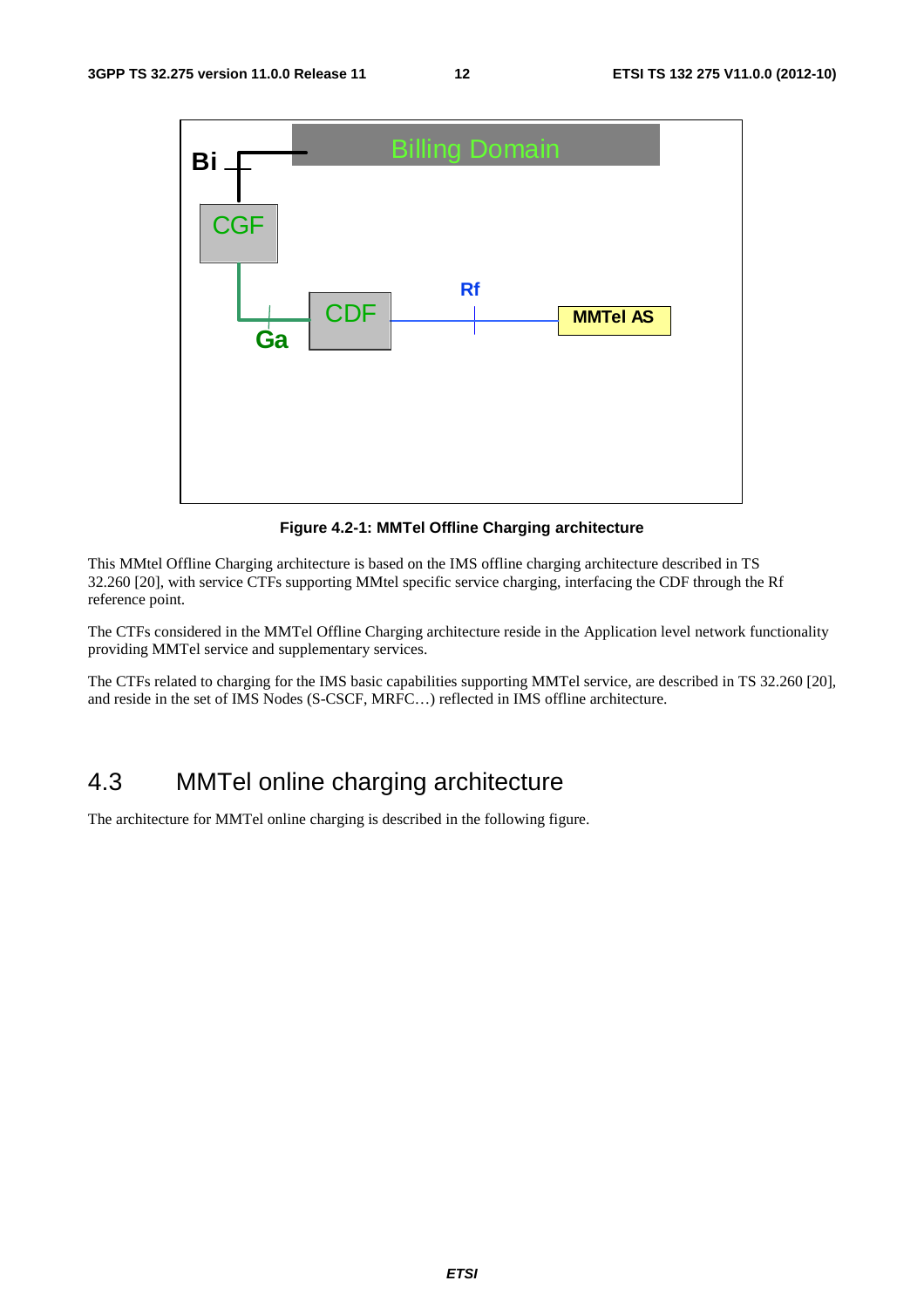

#### **Figure 4.3-1: MMTel Online Charging architecture**

This MMtel Online Charging architecture is based on the IMS online charging architecture described in TS 32.260 [20], with service CTFs supporting MMtel specific service charging, interfacing the OCS through the Ro reference point.

The CTFs considered in the MMTel Online Charging architecture reside in the Application level network functionality providing MMTel service and supplementary services.

The CTFs related to charging for the IMS basic capabilities supporting MMTel service, are described in TS 32.260 [20], and reside in the set of IMS Nodes (S-CSCF, MRFC…) reflected in IMS online architecture.

### 5 MMTel charging principles and scenarios

There are a variety of multimedia telephony supplementary services implemented at different IMS nodes. All the services should support subscription based charging, and some also consumption based charging. The subscription based charging is out of the scope of the present specifications.

The following table 5.1 summarizes which of the services are applicable for offline and online charging.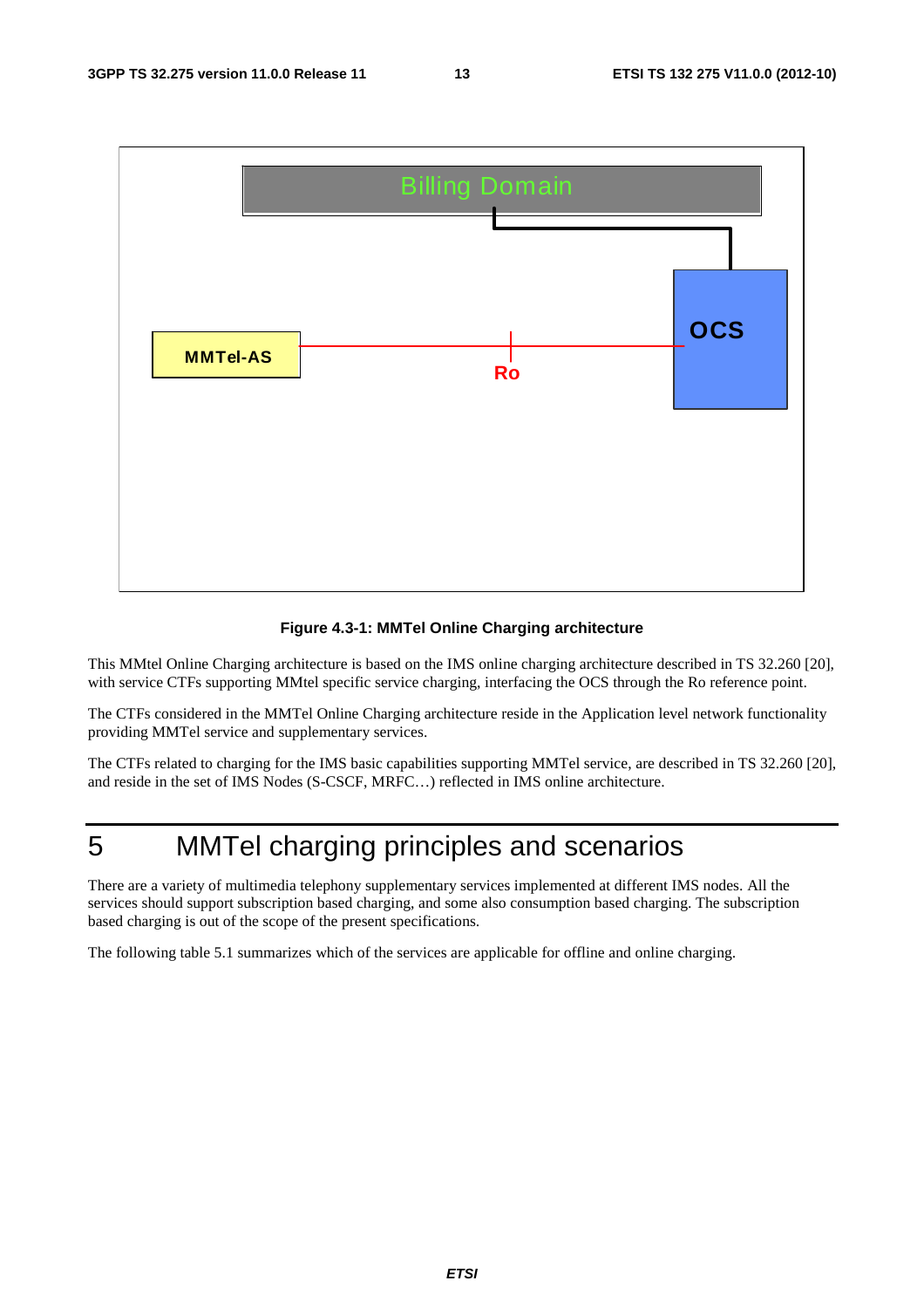| Supplementary services | Offline Charging | Online Charging |
|------------------------|------------------|-----------------|
| <b>OIP</b>             | X                |                 |
| <b>OIR</b>             | Χ                |                 |
| <b>TIP</b>             | X                |                 |
| <b>TIR</b>             | X                |                 |
| <b>CW</b>              | Χ                |                 |
| <b>HOLD</b>            | X                |                 |
| CВ                     | Χ                | -               |
| <b>MWI</b>             | X                |                 |
| <b>CONF</b>            | Χ                | X               |
| <b>CCBS</b>            | Χ                | -               |
| <b>CCNR</b>            | X                |                 |
| <b>CDIV</b>            | X                | Χ               |
| <b>CDIVN</b>           | Χ                | Χ               |
| <b>ECT</b>             | Χ                | Χ               |
| <b>FA</b>              | X                | Χ               |
| <b>MCID</b>            | Χ                | ٠               |
| CAT                    | X                |                 |
| CUG                    | X                | Χ               |
| <b>PNM</b>             | Χ                |                 |
| <b>CRS</b>             | Χ                |                 |
| AoC                    | X                | -               |

**Table 5.1: Relevance of the services for offline and online charging** 

### 5.1 MMTel charging principles

The MMTel charging encompasses the Multimedia telephony service (e.g. multimedia conversational communications between two or more users, with speech as a typical usage, and also others combinations of media) together with the associated supplementary services charging aspects.

Every Supplementary services described in TS 22.173 [202] are subject to be involved in MMTel charging function description.

MMTel service and supplementary services charging function focuses on charging information provided by the CTFs supporting MMtel specific service charging: calling user identification, called user identification, media component characteristics and usage (speech only, speech with other component, add/retrieve components..), supplementary services applied …It enables to apply different flexible charging based on supplementary service type and options.

All the CTFs supporting MMtel specific service charging (AS) pertain to IMS domain, and as explained in TS 32.260 [20], it is possible to correlate session/transaction related charging data generated from these different Nodes (AS), and others IMS Nodes involved in the session used for MMTel service handling , based on IMS Charging Identifier (ICID).

### 5.1.1 Supplementary services invocation

#### 5.1.1.1 OIP charging

The OIP service provides the terminating user with the possibility of receiving trusted (i.e. network-provided) identity information in order to identify the originating user.

The charging of the OIP subscribers is measured by the MMTel AS handling OIP in offline charging only.

#### 5.1.1.2 OIR charging

The OIR service is a service offered to the originating user. It restricts presentation of the originating user's identity information to the terminating user.

The charging of the OIR subscribers is measured by the MMTel AS handling OIR in offline charging only.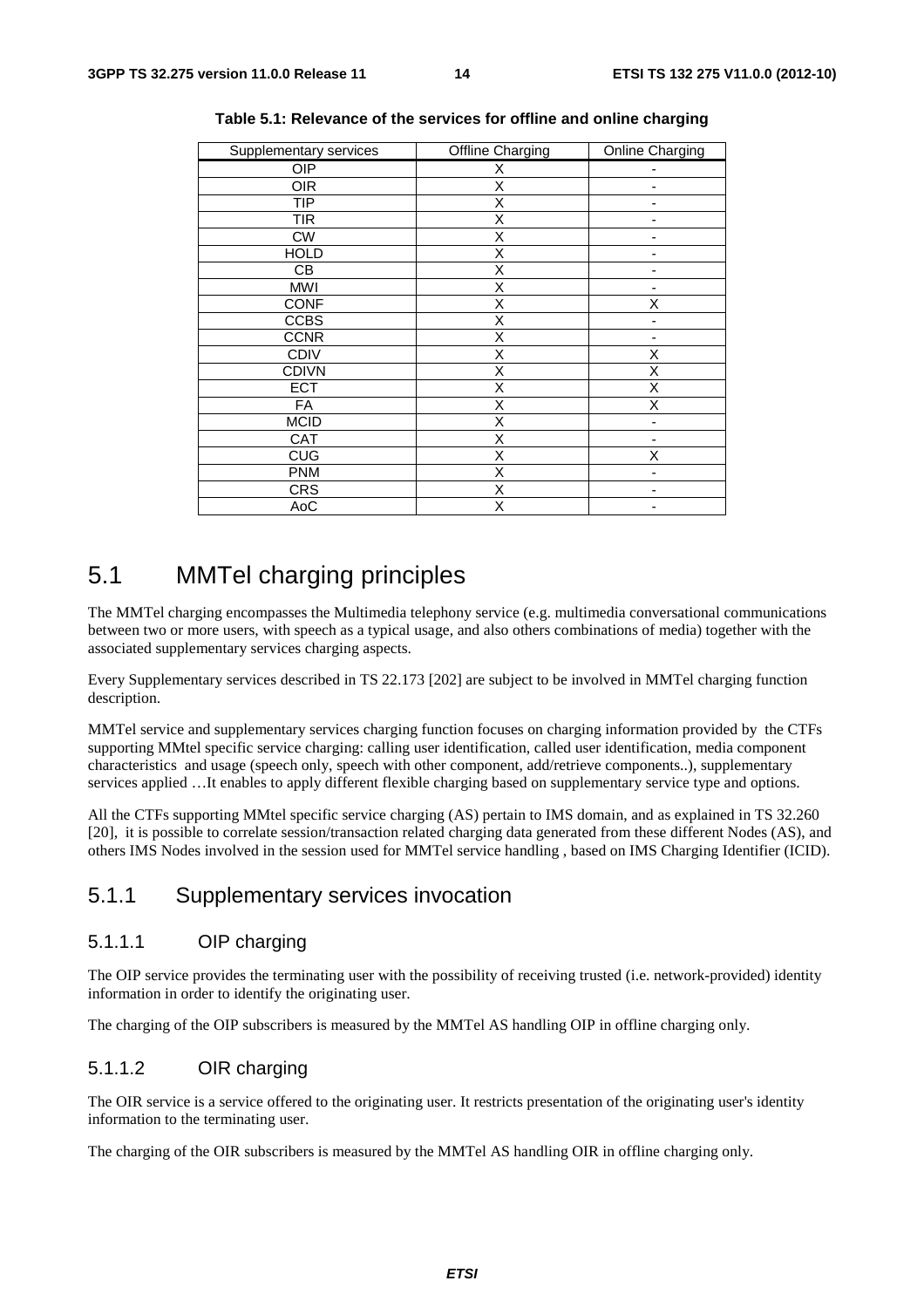#### 5.1.1.3 TIP charging

The Terminating Identification Presentation (TIP) service provides the originating party with the possibility of receiving trusted information in order to identify the terminating party.

The charging of the TIP subscribers is measured by the MMTel AS handling TIP in offline charging only.

#### 5.1.1.4 TIR charging

The Terminating Identification Restriction (TIR) is a service offered to the terminating party which enables the terminating party to prevent presentation of the terminating identity information to originating party.

The charging of the TIP subscribers is measured by the MMTel AS handling TIR in offline charging only.

#### 5.1.1.5 HOLD charging

The Communication Hold supplementary service enables a user to suspend the media stream(s) of an established IP multimedia session, and resume the media stream(s) at a later time.

The charged parties may be any of the Hold parties. These roles are:

- Calling Party;
- Called Party;

#### 5.1.1.6 CB charging

The Communication Barring (CB) service offers the following services:

- The Incoming Communications Barring (ICB) is a service that rejects incoming communications that fulfil certain provisioned or configured conditions on behalf of the terminating user.
- The Anonymous Communication Rejection (ACR) is a particular case of the ICB service, that allows barring of incoming communications from an anonymous originator on behalf of the terminating user.
- The Outgoing Communication Barring (OCB) is a service that rejects outgoing communications that fulfil certain provisioned or configured conditions on behalf of the originating user.

The charging of the CB subscribers is measured by the MMTel AS handling CB in offline charging only.

#### 5.1.1.7 CDIV charging

The Communications Diversion (CDIV) services enables the diverting user, to divert the communications addressed to the diverting user to another destination.

There are three actors active in a CDIV service of one diversion with the following roles:

- Diverting user; the party that initiates the diversion of an incoming communication.
- Originating user; the party which has initiated the communication and that stays in the communication which is diverted;
- Diverted to user:

In case there is another diversion, the user that was first the diverting user (user B), will be the originating user in the second diversion. The diverted to user of the first diversion (user C) will be the diverting user of the second diversion.

Editor"s note: When one of the parties originates a new call to a third party and the new call overbooks the bearer resource reserved by the held call, overbooking may be taken into account in charging. The solution for that is ffs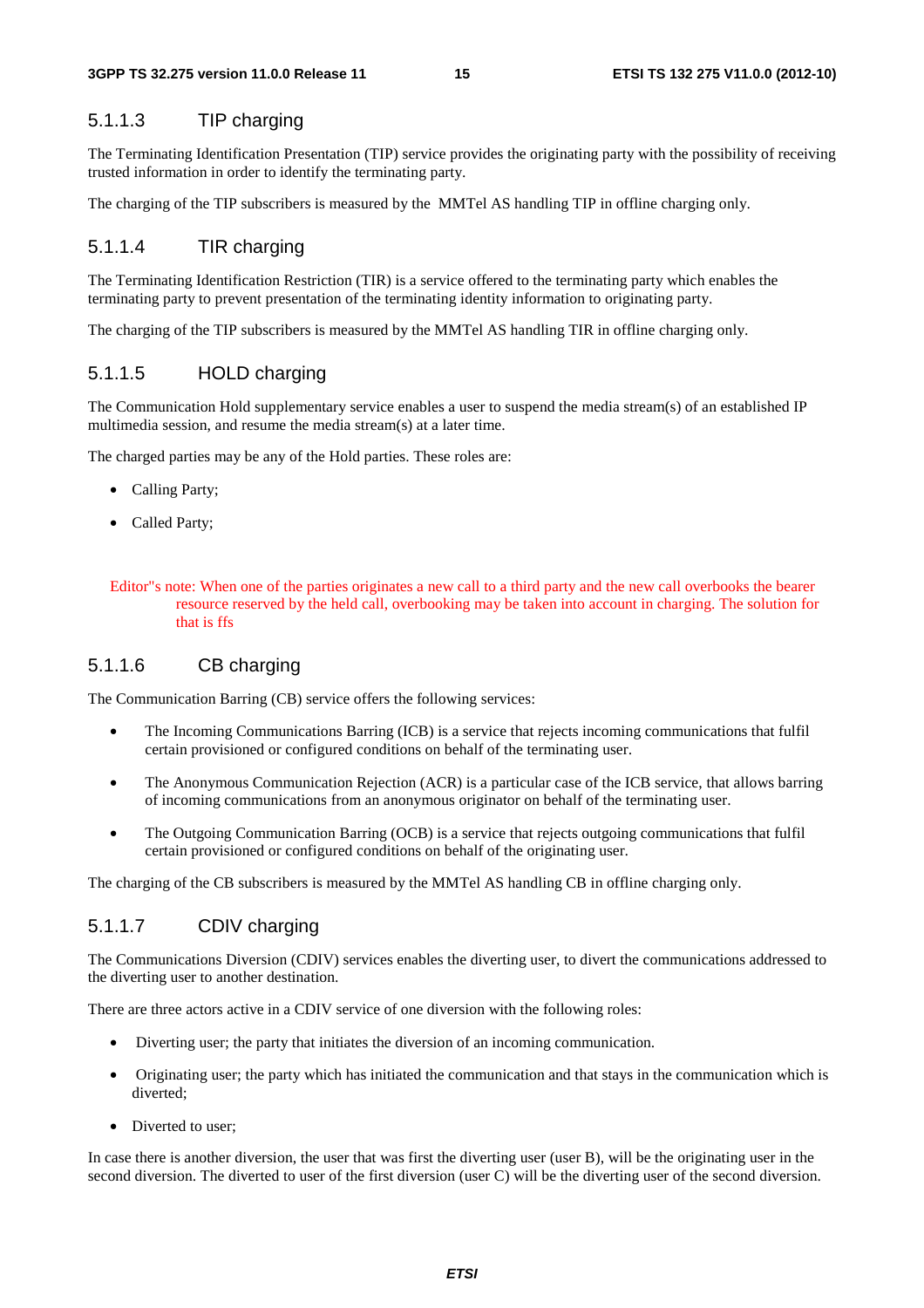#### **3GPP TS 32.275 version 11.0.0 Release 11 16 ETSI TS 132 275 V11.0.0 (2012-10)**

The charging of the diverting user for the B-C leg is measured by the MMTel AS handling the CDIV service, i.e. by the MMTel AS of the diverting user (user B). For the diverting user a separate charging dialog (online and/or offline charging) is needed. Charging of the originating and the terminating user (user C) is done in alignment with the TS 32.260 [20].

Typically the diverting user is charged for the forwarded leg (B-C leg), however, normal roaming charging principles apply for the diverted to user also in case of communication diversion. If there is another diversion, the user that performs the second diversion (user C) is charged (typically) for the new forwarded leg (C-D leg).

Charging at the S-CSCF is done in alignment with the TS 32.260 [20] but the S-CSCF has no knowledge of the CDIV service.

#### 5.1.1.8 CW charging

The CW (Communication Waiting) service enables the application server to indicate to the subscriber, that there is at least one new communication is requested, and that no resources are available for that incoming communication. The user has then the choice of accepting, rejecting or ignoring the incoming communication. The maximum number of communications that may be waiting is a service provider option. If the current number of communications waiting is equal to the maximum, then any new attempted incoming communication request shall be rejected with a busy cause.

The charging of the CW subscribers is measured by the MMTel AS handling CW in offline charging only.

#### 5.1.1.9 ECT charging

The Explicit Communication Transfer (ECT) service provides a party involved in a communication to transfer that communication to a third party.

There are three actors active in a transfer, they are acting in the following roles:

- transferor: the party that initiates the transfer of the active communication that it has with the transferee;
- transferee: the party which stays in the communication which is transferred;
- transfer target: the party which the communication is transferred to and which replaces the transferor in the communication.

The charging of the Transferor is measured by the MMTel AS handling the ECT service for the Transferor. The charging of the Transferee is measured by the MMTel AS handling the ECT service for the Transferee.

#### 5.1.1.10 MWI charging

The MWI service enables the application server to indicate to the subscriber, that there is at least one message waiting. The indication is delivered to the subscriber's UE after successful subscription to the Message Waiting Indication service as described in the present document.

The charging of the MWI subscribers is measured by the MMTel AS handling MWI in offline charging only.

#### 5.1.1.11 CONF charging

The CONFerence (CONF) service enables a user to participate in and control a simultaneous communication involving a number of users.

CONF Charging for the conference owner could be based on:

- establishment of the conference
- number of participants
- duration

CONF Charging for the conference participants could be based on:

duration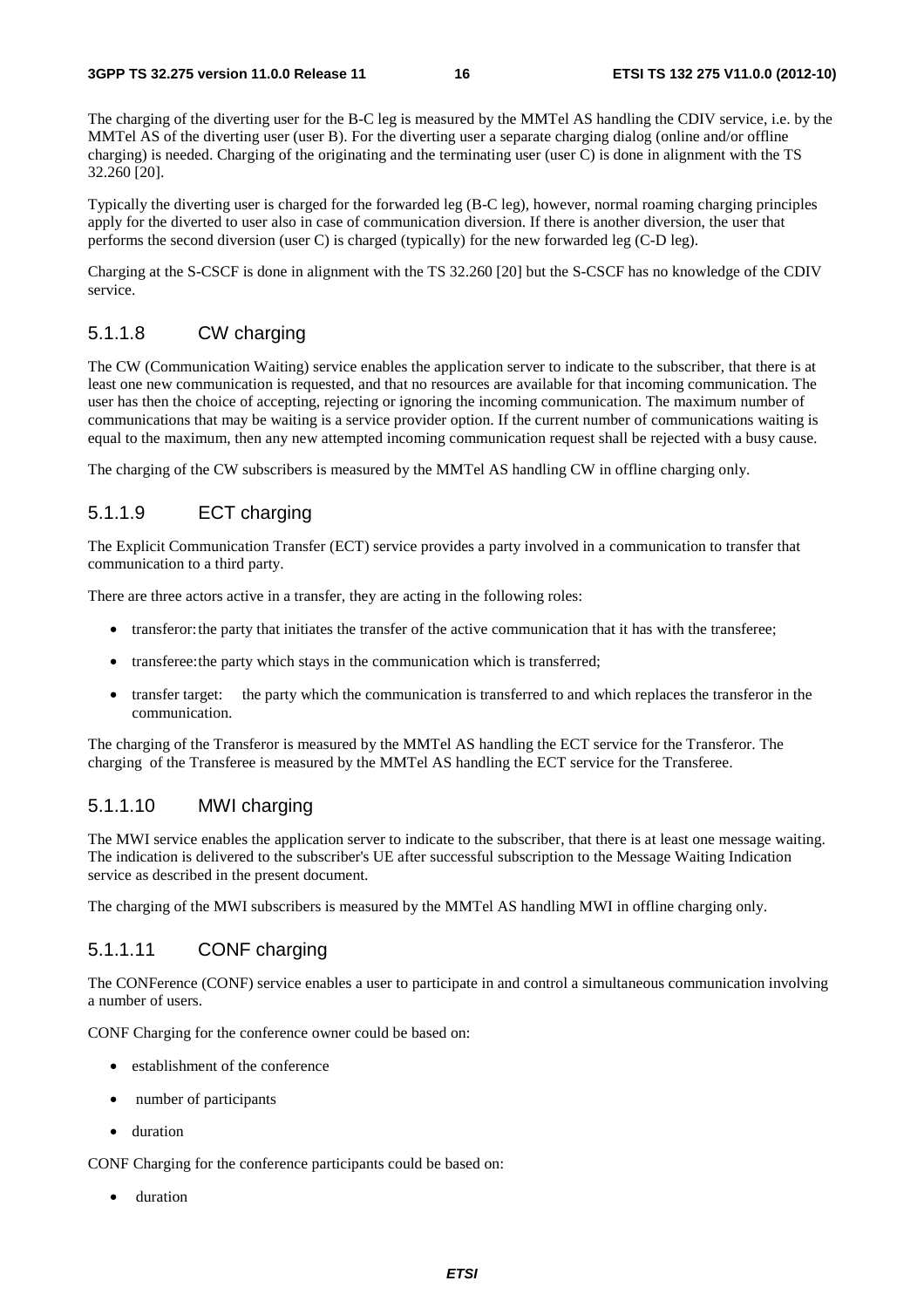#### **3GPP TS 32.275 version 11.0.0 Release 11 17 ETSI TS 132 275 V11.0.0 (2012-10)**

The charging of the conference owners and participants is measured by the SIP AS and MRFC handling conference service. For each participant (call leg) a separate charging dialog (online and/or offline charging) at the SIP AS is needed.

#### 5.1.1.12 CCBS charging

The CCBS (Completion of Communication to Busy Subscriber) service enables user A, encountering a busy destination B, to have the communication completed without the user having to manually initiate a new communication attempt when the destination B becomes not busy.

When user A requests the CCBS supplementary service, the network will monitor for destination B becoming free again.

When destination B becomes free again, the network will wait a short time in order to allow the resources to be re-used for originating a communication. If the resources are not re-used by destination B within this time, the network will automatically recall user A.

When user A accepts the CCBS recall, the network will automatically generate a CCBS call to destination B.

The charging of the CCBS suscribers is measured by the MMTel AS handling CCBS in offline charging only.

#### 5.1.1.13 CCNR charging

The CCNR (Completion of Communications on No Reply) service enables user A, encountering a destination B which does not answer the communication (No Reply), to have the communication completed without the user having to manually initiate a new communication attempt when the destination becomes not busy after having initiated and completed a new communication.

When user A encounters a destination B which does not answer the communication (No Reply), user A can request the CCNR supplementary service.

When user A requests the CCNR supplementary service, the network will monitor for destination B becoming not busy after having initiated and completed a new communication.

When destination B becomes not busy after having initiated and completed a new communication, the network will wait a short time (as defined by the destination B idle guard timer) in order to allow the resources to be reused for originating a communication. If the resources are not reused by destination B within this time, the network will automatically recall user A.

When user A accepts the CCNR recall, then the network will automatically generate a CCNR call to destination B.

The charging of the CCNR suscribers is measured by the MMTel AS handling CCNR in offline charging only.

#### 5.1.1.14 Flexible Alerting charging

Flexible Alerting (FA) causes a call to a 'Pilot Identity' to branch the call into several legs to alert several termination addresses (FA group members) simultaneously. Additional calls may be delivered to the FA Pilot Identity at any time. The first leg to be answered is connected to the calling party. The other call legs are abandoned.

The FA group, identified by the 'Pilot Identity' consists of a list of FA group members alerted through their the public addressable identity.

The charging of the 'Pilot Identity' is measured by the MMTel AS handling Flexible Alerting for the 'Pilot Identity'.

#### 5.1.1.15 MCID charging

The MCID service enables an incoming communication to be identified as malicious and registered.

The Network shall register the communication related information (such as Terminating Identity Information, Originator Identity Information, Local Time and Date…), which shall be kept under Network Operator"s control (i.e not available to the terminating entity nor the originating entity).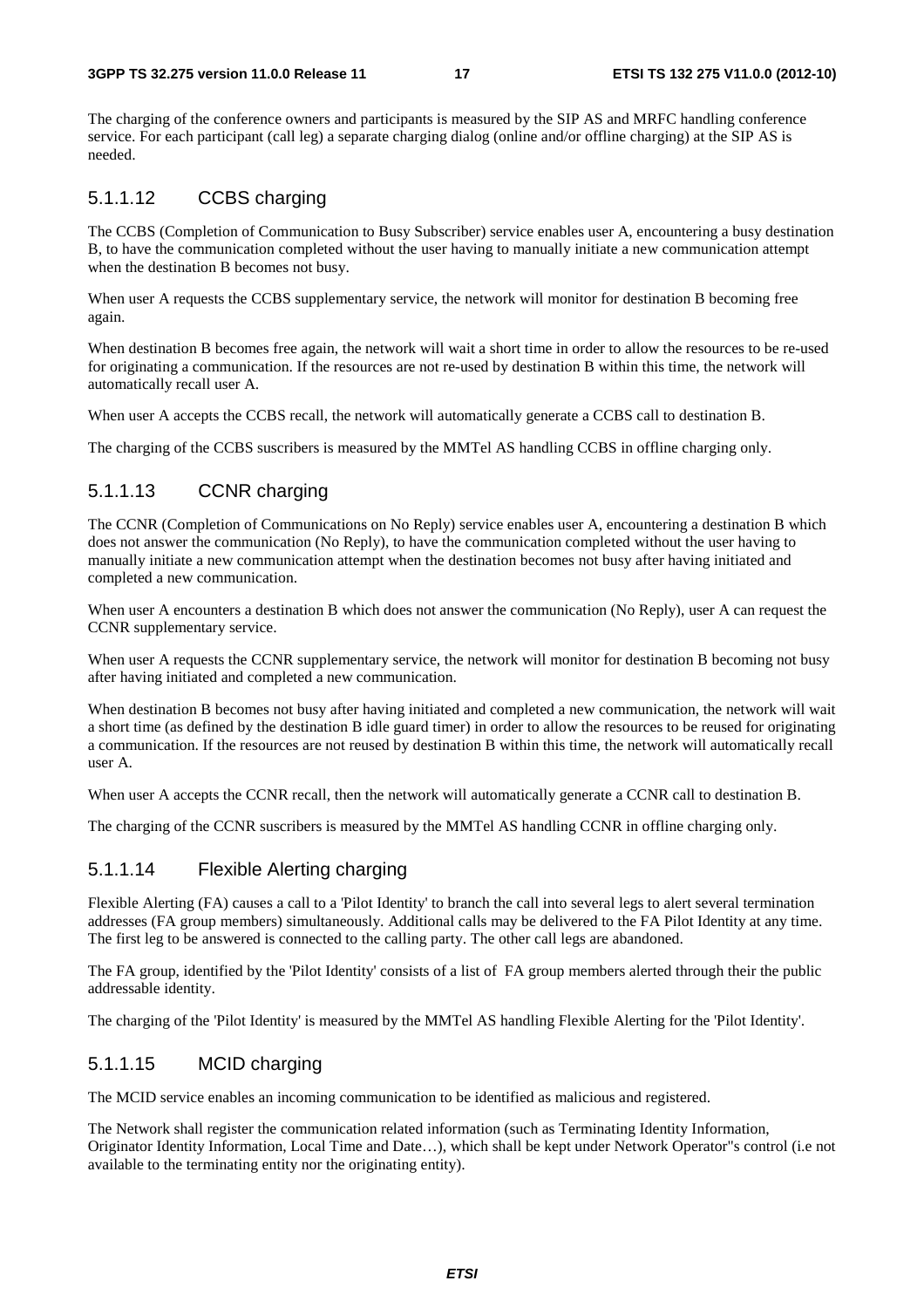This service has two modes: permanent mode and temporary mode. The permanent mode is active for all incoming communications, and the temporary mode is active only for the incoming communications declared by the served user.

The MCID service can be invoked during the active phase of the communication, or after the active phase for a limited period (but never after communication termination) by the served user, or, automatically invoked during the alerting phase.

The charging of the MCID subscriber is measured by the MMTel AS handling MCID service for the called subscriber in offline charging only.

#### 5.1.1.16 CAT charging

The Customized Alerting Tone Service (CAT service) is an operator specific service by which an operator enables the subscriber to customize the alerting tone which is played to the calling party.

The charging of the CAT subscriber is measured by the MMTel AS handling CAT service for the called subscriber, in offline charging only.

#### 5.1.1.17 CUG charging

The CUG service enables users to form groups of members, whose communication profile is restricted for incoming and outgoing communications. Members of a specific CUG can communicate among themselves but not, in general, with users outside the group.

Specific CUG members can have additional capabilities that allow them to initiate outgoing communications to users outside the group, and/or to accept incoming communications from users outside the group. Specific CUG members can have additional restrictions that prevent outgoing communications to other members of the CUG, or prevent incoming communications from other members of the CUG.

A specific user may be a member of one or more CUGs.

The charging of the CUG subscribers is measured by the MMTel AS handling CUG service for offline and online charging.

#### 5.1.1.18 Personal Network Management Charging

The Personal Network Management (PNM) service allows a user to manage his UEs in regard to terminating services according to preferences set by the user, capabilities and availabilities of devices. Charging for the 'PN UE redirection' functionality of the defined PNM service, is considered in the scope of MMTel supplementary service charging, and applies to the active UE the terminating services are delivered to.

The charging of the PNM subscribers is measured by the MMTel AS handling PNM in offline charging only.

#### 5.1.1.19 Customized Ringing Signal Charging

The Customized Ringing Signal (CRS service) is an operator specific service by which an operator enables the subscriber to customize the ringing signal which is played to the called party.

The charging of the CRS subscriber is measured by the MMTel AS handling CRS service for the called or the calling subscriber, in offline charging only.

#### 5.1.1.20 Reverse Charging

The Reverse Charging at communication set up time service allows the terminating party to be charged for the entire communication. The service, requested by the originating party at communication set up time, is explicitly indicated to the terminating party so he can accept or deny the reverse charge communication request.

Editor"s Note: no stage 3 description for Reverse Charging in this Release: ffs

#### 5.1.1.21 AoC charging

The AoC service allows the served user to be provided with MMTel service charging information related to: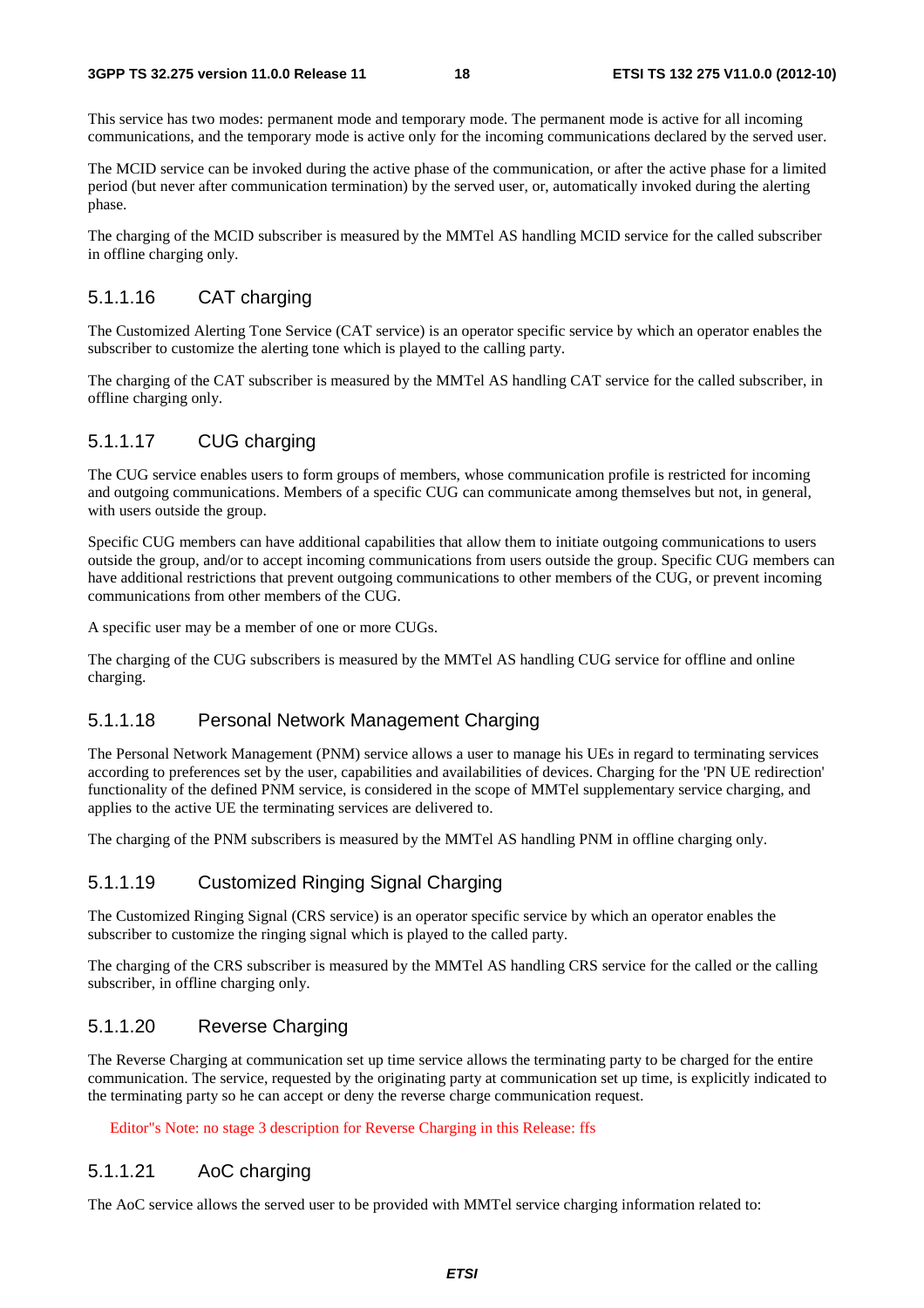- AoC at communication set-up time (AoC-S)
- AoC during the communication (AoC-D)
- AoC at the end of the communication (AoC-E)

The AoC related charging information provided by the MMTel AS is applicable in offline charging only.

#### 5.1.2 Supplementary services management by User

When an IMS supplementary service control can be provided to the UE as a subscription option, every action performed by the user for this service (Provision/Withdrawal, Registration/Erasure, Activation/Deactivation, interrogation) may be subject to produce charging information, but this aspect is out of the scope of the present specification.

### 5.2 MMTel offline charging scenarios

#### 5.2.1 Basic principles

The MMTel offline charging functionality is based on the CTFs reporting accounting information, by sending Diameter *Accounting Requests* (ACR) [Start, Interim, Stop and Event] to the CDF.

The circumstances on which the Diameter client uses ACR Start, Interim and Stop, or Events depend on the supplementary service type and is determined for each of them. Further details are specified in clause 5.2.2.

These Diameter Accounting Request triggers may be configured in such a way several MMTel supplementary services can be regrouped. Providing this flexibility will allow to improve situations where several MMTel supplementary services are handled within the same AS for complying with interactions requirements associated to these MMTel supplementary services.

#### 5.2.2 Diameter message flows

The flows described in the present document specify the charging communications between the different CTF entities and the charging functions for different charging scenarios. The SIP messages and Diameter transactions associated with these charging scenarios are shown primarily for general information and to illustrate the charging triggers. They are not intended to be exhaustive of all the SIP message flows discussed in TS 24.228 [200] and they depend on the Diameter Accounting Requests triggers configured by the operator.

Although each MMTel supplementary service is described by separated flows illustrating the dedicated trigger(s) for this MMTel supplementary service, the Diameter Accounting Request triggers (as stated in 5.2.1), may be configured with several MMtel supplementary services information.

#### 5.2.2.1 Message Flows - Successful Cases and Scenarios

Following message flows are defined in TS 32.260 [20], and can be re-used for charging the basic multimedia telephony capabilities:

- Session Establishment IMS Origination
- Session Establishment IMS Termination
- Mid-Session Procedures
- Session Release Mobile Initiated
- 5.2.2.1.1 OIP Originating Identification Presentation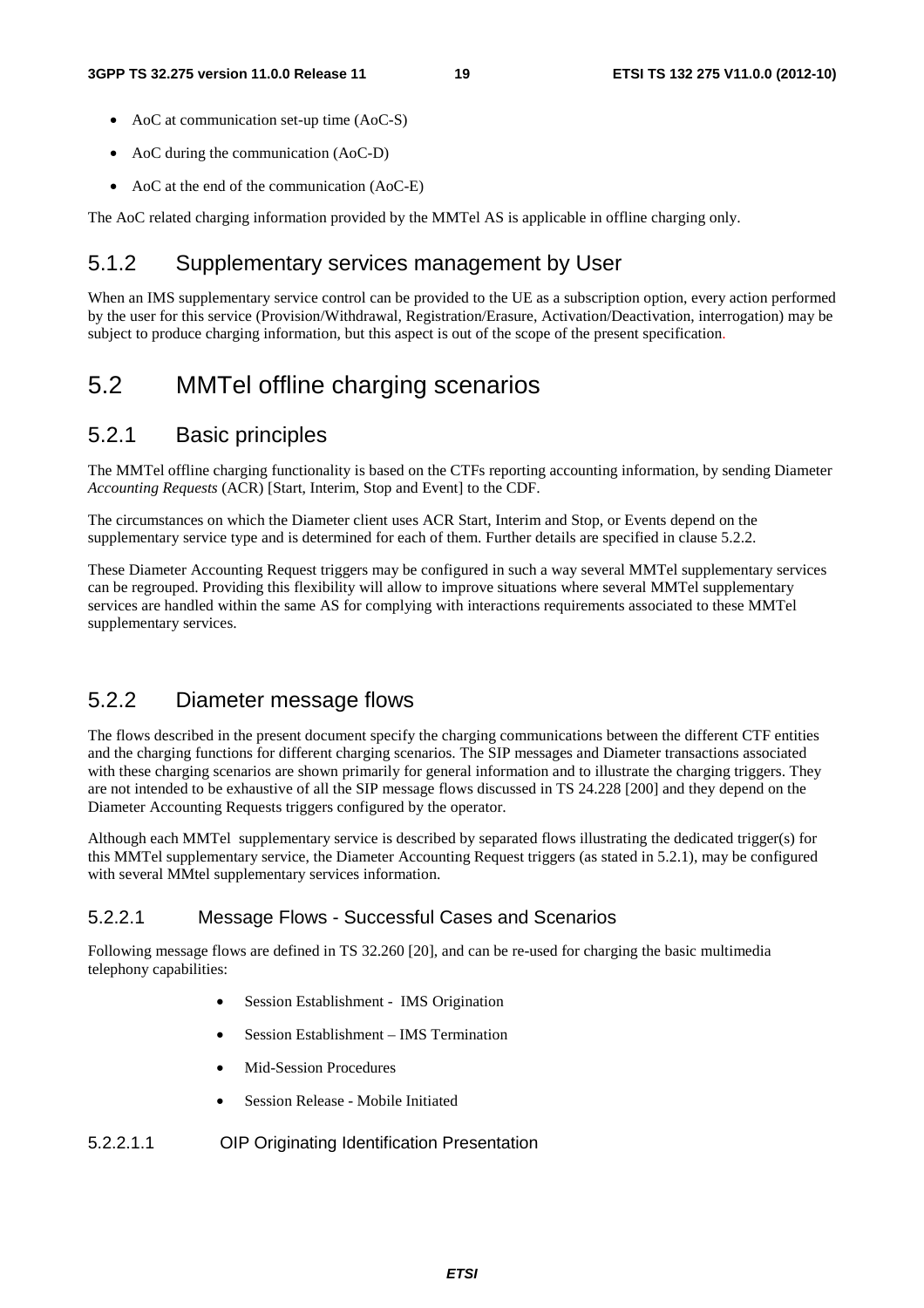Figure 5.2.2.1.1-1 shows the Diameter transactions that are required between Application Server and CDF, which implements the OIP service, and CDF after service execution.



**Figure 5.2.2.1.1-1: Message Sequence Chart for Offline charging of OIP service.** 

5.2.2.1.2 Originating Identification Restriction (OIR)

Figure 5.2.2.1.2-1 shows the Diameter transactions that are required between Application Server and CDF, which implements the OIR service, and CDF after service execution.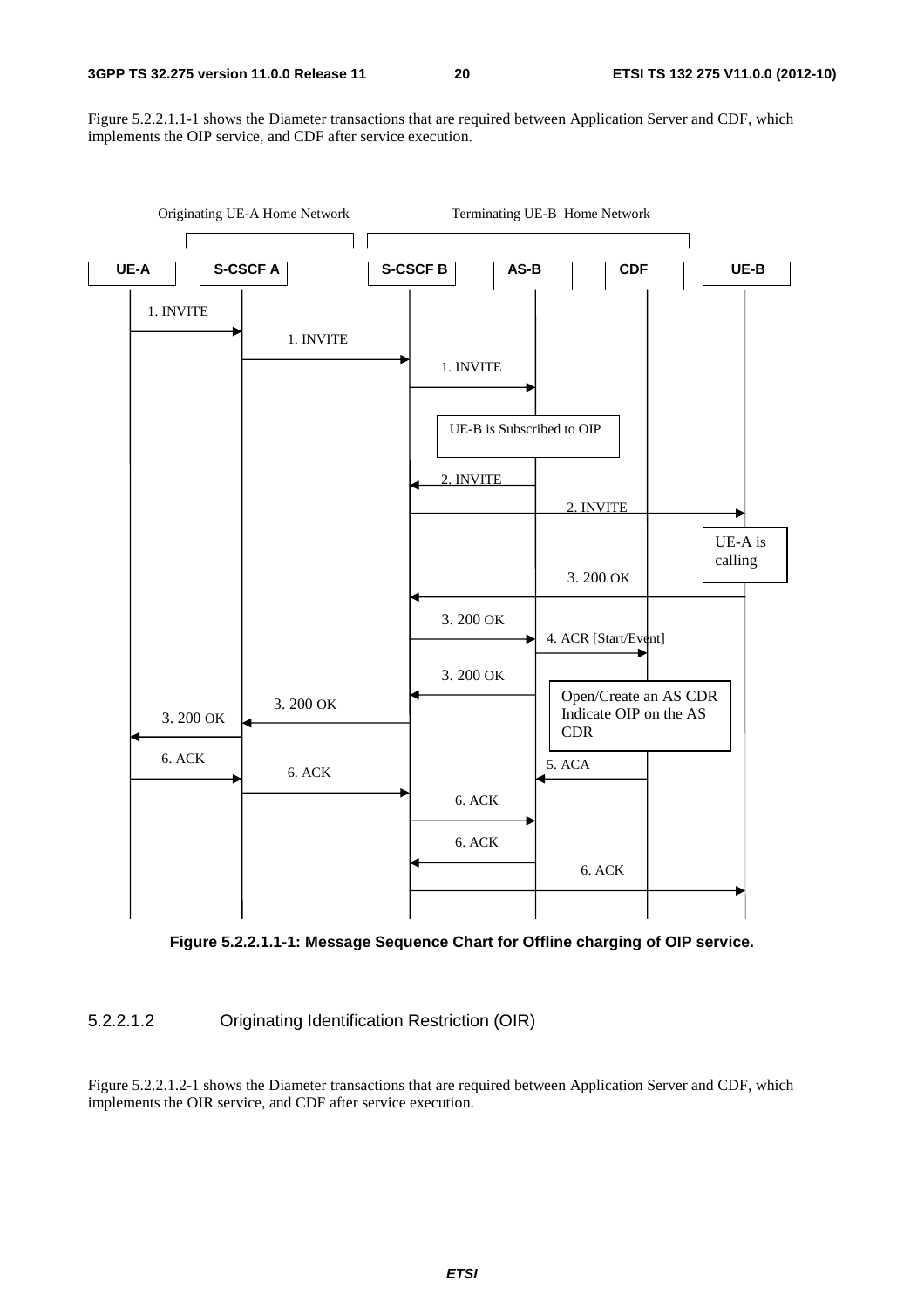



#### 5.2.2.1.3 Terminating Identification Presentation (TIP)

Figure 5.2.2.1.3-1 shows the Diameter transactions that are required between Application Server and CDF, which implements the TIP service, and CDF after service execution.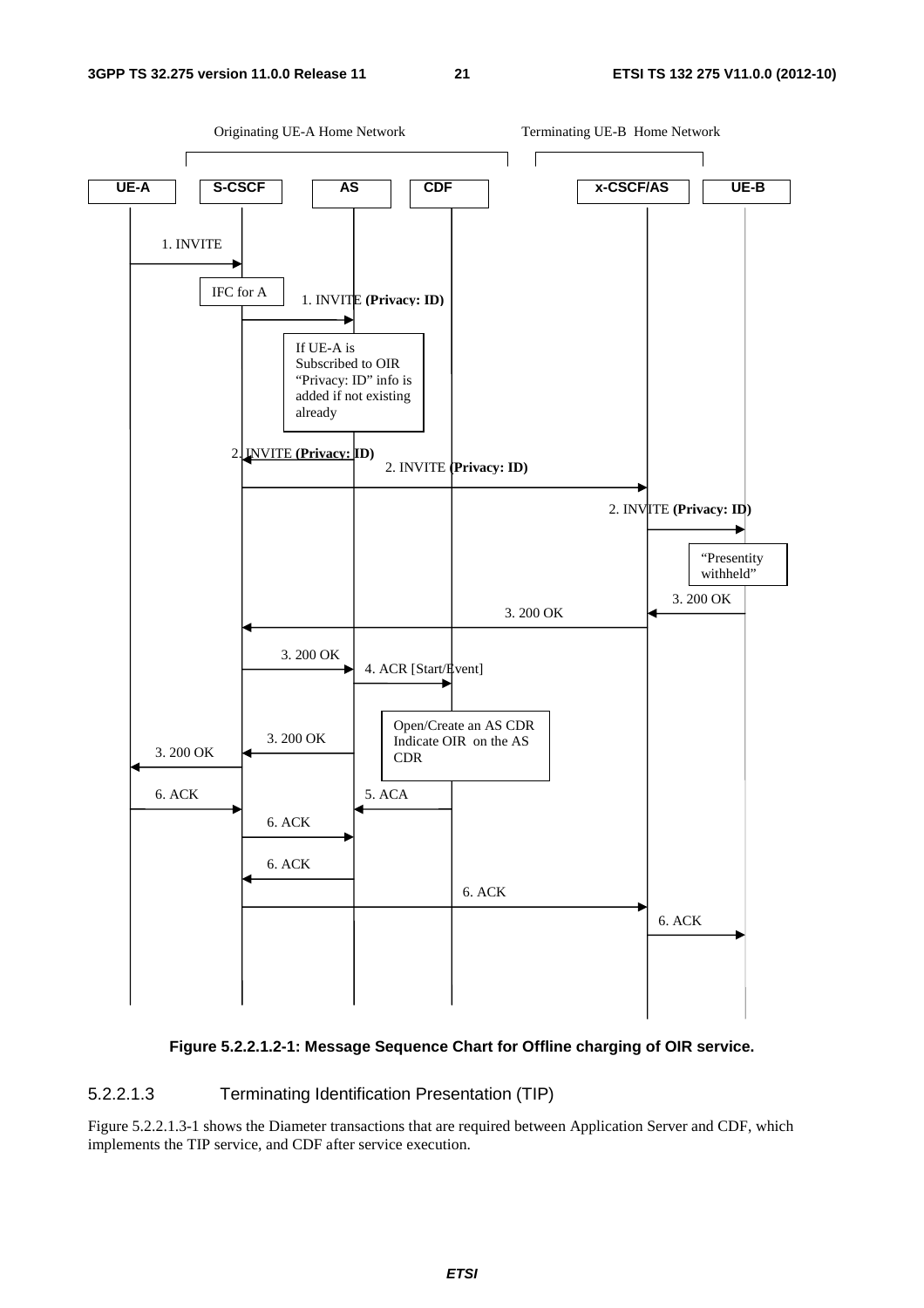

**Figure 5.2.2.1.3-1: Message Sequence Chart for Offline charging of TIP service.** 

#### 5.2.2.1.4 Terminating Identification Restriction (TIR)

Figure 5.2.2.1.4-1 shows the Diameter transactions that are required between Application Server and CDF, which implements the TIR service, and CDF after service execution.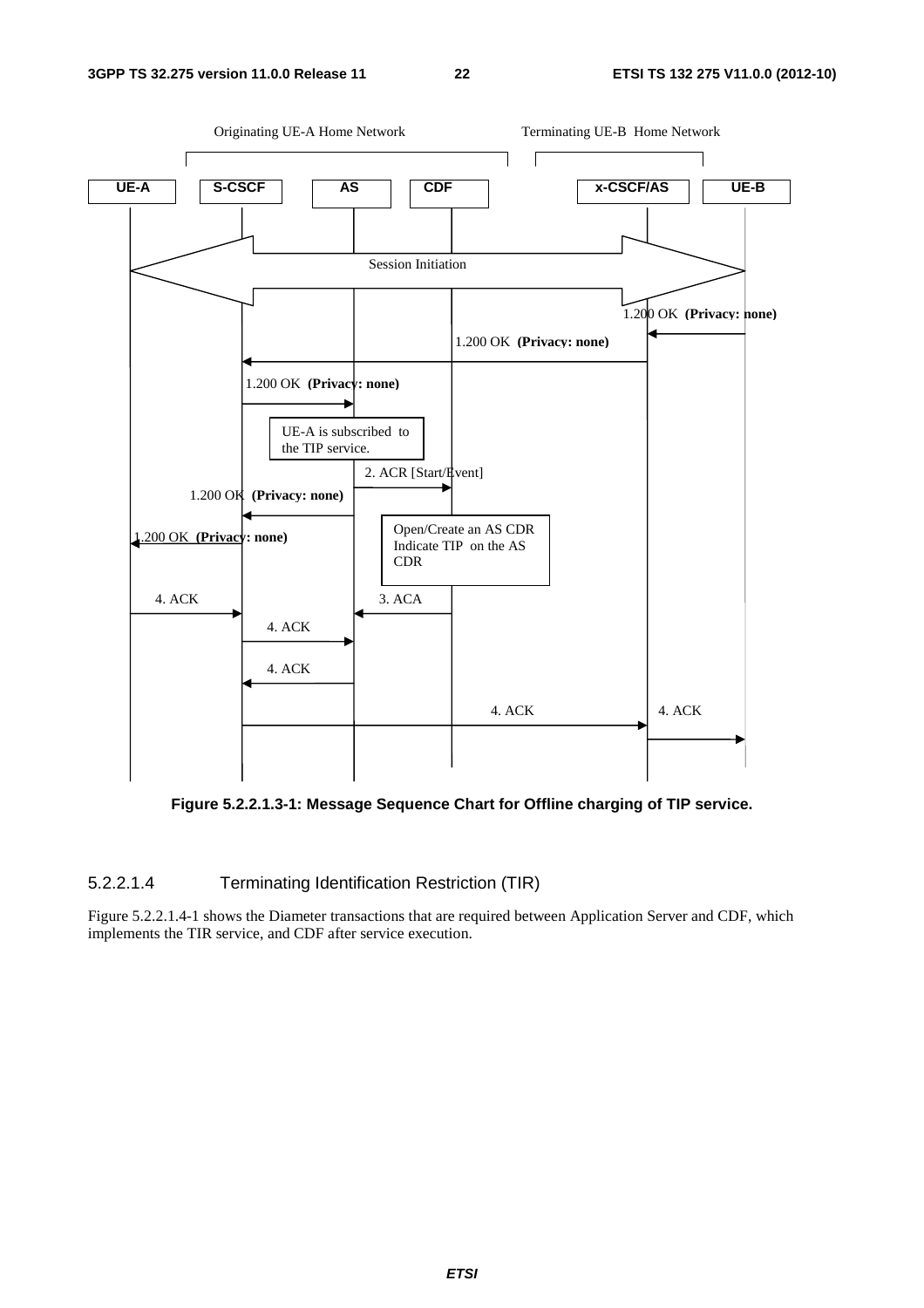

**Figure 5.2.2.1.4-1: Message Sequence Chart for Offline charging of TIR service.** 

#### 5.2.2.1.5 Communication Hold (HOLD)

Figure 5.2.2.1.5-1 shows the Diameter transactions that are required between AS which implements the HOLD service, and CDF after service execution. The involvement of the AS is optional as it is involved to the HOLD service provision only for announcement purposes.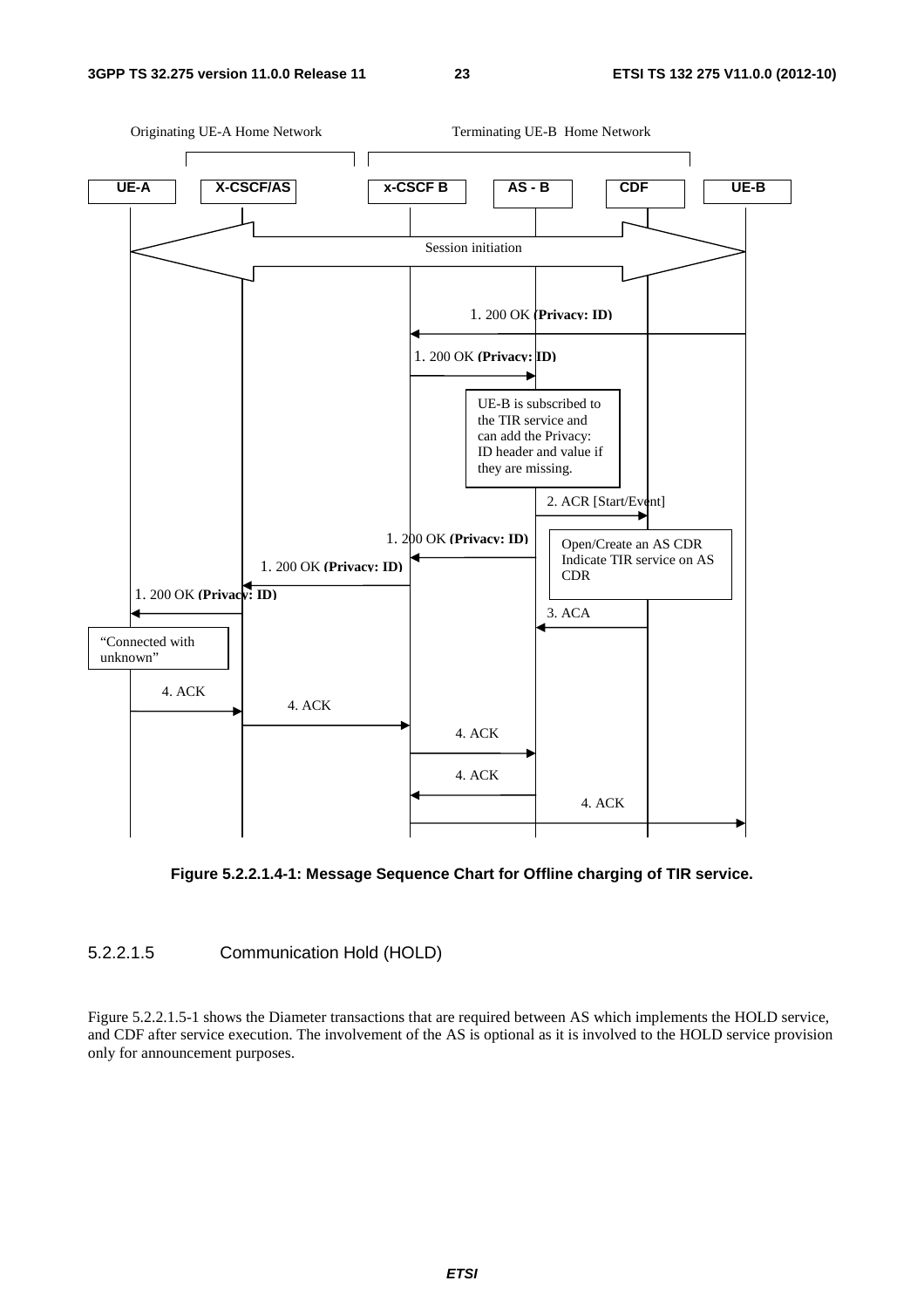

**Figure 5.2.2.1.5-1: Message Sequence Chart for Offline charging of HOLD service.** 

Note: Based on TS 24.610 a scenarion triggerted by Re-Invite is also possible.

5.2.2.1.6 Communication Barring – CB (ICB/ACB)

5.2.2.1.6.1 Communication Barring (CB) – ICB and ACR

Figure 5.2.2.1.6.1-1 shows the Diameter transactions that are required between Application Server and CDF, which implements the CB service, and CDF after service execution.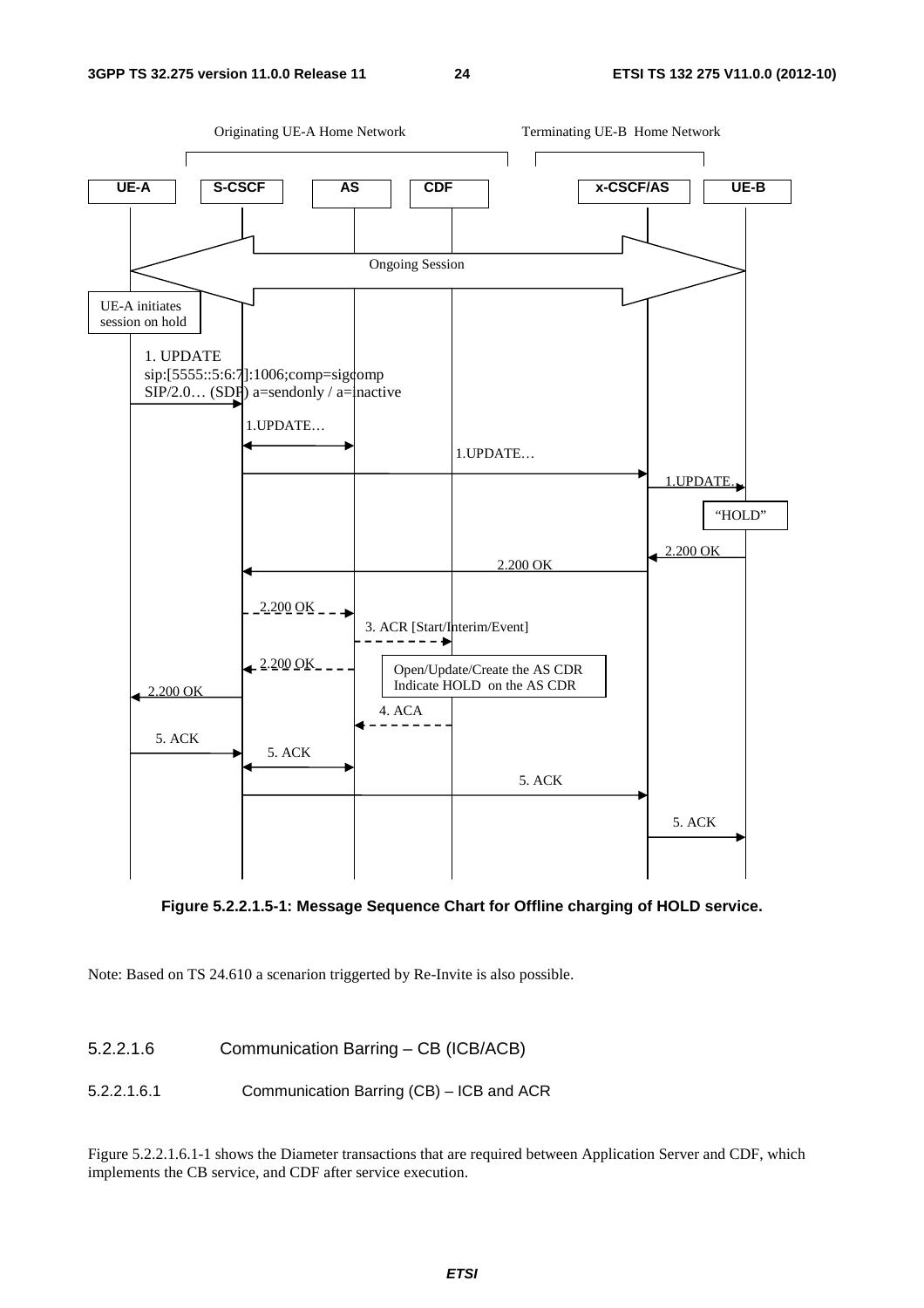#### **3GPP TS 32.275 version 11.0.0 Release 11 25 ETSI TS 132 275 V11.0.0 (2012-10)**



**Figure 5.2.2.1.6.1-1: Message Sequence Chart for Offline charging of CB service.** 

5.2.2.1.6.2 Communication Barring (CB) – OCB

Figure 5.2.2.1.6.2-1 shows the Diameter transactions that are required between Application Server and CDF, which implements the CB service, and CDF after service execution.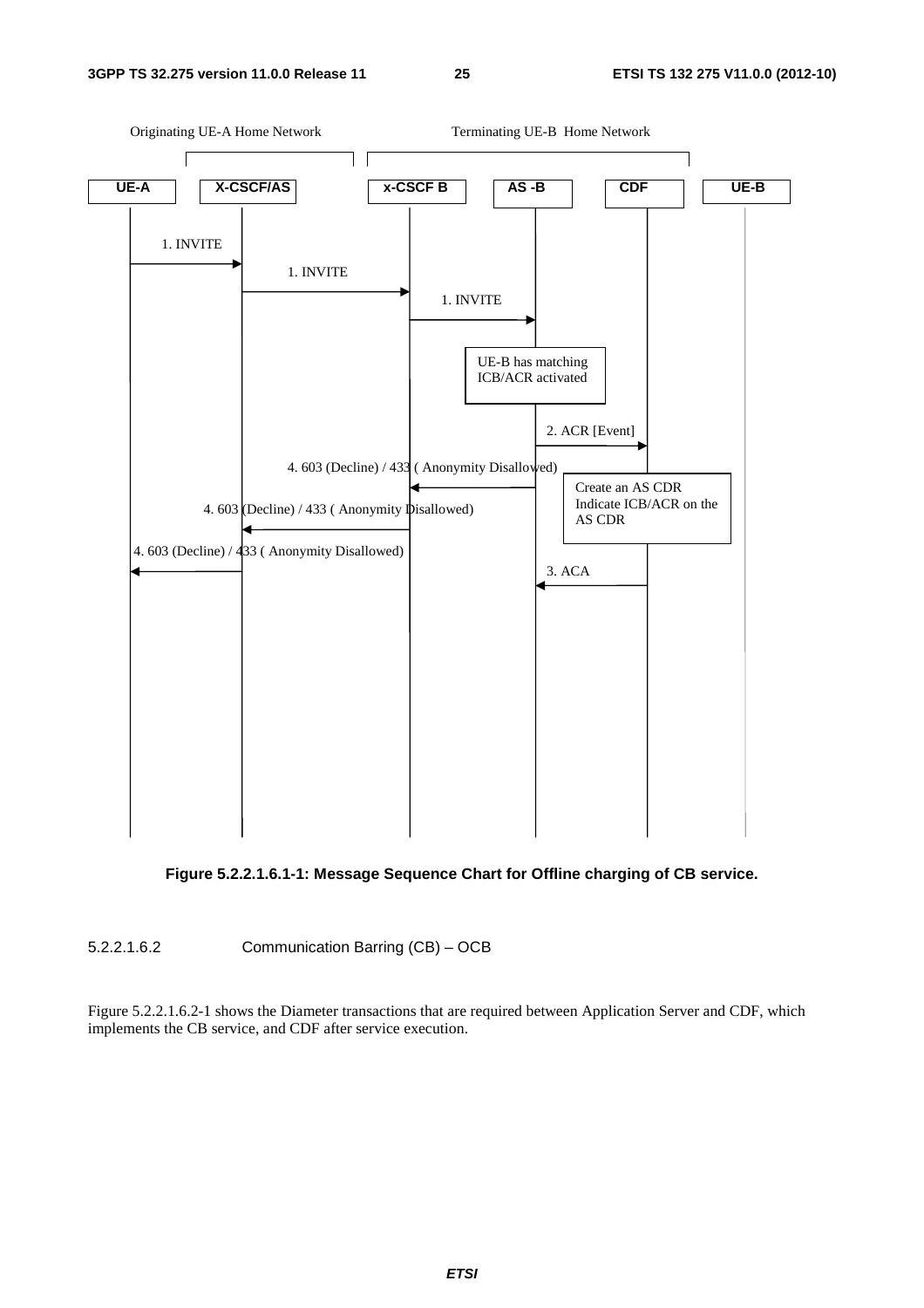

**Figure 5.2.2.1.6.2-1: Message Sequence Chart for Offline charging of CB service.** 

5.2.2.1.7 Communications Diversion (CDIV)

5.2.2.1.7.1 Communications Diversion (CDIV) – successful establishment

The following figure shows the Diameter transactions that are required between Application Server,implementing the CDIV service and CDF for a successful communication forwarding on no reply.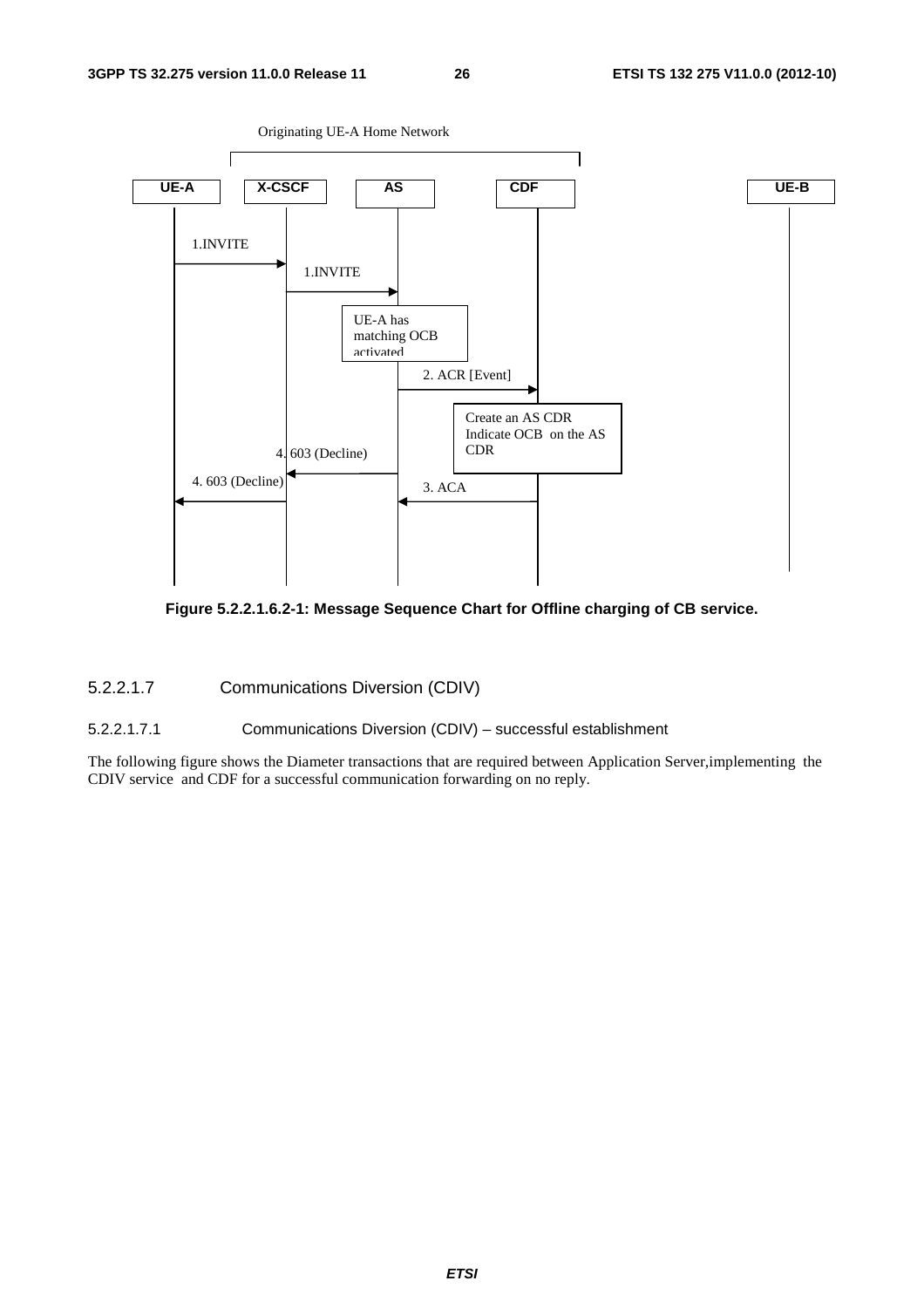

#### **Figure 5.2.2.1.7.1-1 : Message Sequence Chart for Offline charging of CDIV service - establishment**

A communication is requested towards User B, user B has activated the CFNR

- 1) INVITE request incoming for User B. Based on the Initial Filter Criteria (IFC) Rules, indicating that User B is subscribed to the CDIV supplementary services, the communication is forwarded to an AS implementing AS implementing CDIV. Then INVITE is forwarded to User B.
- 2) 180 ringing is sent back from User B.
- 3) The non-reply timer in the AS is started .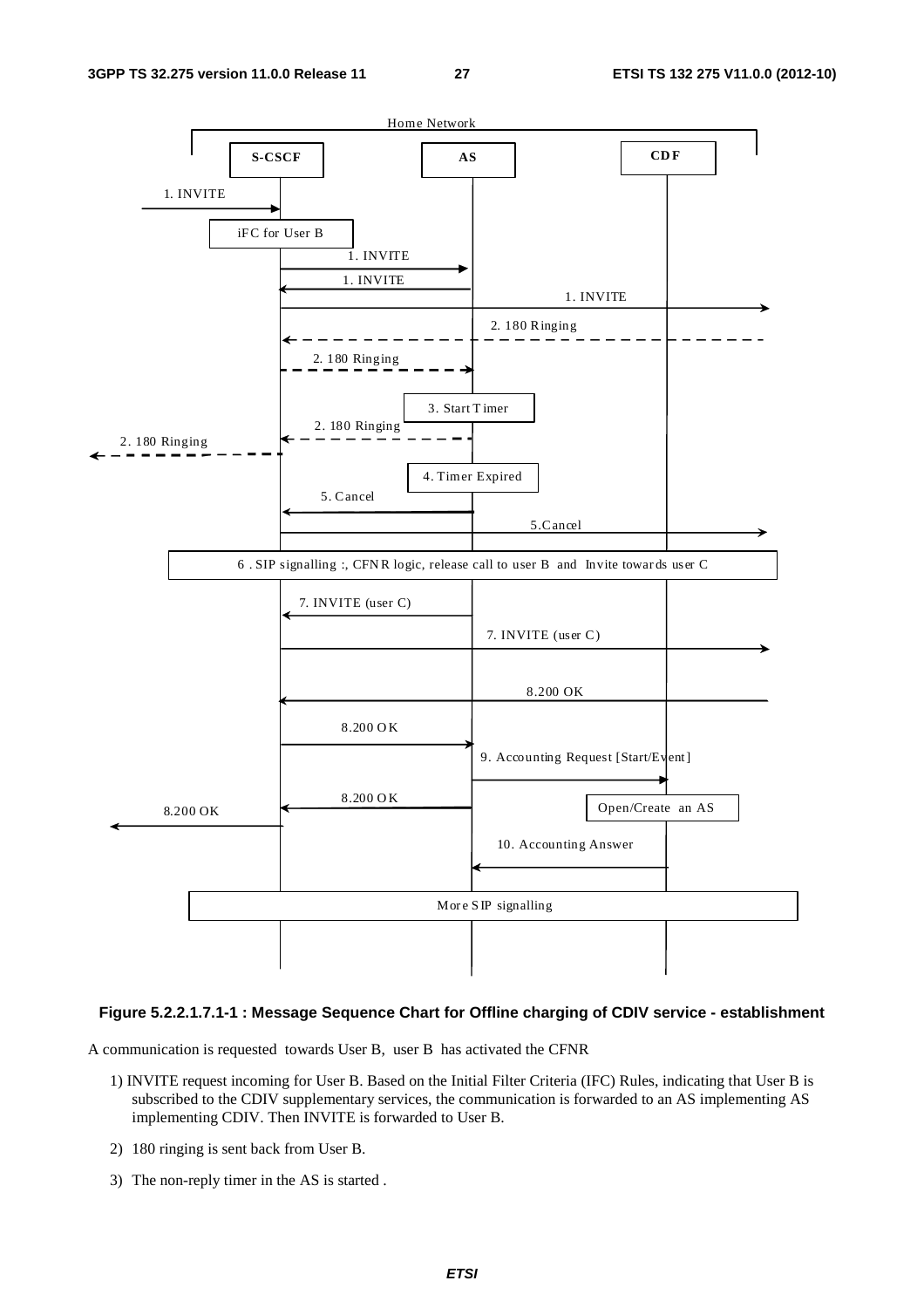4) The timer expires.

5 to 7) The AS implementing the CDIV service performs the Call Forwarding No Reply logic : release the communication to User B, and forward the call towards user C (INVITE request including URI-C as destination).

 Depending on the value of subscription option '*Originating* user receives notification that his communication has been diverted (forwarded or deflected)', a 181 (Call Is Being Forwarded) response is sent towards the User A indicating that the communication is diverted (not shown in the call flow).

- 8) The destination User C party answers and a final response is received.
- 9) Upon reception of the final response, the AS implementing the CDIV service sends an *Accounting-Request* with *Accounting-Record-Type* indicating START\_RECORD/EVENT\_RECORD to record call forwarding execution (start of the forwarded leg from User B to User C): basic communication information are transferred with specific call forwarding information ( service mode= 'CFNR', associated number = ' user B' as the user who invoked the call forwarding).
- 10) The CDF acknowledges the reception of the data and opens/creates an AS CDR to record the forwarded leg from User B to User C.
- NOTE : Although only the 'call forwarding on no reply' case is depicted here , it serves as a basis for all other call forwarding modes description (Call Forwarding Unconditional, Call Deflection, Call Forwarding on Busy, Call Forwarding Not Logged-in ) for ACR generation : In all these cases, the AS AS implementing the CDIV service sends an *Accounting-Request* with *Accounting-Record-Type* indicating START\_RECORD to record call forwarding execution (whatever the mode), when the final response is received from user-C.

5.2.2.1.7.2 Communications Diversion (CDIV) – release

The next figure shows the Diameter transactions occurring on release of the previous established communication, initiated by user C:



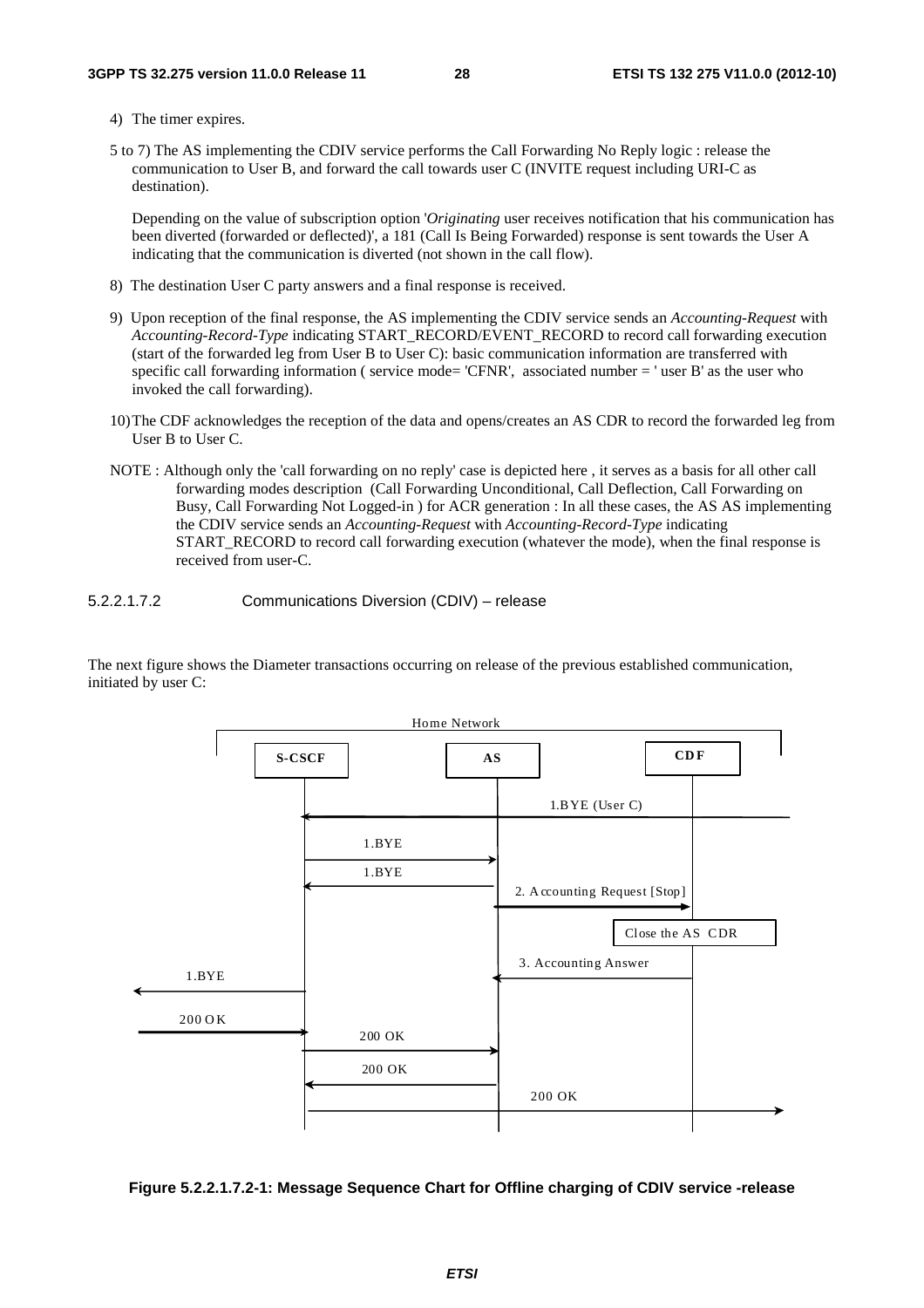- 1) User C initiates release of the communication
- 2) At session termination the AS implementing the CDIV service, sends an *Accounting-Request* with *Accounting-Record-Type* indicating STOP\_RECORD to record stop the call for which User B has been forwarded. The AS CDR is closed.

#### 5.2.2.1.8 Communication Waiting (CW) Charging

The following figure shows the Diameter transactions that are required between Application Server, which implements the CW service and CDF for the callee (subscriber of CW).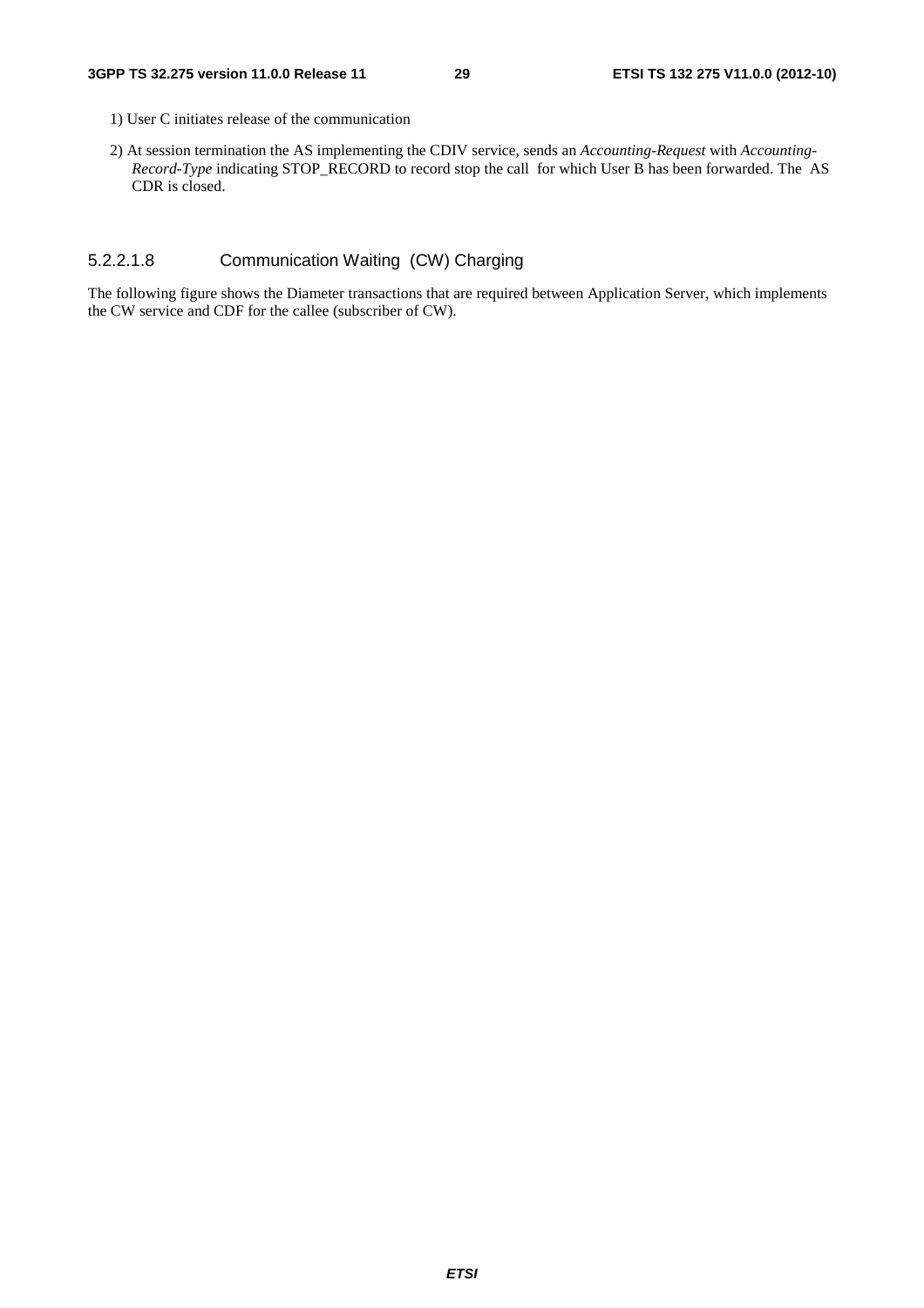

#### **Figure 5.2.2.1.8-1: Message Sequence Chart for Offline charging of CW service**

- 1-2). The communication is initiated by UE-A by sending an INVITE request. The Request URI will include the URI of UE-B. After IFC evaluation in the S-CSCF the INVITE request is routed to the CW AS.
- 2a). The AS detects the CW condition and inserts a CW indication into the INVITE request per procedures.
- 3-4). The INVITE is routed to UE-B.
- 5). UE-B recognizes the CW indication per procedures.
- 6). UE-B sends back a 180 (Ringing) response.
- 6a). out of scope: user B uses the HOLD service or releases a session in order to free resources]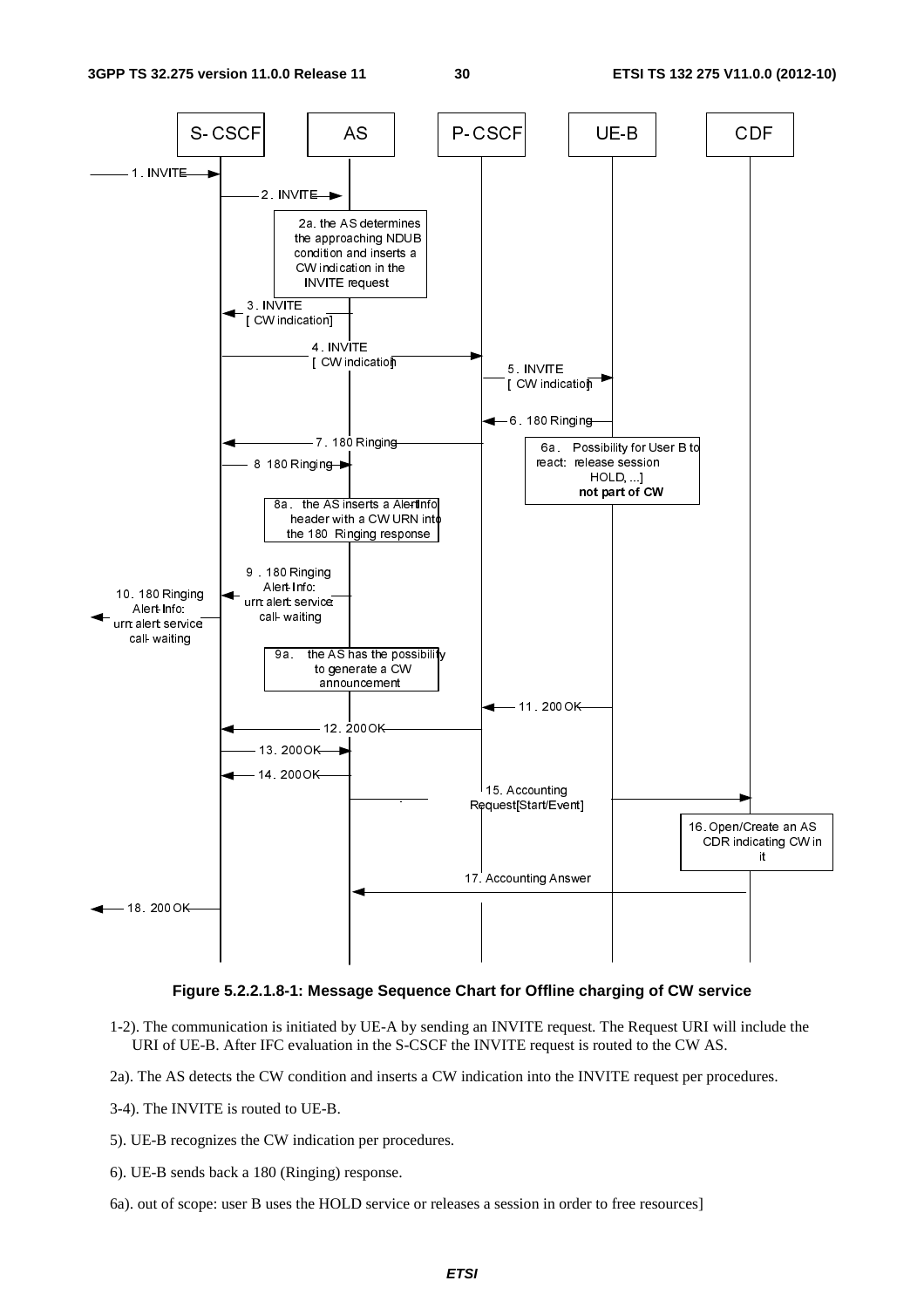- 7-8). The 180 (Ringing) response is routed back to the AS.
- 8a). The AS optionally inserts a Alert-Info with a 'CW' URN into the 180 (Ringing) response.
- 9-10). The 180 (Ringing) response is routed back to the communication origin.
- 9a). The AS may initiate an announcement to the calling user that the communication is a waiting communication, in accordance with 3GPP TS 24.628 [4].]
- 11-14). UE-B sends back a 200 (OK) response to the CW AS and CW AS sends it to the S-CSCF.
- 15-17). The CW AS sends an Accounting-Request[Start]/Accounting-Request[Event] to CDF, then the CDF opens/creates an AS CDR for the Communication Waiting with CW indication on the AS CDR and returns Accounting Answer to the CW AS.
- 18). S-CSCF sends back a 200(OK) response to UE-A.

#### 5.2.2.1.9 Explicit Communication Transfer (ECT)

#### 5.2.2.1.9.1 Explicit Communication Transfer (ECT) : Blind Transfer

The following figure shows the Diameter transactions that are required between Application Servers implementing the ECT service for the transferor and for the transferee, and CDF: a successful Blind Transfert from User A to User C, initiated by User B

For diagram simplification, only one CDF is shown.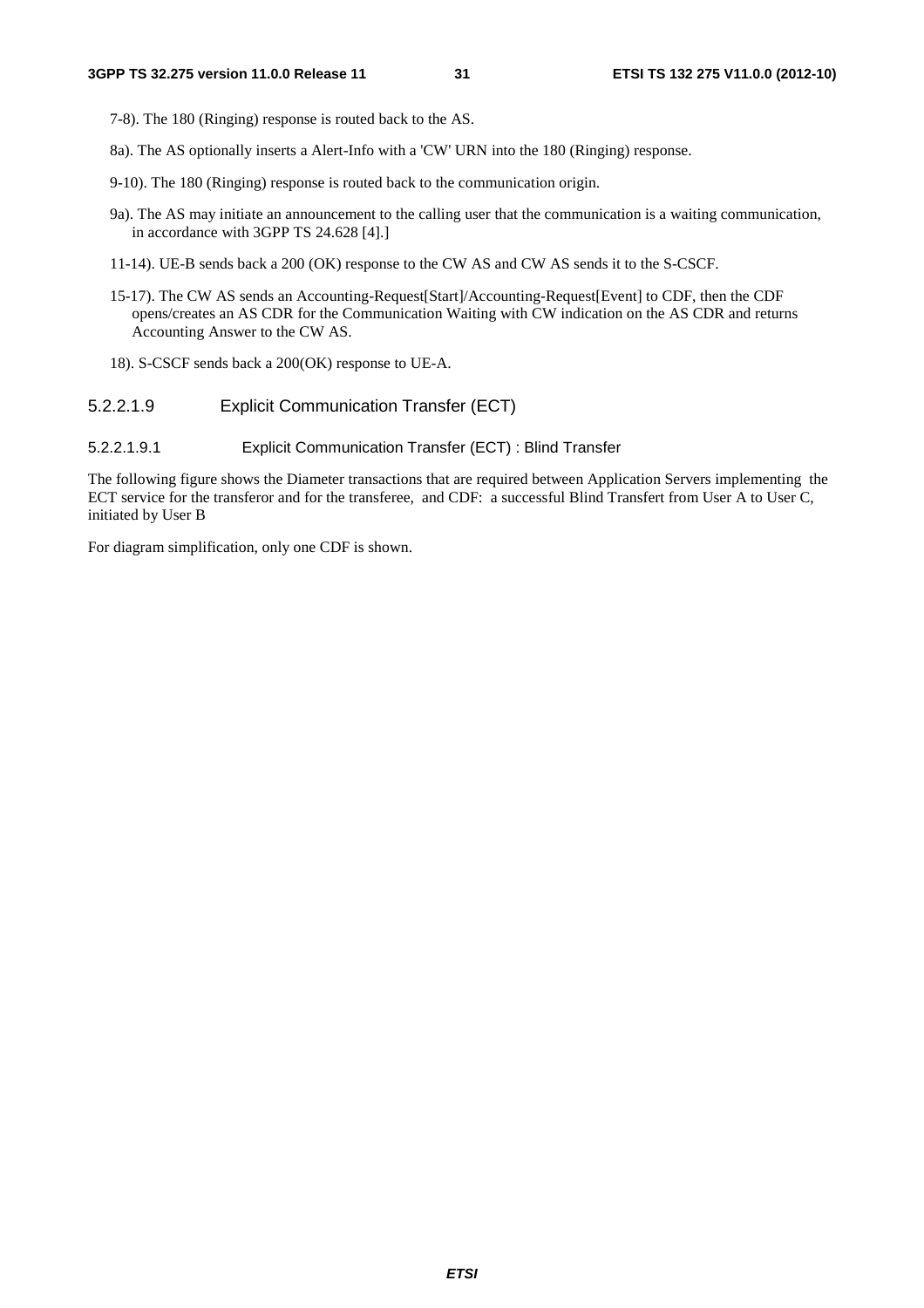

**Figure 5.2.2.1.9.1-1 : Message Sequence Chart for Offline charging of ECT service – Blind Transfer (part1)**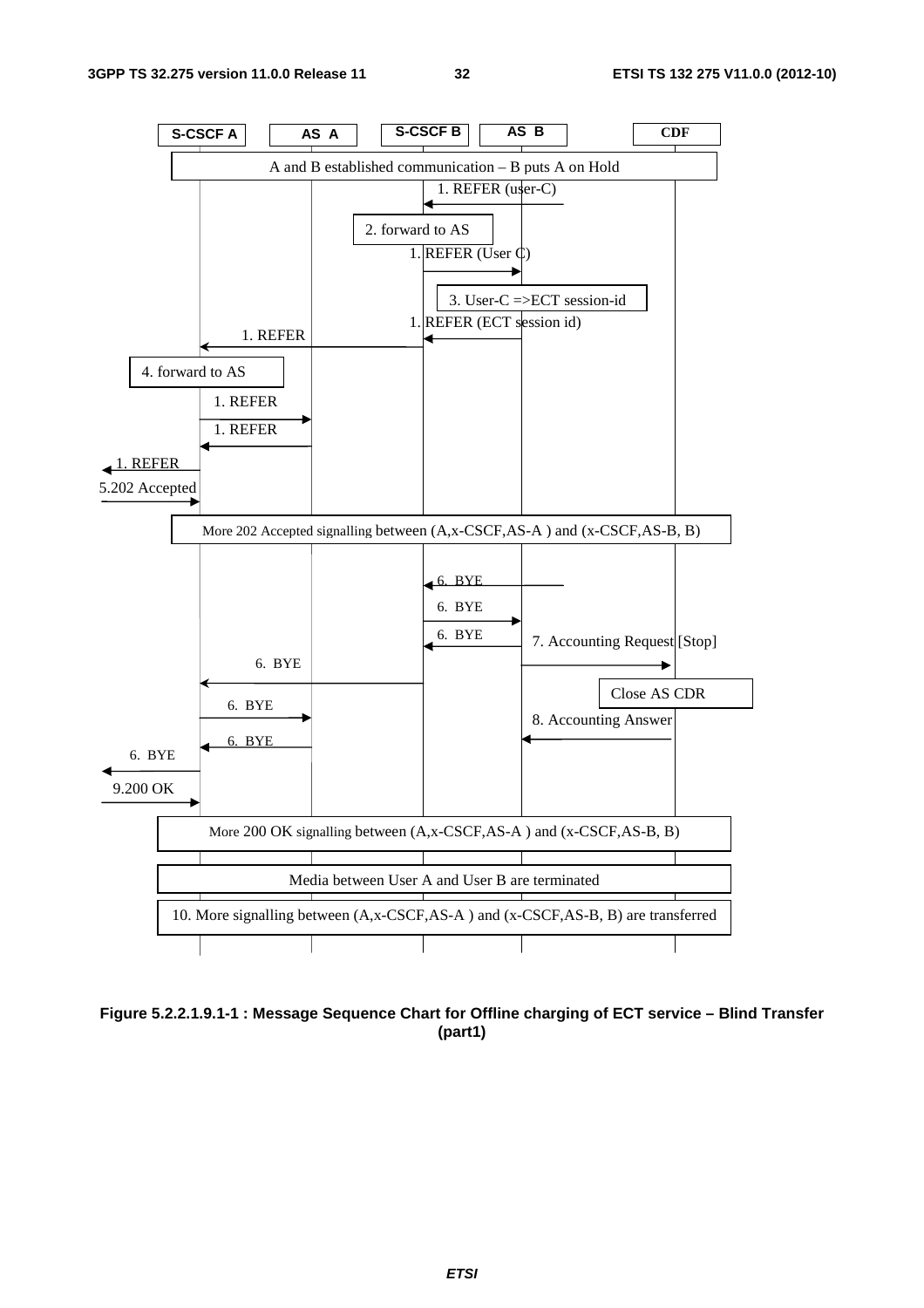

**Figure 5.2.2.1.9.1-2 : Message Sequence Chart for Offline charging of ECT service – Blind Transfert (part 2)** 

In this scenario User A is the transferee, User B is the transferor, and User C is the transfer target.

 User A and User B are in an established communication for which, based on the Initial Filter Criteria (IFC) Rules indicating that User B is subscribed to the ECT supplementary service, the INVITE was forwarded to an AS implementing ECT (for User A and User B).

#### User B puts User A on Hold

- 1) User B sends REFER request in the existing A-B dialog, to initiate transfer User A to User C.
- 2) this subsequent request is forwarded to the AS implementing ECT.
- 3) AS generates an 'ECT Session Identifier' replacing User C as the new destination information, for remaining in the loop, for transferor"s role.
- 4) On REFER receipt, this request is forwarded the AS implementing ECT.
- 5) The REFER is accepted by User A, and 202 Accepted is transferred from User A to User B.
- 6-9) User B sends BYE for terminating original INVITE with User A, acknowledged by 200 OK from User A. AS B releases the media between User A and User B which are on hold, then sends an *Accounting-Request* with *Accounting-Record-Type* indicating STOP\_RECORD to record termination of the dialogue between User A and User B.

10) More signalling between (User A,x-CSCF,AS-A ) and (x-CSCF,AS-B,User B) :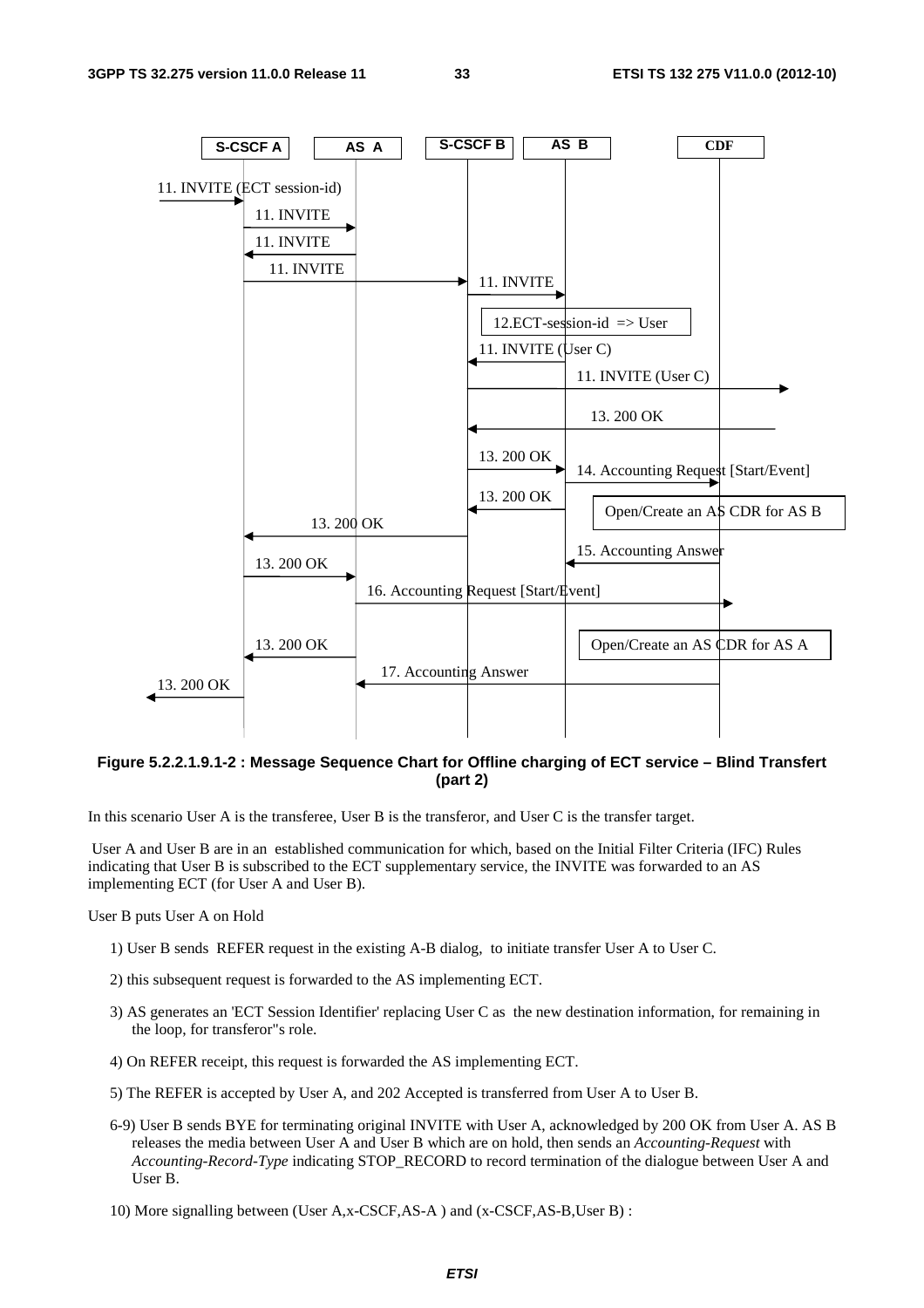User A sends NOTIFY(100 Trying) associated to the received REFER, and User B acknowledges by 200 OK

- 11) User A initiates a new session by sending an INVITE request with ' ECT Session Identifier' .
- 12) AS implementing the ECT service correlates this INVITE to the initial session to be transferred and replaces 'ECT Session Identifier' with User C for creating an INVITE towards UE-C.
- 13) The destination User C party answers and a final response is received.
- 14) Upon reception of the final response, the AS implementing the ECT service for the transferor, sends an Accounting-Request with Accounting-Record-Type indicating START\_RECORD/EVENT\_RECORD to record Transfer execution.
- 15) The CDF acknowledges the reception of the data and opens/creates an AS CDR.
- 16) Upon reception of the final response, the AS implementing the ECT service for the transferee, sends an Accounting-Request with Accounting-Record-Type indicating START\_RECORD/EVENT\_RECORD to record User A is transferred, with specific indicator on the transferee"s 'subscriber role' (whether the transferee was engaged in an originating call or in a terminating call) before the transfer execution.
- 17) The CDF acknowledges the reception of the data and opens/creates an AS CDR.
- NOTE : The "Consultative Transfer" scenario mainly differs from the "Blind transfer" on the transfer establishment phase : when User B has put User A on Hold, User B establishes a communication towards User C and puts User C on Hold, then User B initiates the REFER for the transfer triggering. The Accounting-Record-Type indicating START\_RECORD for recording Transfer execution occurs at the same steps for both scenario: on the final response associated to INVITE towards User C for the transferor and for the transferee.

#### 5.2.2.1.9.2 Explicit Communication Transfer (ECT)) : Release

The following figure shows the Diameter transactions that are required between Application Servers implementing the ECT service for the transferor and for the transferee, and CDF: release from User A, after a successful Blind Transfer from User A to User C, initiated by User B.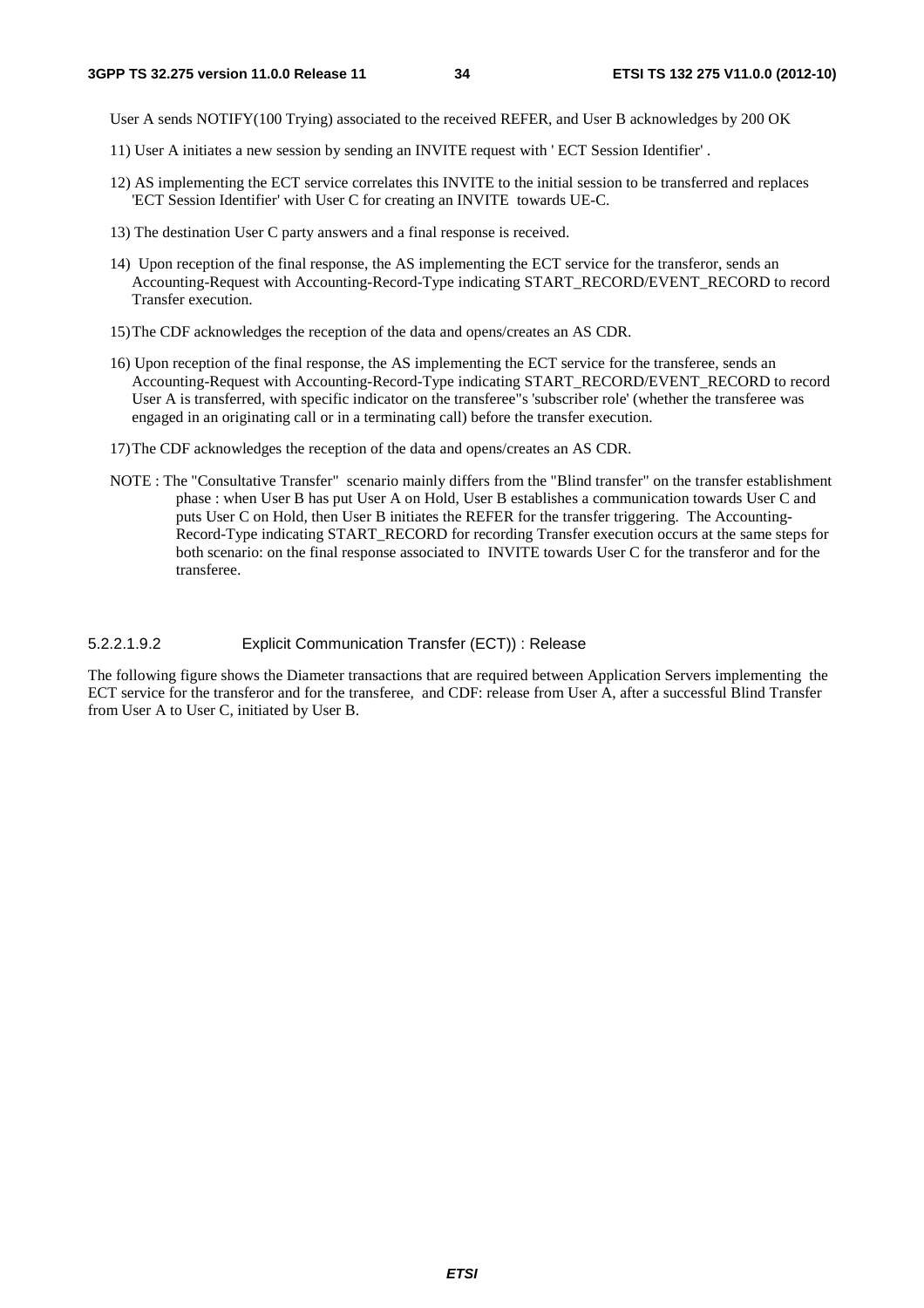

#### **Figure 5.2.2.1.9.2-1 : Message Sequence Chart for Offline charging of ECT service – Release**

- 1) User A initiates release of the communication
- 2-3) At session termination the AS implementing the ECT service for the transferee, sends an *Accounting-Request* with *Accounting-Record-Type* indicating STOP\_RECORD to record stop the call for which User A has been transferred.
- 4-5) At session termination the AS implementing the ECT service for the transferor, sends an *Accounting-Request* with *Accounting-Record-Type* indicating STOP\_RECORD to record stop the call transferred by User B. The AS CDR is closed.

#### 5.2.2.1.10 Message Waiting Indication Charging (MWI)

The following figure shows the Diameter transactions that are required between Application Server (MWI), which implements the MWI service and CDF.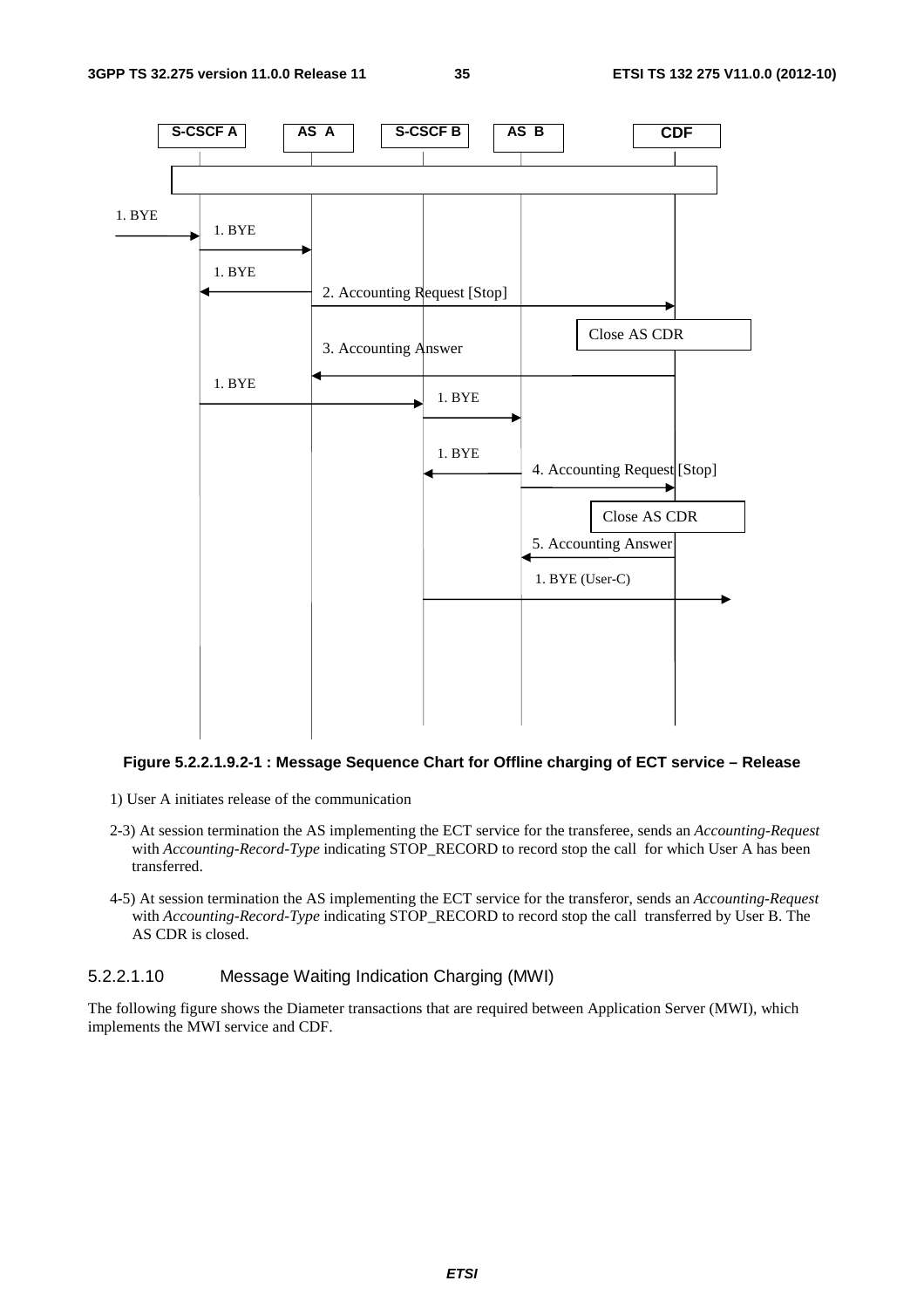

# **Figure 5.2.2.1.10-1 : Message Sequence Chart for Offline charging of MWI service**

1-6) UE subscribes to AS (MWI) and the AS (MWI) returns 200 OK.

7-10) The AS (MWI) sends NOTIFY request to S-CSCF and the subscriber UE acknowledges the NOTIFY request.

11-13) The AS (MWI) sends Accounting Request [Event] message to CDF, CDF creates an AS CDR and returns Accounting Answer to the AS (MWI).

# 5.2.2.1.11 CONF Charging

During a conference, user could create the conference, join the conference, invite another user to the conference and leave the conference, according to 3GPP TS24.605. The following subclauses respectively show the Diameter transactions that are required between Application Server, which implements the CONF service and CDF corresponding different conference scenarios.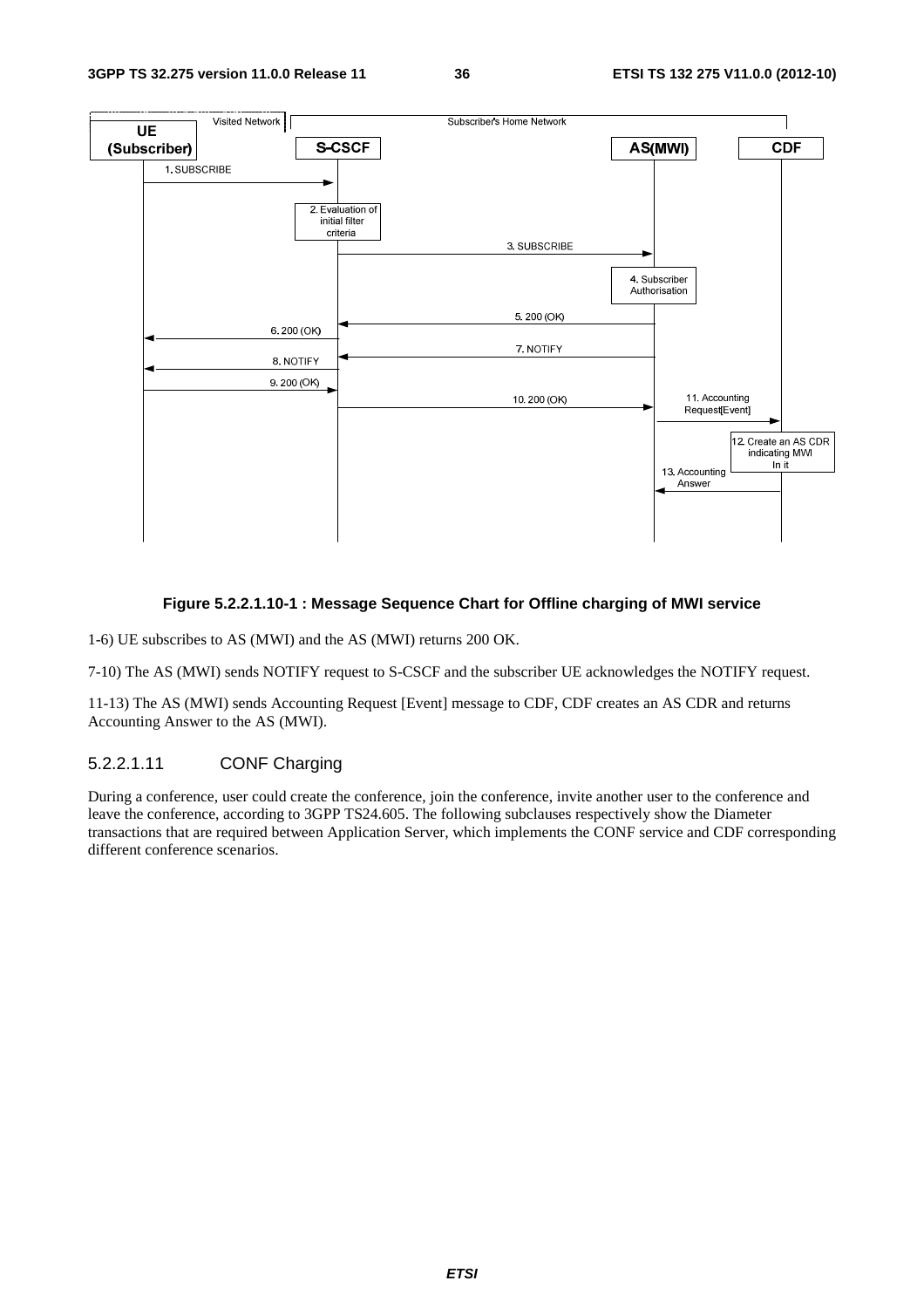

# **Figure 5.2.2.1.11.1-1 : Message Sequence Chart for Offline charging of CONF service- User creating a conference**

1-2). The communication is initiated by UE#1 by sending an INVITE request to S-CSCF. And S-CSCF sends back 100 Trying reponse to inform UE#1 to wait for a while because the request is being treated.

3-4). S-CSCF transfers INVITE request from UE#1 to CONF AS and the CONF AS sends back 100 Trying response to inform S-CSCF to wait for a while because the request is being treated.

5). The CONF AS allocates the conference URI.

6-16). After the media resource negociation process, the CONF AS sends back 200 ok response.

17-19). The CONF AS sends Accounting Request[Start]/Accounting Request[Event] to CDF, then the CDF opens/creates an AS CDR for the conference with CONF indication on the AS CDR and renturns Accounting Answer to the CONF AS.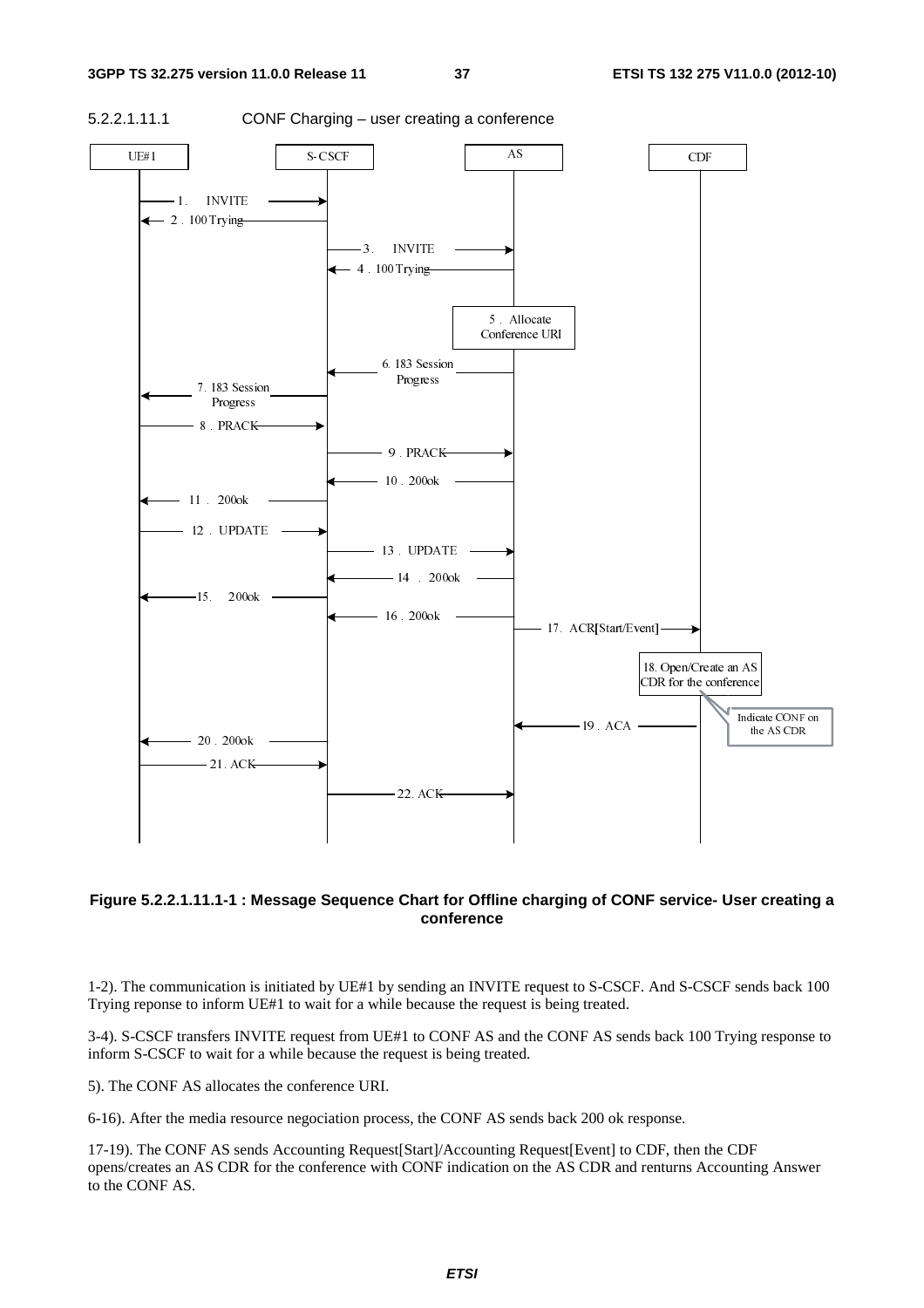# 5.2.2.1.11.2 CONF Charging – user joining a conference

The following figure shows the Diameter transactions that are required between Application Server, which implements the CONF service and CDF corresponding to the conference scenario: user joining a conference.



**Figure: 5.2.2.1.11.2-1 CONF Charging – user joining a conference** 

1-2). The conference has already been created. UE#1 sends an INVITE request to S-CSCF in order to join in the conference. And S-CSCF sends back SIP 100 Trying reponse to inform UE#1 to wait for a while because the request is being treated.

3-4). S-CSCF transfers INVITE request from UE#1 to CONF AS and the CONF AS sends back SIP 100 Trying response to inform S-CSCF to wait for a while because the request is being treated.

5-15). After the media resource negociation process, the CONF AS sends back SIP 200 ok response.

16-18). The CONF AS sends Accounting Request[Interim/Event] to CDF, CDF updates or creates an AS CDR for the conference and renturns Accounting Answer to the CONF AS.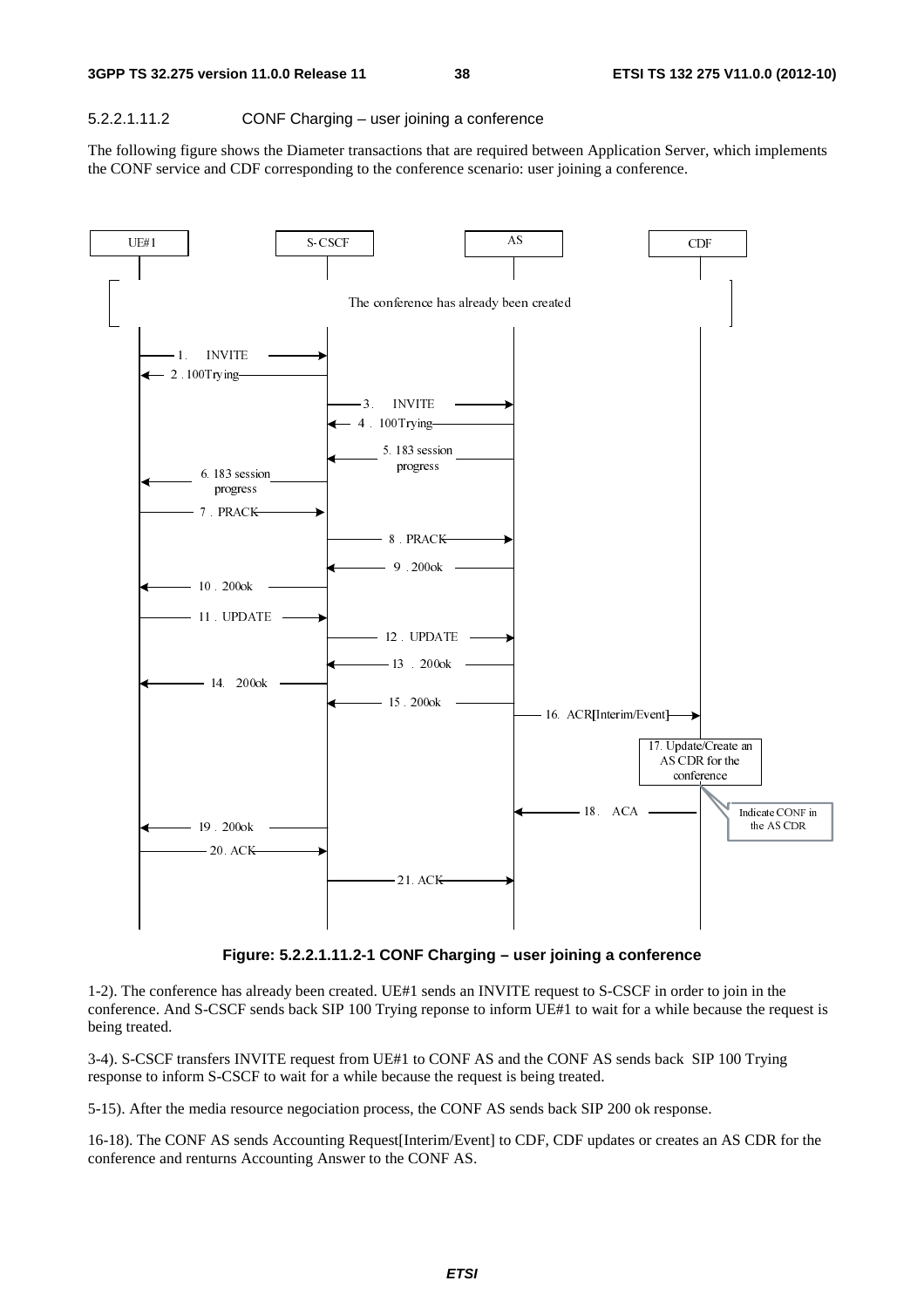#### 5.2.2.1.11.3 CONF Charging – user inviting another user to a conference

The following figure shows the Diameter transactions that are required between Application Server, which implements the CONF service and CDF corresponding to the conference scenario: user being invited into a conference.



**Figure: 5.2.2.1.11.3-1 CONF Charging – user inviting another user to a conference** 

1-2). The conference has already been created. UE#1 sends a REFER request to S-CSCF in order to invite UE#2 into the conference.

3-4). The CONF AS sends back 202 Accepted response to UE#1 via some related NEs like S-CSCF to indicate that he has received the REFER request successfully.

5-6). The CONF AS sends a NOTIFY request corresponding the REFER request to UE#1.

7-8). UE#1 sends back SIP 200 ok reponse to the CONF AS.

9-10). The CONF AS sends an INVITE request to UE#2 in order to invite him into the conference. And UE#2 sends back SIP 200 ok response to the CONF AS.

11-13) The CONF AS sends Accounting Request [Interim/Event] to CDF, CDF updates or creates an AS CDR for the conference and renturns Accounting Answer to the CONF AS.

5.2.2.1.11.4 CONF Charging – user leaving a conference

The following figure shows the Diameter transactions that are required between Application Server, which implements the CONF service and CDF corresponding to the conference scenario: user leaving a conference.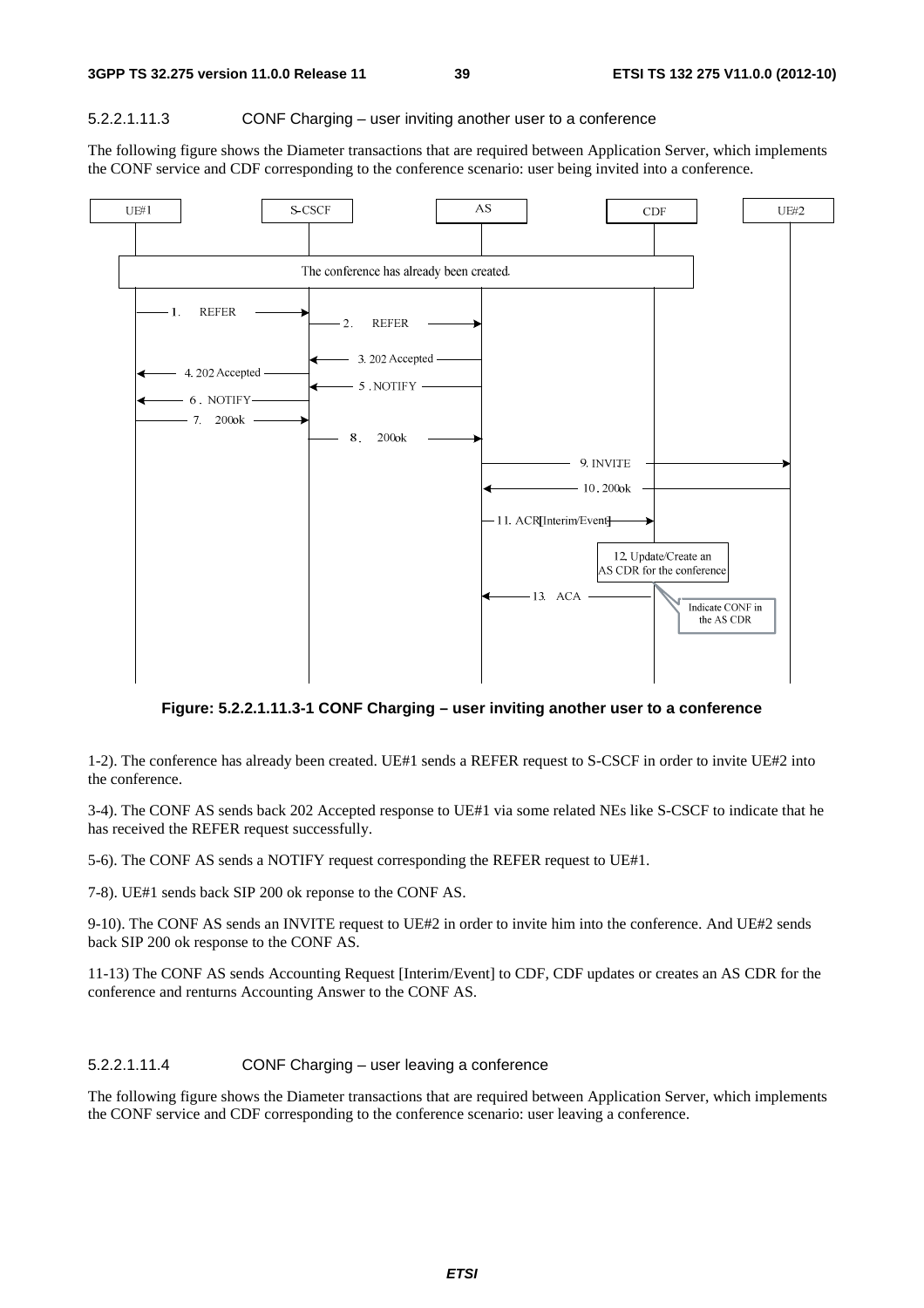

**Figure: 5.2.2.1.11.4-1 CONF Charging – user leaving a conference** 

1-2). The conference has already been created. UE#1 sends a BYE request to the CONF AS in order to quit the conference.

3-5). The CONF AS sends Accounting Request[Interim/Event] to CDF, CDF updates or creates an AS CDR for the conference and renturns Accounting Answer to the CONF AS. Conference termination should refer to the description of subclause 5.3.2.7 in TS 24.147, e.g. If there isn"t any conference policy and the last online conference user quits the conference could be considered as the conference termination, when the last online conference user quits the conference (sends a BYE request to the CONF AS), the CONF AS sends Accounting Request [Stop/Event] to CDF, CDF stops or creates an AS CDR for the conference and returns Accounting Answer to the CONF AS.

6-7). The CONF AS sends back SIP 200 ok response to UE#1.

8-10). The CONF AS sends a NOTIFY request to other conference participants that UE#1 has quitted the conference.

11-12). Other conference participants sends back SIP 200 ok response to the CONF AS.

5.2.2.1.11.5 Three-Party (3PTY) Charging – successful establishment

The following figure shows the Diameter transactions that are required between Application Server, which implements the 3PTY service and CDF corresponding to the 3PTY scenario: 3PTY service successful establishment.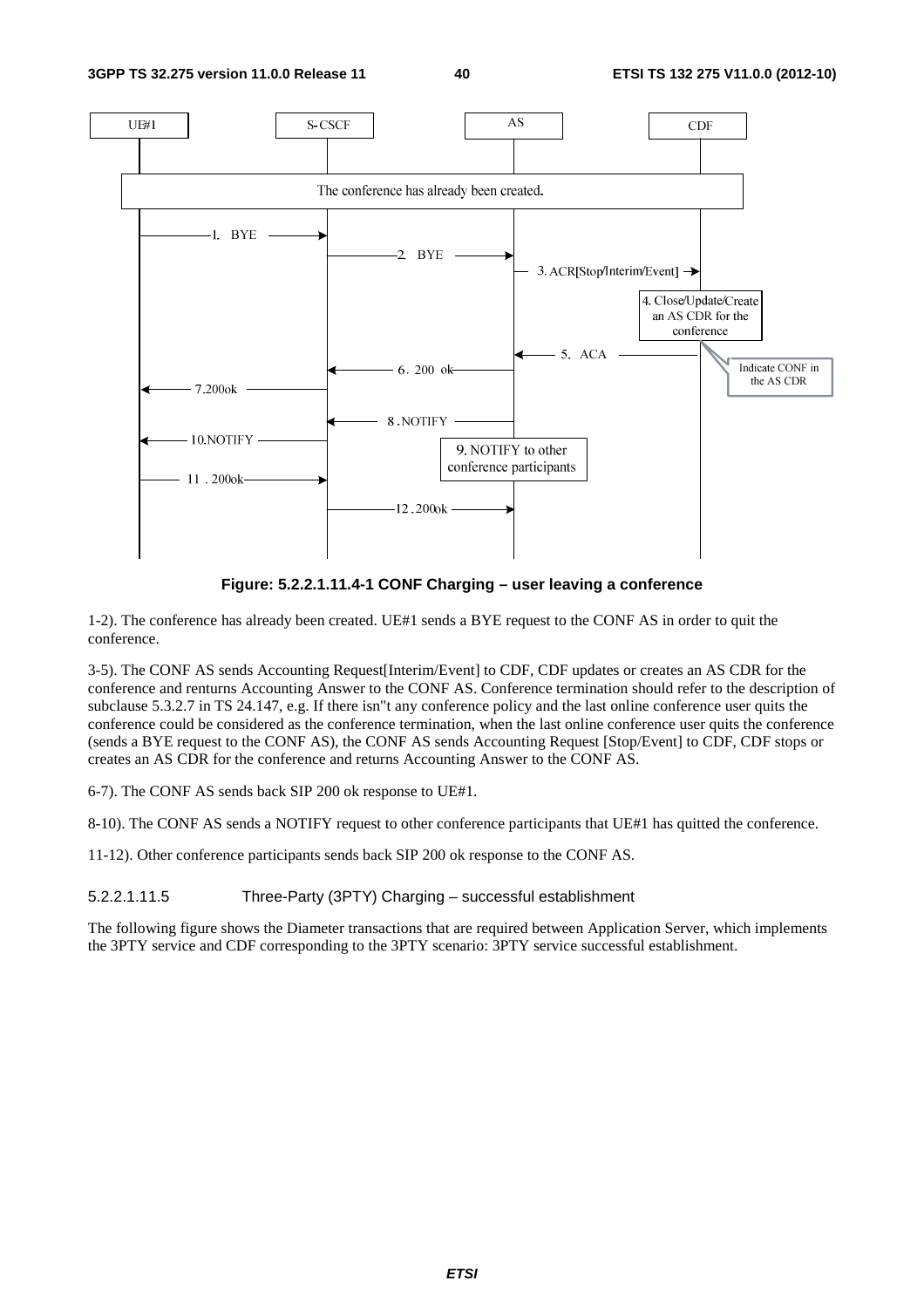| $UE-A$                         | S-CSCF                                                                               | AS (3PTY)                        | CDF                                             | $UE-C$                                       | $UE-B$ |
|--------------------------------|--------------------------------------------------------------------------------------|----------------------------------|-------------------------------------------------|----------------------------------------------|--------|
|                                | 1. UE-A and UE-B has established communication. UE-A puts UE-B on hold               |                                  |                                                 |                                              |        |
| 2. Invite (UE-C)               |                                                                                      | 2. Invite (UE-C)                 |                                                 |                                              |        |
| 3.200OK                        |                                                                                      | 3.200OK                          |                                                 |                                              |        |
| 4. ACK                         |                                                                                      |                                  |                                                 |                                              |        |
|                                |                                                                                      | 4. ACK                           |                                                 |                                              |        |
| 5. Invite $(3PTY \text{ A}\$)$ |                                                                                      | Media path between UE-A and UE-C |                                                 |                                              |        |
|                                | 5. Invite $(3PTY \text{ A}\$)$                                                       |                                  |                                                 |                                              |        |
| 6.200OK                        | 6.2000K                                                                              |                                  |                                                 |                                              |        |
| 7. ACK                         | 7. ACK                                                                               |                                  |                                                 |                                              |        |
|                                | 8. REFER Refer-Tb: 3PTY AS                                                           |                                  | 8. REFER Refer-To: 3PTY AS                      |                                              |        |
| 9.200 Accepted                 |                                                                                      | 9.200 Accepted                   |                                                 |                                              |        |
|                                |                                                                                      | 10. NOTIFY                       |                                                 |                                              |        |
| 10. NOTIFY                     |                                                                                      |                                  |                                                 |                                              |        |
| 11.200OK                       |                                                                                      | 11.200OK                         |                                                 |                                              |        |
|                                |                                                                                      | 12. Invite                       |                                                 |                                              |        |
|                                | 12. Invite                                                                           |                                  |                                                 |                                              |        |
|                                | 13.200OK                                                                             | 13.200OK                         |                                                 |                                              |        |
|                                |                                                                                      | 14. ACK                          |                                                 |                                              |        |
|                                | 14. ACK                                                                              | 15. NOTIFY                       |                                                 |                                              |        |
| 15. NOTIFY<br>16.200OK         |                                                                                      |                                  |                                                 |                                              |        |
| 17. BYE                        |                                                                                      | 16.200OK                         |                                                 |                                              |        |
|                                |                                                                                      | 17. BYE                          |                                                 |                                              |        |
| 18.200 OK                      |                                                                                      | 18.200 OK                        |                                                 |                                              |        |
|                                | 19. Repeats step 8 to 17 on UE-Aand UE-C to terminate the call between UE-A and UE-C |                                  |                                                 |                                              |        |
|                                |                                                                                      | 20.200 OK                        |                                                 |                                              |        |
|                                | 20.200 OK                                                                            |                                  |                                                 | 21. Accounting Request [Start/Interim/Event] |        |
| 20.200 OK                      |                                                                                      |                                  | 22. Open/Update /Create<br>an AS CDR indicating |                                              |        |
|                                |                                                                                      | 23. Accounting Answer            |                                                 |                                              |        |
|                                |                                                                                      |                                  |                                                 |                                              |        |
|                                |                                                                                      |                                  |                                                 |                                              |        |

**Figure 5.2.2.1.11.5-1: Three-Party (3PTY) Charging – successful establishment**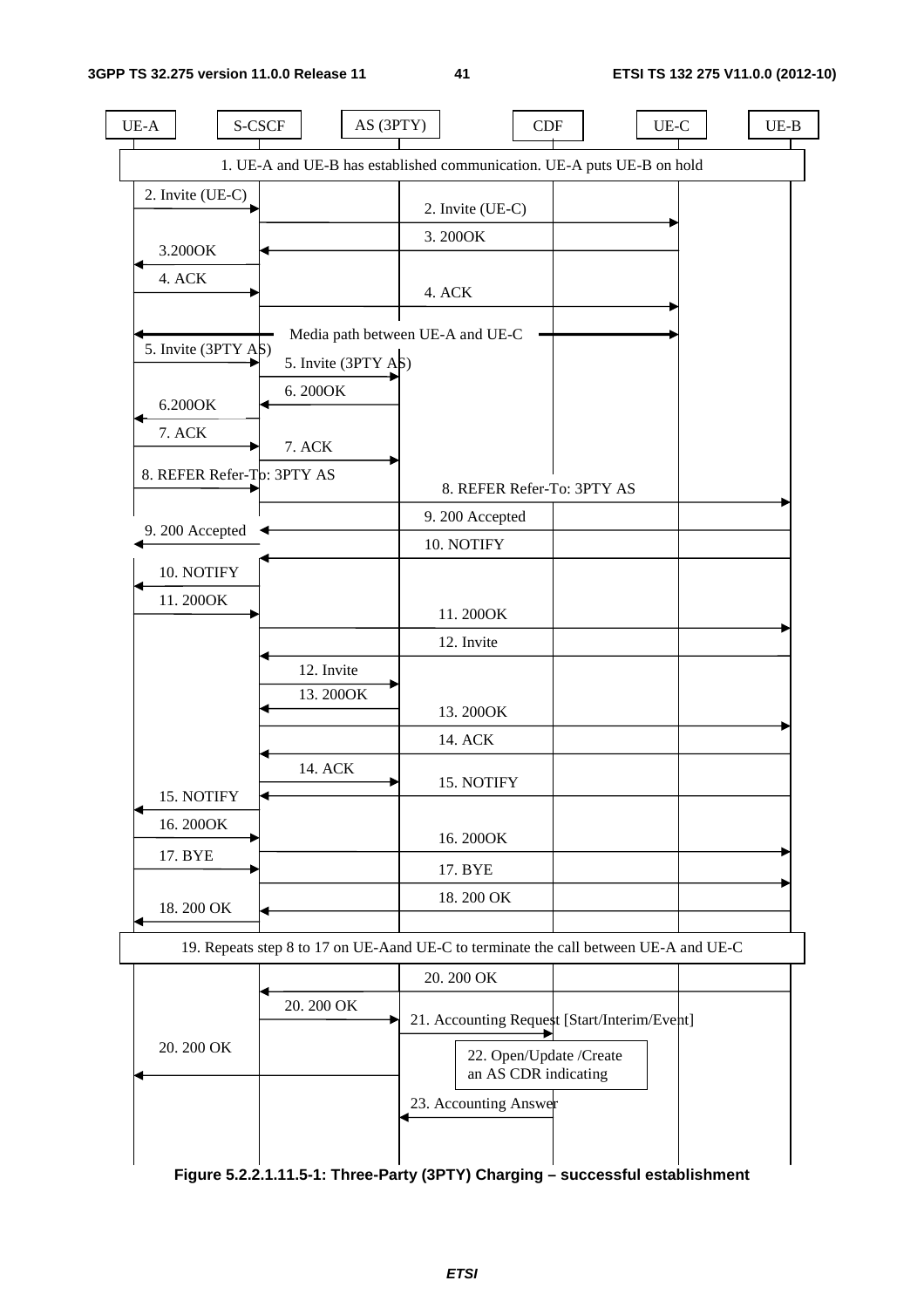1) UE-A and UE-B has established communication. UE-A puts UE-B on hold before invoking the 3-Way Calling with UE-C.

2-4) UE-A establishes a call with UE-C following normal call setup procedure and gets UE-C"s permission to start the 3-Way Calling.

5) UE-A sends an INVITE request to the 3PTY AS to establish a 3PTY session.

6-7) The 3PTY AS sends a 200 OK response and receives an ACK request from UE-A.

8-9) UE-A sends a REFER request to UE-B with the Refer-To header set to the address of the 3PTY AS; UE-B accepts the REFER request.

10-11) UE-B sends a NOTIFY request to UE-A to indicate that UE-B is acting on the REFER request.

12) UE-B sends an INVITE request to the 3PTY AS to join the 3PTY session.

13-14) The 3PTY AS sends a 200 OK response to UE-B and receives an ACK request.

15-16) UE-B sends a NOTIFY request to UE-A to indicate that it has finished action required by the REFER request.

17-18) UE-A sends a BYE request to terminate the call between UE-A and UE-B.

19-20) Repeats step 8 to 18 on UE-Aand UE-C to terminate the call between UE-A and UE-C.

21-23) 3PTY AS sends an *Accounting Request [Start/Interim/Event]* to CDF, CDF opens or updates or create an 3PTY AS CDR for the 3PTY service and returns *Accounting Answer* to the 3PTY AS.

### 5.2.2.1.11.6 Three-Party (3PTY) Charging – release

The following figure shows the Diameter transactions that are required between Application Server, which implements the 3PTY service and CDF corresponding to the 3PTY scenario: release the 3PTY service.



### **Figure 5.2.2.1.11.6-1: Three-Party (3PTY) Charging – release**

1) The 3PTY has already been established. UE-A sends a BYE request to the 3PTY AS in order to release from the 3PTY service.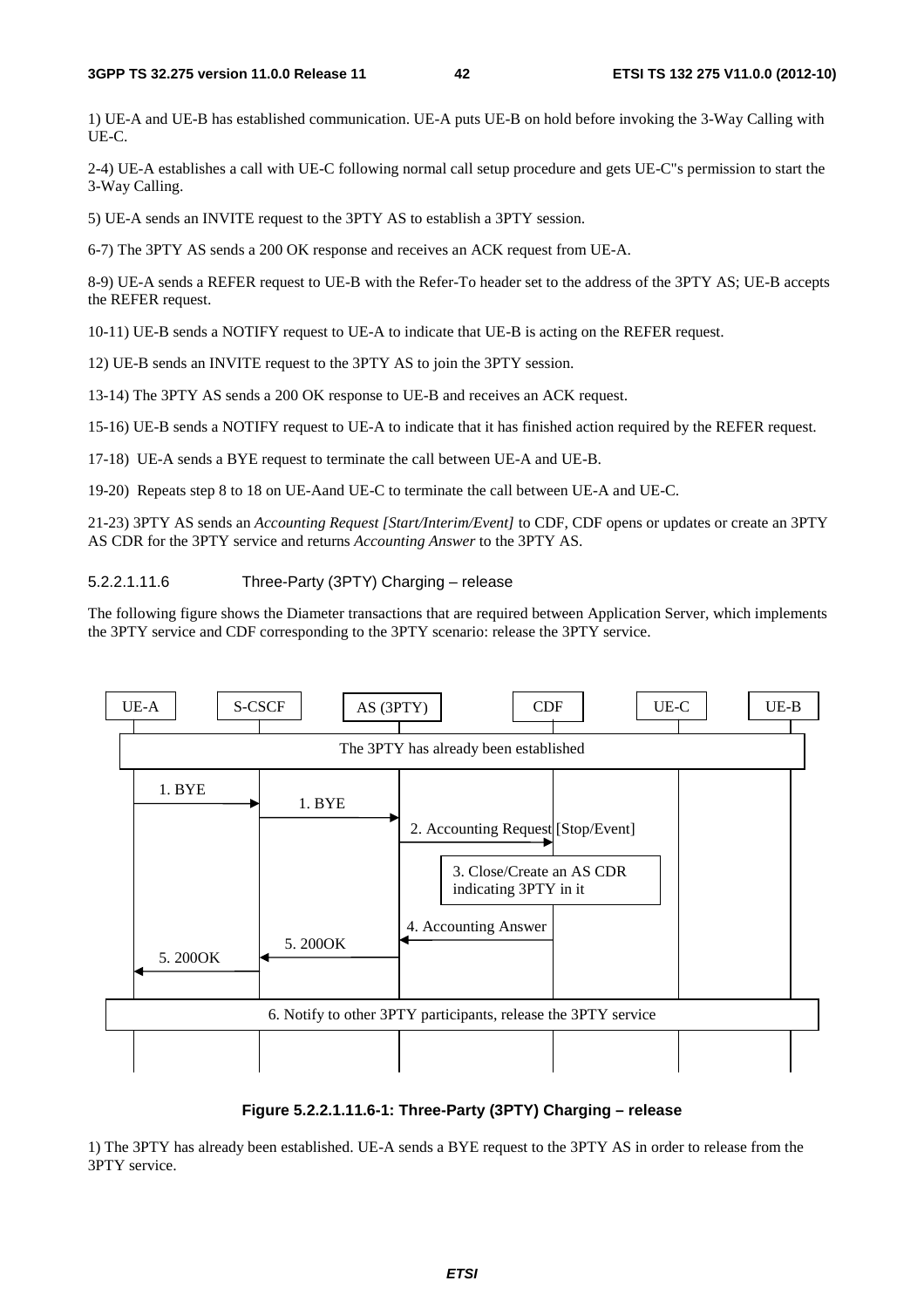2-4) At session termination 3PTY AS, sends an *Accounting-Request [Stop/Event]* to CDF, CDF stops or creates an AS CDR for the 3PTY service and returns *Accounting Answer* to the 3PTY AS.

5) The 3PTY AS sends back SIP 200 OK response to UE-A.

6) The 3PTY AS sends a NOTIFY request to other participants that 3PTY service has released.

# 5.2.2.1.12 CCBS Charging

The following figure shows the Diameter transactions that are required between Application Server and CDF, which implements the CCBS service, and CDF after service execution.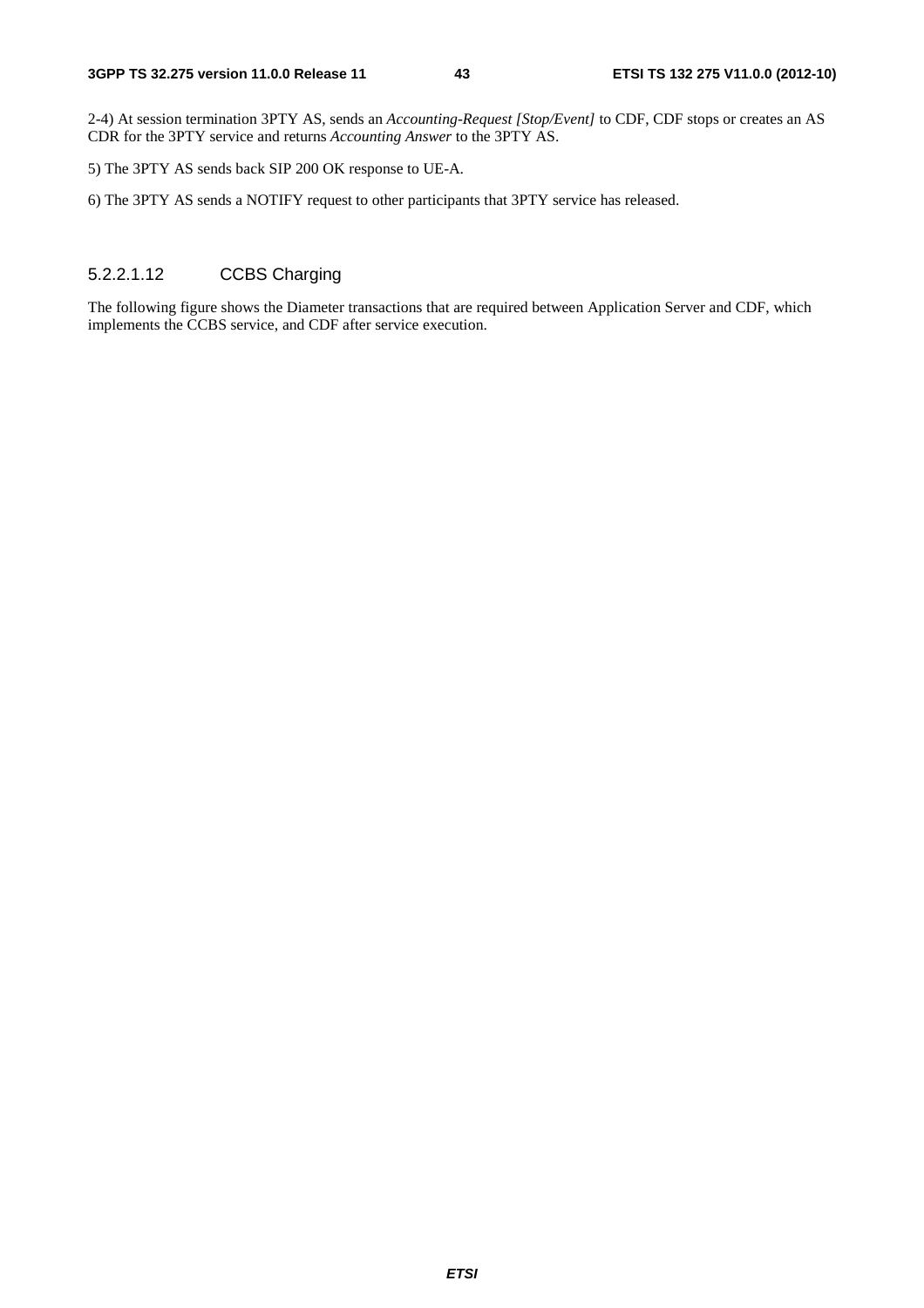

**Figure 5.2.2.1.12-1 : Message Sequence Chart for Offline charging of CCBS service** 

<sup>1-5).</sup> The communication is initiated by UE-A by sending an INVITE request.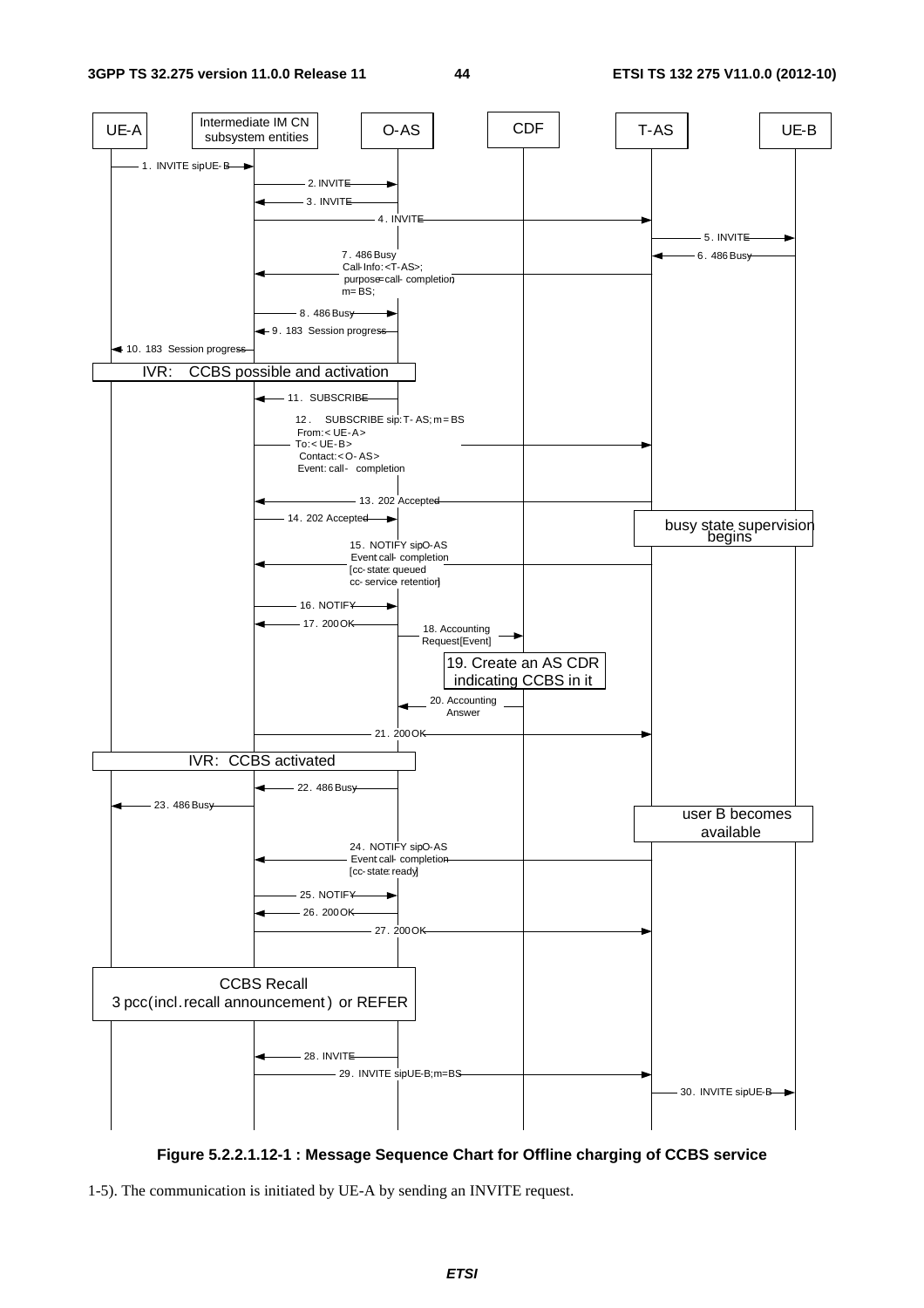6). UE-B answers with a 486 (Busy Here) response. The 486 (Busy Here) response is routed back to the terminating AS.

7-8). The terminating AS inserts a Call-Info header field in the 486 (Busy Here) response. The Call-Info header field will contain the URI of the terminating AS with an "m" header field parameter set to "BS" (busy subscriber). It further includes a "purpose" header field parameters set to "call-completion". The 486 (Busy Here) response is routed back to the originating AS.

9-10). The originating AS sends back a 183 (Session Progress) response to UE-A and initiates IVR procedures. User A is informed that CCBS is possible. User A activates CCBS.

11-14). The originating AS subscribes for the call-completion event package. The terminating AS accepts the subscription and starts busy state supervision procedures on the callee.

15-17). The terminating AS sends a notification to the originating AS.

18-20). The originating AS sends Accounting Request[Event] to CDF, then the CDF creates an AS CDR for the CCBS service subscriber with CCBS indication on the AS CDR and returns Accounting Answer to the originating AS.

21). After confirmation of the notification the originating AS starts announcements procedures informing about the activation of CCBS.

22-23). The originating AS forwards the 486 (Busy Here) response to UE-A.

24-27). When UE-B becomes available, the terminating AS sends a NOTIFY request to the originating AS,

28-29). The originating AS starts the CCBS recall by sending an INVITE request to UE-B. In order to mark the INVITE request as a prioritized request for call-completion, the originating AS adds the "m" SIP URI parameter with the value 'BS' to the Request-URI.

# 5.2.2.1.13 CCNR Charging

The following figure shows the Diameter transactions that are required between Application Server and CDF, which implements the CCNR service, and CDF after service execution.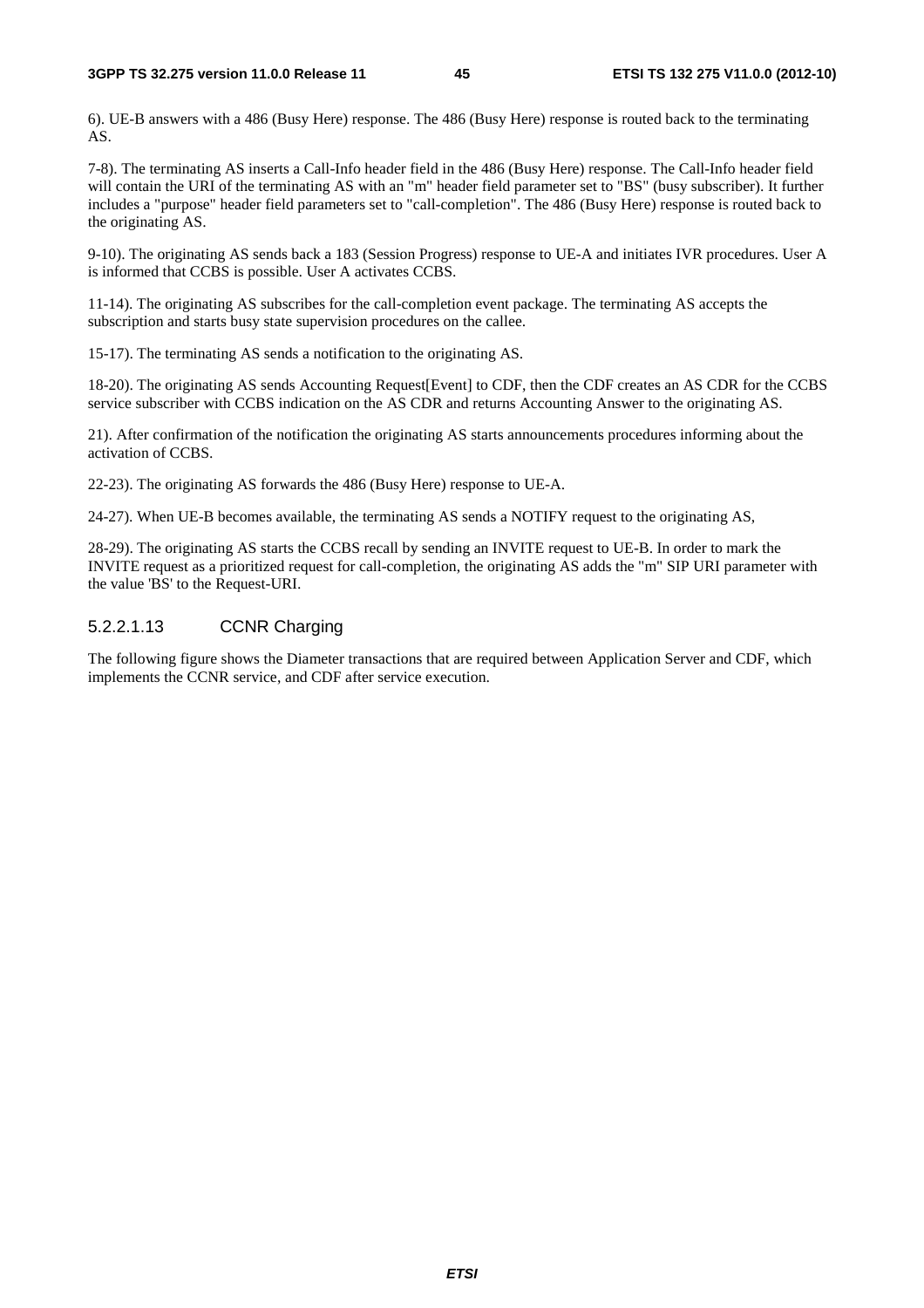

### **Figure 5.2.2.1.13-1 : Message Sequence Chart for Offline charging of CCNR service**

1-5). The communication is initiated by UE-A by sending an INVITE request.

6). UE-B answers with a 180 (Ringing) response. The 180 (Ringing) response is routed back to the terminating AS.

7-8). The terminating AS inserts a Call-Info header field in the 180 (Ringing) response. The Call-Info header field will contain the URI of the terminating AS with a "m" header field parameter set to "NR" (no reply). It further includes a "purpose" header field parameter set to "call-completion". The 180 (Ringing) response is routed back to the originating AS.

9-10). The originating AS removes the Call-Info header field, forwards the 180 (Ringing) response to UE-A and initiates IVR procedures. User A is informed that CCNR is possible. User A activates CCNR.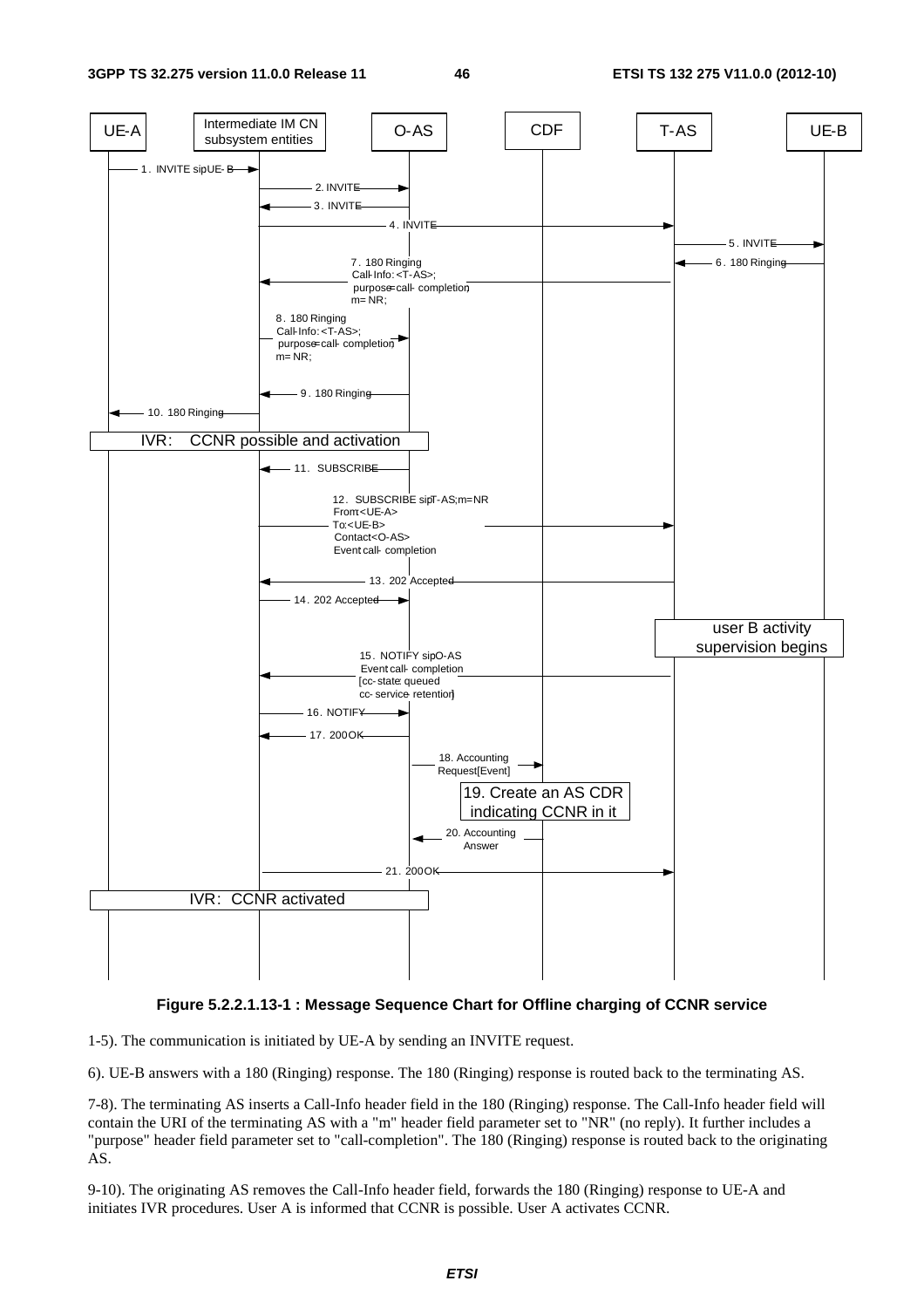11-14). The originating AS subscribes for the call-completion event package. The terminating AS accepts the subscription and starts activity supervision procedures on the callee.

15-17). The terminating AS sends a notification to the originating AS,.

18-20). The originating AS sends Accounting Request[Event] to CDF, then the CDF creates an AS CDR for the CCNR service subscriber with CCNR indication on the AS CDR and returns Accounting Answer to the originating AS.

21). After confirmation of the notification the originating AS starts announcements procedures informing about the activation of CCNR.

# 5.2.2.1.14 Flexible Alerting (FA)

# 5.2.2.1.14.1 Flexible Alerting (FA) - establishment

The following figure shows the Diameter transactions that are required between Application Server, implementing the FA service and CDF, with answer from one of FA group members.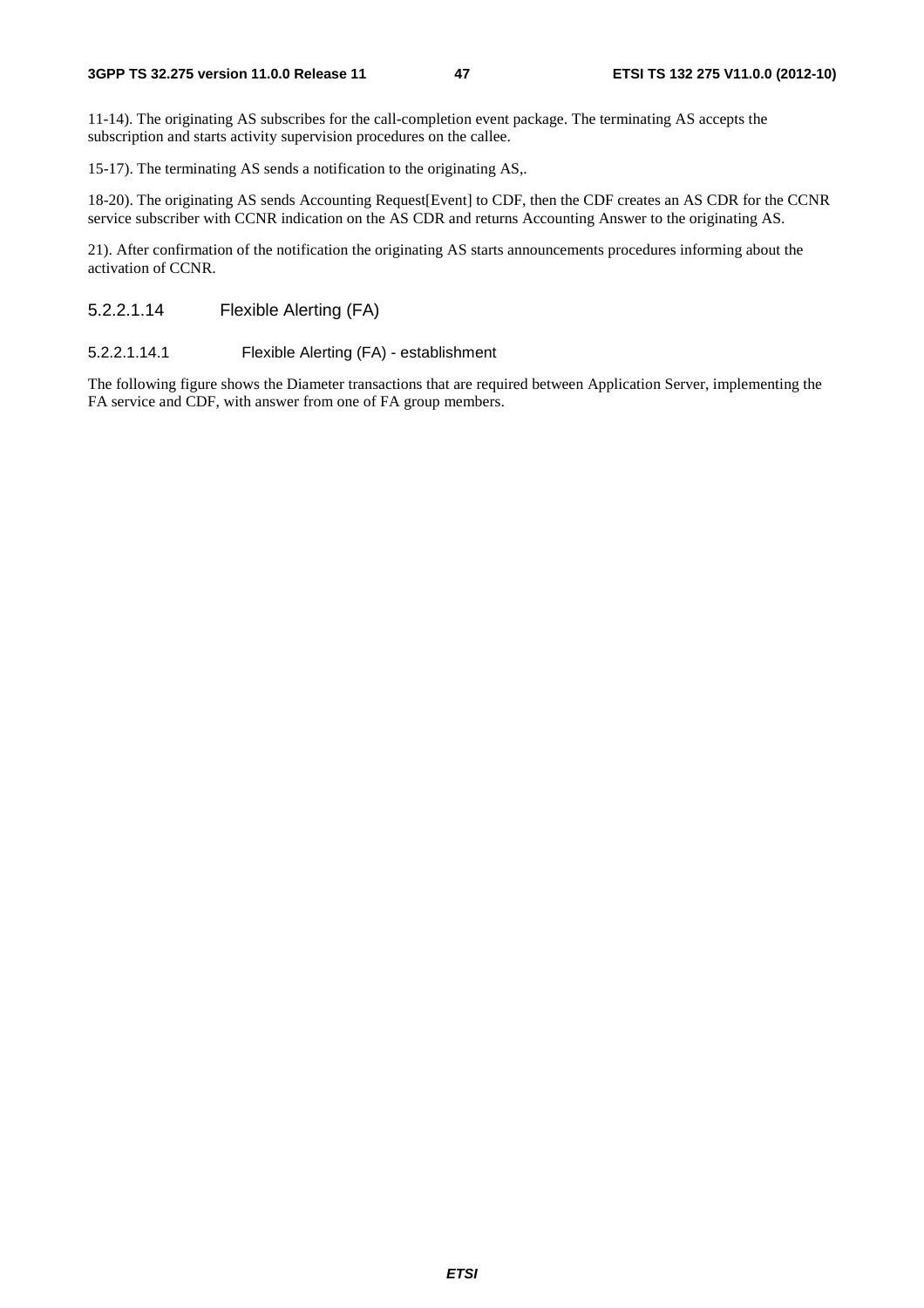



UE-B and UE-C are FA group members of the FA group identified by the 'Pilot Identity'.

A communication is requested from UE-A towards the 'Pilot Identity'.

1) INVITE request incoming for 'Pilot Identity'. Based on the Initial Filter Criteria (IFC), indicating the request must be forwarded to an AS implementing FA for this 'Pilot Identiry'.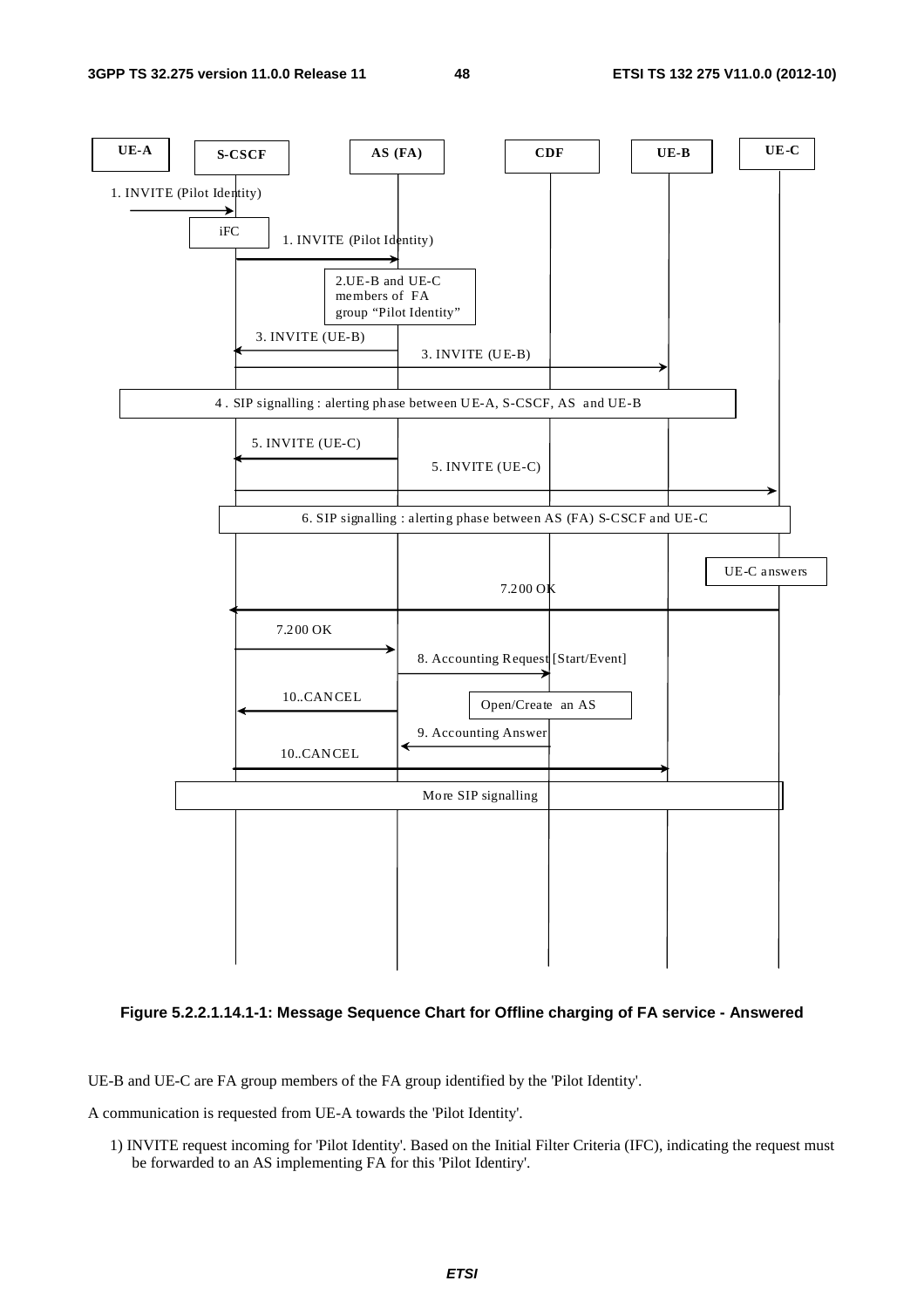2) The AS implementing FA maps the Pilot Identity to the list of FA group members: UE-B and UE-C, and forwards INVITE to all FA members.

3 to 4) INVITE forwarded towards UE-B and alerting phase signalling occurs with UE-A.

5 to 6) INVITE forwarded towards UE-C and alerting phase signalling occurs with UE-A.

7) UE-C answers.

8 to 10) Upon reception of the 200 OK answer from UE-C, AS implementing the FA service:

- o Sends an Accounting-Request [Start] with FA MMTel supplementary service indication.The CDF creates an AS CDR and returns Accounting Answer to the AS.
- o Sends CANCEL to other FA group member being alerted, UE-B.

5.2.2.1.14.2 Flexible Alerting (FA) – call release

The following figure shows the Diameter transactions that are required between Application Server, implementing the FA service and CDF, when previous successfully established call is released.



### **Figure 5.2.2.1.14.2-1: Message Sequence Chart for Offline charging of FA service - Release**

- 1) UEC initiates release of the communication
- 2 to 3) At session termination the AS implementing the FA service, sends an Accounting-Request [Stop] and the AS CDR is closed.

### 5.2.2.1.15 Malicious Communication Identification (MCID)

The following figure shows the Diameter transactions that are required between Application Server implementing the MCID service and CDF for a successful MCID delivery for permanent mode or temporary mode.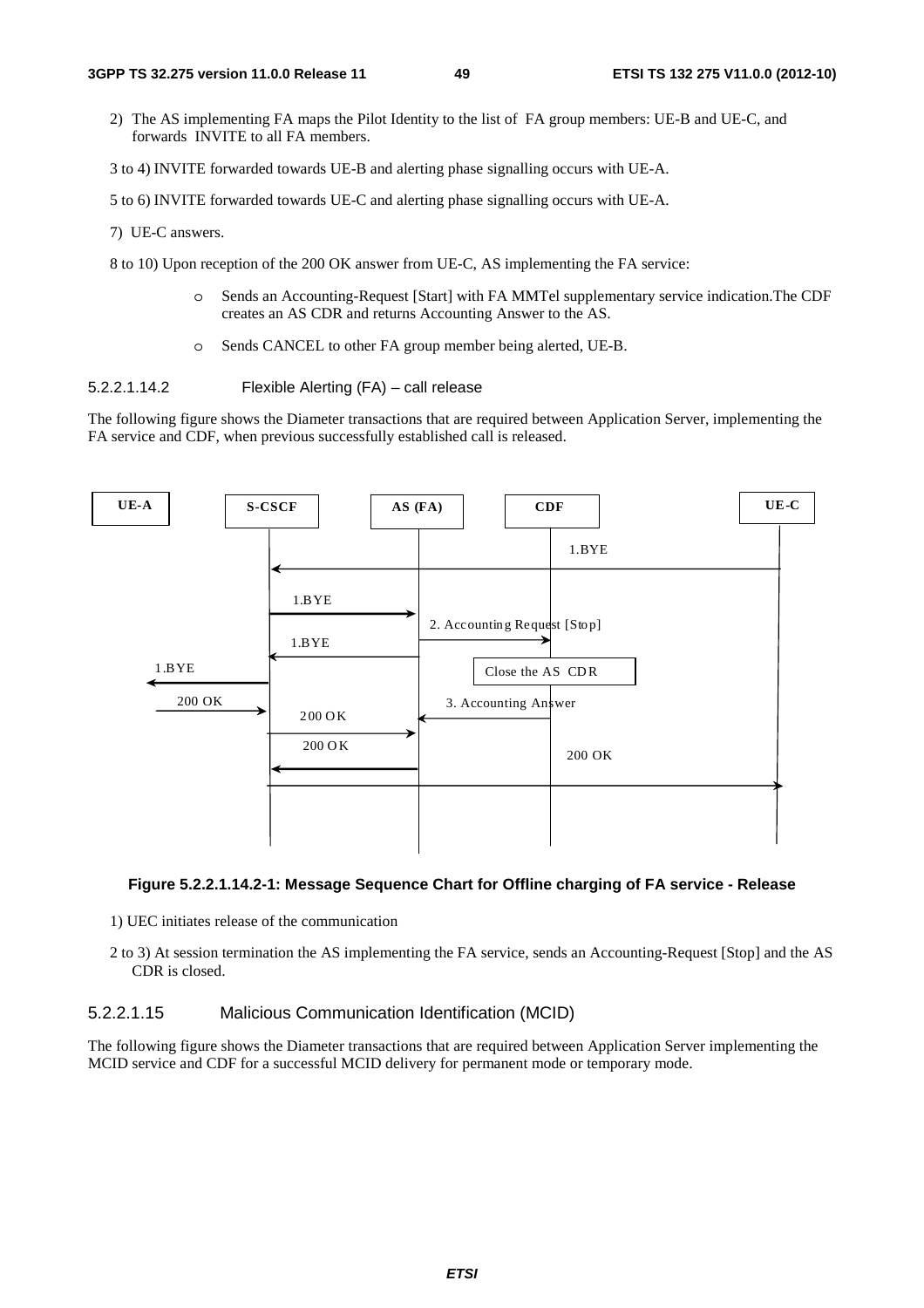

**Figure 5.2.2.1.15-1: Message Sequence Chart for Offline charging of MCID service** 

A communication is requested towards User B, and User B is subscribed to MCID service.

- 1) INVITE request incoming for User B. Based on the Initial Filter Criteria (IFC) Rules, indicating that User B is subscribed to the MCID supplementary services, the communication is forwarded to an AS implementing MCID.
- 2-4) In case of MCID temporary mode, AS stores relevant data temporarily, in case permanent mode AS registers the data and sends *Accounting-Request* [Event] to record invocation of MCID, acknowledged by the CDF when AS CDR is created.Then INVITE is forwarded to User B.
- 5) 200 OK answer received from User B.
- 6) Further SIP signalling for communication establishment, or mid-communication take place, before BYE from User-B.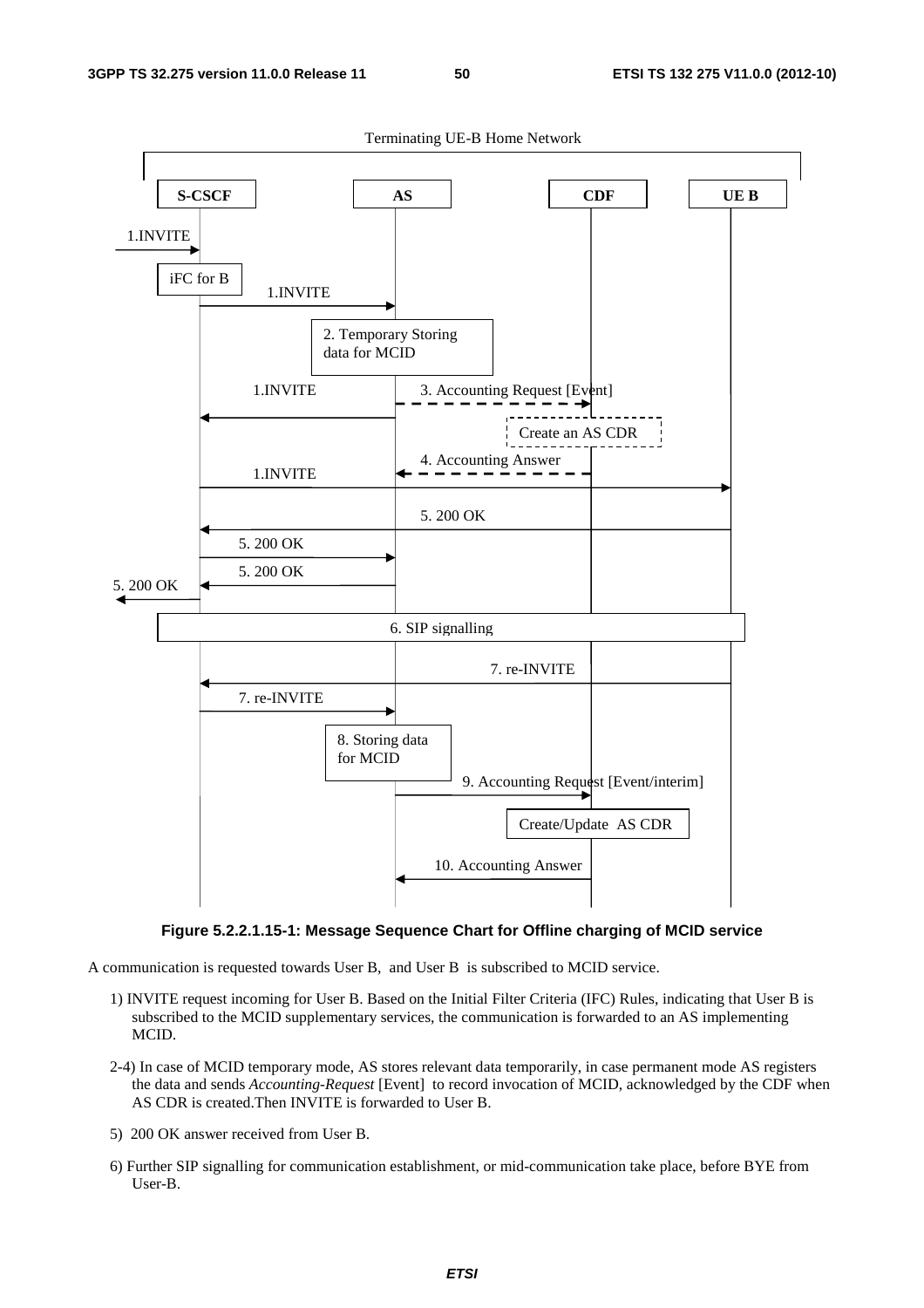7-10) Upon reception of re-INVITE from User-B, indicating temporary MCID request, AS registers the data previously stored and sends *Accounting-Request* [Event/interim] message to CDF to record invocation of MCID, the CDF creates/updates AS CDR and returns Accounting Answer.

# 5.2.2.1.16 Customized Alerting Tone (CAT)

Although CAT Supplementary services may be delivered according to different models (CAT forking, CAT early session, CAT Gateway) as described in TS 24.182 [217], only one scenario is depicted here, and serves as a basis for CAT charging description, as the same principle applies.

The following figure shows the Diameter transactions that are required between Application Server implementing the CAT service and CDF for a successful communication establishment with CAT delivery.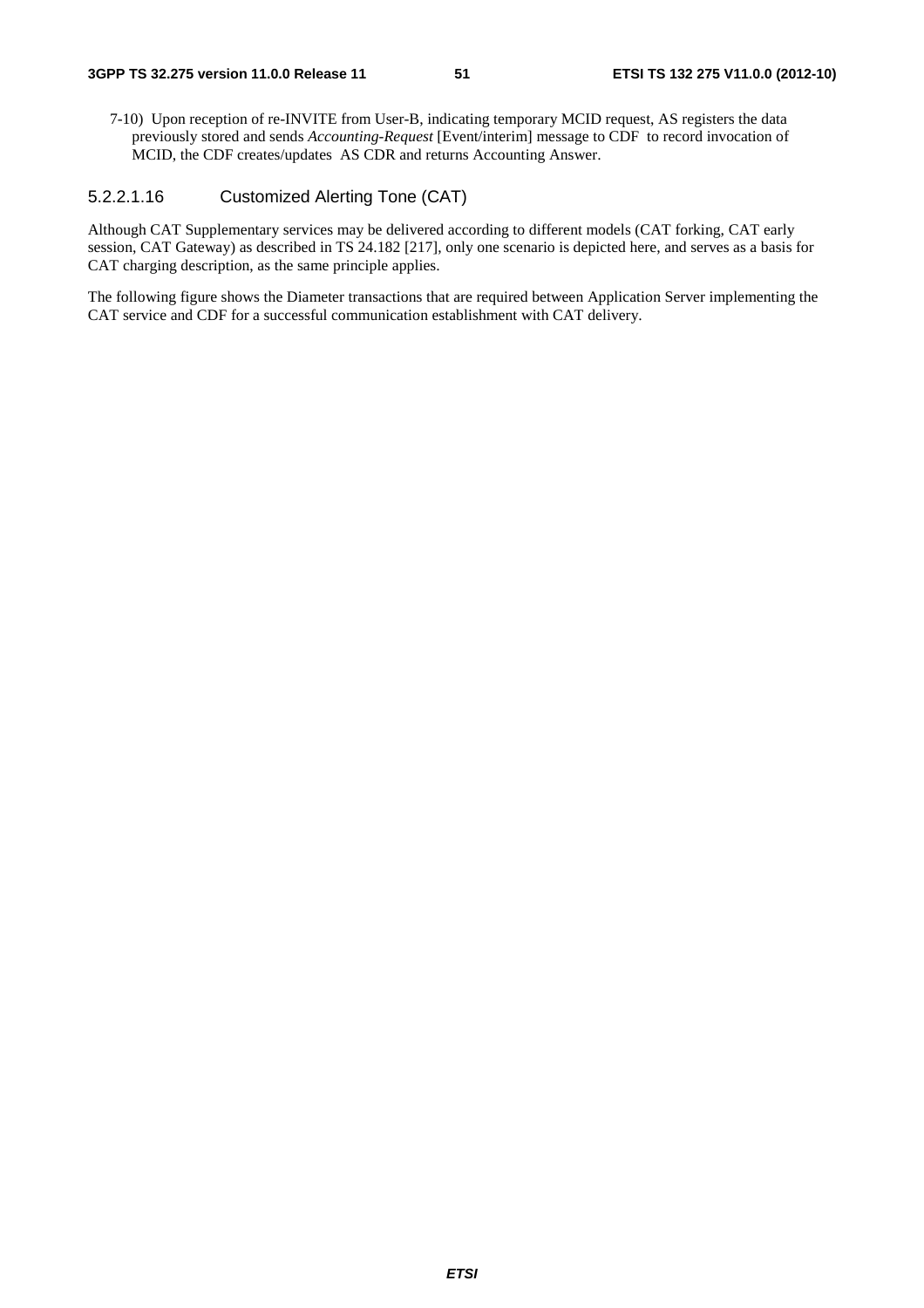

# **Figure 5.2.2.1.16-1: Message Sequence Chart for Offline charging of CAT service delivery**

A communication is requested towards User B, user B has subscribed to CAT service.

- 1) INVITE request incoming for User B. Based on the Initial Filter Criteria (IFC) Rules, indicating that User B is subscribed to the CAT supplementary service, the communication is forwarded to an AS implementing CAT.
- 2) The AS proceeds to CAT resources reservation and forwards INVITE towards User B..
- 3) 180 ringing is sent back from User B.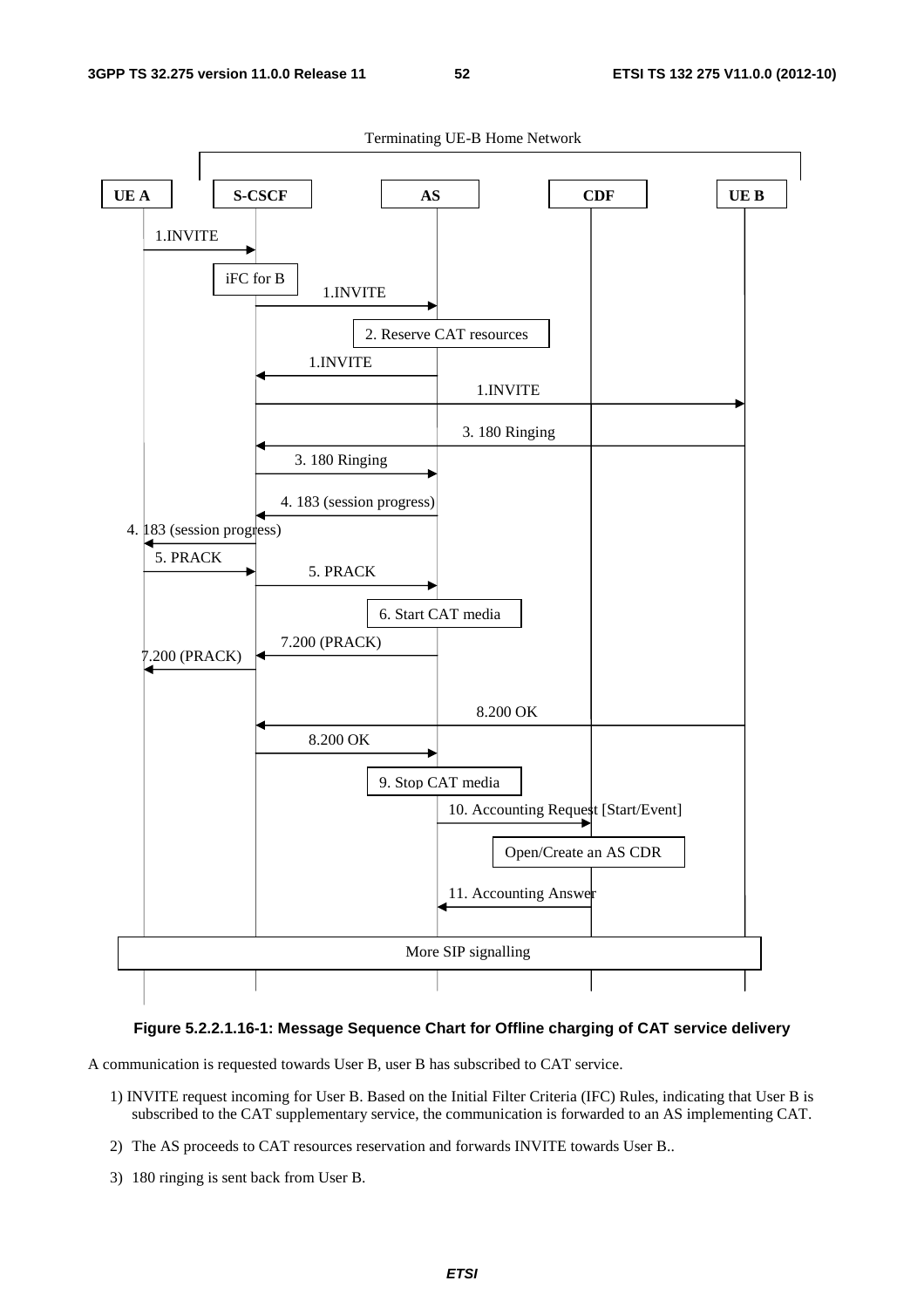- 4) The AS sends a reliable 183 (session progress) response to User A with codecs to be used for CAT., acknowledged by PRACK from User A.
- 5 to 7) Upon acknowledgment from User A (PRACK), the AS starts CAT media playing (alerting tone), and sends 200 response to PRACK towards User A.
	- 8 to 11) Upon 200 OK answer received from User B, AS stops CAT media playing (alerting tone), and sends an *Accounting-Request* [Start/Event] message to CDF, CDF opens/creates an AS CDR and returns Accounting Answer.
- NOTE: The same following principle applies for all others CAT delivery scenarii : an *Accounting-Request* [START] is sent from AS to record beginning of alerting tone playing, and *Accounting-Request* [STOP] is sent to record end of alerting tone playing .

# 5.2.2.1.17 Closed User Group (CUG)

### 5.2.2.1.17.1 Closed User Group (CUG): Originating

The following figure shows the Diameter transactions that are required between Application Server implementing the CUG service and CDF for a successful originating communication from User-A CUG member.



### Originating UE-A Home Network

# **Figure 5.2.2.1.17.1-1: Message Sequence Chart for Offline charging of CUG service - originating call**

User-A is subscribed to CUG service. and initiates a communication towards User B.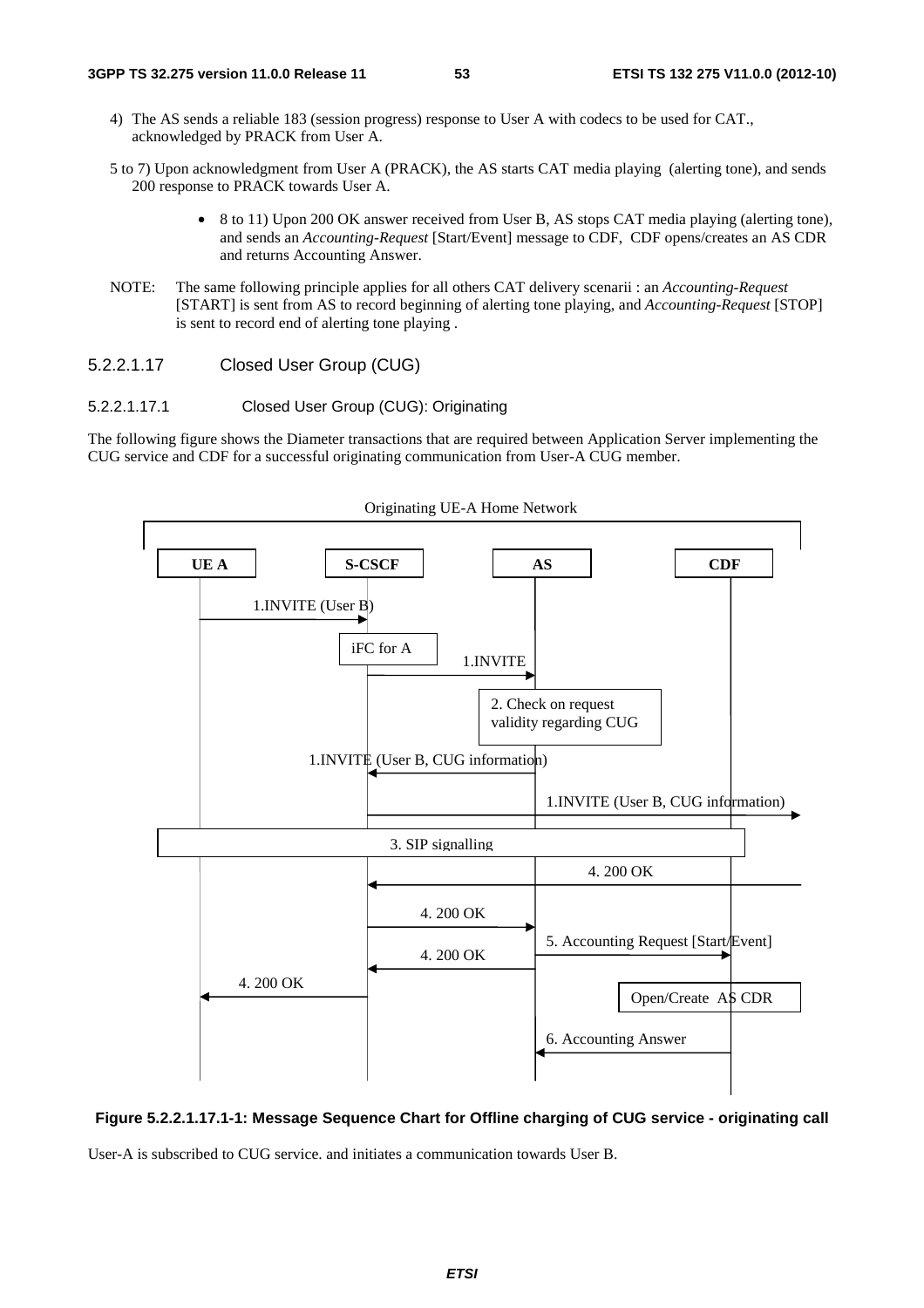- 1) User-A initiates a communication towards User B sending INVITE request. Based on the Initial Filter Criteria (IFC) Rules, indicating that User A is subscribed to the CUG supplementary service, the communication is forwarded to an AS implementing CUG.
- 2) AS performs checks from the request received regarding User A CUG subscription profile, and determines the CUG-communication is allowed for CUG member User-A towards User-B : AS forwards INVITE towards User-B with CUG information included.
- NOTE: In case the result from AS checks indicates non-CUG communication behaviour (for CUG communication with outgoing access…), CUG information is not included, and non-CUG communication charging applies.
- 3) SIP signalling for communication establishment.
- 4-6) 200 OK answer received from User B, and AS sends *Accounting-Request* [Start/Event] message to CDF to record start of the CUG-communication for User A CUG member. The CDF opens/creates an AS CDR and returns Accounting Answer.
- 5.2.2.1.17.2 Closed User Group (CUG): Terminating

The following figure shows the Diameter transactions that are required between Application Server implementing the CUG service and CDF for a successful terminating communication towards User-B CUG member.



Terminating UE-B Home Network

**Figure 5.2.2.1.17.2-1: Message Sequence Chart for Offline charging of CUG service - terminating call** 

User-B is subscribed to CUG service.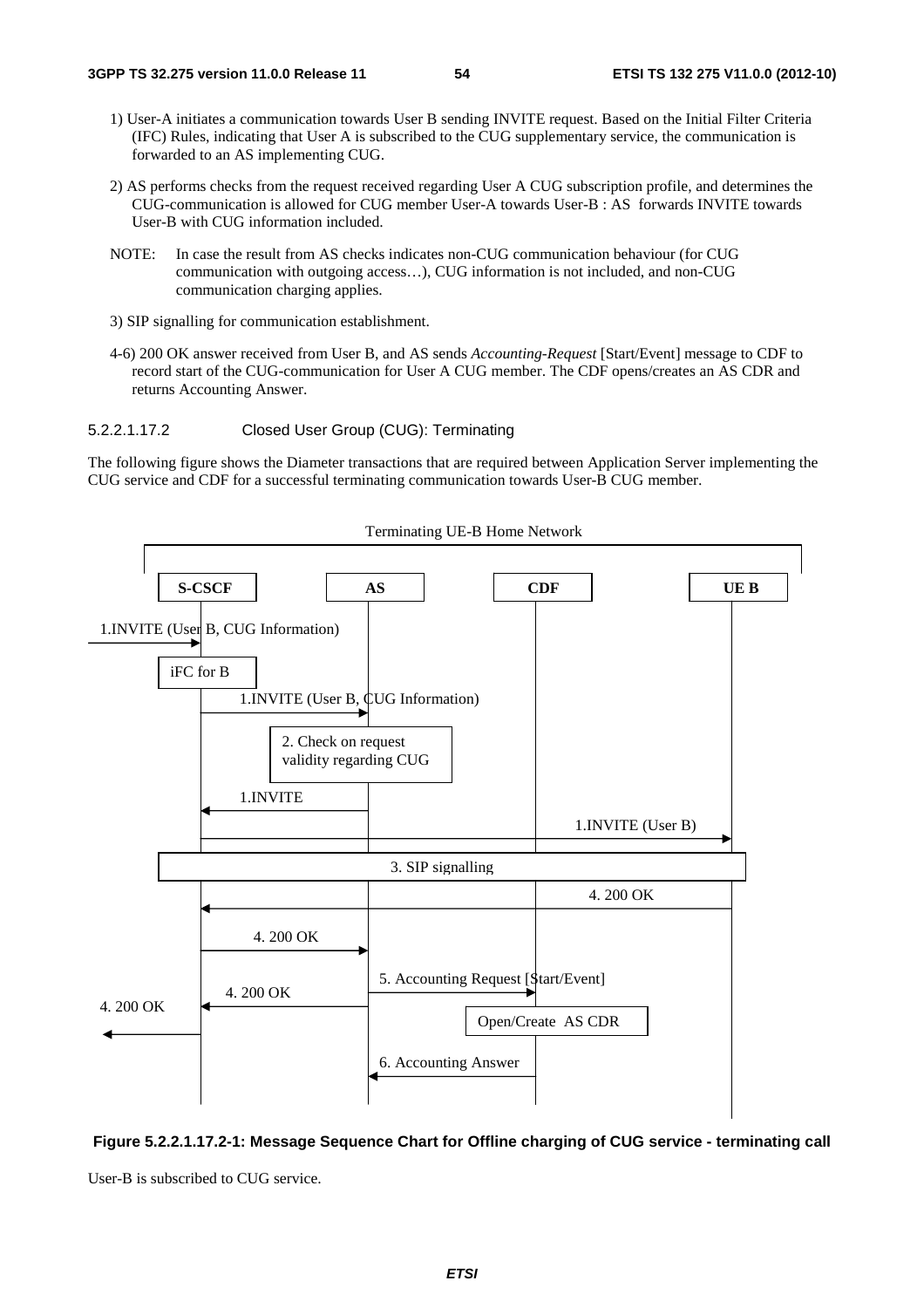- 1) incoming INVITE request towards User-B. Based on the Initial Filter Criteria (IFC) Rules, indicating that User B is subscribed to the CUG supplementary services, the communication is forwarded to an AS implementing CUG.
- 2) AS performs checks from the request received regarding User B CUG subscription profile, and determines the CUG-communication is allowed for CUG member User-B from User A: AS forwards INVITE towards User-B.
- Note: In case the result from AS checks indicates non-CUG communication behaviour (incoming access from non-CUG member…), non-CUG communication charging applies.
- 3) SIP signalling for communication establishment.
- 4-6) 200 OK answer received from User B, and AS sends *Accounting-Request* [Start/Event] message to CDF to record start of the CUG-communication for User B CUG member. The CDF opens/creates an AS CDR and returns Accounting Answer.

# 5.2.2.1.18 Personal Network Management

The following figure shows the Diameter transactions that are required between Application Server implementing the 'Personal Network Management' service and CDF for a successful 'PN UE redirection' for a terminating communication, as described in TS 23.259 [218].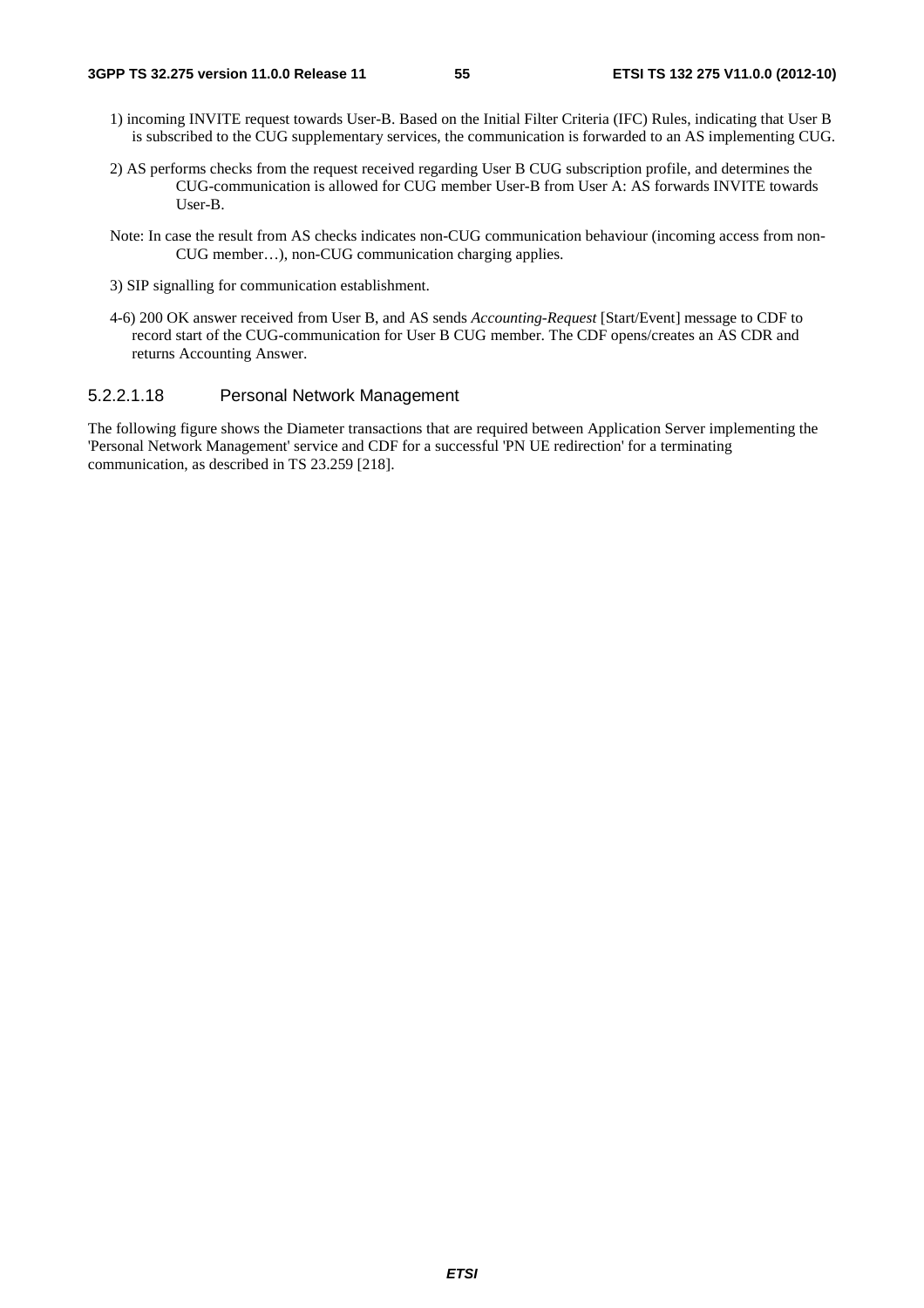

### **Figure 5.2.2.1.18-1: Message Sequence Chart for Offline charging of 'PNM-redirection' service.**

- 1) Incoming INVITE request for UE-1 of User B. Based on the Initial Filter Criteria (IFC) Rules, for UE-1, the communication is forwarded to the AS implementing PNM. From PN-user"s PN configuration, the PNM AS determines the initial request is to be redirected to the default UE of the PN, i.e. to the UE-2.
- 2) INVITE is forwarded towards UE-2.
- 3) Based on the Initial Filter Criteria (IFC) Rules, for UE-2, the communication is forwarded to the AS implementing PNM.
- 4) From PN-user"s PN configuration, the PNM AS determines the initial request is to be sent to the default UE of the PN, i.e. to the UE-2. INVITE is forwarded towards UE-2.
- 5) The destination UE-2 party answers and a final response is received.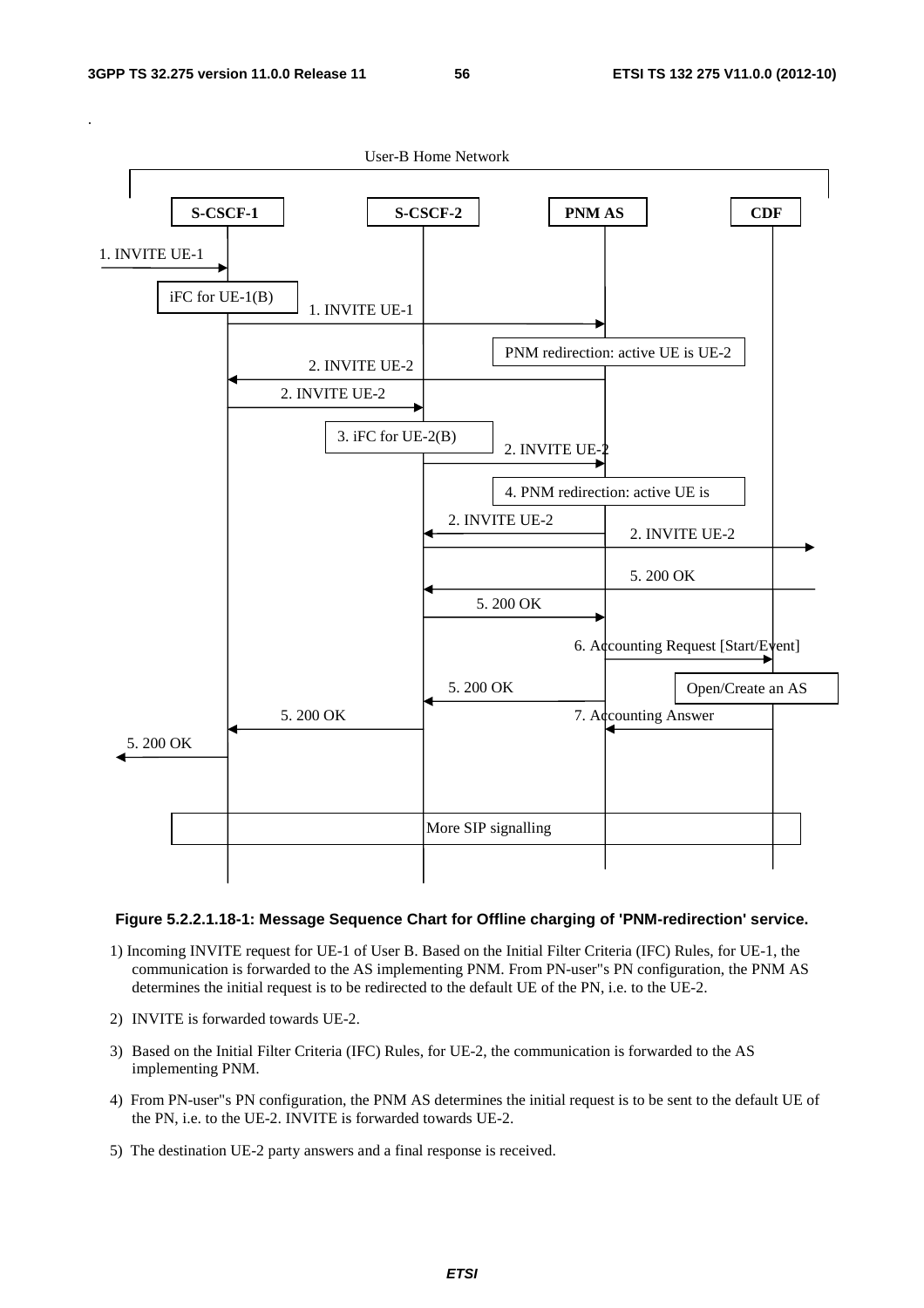- 5) Upon reception of the final response, the AS implementing the PNM service sends an *Accounting-Request* with *Accounting-Record-Type* indicating [START\_RECORD/EVENT\_RECORD] to record 'PN UE redirection' execution to CDF.
- 6) The CDF acknowledges the reception of the data and opens/creates an AS CDR.

# 5.2.2.1.19 Customized Ringing Signal (CRS)

Although CRS Supplementary services may be delivered according to different models (download and play model, DTMF...) as described in TS 24.183 [219], only one scenario is depicted here, and serves as a basis for CRS charging description, as the same principle applies.

The following figure shows the Diameter transactions that are required between Application Server implementing the CRS service and CDF for a successful communication establishment with CRS delivery.



**Figure 5.2.2.1.19-1: Message Sequence Chart for Offline charging of 'CRS' service delivery.**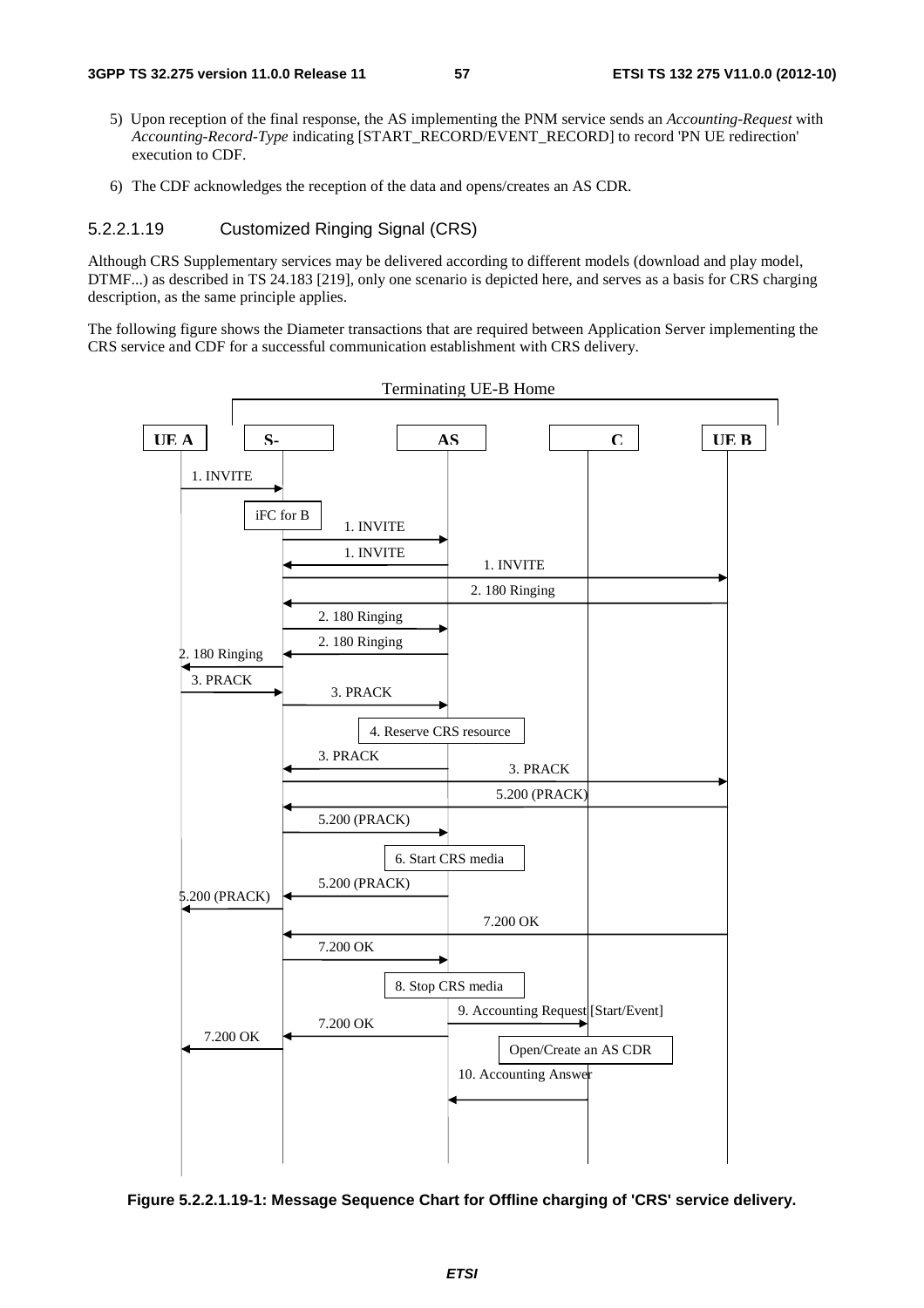A communication is requested towards User B, user B has subscribed to CRS service.

- 1) INVITE request incoming for User B. Based on the Initial Filter Criteria (IFC) Rules, indicating that User B is subscribed to the CRS supplementary service, the communication is forwarded to an AS implementing CRS. The INVITE is forwarded towards User B.
- 2) 180 ringing is sent back from User B.
- 3 to 4) Upon acknowledgment from User A (PRACK), the AS reserves CRS media, and forwards PRACK towards User B.
- 5-6) Upon 200 OK(PRACK acknowledgment) from User B, the AS starts CRS media playing, and forwards 200 OK towards User A.
- 7-10) Upon 200 OK answer received from User B, the AS stops CRS media playing, and sends an Accounting-Request [Start/Event] message to CDF, CDF opens/creates an AS CDR and returns Accounting Answer. The AS forwards 200 OK towards User A.
- NOTE: The same following principle applies for all others CRS delivery scenarii: an *Accounting-Request* [Start/Event] is sent from AS to record CRS service delivery.

# 5.2.2.1.20 Advice of Charge (AoC)

The information flows showing the transactions between Application Server implementing the AoC service and CDF for AoC-S, AoC-D and AoC-E are described in TS 32.280 [21].

# 5.2.3 GTP" record transfer flows

As in IMS offline charging, GTP" is not used between CDF and CGF for MMTel offline charging, because CDF and CGF are combined into CCF.

# 5.2.4 BI CDR file transfer

For further details on the  $B_i$  protocol application refer to 3GPP TS 32.297 [52].

# 5.3 MMTel online charging scenarios

# 5.3.1 Basic principles

Online charging of MMTel services is done according to the general principles of Diameter Credit-Control Applications (DCCA) as specified in TS 32.299 [50].

The CTFs implementing the MMTel online charging functionality may apply:

- Immediate Event Charging (IEC) with CCR [event] generated, or
- Event Charging with Unit Reservation (ECUR), or Session Charging with Unit Reservation (SCUR), both with CCR [Initial or Termination] generated.

The circumstances on which IEC, ECUR or SCUR are applied, depend on the MMTel supplementary service and/or operator's policy. Further details are specified in clause 5.3.2.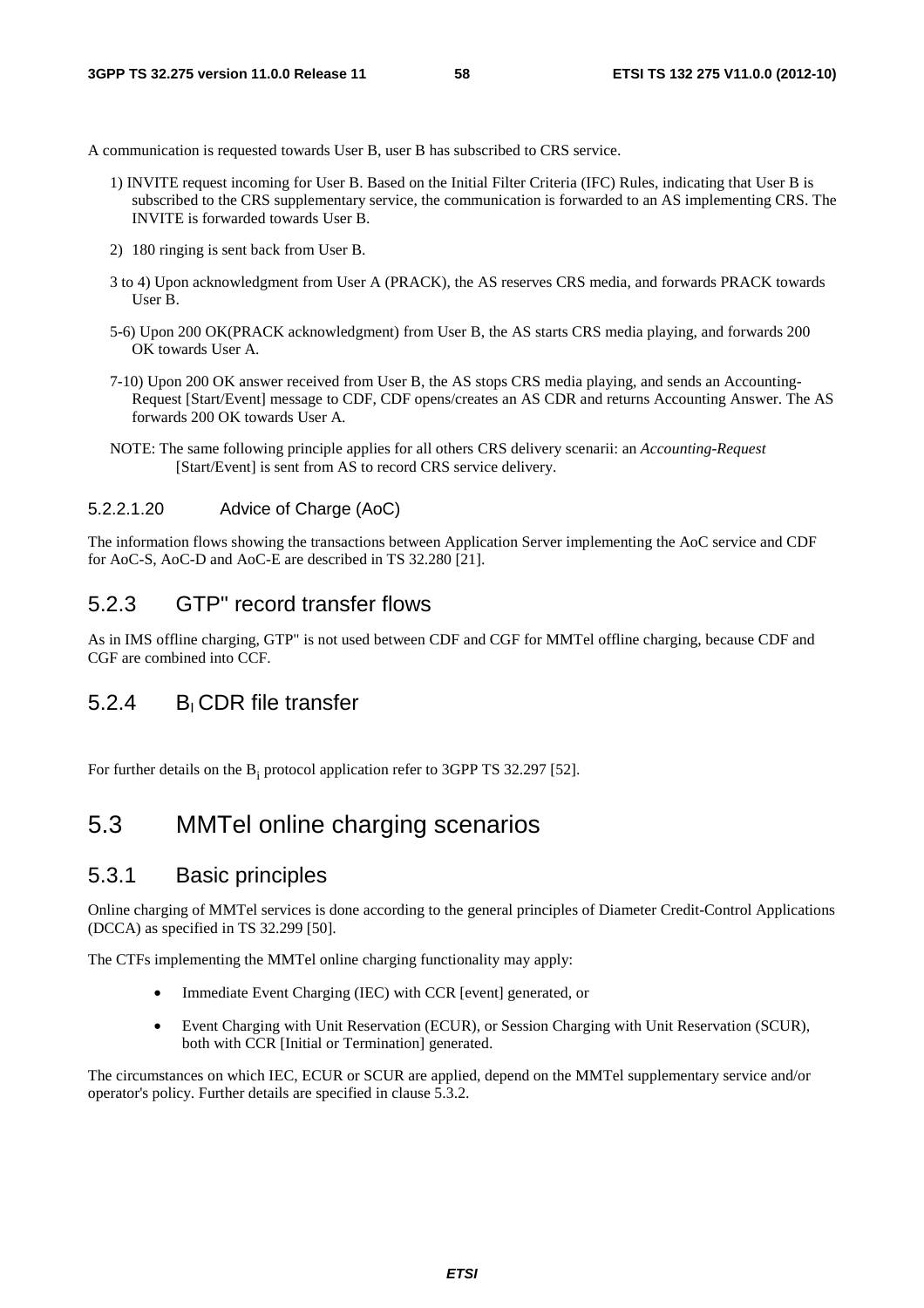# 5.3.2 Diameter message flows

The flows described in the present document specify the charging communications between the different CTF entities and the charging functions for different online charging scenarios. The SIP messages and Diameter transactions associated with these online charging scenarios are shown primarily for general information and to illustrate the charging triggers. They are not intended to be exhaustive of all the SIP message flows discussed in TS 24.228 [200] and they depend on the Diameter Credit Control Request triggers configured by the operator.

Each MMTel supplementary service is described by specific flows illustrating the dedicated trigger(s) for this MMTel supplementary service.

Following message flows are defined in TS 32.260 [20], and can be re-used for charging the basic multimedia telephony capabilities:

- Successful Session Establishment
- Successful Session Establishment with Early Media Negotiation
- Mid-Session Procedures
- Session Release

# 5.3.2.1 Message Flows - Successful Cases and Scenarios

# 5.3.2.1.0 Interaction with IMS-GWF

As an MMTel principle, when Online Charging has to be applied for an MMTel supplementary service, and the trigger list includes IMS-GWF together with MMTel AS (implementing the MMTel supplementary service), filter criteria should be configured to have the MMTel AS triggered before IMS-GWF, in order to prevent improper charging.

The following figure shows the Diameter transactions that are required between MMTel AS, IMS-GWF and OCS, when online charging is applied for MMTel supplementary service.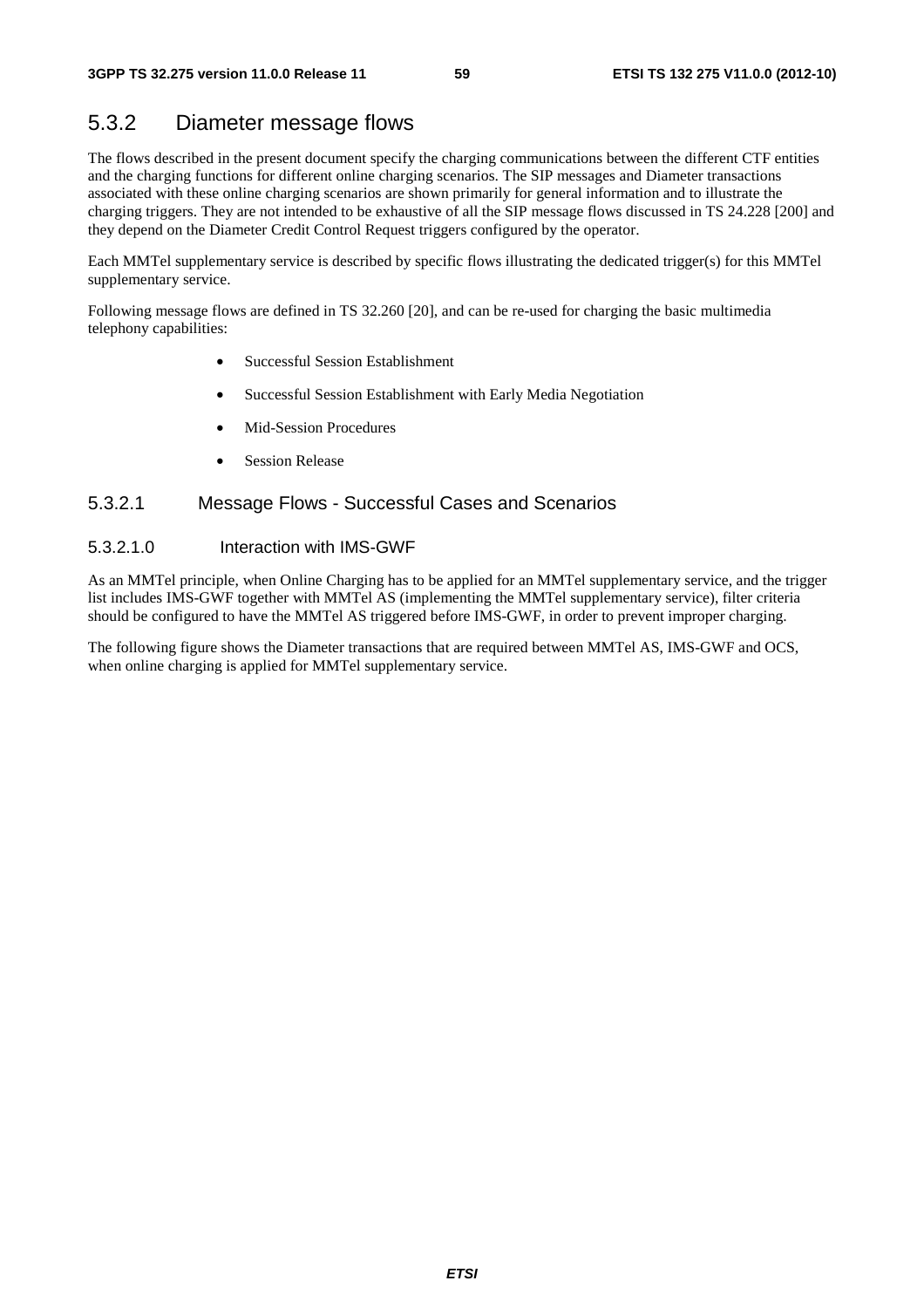

### **Figure 5.3.2.1.0-1: Message Sequence Chart for Online charging – IMS-GWF, MMTel AS and OCS**

- 1) User-A initiates a session by sending INVITE request. Based on the Initial Filter Criteria (IFC) Rules, indicating that User A is subscribed to the MMTel supplementary service X, the communication is forwarded to an AS implementing this service.
- 2-3) As 'online charging' is activated for User A, the AS sends a Credit-Control-Request (INITIAL\_REQUEST, service X, ICID.) to the OCS for requesting units for the X supplementary service.The OCS grants units in the Credit-Control-Answer response for this request. The AS forwards INVITE via the S-CSCF.
- 4) As 'online charging' is activated for User A, IMS-GWF is triggered by the S-CSCF, and IMS-GWF sends a Credit-Control-Request (INITIAL\_REQUEST, ICID.) to the OCS for requesting units for the session identified by ICID.

5-6) The OCS detects this request is within a session for which there is already an ongoing online credit control Diameter session (same ICID). Based on operator policy the OCS can use either Credit Control not applicable to supersede online charging in S-CSCF or grant appropriate service units (GSU).

### 5.3.2.1.1 Communications Diversion (CDIV)

5.3.2.1.1.1 Communications Diversion (CDIV) – successful establishment

The following figure shows the Diameter transactions that are required between Application Server implementing the CDIV service and OCS, when online charging is applied to a successful CFU communication.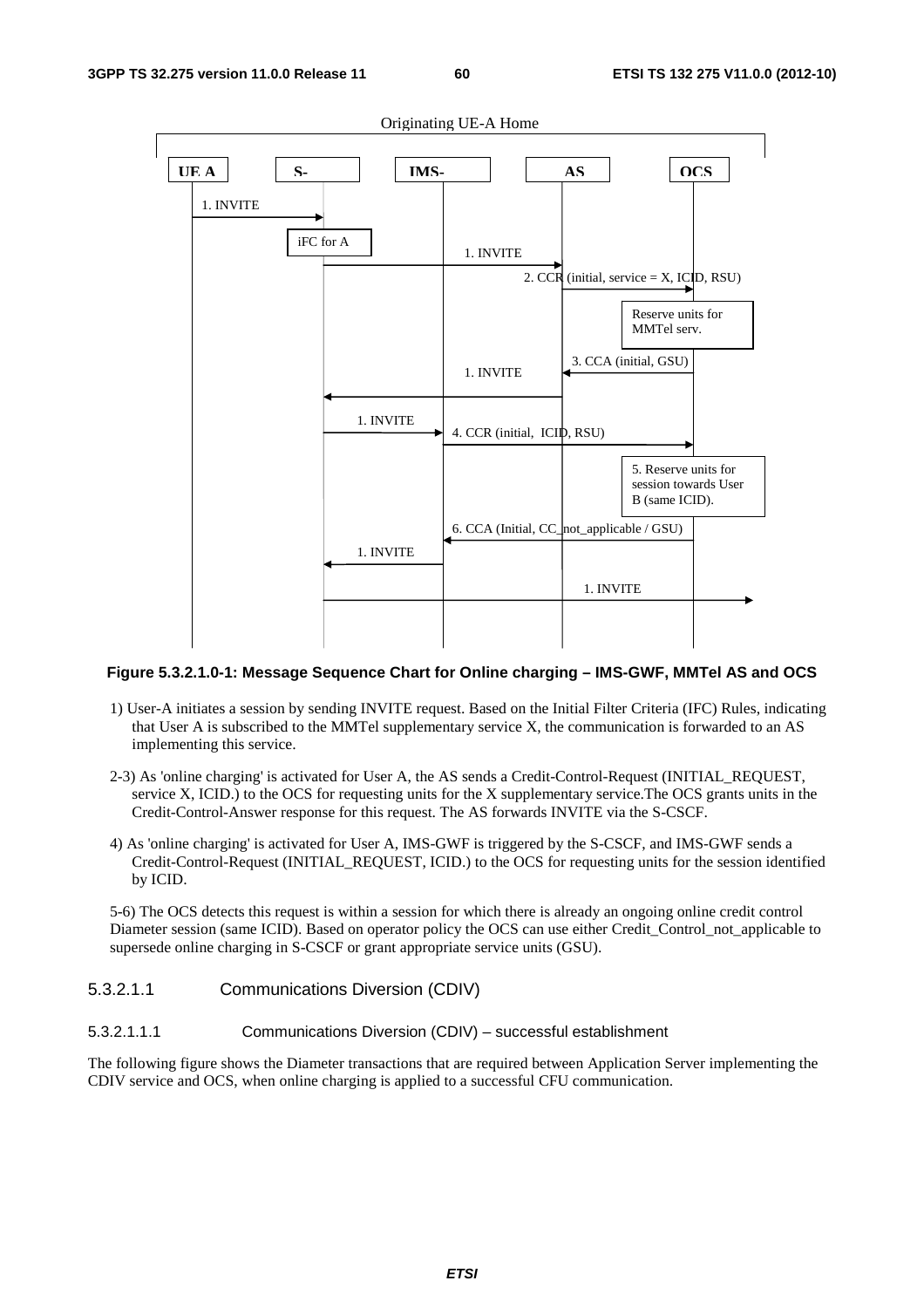

### **Figure 5.3.2.1.1.1-1 : Message Sequence Chart for online charging of CDIV service - establishment**

A communication is requested towards User B: CFU and online-based charging activated for user B.

- 1) INVITE request incoming for User B. Based on the iFC, indicating that User B is subscribed to the CDIV supplementary service, the communication is forwarded to AS implementing CDIV, where CFU is detected.
- 2) As the subscriber is 'online charging', the AS sends a Credit-Control-Request (INITIAL\_REQUEST, service CDIV, ICID..) to the OCS for requesting units for the CDIV (CFU) supplementary service.
- 3) The OCS grants units in the Credit-Control-Answer response for this request.
- 4) The CDIV (CFU) can now be delivered: an Invite is sent towards user C via the S-CSCF.
- 5-6) On answer from User-C (200 OK), the AS sends a Credit-Control-Request (UPDATE, USU) with possible already used units and requests new units to continue.
- 7) New units are granted via Credit-Control-Answer and the 200 OK is propagated.

5.3.2.1.1.2 Communications Diversion (CDIV) – release

The next figure shows the Diameter transactions occurring on release of the previous established communication, initiated by user C: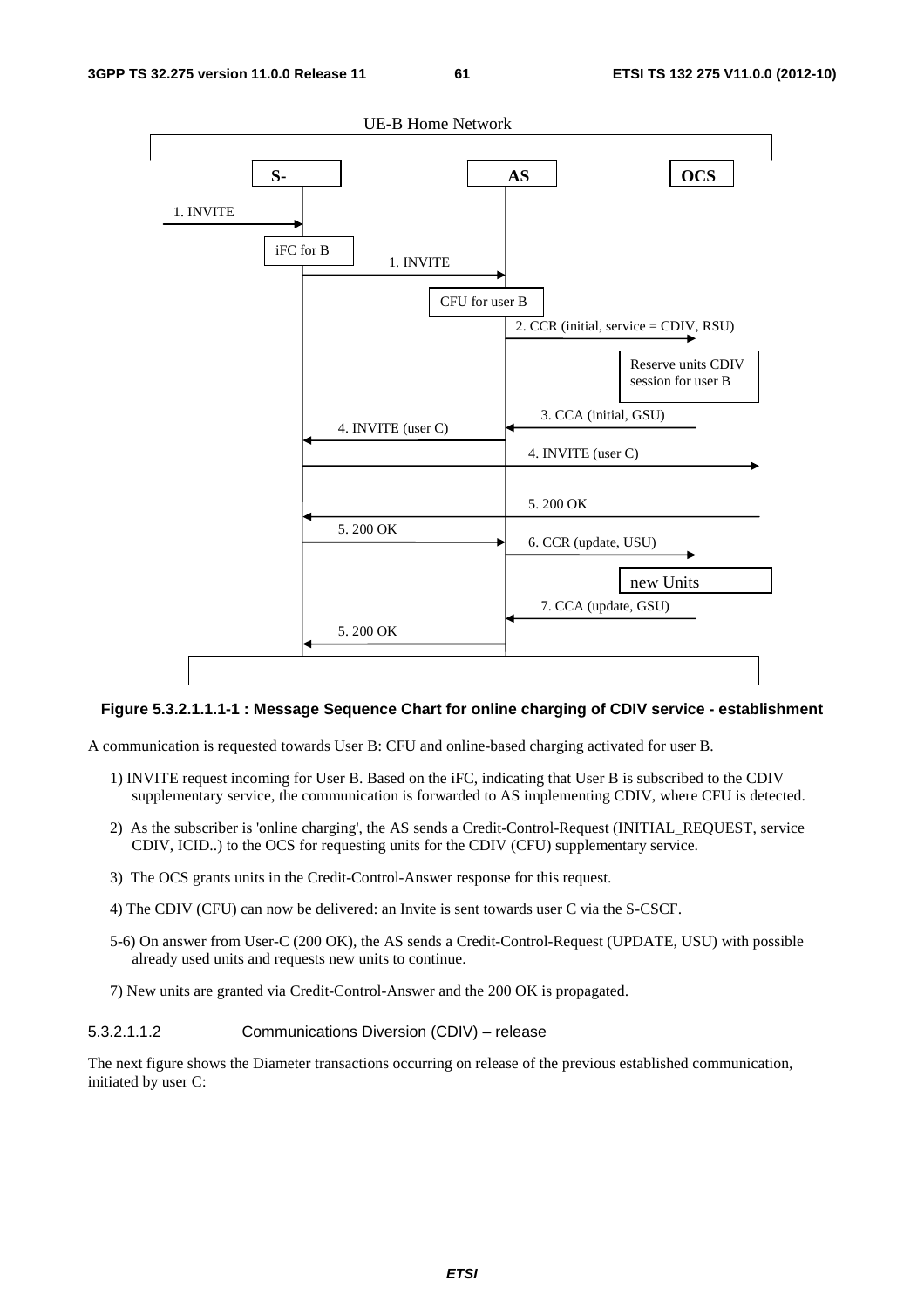

# **Figure 5.3.2.1.1.2-1: Message Sequence Chart for Offline charging of CDIV service -release**

- 1) User C initiates release of the communication
- 2) At session termination the AS implementing the CDIV service, sends a Credit-Control-Request (TERMINATION\_REQUEST, used service units) for ending credit control.

# 5.3.2.1.2 Flexible Alerting (FA)

The following figure shows the Diameter transactions that are required between Application Server implementing the FA service and OCS, when online charging is applied to a successful FA communication.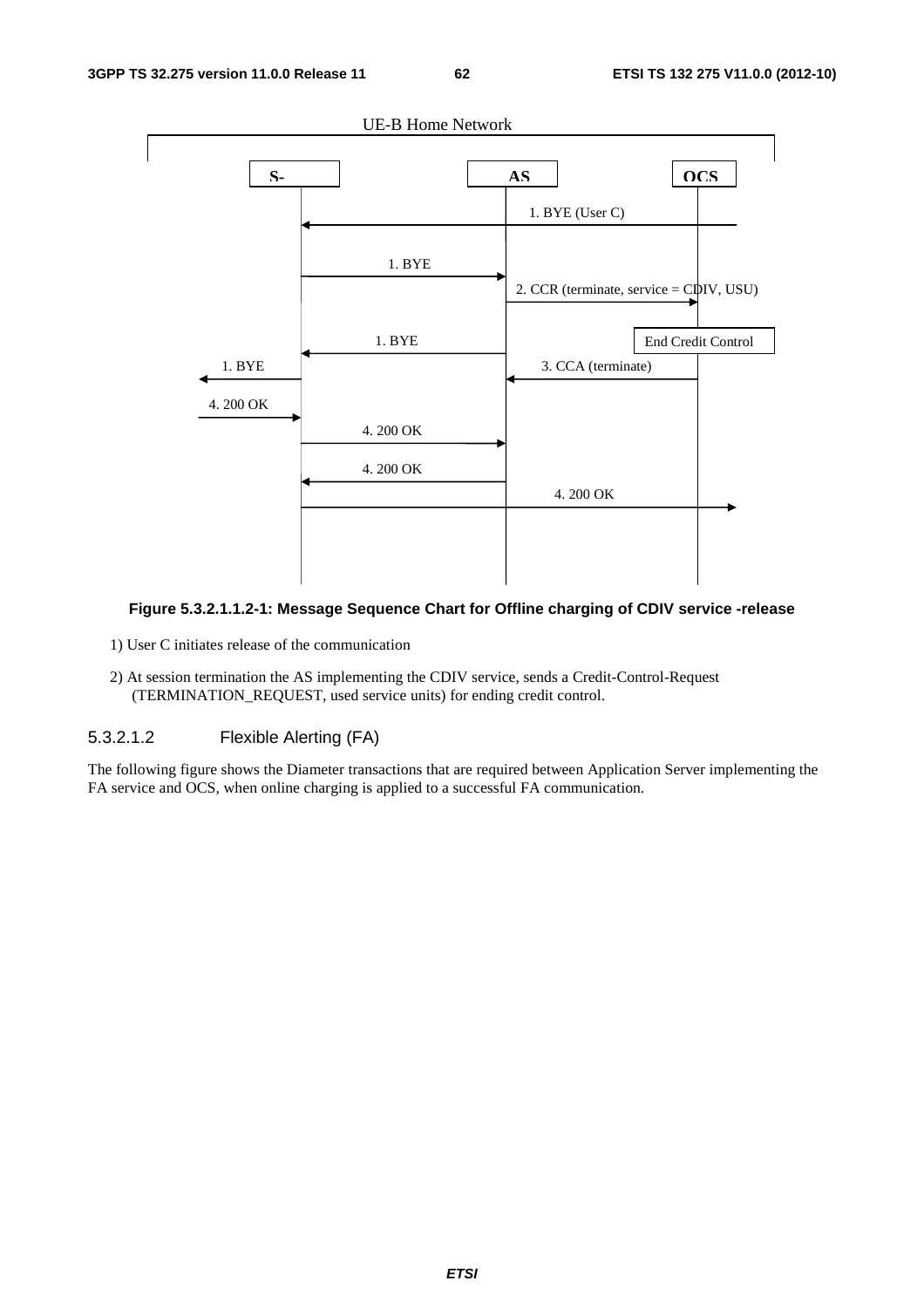

UE-B and UE-C are FA group members of the FA group identified by the 'Pilot Identity'.

A communication is requested from UE-A towards the 'Pilot Identity'.

- 1) INVITE request incoming for 'Pilot Identity'. Based on the Initial Filter Criteria (IFC), indicating the request must be forwarded to an AS implementing FA for this 'Pilot Identity'.
- 2) As 'online charging' is activated for the 'Pilot Identity', the AS implementing FA has to initiate parallel Invite towards each of FA group members.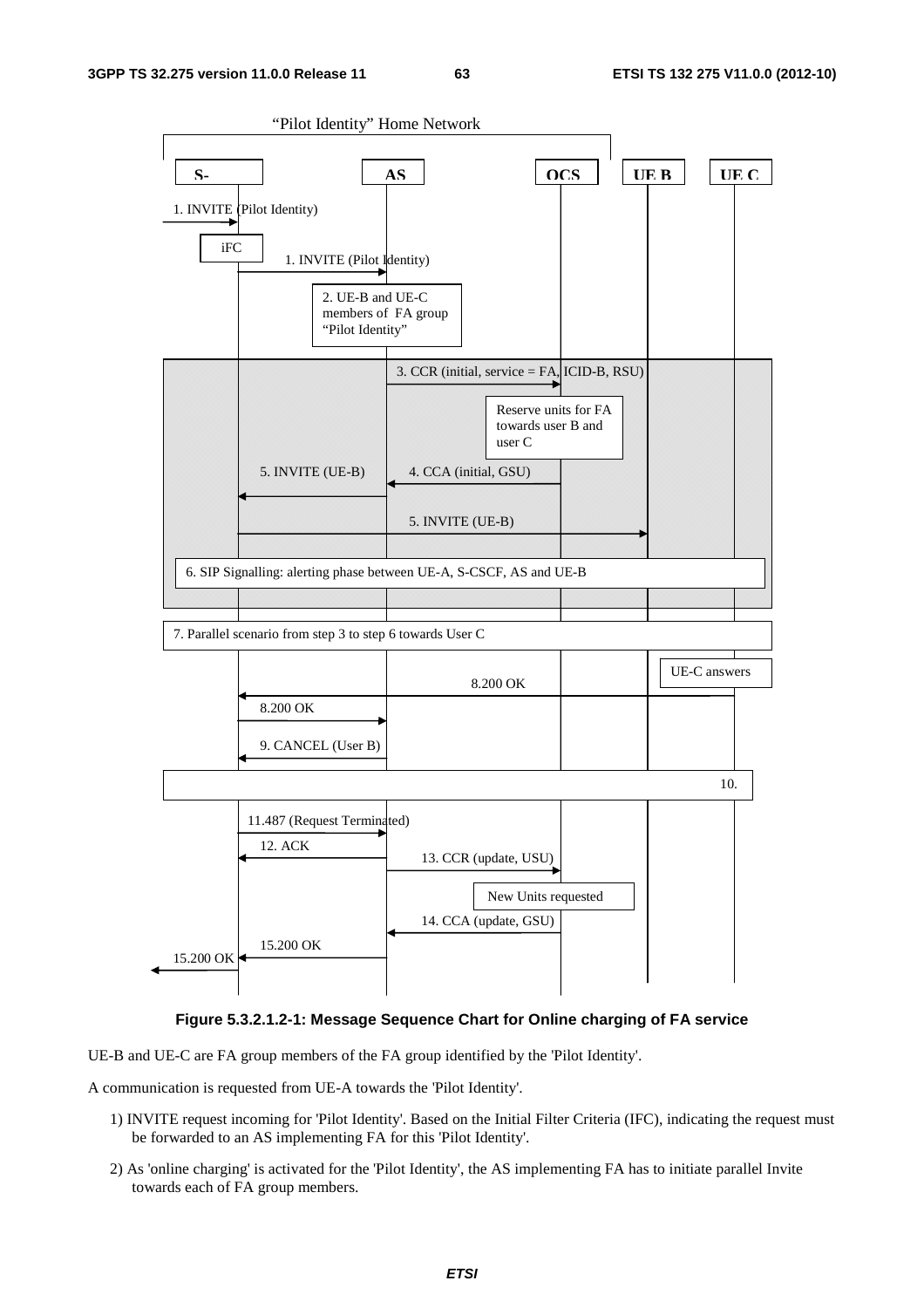- 3) For FA member User B, the AS sends a Credit-Control-Request (INITIAL\_REQUEST, service FA, ICID-B) to the OCS for requesting units for the FA supplementary service.
- 4) The OCS grants units in the Credit-Control-Answer response for this request.
- 5) INVITE is sent towards User B via the S-CSCF.
- 6) Alerting phase signalling occurs with UE-A.
- 7) A parallel (from step 3 to step 6) scenario occurs towards User-C with session identified by ICID-C.
- 8-9) Upon reception of the 200 OK answer from UE-C, AS sends CANCEL to other FA group member being alerted (UE-B).
- 10) More signalling for CANCEL transactions
- 11-13) When the last CANCEL transaction is terminated, AS sends a Credit-Control-Request (UPDATE, USU) with possible already used units, and requests new units to continue the communication between User A and User C.
- 14) New units are granted via Credit-Control-Answer
- 15) 200 OK is propagated towards User A.
- 5.3.2.1.3 Closed User Group (CUG)

# 5.3.2.1.3.1 Closed User Group (CUG): Originating

The following figure shows the Diameter transactions that are required between Application Server implementing the CUG service and OCS, when online charging is applied to a successful originating communication from User-A CUG member.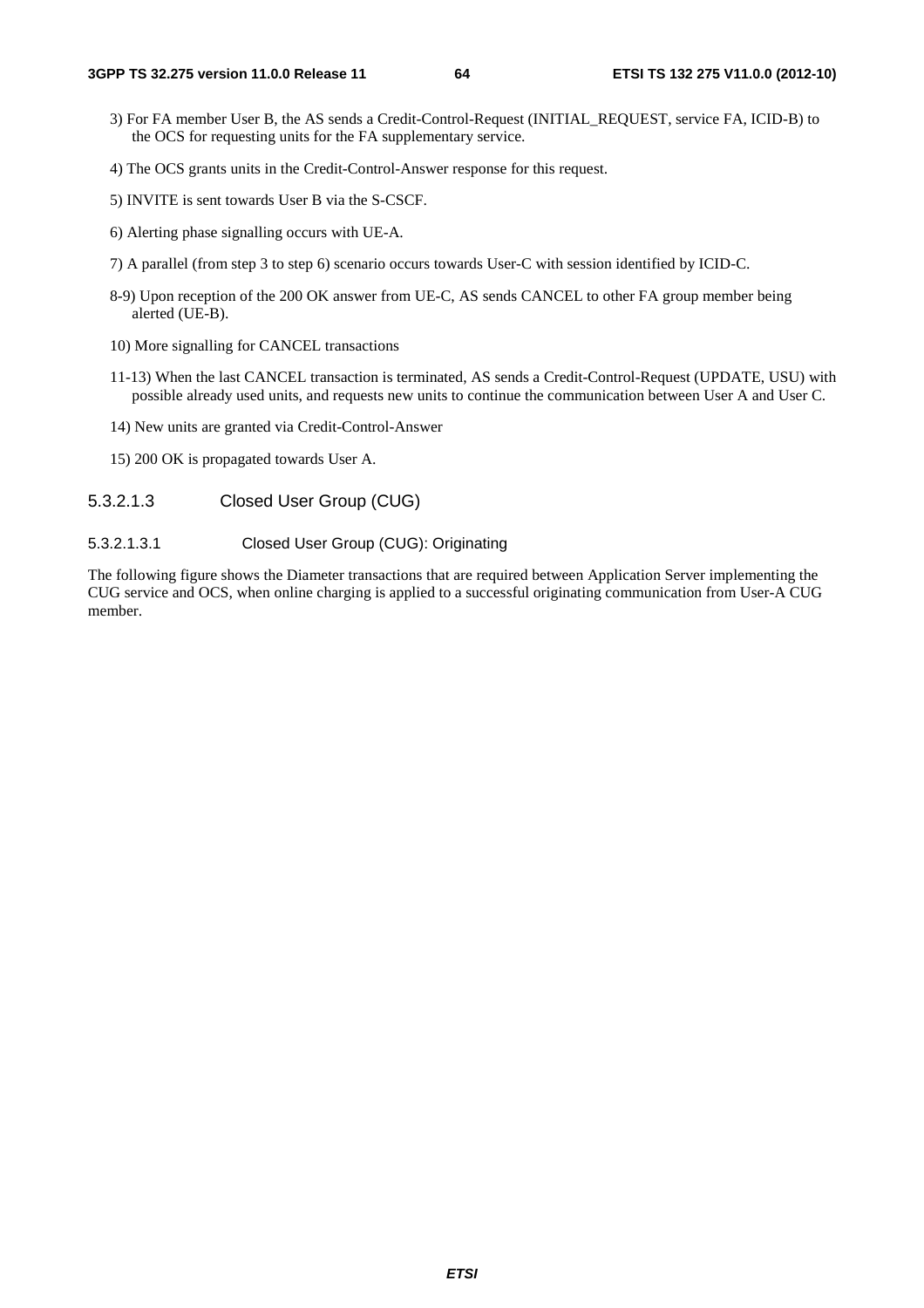

# **Figure 5.3.2.1.3.1-1: Message Sequence Chart for Online charging of CUG service - originating call**

User-A is subscribed to CUG service, and initiates a communication towards User B.

- 1) User-A initiates a communication towards User B sending INVITE request. Based on the Initial Filter Criteria (IFC) Rules, indicating that User A is subscribed to the CUG supplementary service, the communication is forwarded to an AS implementing CUG.
- 2) AS performs checks from the request received regarding User A CUG subscription profile, and determines the CUG-communication is allowed for CUG member User-A towards User-B.
- 3-4) As 'online charging' is activated for User A, the AS sends a Credit-Control-Request (INITIAL\_REQUEST, service CUG, ICID.) to the OCS for requesting units for the CUG supplementary service.The OCS grants units in the Credit-Control-Answer response for this request. The AS forwards INVITE via the S-CSCF towards User-B with CUG information included.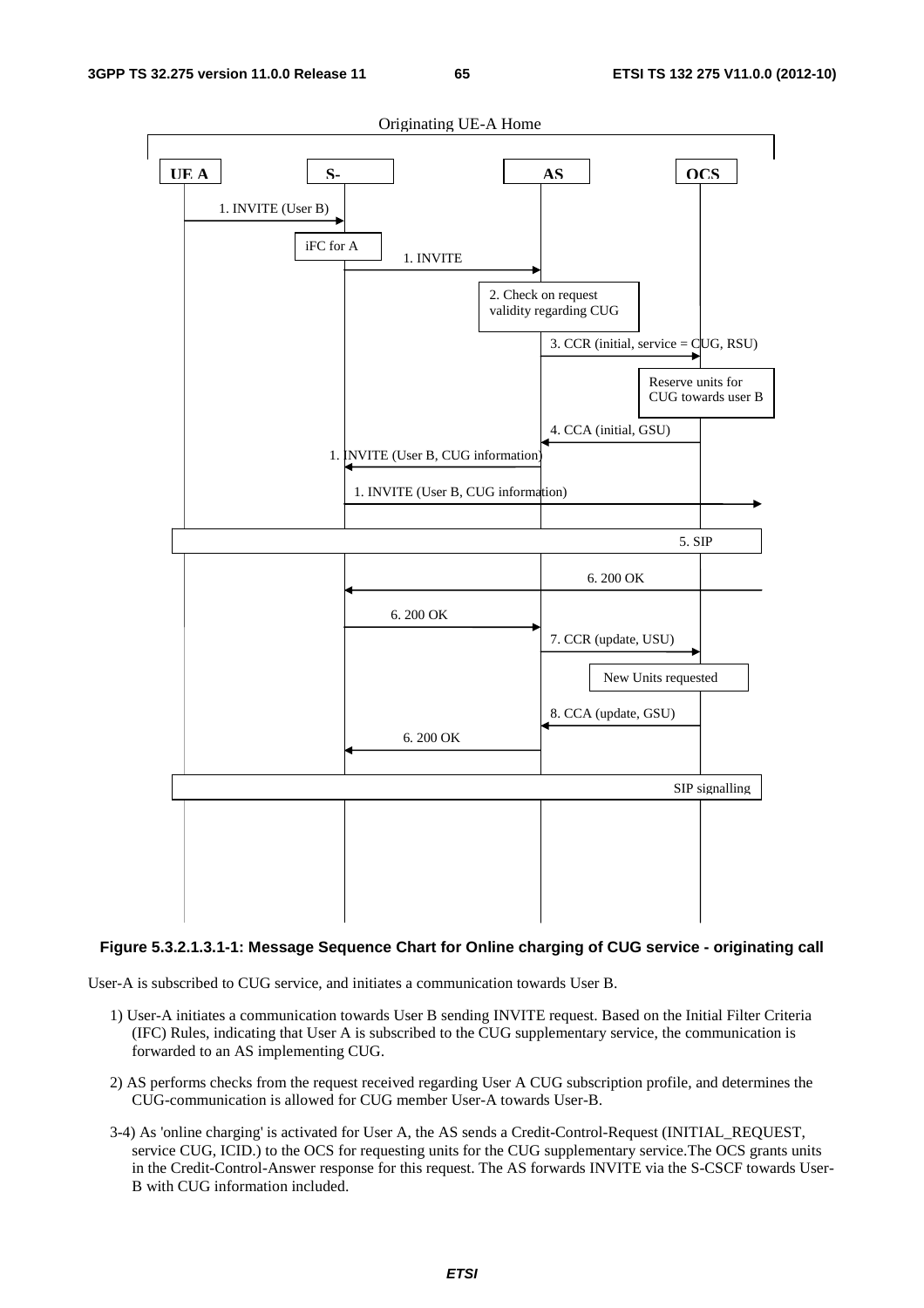- NOTE: In case the result from AS checks indicates non-CUG communication behaviour (for CUG communication with outgoing access…), non-CUG communication charging applies, and CUG information is not included in the forwarded Invite.
- 5) SIP signalling for communication establishment.
- 6-8) 200 OK answer received from User B, and AS sends a Credit-Control-Request (UPDATE, USU) with possible already used units, and requests new units to continue the CUG communication between User A and User B. New units are granted via Credit-Control-Answer, and 200 OK is propagated towards User A.

#### 5.3.2.1.3.2 Closed User Group (CUG): Terminating

The following figure shows the Diameter transactions that are required between Application Server implementing the CUG service and OCS, when online charging is applied to a successful terminating communication towards User-B CUG member.



**Figure 5.3.2.1.3.2-1: Message Sequence Chart for Online charging of CUG service - terminating call** 

User-B is subscribed to CUG service.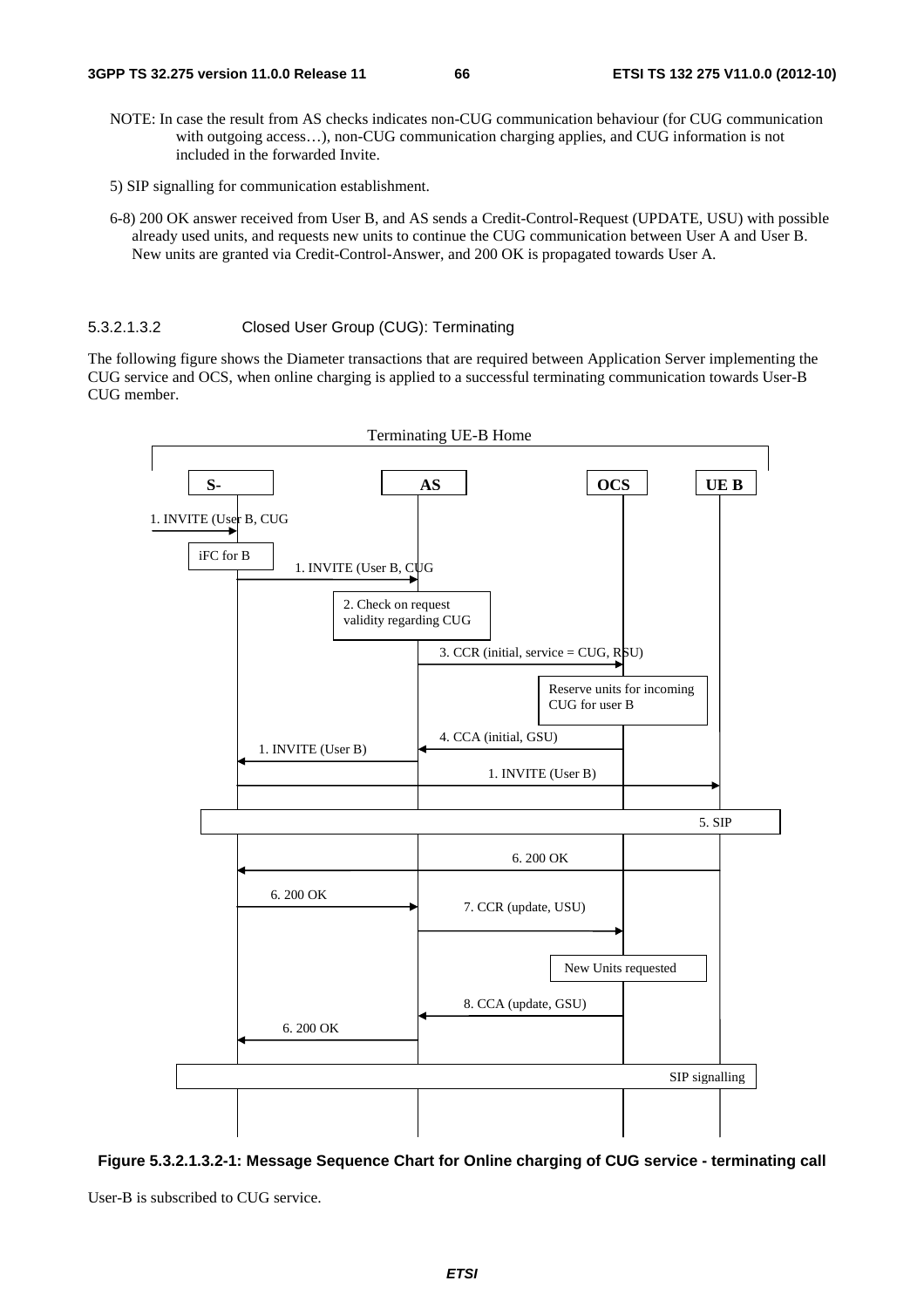- 1) Incoming INVITE request with CUG information towards User-B.Based on the Initial Filter Criteria (IFC) Rules, indicating that User B is subscribed to the CUG supplementary services, the communication is forwarded to an AS implementing CUG.
- 2) AS performs checks from the request received regarding User B CUG subscription profile, and determines the CUG-communication is allowed for CUG member User-B from User A.
- 3-4) As 'online charging' is activated for User B, the AS sends a Credit-Control-Request (INITIAL\_REQUEST, service CUG, ICID.) to the OCS for requesting units for the CUG supplementary service.The OCS grants units in the Credit-Control-Answer response for this request. The AS forwards INVITE via the S-CSCF towards User-B.
- NOTE: In case the result from AS checks indicates non-CUG communication behaviour (incoming access from non-CUG member…), non-CUG communication charging applies.
- 5) SIP signalling for communication establishment.
- 6-8) 200 OK answer received from User B, and AS sends a Credit-Control-Request (UPDATE, USU) with possible already used units, and requests new units to continue the CUG communication between User B and User A. New units are granted via Credit-Control-Answer, and 200 OK is propagated towards User A.

# 5.3.2.1.4 Conference (CONF)

The following figures show the Diameter transactions that are required between Application Server implementing the CONF service and OCS, when online charging is applied to different conference scenarios.

For CONF service, two different set of scenarios are provided for illustrating the situation where ECUR or SCUR apply, depending on operator's policy.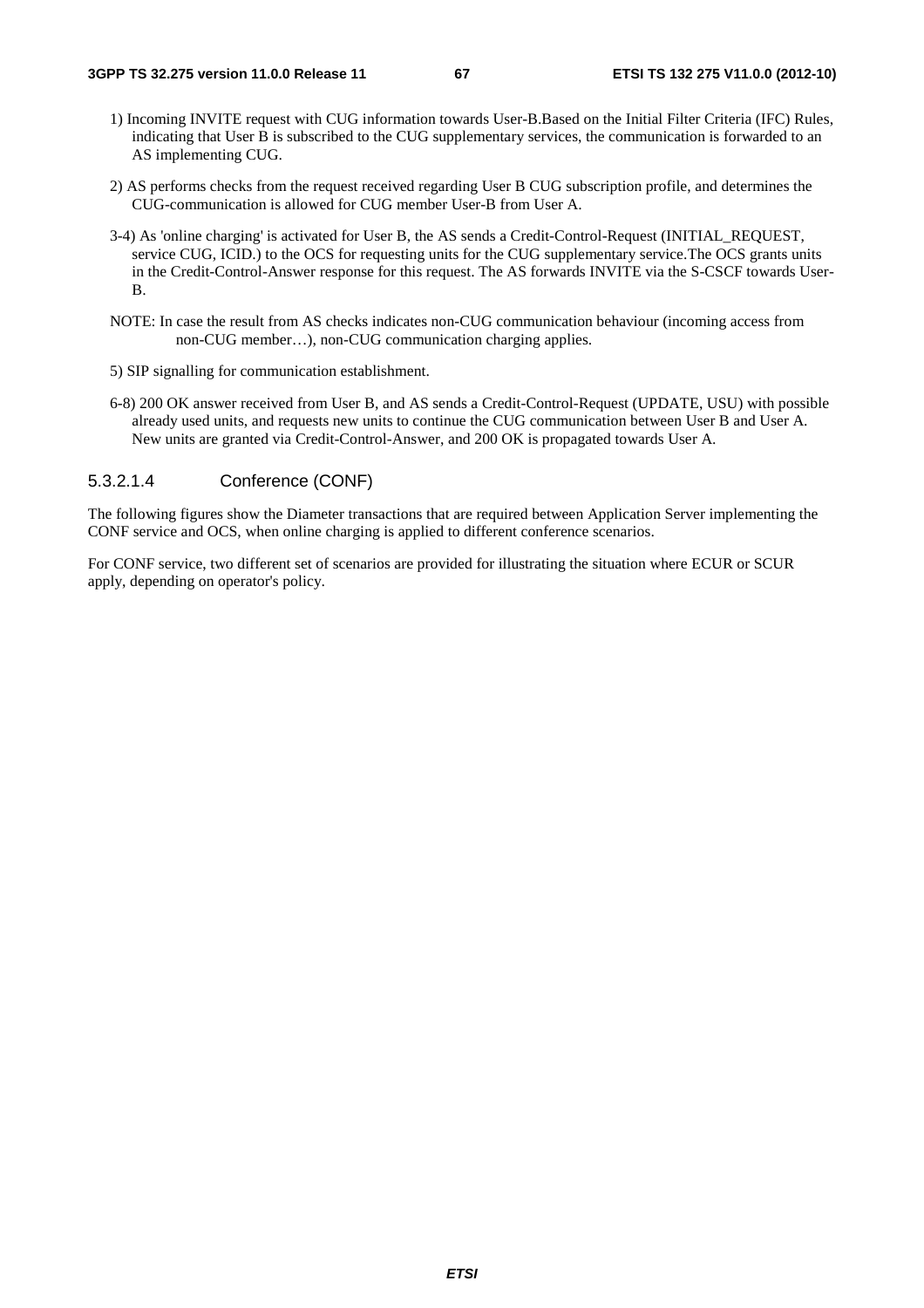### 5.3.2.1.4.1 CONF – user creating a conference - ECUR mode



Originating UE-A Home Network

# **Figure 5.3.2.1.4.1-1: Message Sequence Chart for Online charging of CONF service- User creating a conference - ECUR mode**

- 1). User-A initiates a conference by sending an INVITE request to S-CSCF. Based on the Initial Filter Criteria (IFC) Rules, indicating that User A is subscribed to the CONF supplementary service, the communication is forwarded to an AS implementing CONF.
- 2). The CONF AS allocates the conference resource.
- 3-4) As 'online charging' is activated, the AS sends a Credit-Control-Request (INITIAL\_REQUEST, service CONF, creation) to the OCS for requesting units for the CONF supplementary service creation.The OCS grants units in the Credit-Control-Answer response for this request.
- 5) Media resource negociation process.
- 6-7) The AS (CONF) sends a 200 OK response replied by ACK from UE-A.
- 8-9) On successful service delivery, AS (CONF) sends Credit-Control-Request (TERMINATION\_REQUEST, USU) for ending credit control, with granted units used for CONF creation.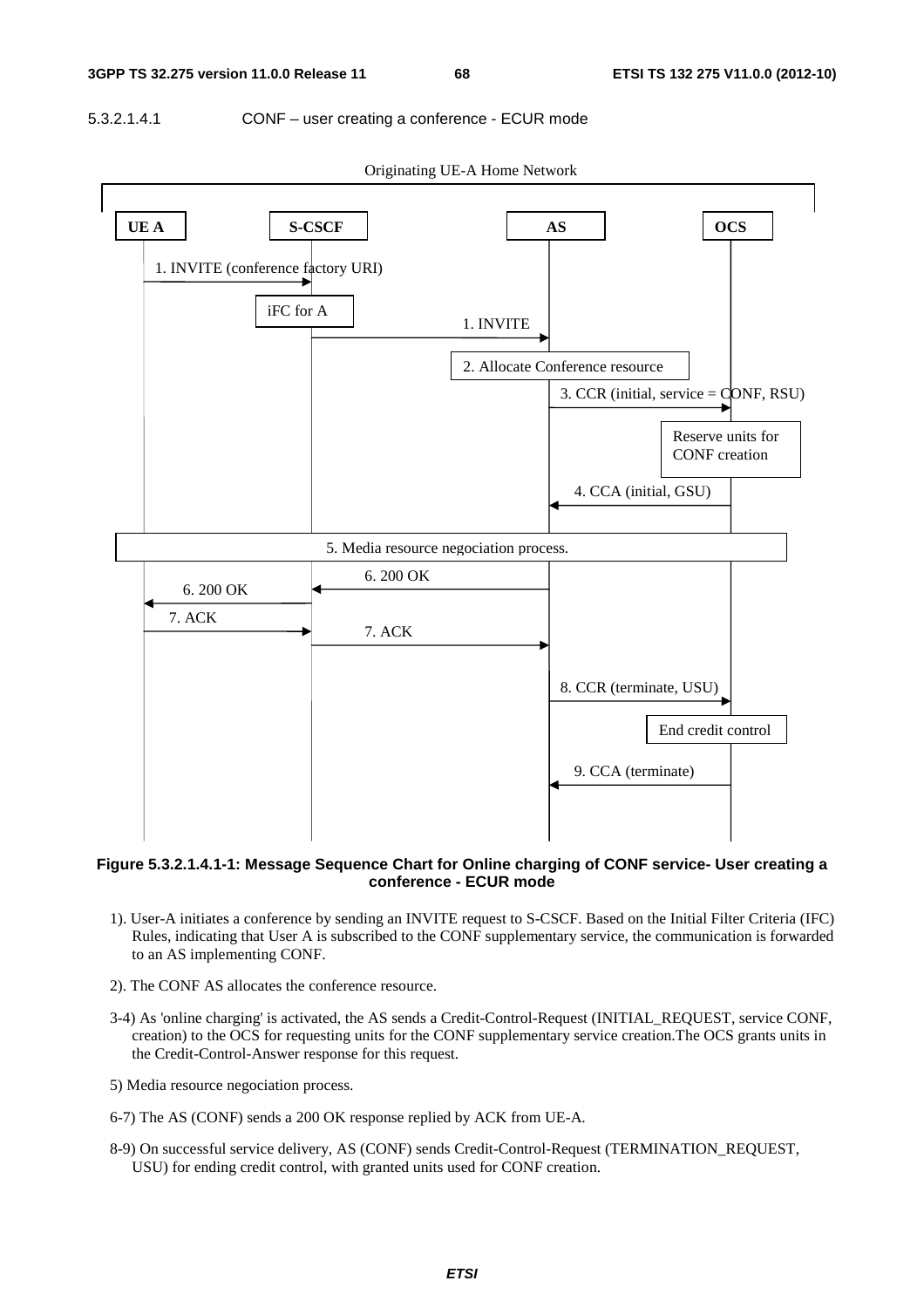### 5.3.2.1.4.2 CONF – user creating a conference - SCUR mode



**Figure 5.3.2.1.4.2-1: Message Sequence Chart for Online charging of CONF service- User creating a conference - SCUR mode** 

- 1). User-A initiates a conference by sending an INVITE request to S-CSCF. Based on the Initial Filter Criteria (IFC) Rules, indicating that User A is subscribed to the CONF supplementary service, the communication is forwarded to an AS implementing CONF.
- 2). The CONF AS allocates the conference resource.
- 3-4) As 'online charging' is activated, the AS sends a Credit-Control-Request (INITIAL\_REQUEST, service CONF, creation) to the OCS for requesting units for the CONF supplementary service creation.The OCS grants units in the Credit-Control-Answer response for this request.
- 5) Media resource negociation process.
- 6-7) The AS (CONF) sends a 200 OK response replied by ACK from UE-A.
- 8-9) As CONF charging is based on duration or other CONF parameters, from start of the service on step 7), new units are subsequently requested by sending Credit-Control-Request (UPDATE, USU) with already used units, for continuing the service when new CONF parameters or values are provided.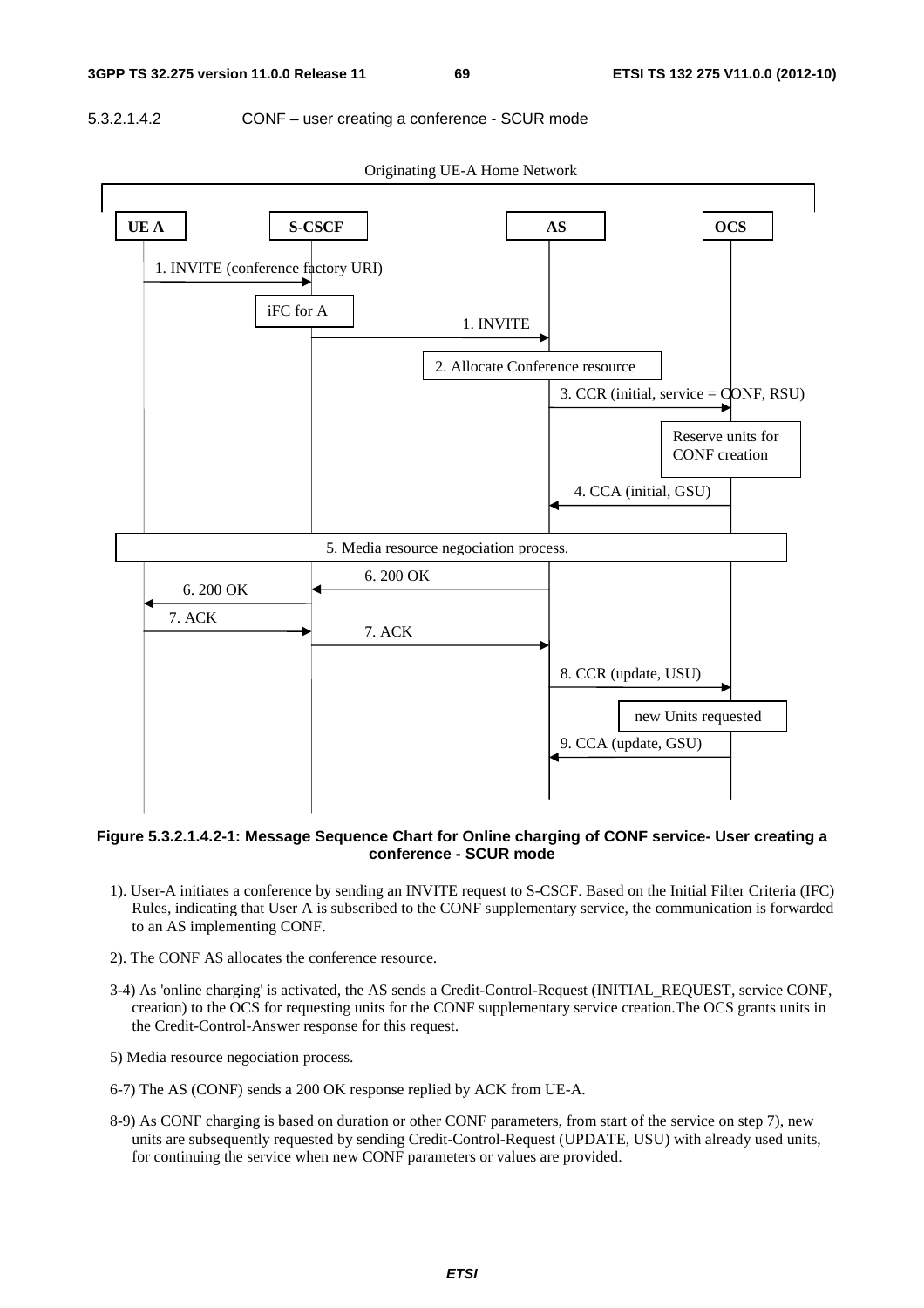### 5.3.2.1.4.3 CONF – user joining a conference (SCUR mode)



Originating UE-B Home Network

### **Figure 5.3.2.1.4.3-1: Message Sequence Chart for Online charging of CONF service- User joining a conference - SCUR mode**

- 1) The conference has already been created by User A. User-B sends an INVITE request to S-CSCF in order to join in the conference identified by the conference URI. The communication is forwarded to AS addressed by conference URI.
- 2) Media resource negociation process for adding UE-B to the conference.
- 3-4) The AS (CONF) sends a 200 OK response replied by ACK from UE-B.
- 5-6) This step applies for SCUR mode, when 'Nb of participants' is needed for the 'online charging' running for this conference: the AS(CONF) sends a Credit-Control-Request (UPDATE, USU) with possible already used units, for requesting new units with new number of participants. The OCS grants units in the Credit-Control-Answer response for this request.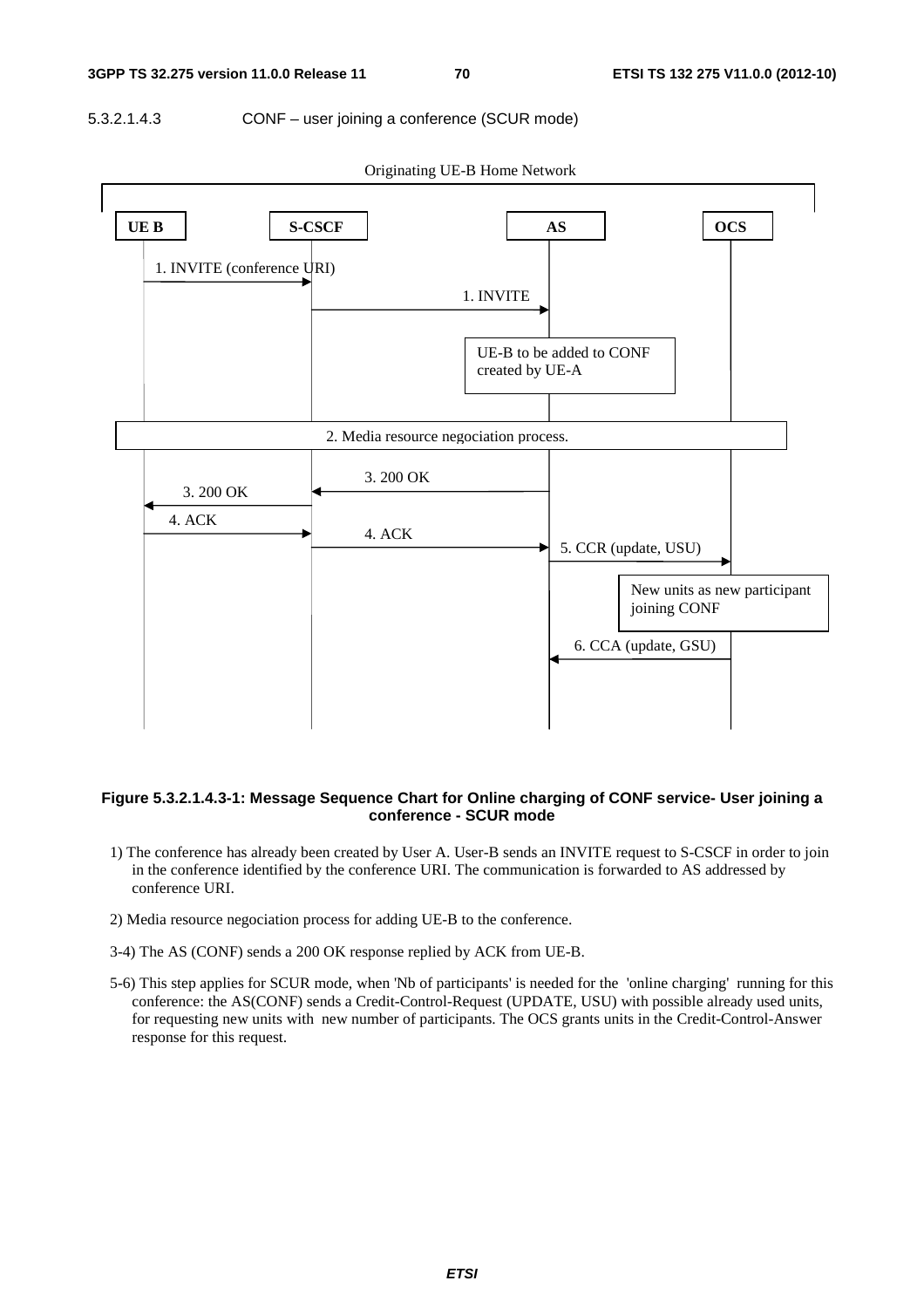5.3.2.1.4.4 CONF – user inviting another user to a conference (SCUR mode)



Originating UE-A Home Network

# **Figure 5.3.2.1.4.4-1: Message Sequence Chart for Online charging of CONF service- User inviting another user to a conference – SCUR mode**

- 1) The conference has already been created by User A. User A sends a REFER request to S-CSCF with the conference URI in order to invite User B into the conference. The communication is forwarded to the AS addressed by conference URI.
- 2-4) Sequence between UE-A and AS (CONF) to proceed the REFER (accept, NOTIFY...).
- 5) User B is invited to the Conference by INVITE from AS (CONF).
- 6) Media resource negociation process for adding UE-B to the conference.
- 7-8) UE-B sends 200 OK response when he joins the conf, replied by ACK from AS (CONF).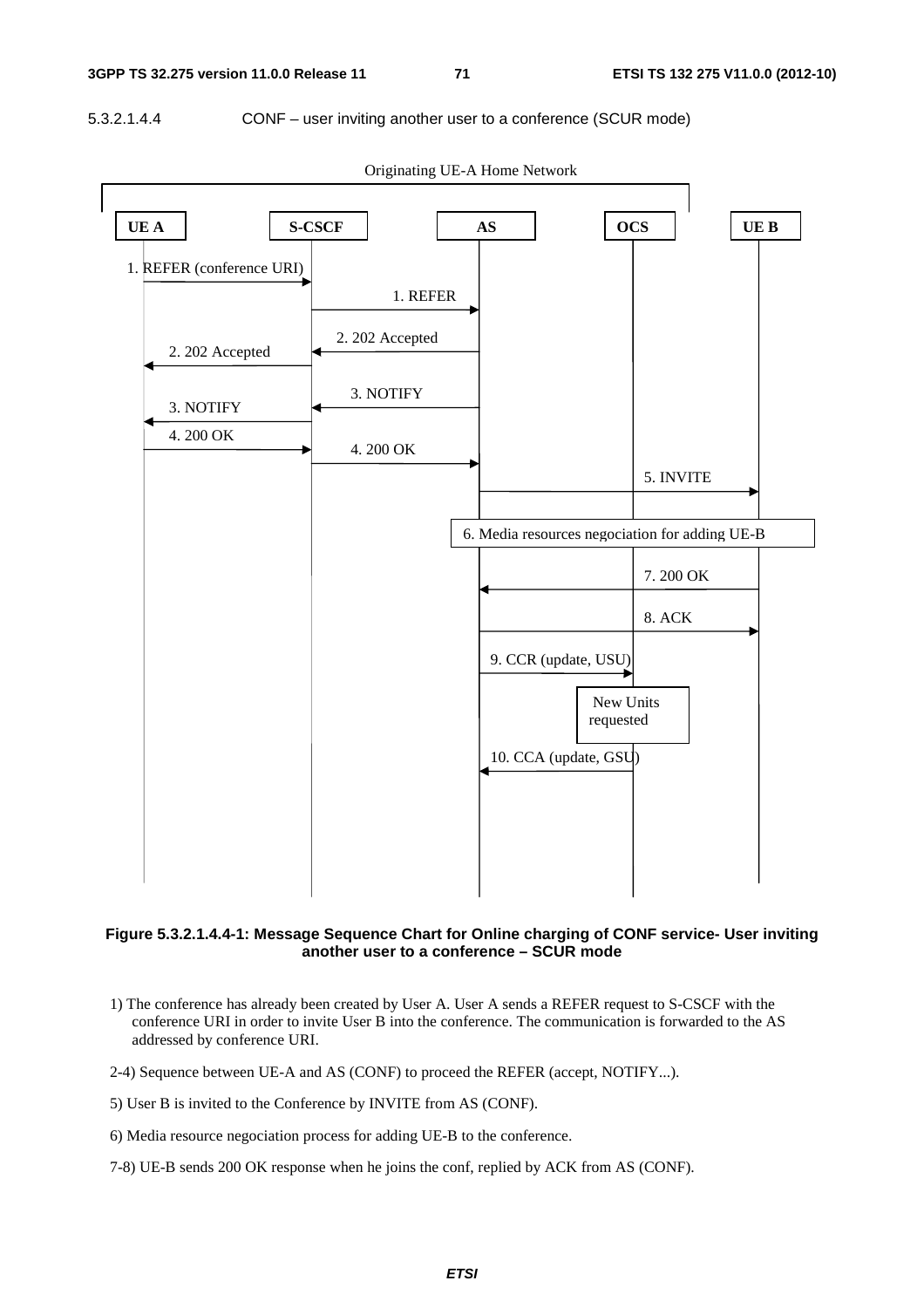9-10) This step applies for SCUR mode, when 'Nb of participants' is needed for the 'online charging' running for this conference: the AS(CONF) sends a Credit-Control-Request (UPDATE, USU) with possible already used units, for requesting new units with new number of participants. The OCS grants units in the Credit-Control-Answer response for this request.







#### **Figure 5.3.2.1.4.5-1: Message Sequence Chart for Online charging of CONF service- User leaving a conference SCUR mode**

1) The conference has already been created. User B sends a BYE request request to the AS (CONF) in order to quit the conference.The communication is forwarded to the AS addressed by conference URI.

2-3) This step applies for SCUR mode:

- In case 'Nb of participants' is needed for the 'online charging' running for this conference, and UE-B leaving does not cause conference termination: the AS(CONF) sends a Credit-Control-Request (UPDATE, USU) with possible already used units, for requesting new units with new number of participants. The OCS grants units in the Credit-Control-Answer response for this request.
- In case UE-B leaving does cause conference termination, the AS(CONF) sends a Credit-Control-Request (TERMINATION\_REQUEST, USU) with used units, for ending credit control.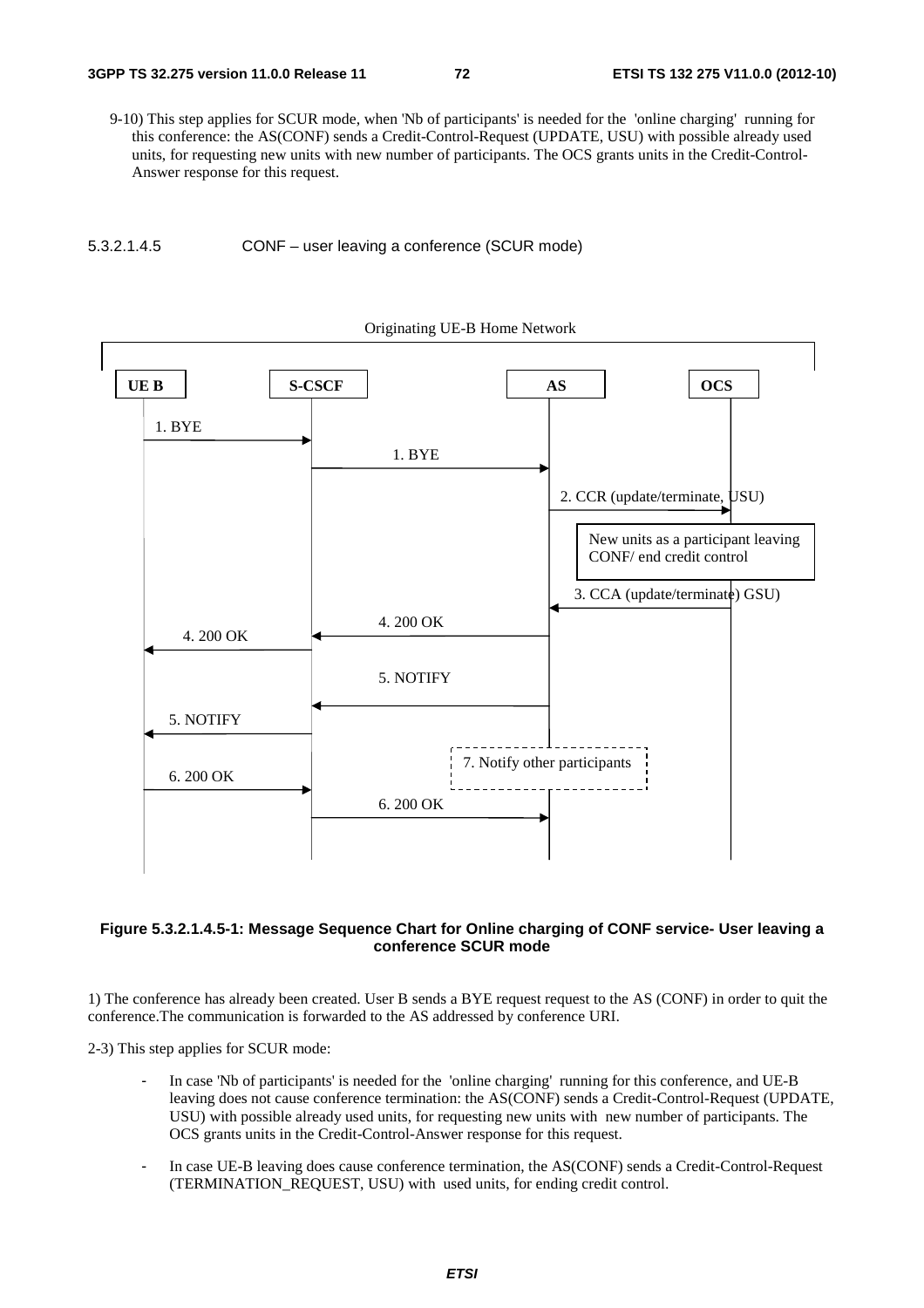4) The AS (CONF) sends back SIP 200 ok response to UE-B.

5-6) The AS (CONF) sends a NOTIFY request to UE-B for unsubscribe UE-B to conf event package, replied by 200 OK from UE-B.

7) This step does not apply if conference has terminated: Other conference participants are Notified UE-B has quit the conference.

#### 5.3.2.1.4.6 CONF (3PTY) – successful establishment

The following figures show the Diameter transactions that are required between Application Server implementing the CONF (3PTY) service and OCS, when online charging is applied to a successful 3PTY conference scenario.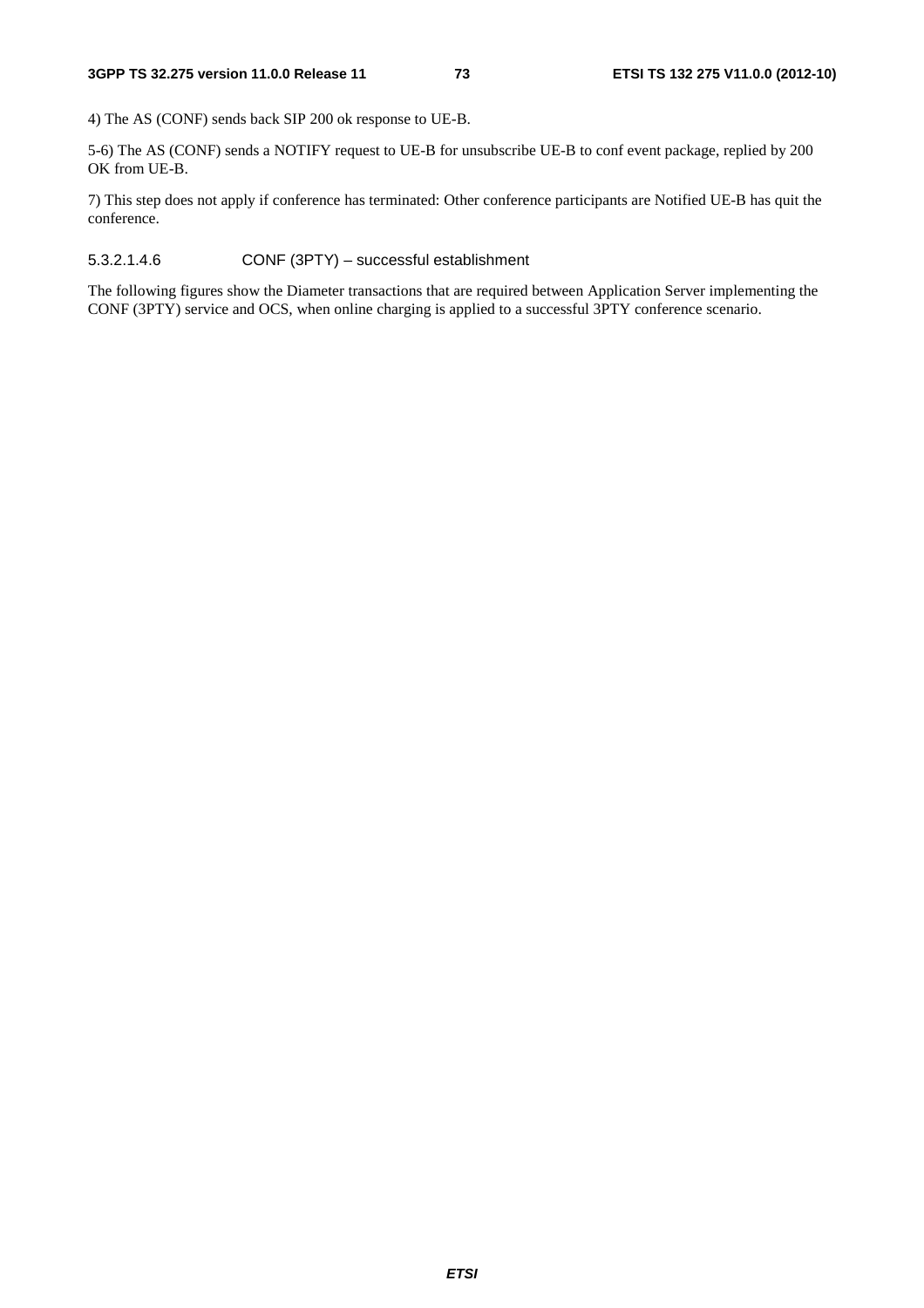

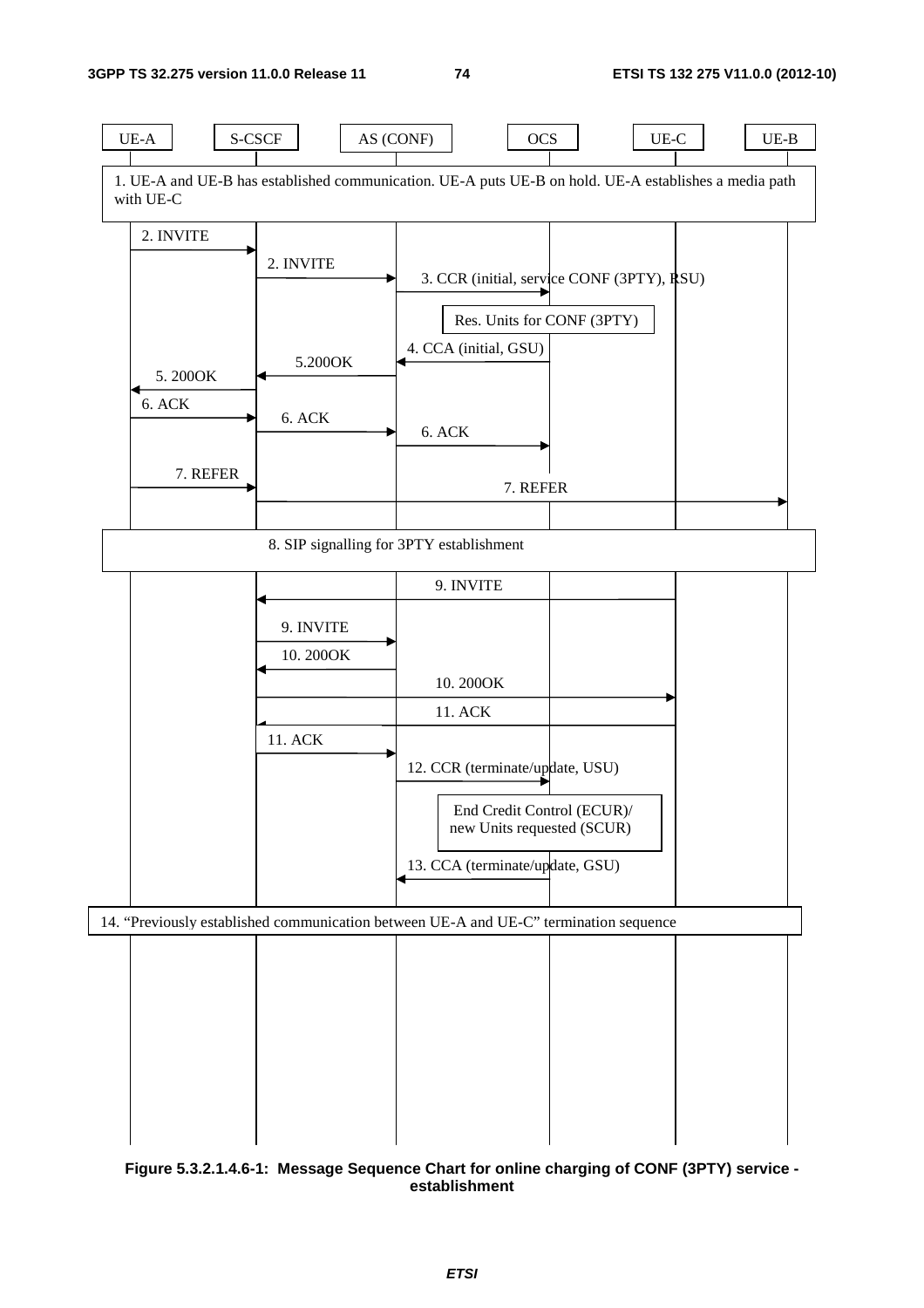- 1) UE-A and UE-B have established communication. UE-A puts UE-B on hold.Before invoking the 3-Way Calling UE-A establishes a communication with UE-C.
- 2) UE-A sends an INVITE request to the AS (CONF) to establish a 3PTY session.
- 3-4) As 'online charging' is activated, the AS (CONF) sends a Credit-Control-Request (INITIAL\_REQUEST, service CONF (3PTY)) to the OCS for requesting units for the service.The OCS grants units in the Credit-Control-Answer response for this request.
- 5-6) The AS (CONF) sends a 200 OK response replied by ACK from UE-A.
- 7) UE-A sends a REFER request to UE-B with the Refer-To header set to the address of the AS (CONF).

8) Sequence for 3PTY establishment:

- REFER sequence (accept, NOTIFY...) between UE-B and UE-A.
- INVITE from UE-B sequence for joining
- Original communication UE-A UE-B sequence termination
- REFER sequence (accept, NOTIFY...) between UE-A and UE-C.
- 9-11) INVITE from UE-C sequence for joining the CONF (3PTY)
- 12-13) In case ECUR mode applies to CONF (3PTY) Charging, on ACK receipt , AS (CONF) sends Credit-Control-Request (TERMINATION\_REQUEST, USU) for ending credit control, with granted units used for 3PTYcreation.

 In case SCUR mode applies to CONF (3PTY) Charging (charging to be based on duration or other parameters), from ACK receipt, new units are subsequently requested by sending Credit-Control-Request (UPDATE, USU) with already used units, for continuing the service when new CONF parameters or values have are provided.

14) Original communication UE-A UE-C sequence termination, occuring at any time from step 11.

#### 5.3.2.1.5 Explicit Communication Transfer (ECT)

The following figure shows the Diameter transactions that are required between Application Server implementing the ECT service and OCS, when online charging is applied to a successful Blind Transfert from User A to User C, initiated by User B.

For diagram simplification, only one OCS is shown.

5.3.2.1.5.1 Explicit Communication Transfer (ECT): Blind Transfer with sending REFER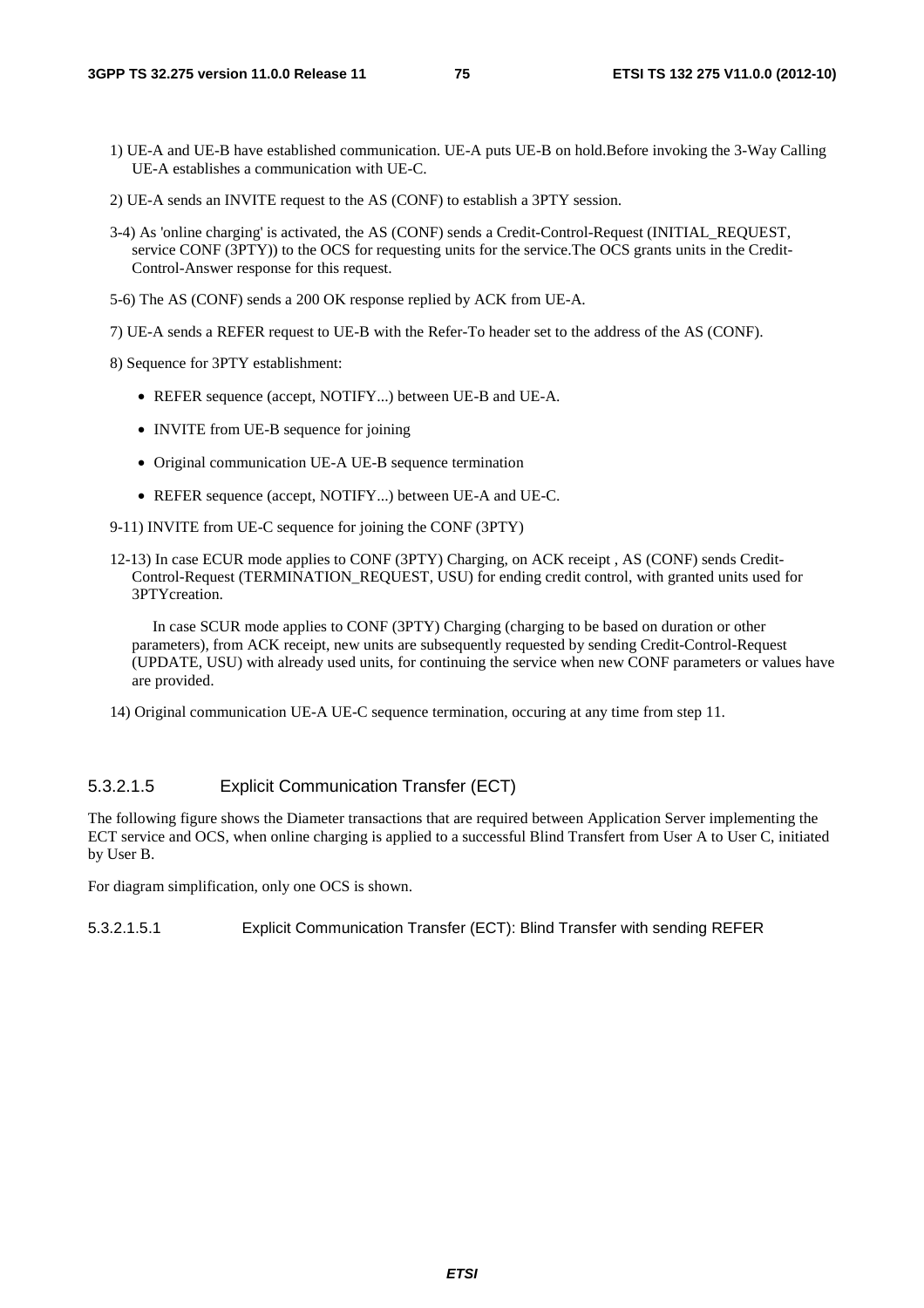

**Figure 5.3.2.1.5.1-1: Message Sequence Chart for online charging of ECT service establishment – Blind Transfer (part 1)**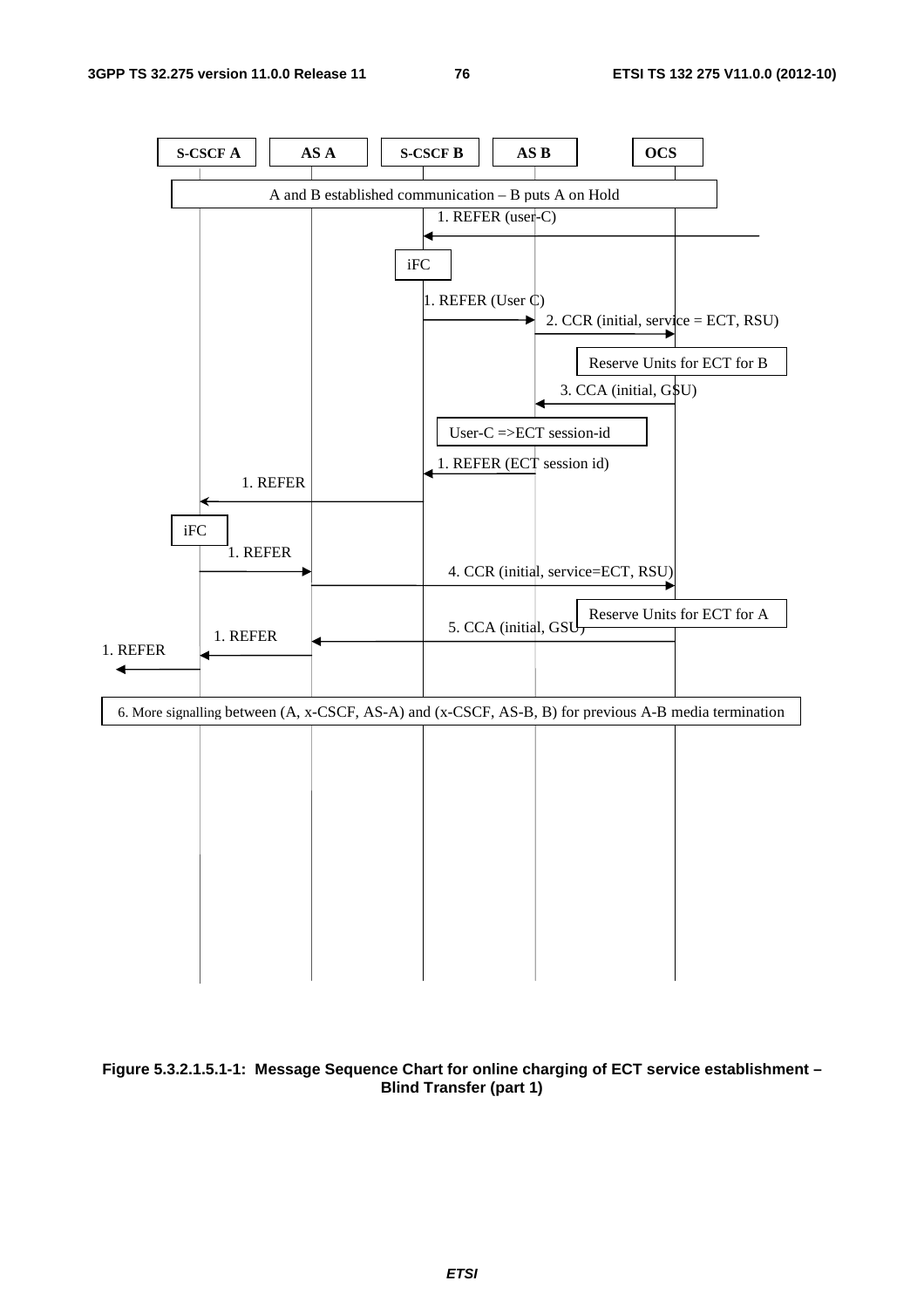

#### **Figure 5.3.2.1.5.1-2: Message Sequence Chart for online charging of ECT service establishment – Blind Transfer (part 2)**

In this scenario User A is the transferee, User B is the transferor, and User C is the transfer target.

User A and User B are in an established communication, User B puts User A on Hold.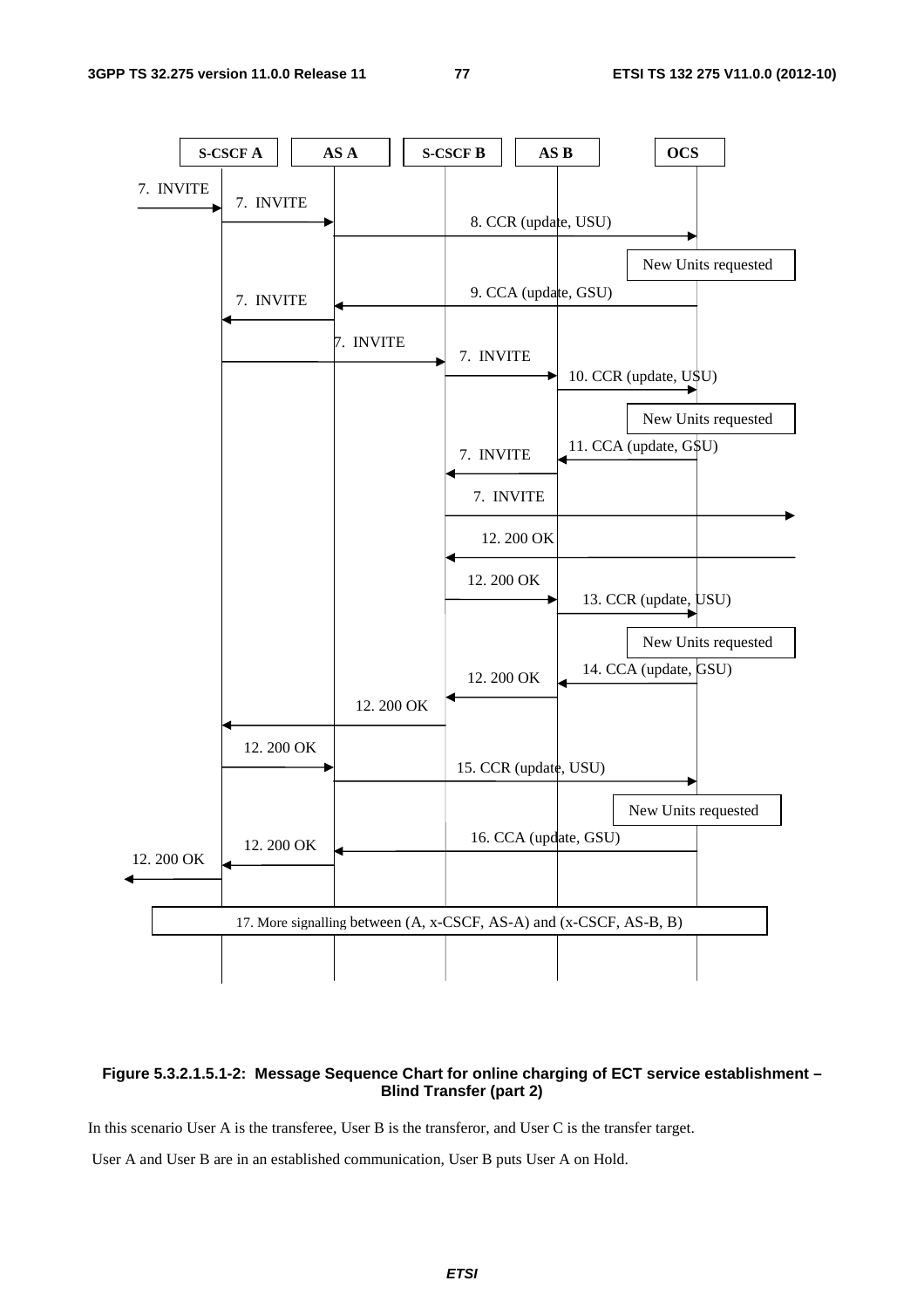- 1) User B sends REFER request in the existing A-B dialog, to initiate transfer User A to User C. Based on the iFC, indicating that User B is subscribed to the ECT supplementary service, the communication is forwarded to AS implementing ECT.
- 2-3) As 'online charging' is activated, the AS sends a Credit-Control-Request (INITIAL\_REQUEST, service ECT) to the OCS for requesting units for the ECT supplementary service. The OCS grants units in the Credit-Control-Answer response for this request. The AS generates an 'ECT Session Identifier' replacing User C as the new destination information and forwards REFER towards User A.
- 4-5) As 'online charging' is activated for User A, the AS sends a Credit-Control-Request (INITIAL\_REQUEST, service ECT) to the OCS for requesting units for the ECT supplementary service for the transferee. The OCS grants units in the Credit-Control-Answer response for this request. The AS forwards REFER towards User-A.
- 6) More signalling between (User A, x-CSCF, AS-A) and (x-CSCF, AS-B, User B) for REFER acceptation sequence and terminating previous media between User A and User B.
- 7) User A initiates a new session by sending an INVITE request with 'ECT Session Identifier'.
- 8-9) AS implementing the ECT service for the transferee correlates this INVITE to the transfer being processed, and new units are requested by sending Credit-Control-Request (UPDATE, USU) with already used units, for continuing the service. The AS forwards INVITE request.
- 10-11) AS implementing the ECT service for the transferor correlates this INVITE to the initial session to be transferred and new units are requested by sending Credit-Control-Request (UPDATE, USU) with already used units, for continuing the service, prior to forwarding INVITE towards UE-C.
- 12) The destination User C party answers, and a final response is received.
- 13-14) On transfer execution, the AS sends a Credit-Control-Request (UPDATE, USU) with possible already used units and requests new units for transferor to continue.
- 15-16) On transfer execution, the AS sends a Credit-Control-Request (UPDATE, USU) with possible already used units and requests new units for transferee to continue.
- NOTE: For "Consultative Transfer" scenario, the same steps apply for interactions with OCS for transferee and transferor: Credit-Control-Request (INITIAL\_REQUEST ...) on REFER initiating, intermediate Credit-Control-Request (UPDATE...) for more units on INVITE for new session, and Credit-Control-Request (UPDATE...) for more units on transfer execution when User C answers.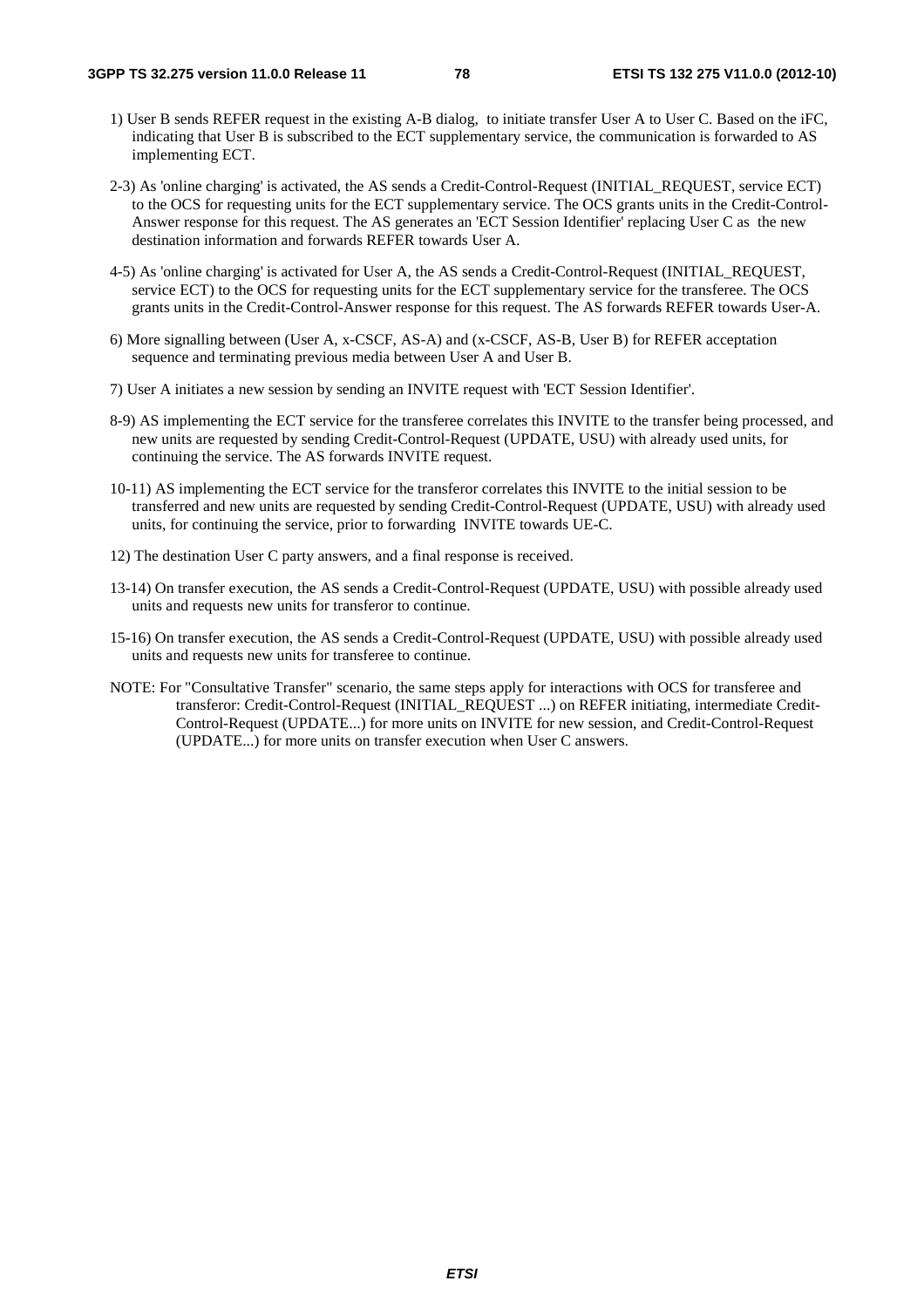#### **3GPP TS 32.275 version 11.0.0 Release 11 79 ETSI TS 132 275 V11.0.0 (2012-10)**

5.3.2.1.5.2 Explicit Communication Transfer (ECT): Blind Transfer with 3PCC

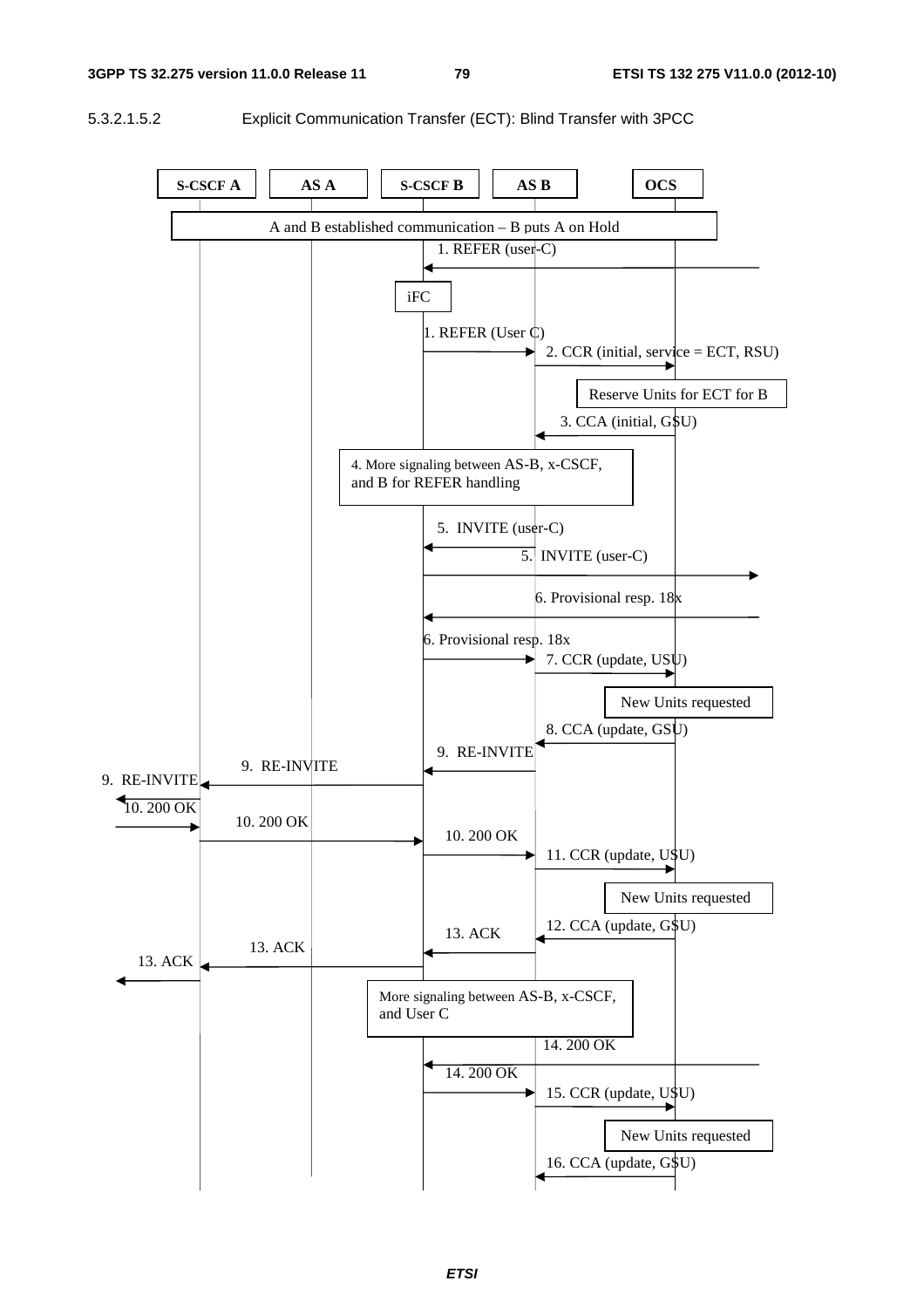#### **Figure 5.3.2.1.5.2-1: Message Sequence Chart for online charging of ECT service establishment – Blind Transfer with 3PCC**

In this scenario User A is the transferee, User B is the transferor, and User C is the transfer target, and the User B"s AS acts as a 3PCC (Third Party Call Control) initiating B2BUA:

User A and User B are in an established communication, User B puts User A on Hold.

- 1) User B sends REFER request in the existing A-B dialog, to initiate transfer User A to User C. Based on the iFC, indicating that User B is subscribed to the ECT supplementary service, the communication is forwarded to AS implementing ECT in a 3PCC mode.
- 2-3) As 'online charging' is activated, the AS sends a Credit-Control-Request (INITIAL\_REQUEST, service ECT) to the OCS for requesting units for the ECT supplementary service. The OCS grants units in the Credit-Control-Answer response for this request.
- 4-5) AS B performs the REFER procedure with User B, and sends INVITE towards User C.
- 6-8) On Provisionnal response from User C, the AS sends a Credit-Control-Request (UPDATE, USU) with possible already used units and requests new units for transferor to continue.
- 9) AS B sends Re-INVITE towards User A on existing dialog. From User A side, the basic Re-INVITE procedure applies (ECT service not invoked).
- 10-13) On 200 OK response from User A, the AS sends a Credit-Control-Request (UPDATE, USU) with possible already used units and requests new units for transferor to continue, and sends ACK back to User A.
- 14-16) On 200 OK response from User C, the AS sends a Credit-Control-Request (UPDATE, USU) with possible already used units and requests new units for transferred communication to continue.

5.3.2.1.5.3 Explicit Communication Transfer (ECT): Release

The following figure shows the Diameter transactions that are required between Application Servers implementing the ECT service for the transferor and for the transferee, and OCS: release from User A, after a successful Blind Transfer from User A to User C, initiated by User B.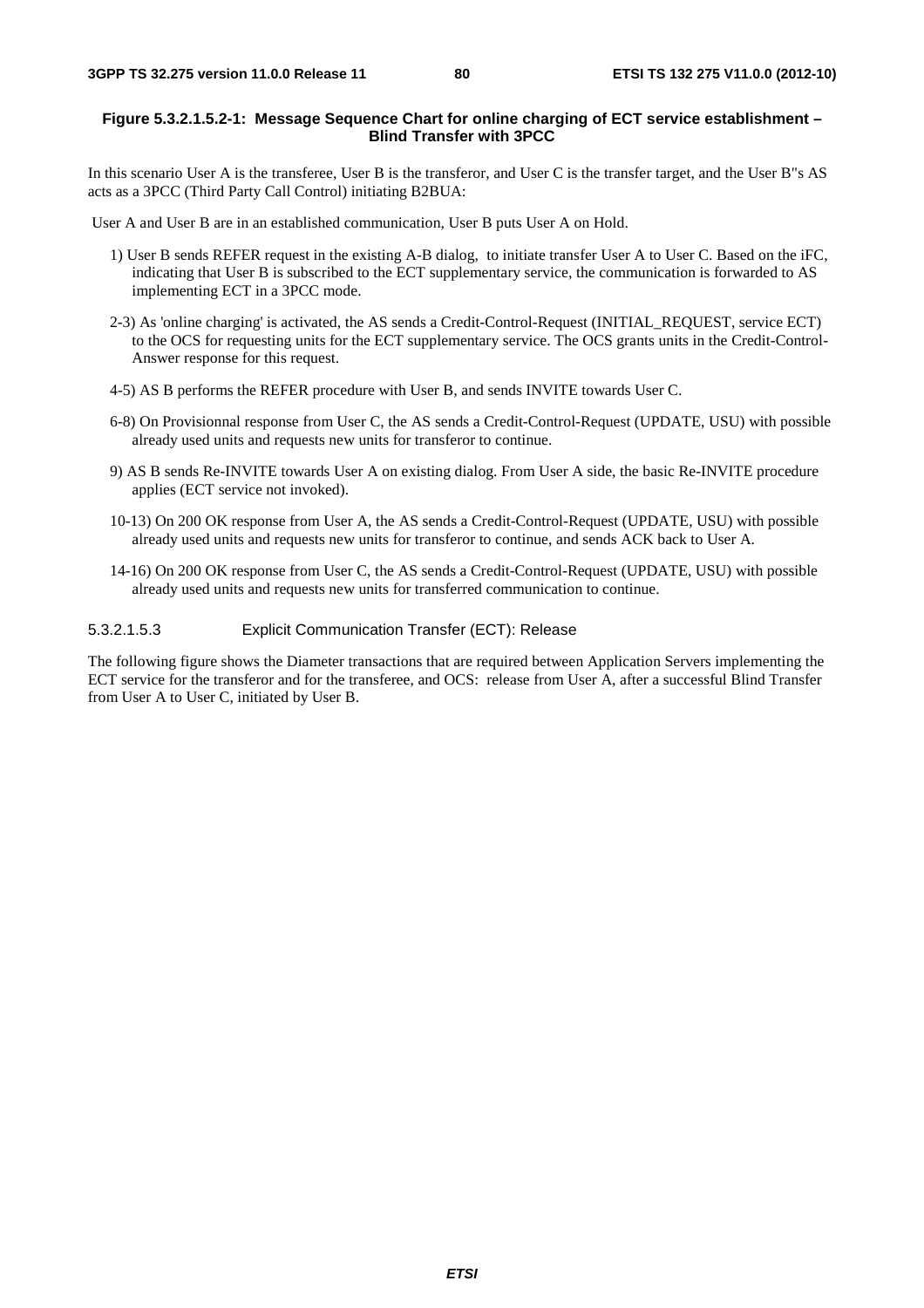

#### **Figure 5.3.2.1.5.3-1: Message Sequence Chart for Offline charging of ECT service – Release**

- 1) User A initiates release of the communication
- 2-3) At session termination the AS implementing the ECT service for the transferee, sends a Credit-Control-Request (TERMINATION\_REQUEST, USU) with used units, for ending credit control.
- 4-5) At session termination the AS implementing the ECT service for the transferor, sends a Credit-Control-Request (TERMINATION\_REQUEST, USU) with used units, for ending credit control.
- NOTE: For "Blind Transfer with 3PCC" release scenario, only interactions between AS-B and OCS apply for ECT service.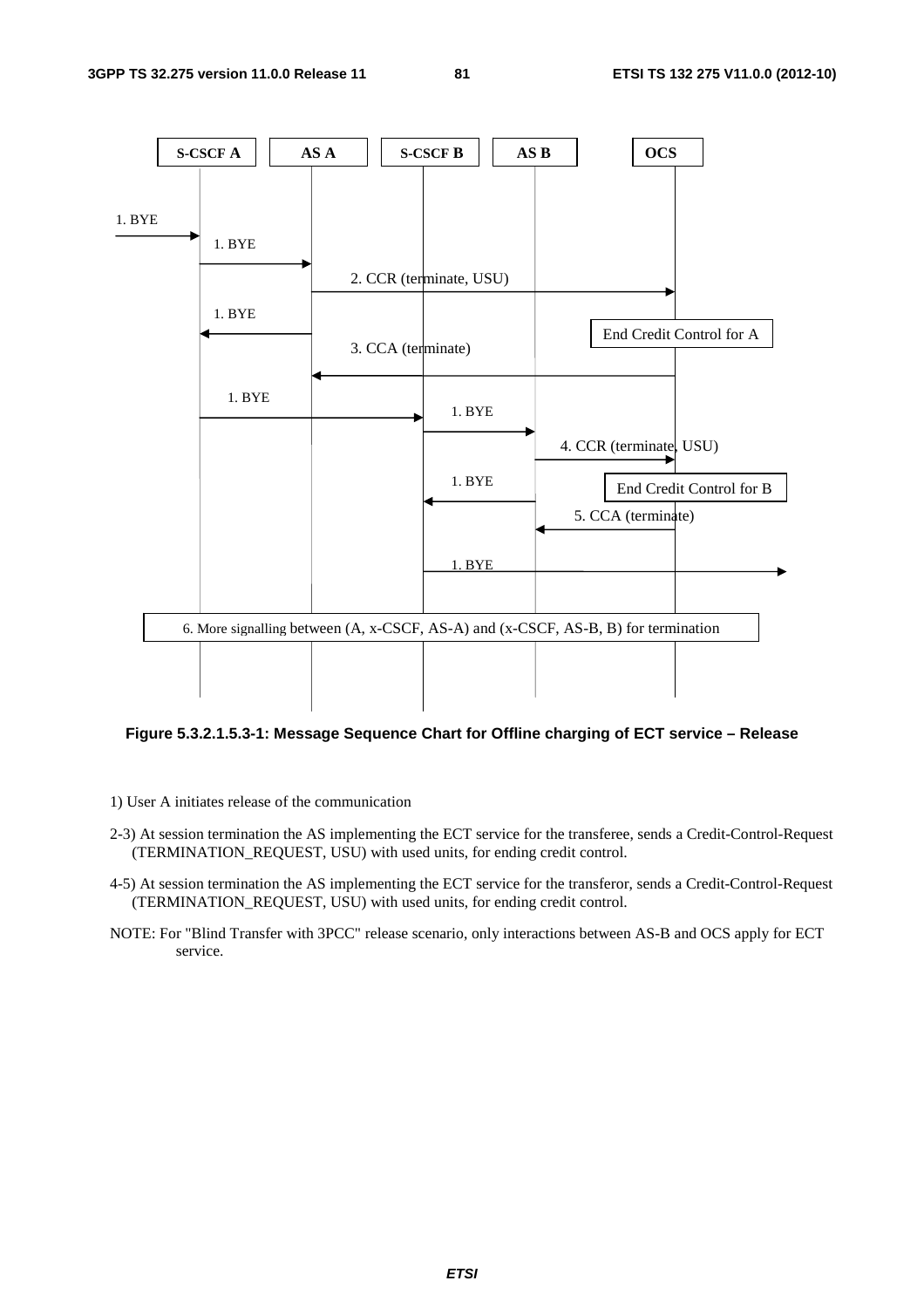#### 5.2.2.2 Message Flows - Error Cases and Scenarios

Error cases and Scenarios for SIP related procedures and Diameter related procedures used for MMTel Service and Supplementary Services Charging are defined in TS 32.260 [20].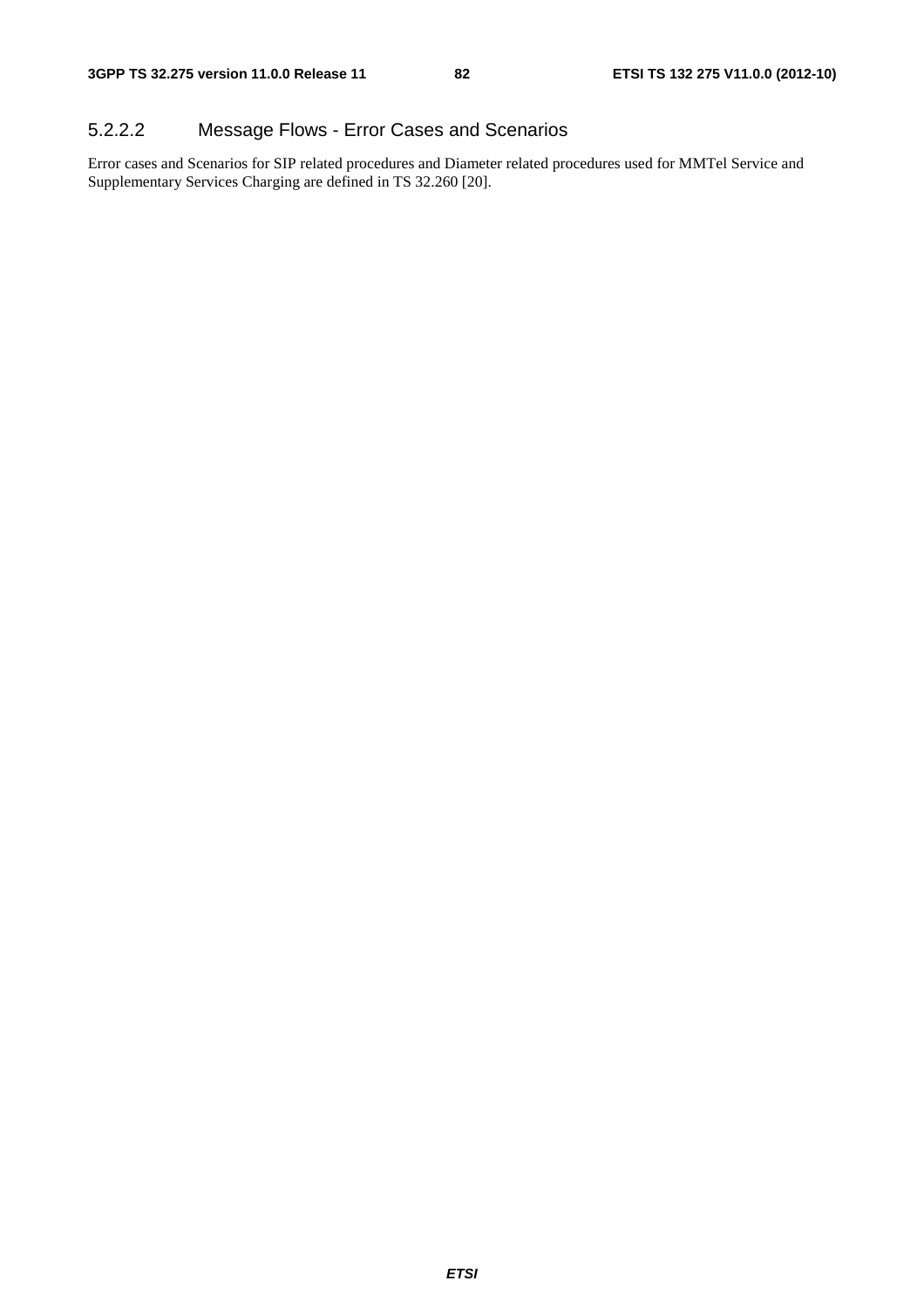# 6 Definition of charging information

### 6.1 Data description for MMTel offline charging

#### 6.1.1 Rf message contents

For offline charging, the different service CTFs supporting MMtel specific service charging generate accounting information transferred to the CDF using the Diameter accounting application, as described in the TS 32.299 [50].

The *Charging Data Request* and *Charging Data Response* are used for this MMTel service offline charging, as described in TS 32.260 [20].

#### 6.1.1.1 Charging Data-Request Message Description

The generic *Charging Data-Request* message described in TS 32.260[20] used for MMTel offline charging is enhanced with specific MMTel service information.

The following table illustrates the overall *Charging Data-Request* message as used for MMTel offline charging.

#### **Table 6.1.1.1 : Charging Data Request Message Contents**

| <b>Field</b>        | <b>Category</b> | <b>Description</b>                                                            |
|---------------------|-----------------|-------------------------------------------------------------------------------|
|                     |                 | See Charging Data-Request message fields described in TS 32.260 [20]          |
| Service Information | Ом              | This field holds the MMTel specific parameter and is described in clause 6.3. |

NOTE: Detailed descriptions of the fields are provided in 3GPP TS 32.299 [50].

#### 6.1.1.2 Charging Data Response Message Description

The generic *Charging Data-Responset* message described in TS 32.260[20] is used for MMTel offline charging.

#### 6.1.2 GTP" message contents

Not applicable. Refer to subclause 5.2.3 for further information.

#### 6.1.3 CDR Description on the Bi Interface

#### 6.1.3.1 CDR Field Type

The MMTel CDR content and format description is based on TS 32.260[20] AS-CDR description, enhanced with specific MMTel service information.

The content of MMTel CDR type is defined in the table in clause 6.1.3.3. The field definition includes the field name, category and description. The detailed field descriptions are provided in TS 32.298 [51].

The CDF provides the CDRs at the Bi interface in the format and encoding described in TS 32.298 [51]. Additional CDR formats and contents may be available at the interface to the billing system to meet the requirements of the billing system, these are outside of the scope of 3GPP standardisation.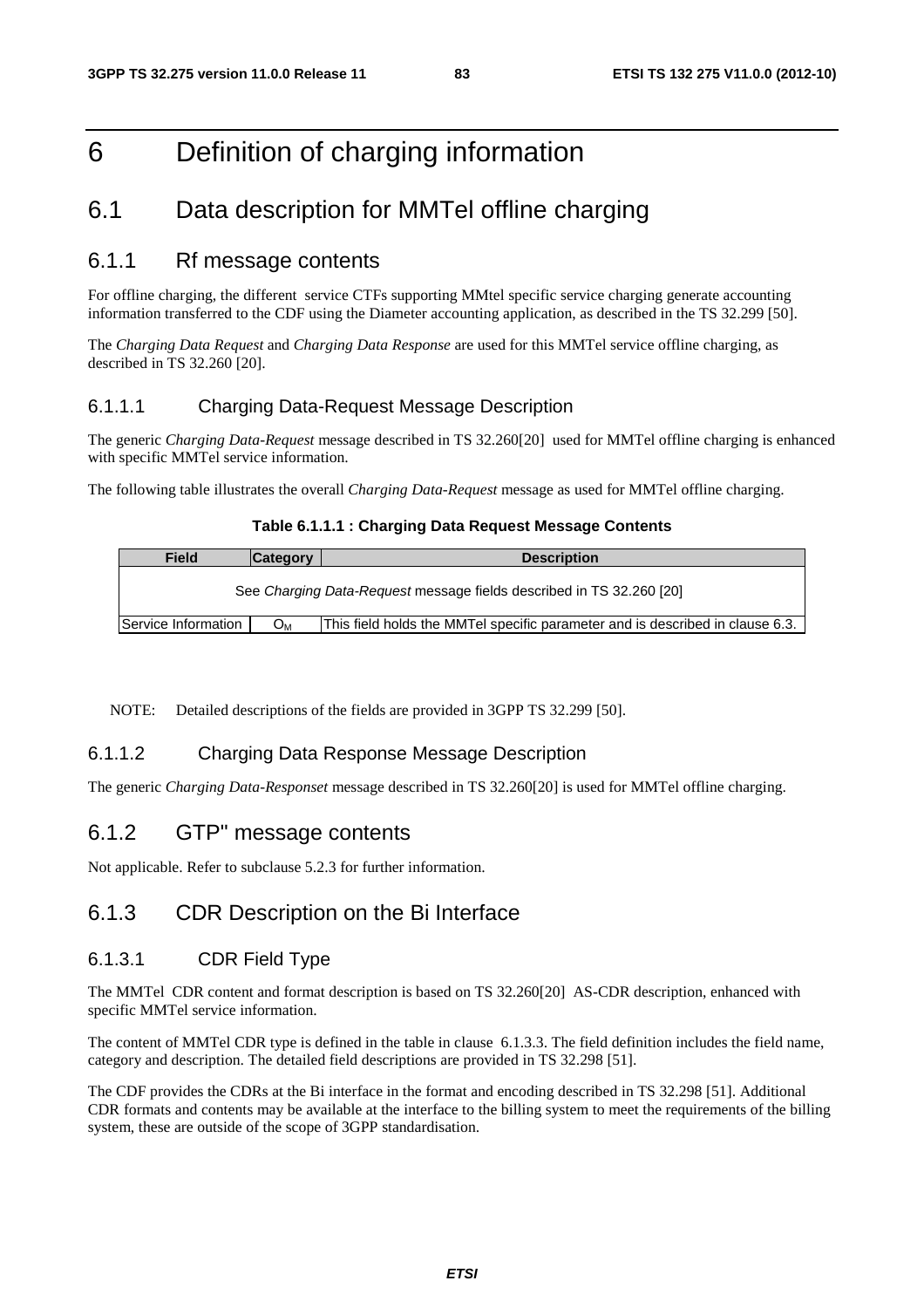#### 6.1.3.2 CDR Triggers

Accounting information for MMTel services charging is transferred from the CTFs supporting MMtel service charging to the CDF, using Charging Data Request Start, Interim Stop or Event messages, depending on MMTel service behaviour (detailed in clause 5.2.2). Within the CDF, the CDRs triggering follows the same principle as described for SIP sessions in TS 32.260[20] : MMTel CDR is opened upon reception of a Charging Data Request [Start] message, closed upon reception of a Charging Data Request [Stop] message, updated upon reception of a Charging Data Request [Interim], and created upon reception of a Charging Data Request [Event].

#### 6.1.3.3 MMTel-AS CDR Content

The MMTel CDR content and format description is based on TS 32.260[20] AS-CDR description, enhanced with specific MMTel information.

The detailed description of the field is provided in TS 32.298 [51].

#### **Table 6.1.3.3: Charging Data of MMTel CDR**

| <b>Field</b>       | <b>Category</b> | <b>Description</b>                                                                                                                                                                             |
|--------------------|-----------------|------------------------------------------------------------------------------------------------------------------------------------------------------------------------------------------------|
|                    |                 | See Charging Data of AS CDR described in TS 32.260 [20].                                                                                                                                       |
| IMMTel information | Oc.             | This field includes a list of MMTel supplementary services which may occur within<br>the same AS.<br>The MMTel supplementary services related informations are described in Clause<br>6.3.1.2. |

### 6.2 Data description for MMTel online charging

#### 6.2.1 Ro message contents

For online charging, the different service CTFs supporting MMTel specific service charging, generate debit and reserve units information transferred to the OCF. For this purpose, MMTel online charging utilises the *Debit Units* and *Reserve Units* procedure specified in the Debit / Reserve Units operation in TS 32.299 [50].

The *Debit / Reserve Units Request* and *Debit / Reserve Units Response* messages are used for this MMTel service online charging, as described in TS 32.260 [20].

#### 6.2.1.1 Debit and Reserve Units Request Message

The generic *Debit / Reserve Units Request* message described in TS 32.260[20], used for MMTel online charging is enhanced with specific MMTel service information.

The following table illustrates the overall *Debit / Reserve Units Request* message as used for MMTel online charging.

| <b>Field</b>                   | <b>Category</b> | <b>Description</b>                                                                                                          |
|--------------------------------|-----------------|-----------------------------------------------------------------------------------------------------------------------------|
|                                |                 | NOTE 1                                                                                                                      |
| <b>Multiple Unit Operation</b> | O <sub>C</sub>  | This field contains all parameters for the quota management.                                                                |
| Service Identifier             | O <sub>C</sub>  | This field contains identity of MMTel service. It holds the 'Service Type'<br>parameter (described in table 6.3.1.2) value. |
|                                |                 | NOTE <sub>1</sub>                                                                                                           |
| Service Information            | $O_{M}$         | This field holds the MMTel specific parameter and is described in clause 6.3.                                               |
|                                |                 |                                                                                                                             |

#### **Table 6.2.1.1: Debit and Reserve units Request Message Contents**

NOTE 1: See *Debit / Reserve Units Request* message fields described in TS 32.260 [20].

NOTE 2: Detailed descriptions of the fields are provided in TS 32.299 [50].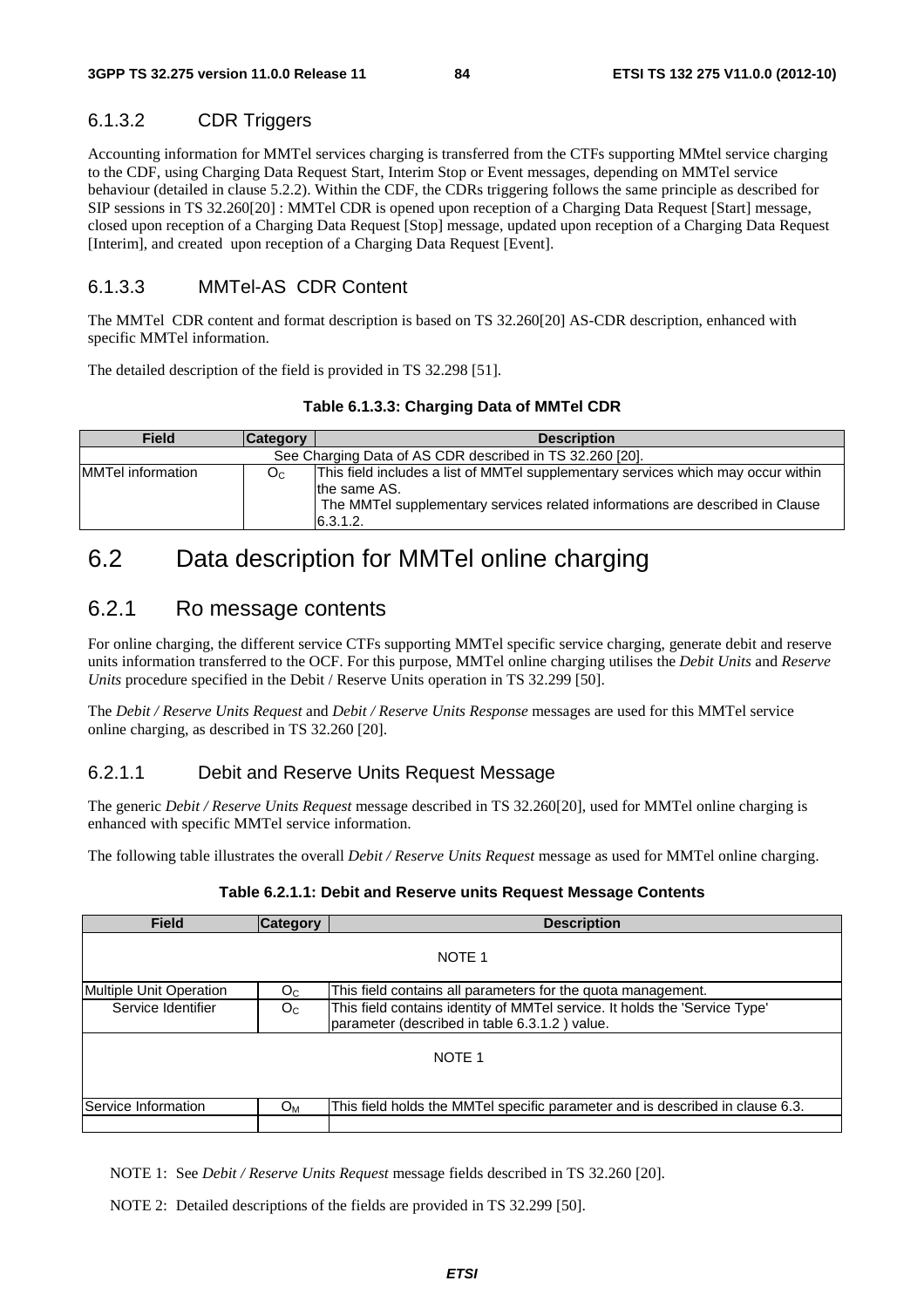#### 6.2.1.2 Debit and Reserve Units Response Message

The generic *Debit / Reserve Units Response* message described in TS 32.260[20] is used for MMTel online charging.

## 6.3 MMTel Charging Specific Parameters

### 6.3.1 Definition of MMTel charging information

The MMTel Information parameter used for MMTel charging is provided in the Service Information parameter.

#### 6.3.1.1 MMTel charging information assignment for Service Information

The components in the Service Information that are use for MMTel charging can be found in Table 6.3.1.1.

#### **Table 6.3.1.1: Service Information used for MMTel Charging**

| <b>Field</b>             | Category         | <b>Description</b>                                                                                                         |
|--------------------------|------------------|----------------------------------------------------------------------------------------------------------------------------|
| Service Information      | $O_{\mathsf{M}}$ | A set of fields hold the 3GPP specific parameter as<br>defined in 3GPP TS 32.299 [50].                                     |
| Subscription Id          | $O_{M}$          | Used as defined in 3GPP TS 32.260 [20].                                                                                    |
| <b>IMS</b> Information   | $O_{C}$          | The details are defined in 3GPP TS 32.260 [20].                                                                            |
| <b>MMTel Information</b> | $O_{M}$          | This field holds a set of MMTel services with theirs<br>specific parameters. The details are defined in<br>clause 6.3.1.2. |

#### 6.3.1.2 Definition of the MMTel Information

MMTel specific charging information is provided within the MMTel Information, and the detailed structure of the MMTel Information can be found in table 6.3.1.2.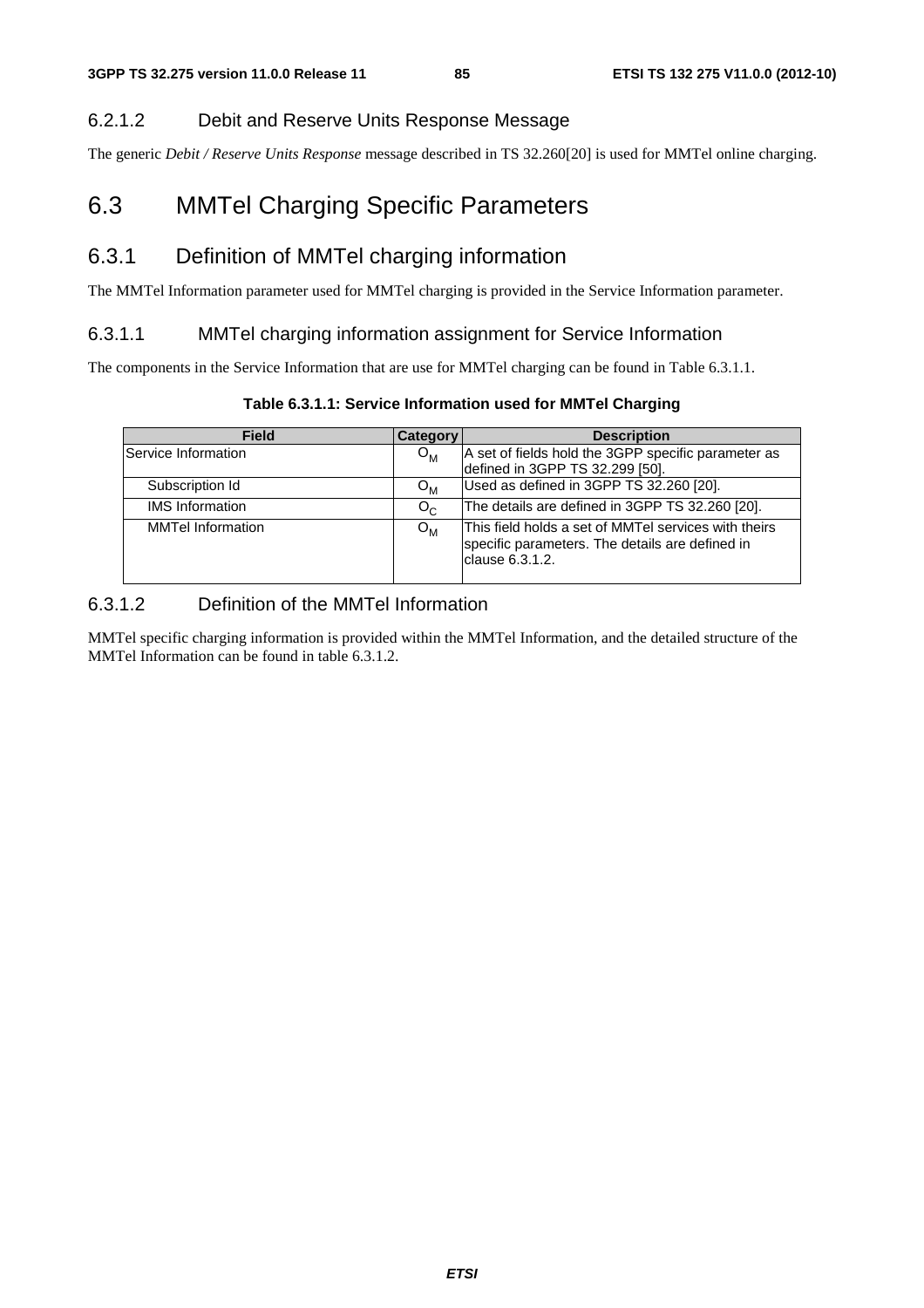| <b>Field</b>                      | <b>Category</b> | <b>Description</b>                                                                                                                                                                                                                                                                                                                                                                                                                                                                                          |
|-----------------------------------|-----------------|-------------------------------------------------------------------------------------------------------------------------------------------------------------------------------------------------------------------------------------------------------------------------------------------------------------------------------------------------------------------------------------------------------------------------------------------------------------------------------------------------------------|
| <b>Supplementary Service</b>      | $O_M$           | This is a grouped field comprising several sub-fields associated with one<br>supplementary service. It can be present multiple times as necessary to<br>present the parallel activity of the different supplementary services.                                                                                                                                                                                                                                                                              |
| Service Type                      | $O_M$           | This field holds the type of the Supplementary Service, i.e. OIP, OIR, TIP,<br>TIR, CW, HOLD, CB, MWI, CONF, CDIV, ECT, FA, MCID, CAT, CUG,<br>PNM, CRS, AoC.                                                                                                                                                                                                                                                                                                                                               |
| Service Mode                      | O <sub>C</sub>  | This field holds the mode of specific Service Type, i.e. for CB: ACR, ICB,<br>OC, Bfor CDIV: CFU, CFB, CFNR, CFNRc, CFNL, CFUDB and for CONF:<br>3PTY, AoC-S, AoC-D, AoC-E.                                                                                                                                                                                                                                                                                                                                 |
| Number of<br>diversions           | O <sub>C</sub>  | This field holds the number of diversions for CDIV.                                                                                                                                                                                                                                                                                                                                                                                                                                                         |
| Associated party<br>address       | O <sub>C</sub>  | This field holds additional party identification needed for the service<br>charging, i.e. for CDIV the 'forwarding party', for ECT the 'transferor', for FA<br>the 'Pilot Identity', for 3PTY the 'Initiator party'.                                                                                                                                                                                                                                                                                        |
| Service id                        | O <sub>C</sub>  | This field holds the conference ID for CONF supplementary service                                                                                                                                                                                                                                                                                                                                                                                                                                           |
| Change Time                       | O <sub>C</sub>  | This field holds the time of the requested action indicated in the 'Participant<br>Action Type' during the CONF supplementary service. It provides the time<br>stamps for the CONF supplementary service parameters reporting.<br>When the action is set to 'CREATE', this field indicates the start time of the<br>CONF supplementary service.<br>When the action is set to 'QUIT' and Number Of Participants holds the value<br>'0', this field indicates the end time of the CONF supplementary service. |
| Number Of<br>Participants         | O <sub>C</sub>  | This field holds the number of parties who are currently attached to the<br>Conference at the time stamped indicated in the 'Change Time', for the<br>CONF supplementary service.                                                                                                                                                                                                                                                                                                                           |
| <b>Participant Action</b><br>Type | O <sub>C</sub>  | This field holds the participant action type for CONF supplementary service<br>(CREATE_CONF, JOIN_CONF, INVITE_CONF, QUIT_CONF) at the time<br>stamped indicated in the 'Change Time'.                                                                                                                                                                                                                                                                                                                      |
| <b>CUG</b> Information            | O <sub>C</sub>  | This field holds the CUG information conveyed by the Network and<br>identifies the CUG-communication : it is the 'CUG Interlock Code'.                                                                                                                                                                                                                                                                                                                                                                      |
| AoC information                   | O <sub>C</sub>  | This field holds the AoC related Charging information conveyed to CDF, as<br>defined in TS 32.280 [21].<br>Since AoC information may be sent more than once (e.g for AoC-S), this<br>field may be multiple.                                                                                                                                                                                                                                                                                                 |

**Table 6.3.1.2: Structure of the MMTel Information** 

#### 6.3.1.3 Support of MMTel Information in MMTel Offline Charging

In table 6.3.1.3, the supported Operation Types for Service Type field within the MMTel Information on the Rf interface are presented. The other MMTel Information fields are not detailed.

The supported Operation Types for Service Information fields, used in the Charging Data Request and Response messages for MMTel charging, other than MMTel Information fields, are described in TS 32.260 [20].

Operation Types for Service Type, encompasse the various situations, where the basic MMTel service Charging Data Request messages are sent from:

a separate entity (another AS or S-CSCF), than the AS implementing the supplementary service,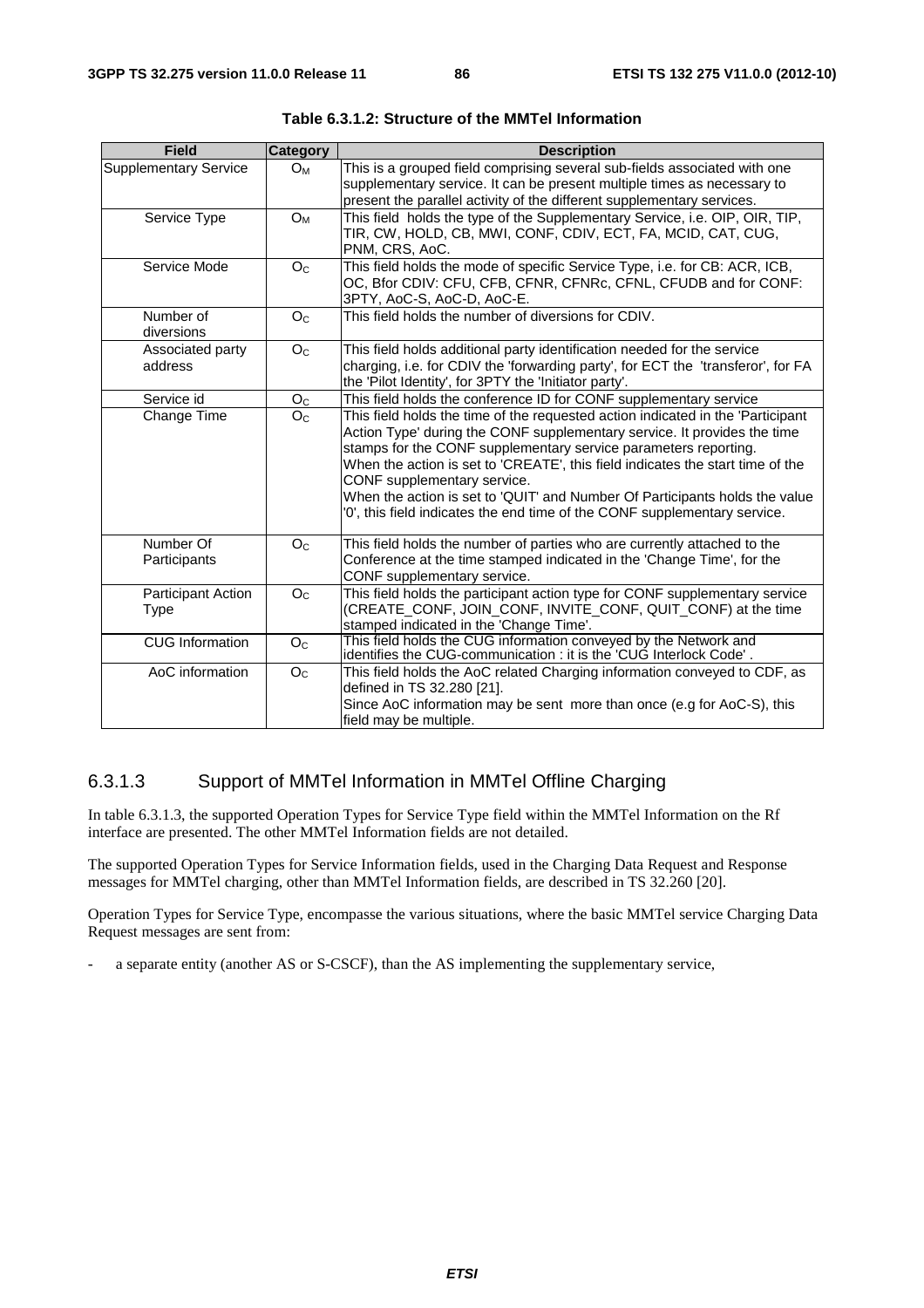the same AS. Each service may be reported through a dedicated Charging Data Request Message or combined Charging Data Request Messages (regrouped supplementary services or with basic MMTel service).

**Table 6.3.1.3: Supported values for Service Type in MMTel Information.** 

| <b>Field</b>                                                                                                                            |             |  |  |  |  |  |
|-----------------------------------------------------------------------------------------------------------------------------------------|-------------|--|--|--|--|--|
| <b>AS</b><br><b>Node Type</b>                                                                                                           |             |  |  |  |  |  |
| <b>Supported Operation Types</b>                                                                                                        |             |  |  |  |  |  |
|                                                                                                                                         |             |  |  |  |  |  |
| Service Type                                                                                                                            |             |  |  |  |  |  |
| OIP (see note 1)                                                                                                                        | <b>SISE</b> |  |  |  |  |  |
| OIR                                                                                                                                     | <b>SISE</b> |  |  |  |  |  |
| <b>TIP</b>                                                                                                                              | <b>SISE</b> |  |  |  |  |  |
| TIR (see note 2)                                                                                                                        | <b>SISE</b> |  |  |  |  |  |
| <b>CW</b>                                                                                                                               | <b>SISE</b> |  |  |  |  |  |
| HOLD (see note 3)                                                                                                                       | <b>SISE</b> |  |  |  |  |  |
| CB (see note 2)                                                                                                                         | ---E        |  |  |  |  |  |
| <b>MWI</b>                                                                                                                              | $---E$      |  |  |  |  |  |
| CAT                                                                                                                                     | <b>SISE</b> |  |  |  |  |  |
| <b>CCBS</b>                                                                                                                             | <b>SISE</b> |  |  |  |  |  |
| <b>CCNR</b>                                                                                                                             | <b>SISE</b> |  |  |  |  |  |
| <b>CONF</b>                                                                                                                             | <b>SISE</b> |  |  |  |  |  |
| <b>CDIV</b>                                                                                                                             | <b>SISE</b> |  |  |  |  |  |
| <b>CDIVN</b>                                                                                                                            | <b>SISE</b> |  |  |  |  |  |
| <b>ECT</b>                                                                                                                              | <b>SISE</b> |  |  |  |  |  |
| <b>FA</b>                                                                                                                               | <b>SISE</b> |  |  |  |  |  |
| <b>MCID</b>                                                                                                                             | <b>SISE</b> |  |  |  |  |  |
| CUG                                                                                                                                     | <b>SISE</b> |  |  |  |  |  |
| <b>PNM</b>                                                                                                                              | <b>SISE</b> |  |  |  |  |  |
| <b>CRS</b>                                                                                                                              | <b>SISE</b> |  |  |  |  |  |
| AoC                                                                                                                                     | <b>SISE</b> |  |  |  |  |  |
| NOTE 1: Only present at terminating side.<br>NOTE 2: Terminating side service.<br>NOTE 3: AS may be involved for announcement purposes. |             |  |  |  |  |  |

#### 6.3.1.4 Support of MMTel Information in MMTel Online Charging

In table 6.3.1.4 the basic structure of the supported fields within the MMTel Information in the Debit and Reserve Units Request for IMS online charging on the Ro interface are presented. The Operation types are listed in the following order: I (initial)/U (update)/T (terminate)/E (event). Therefore, when all Operation types are possible it is marked as IUTE. If only some Operation types are allowed for a node, only the appropriate letters are used (i.e. IUT or E) as indicated in the table heading. The omission of an Operation type for a particular field is marked with "-" (i.e. IU-E). Also, when an entire filed is not allowed in a node the entire cell is marked as "-".

**Table 6.3.1.4: Supported values in Debit and Reserve Units Request Message MMTel Information** 

| <b>Field</b>      |                                     |           |
|-------------------|-------------------------------------|-----------|
|                   | Node Type                           | <b>AS</b> |
|                   | Supported Operation Types   I/U/T/E |           |
|                   |                                     |           |
| Service Type      |                                     |           |
| OIP (see note 1)  |                                     |           |
| OIR (see note 1)  |                                     |           |
| TIP (see note 1)  |                                     |           |
| TIR (see note 1)  |                                     |           |
| CW (see note 1)   |                                     |           |
| HOLD (see note 1) |                                     |           |
| CB (see note 1)   |                                     |           |
| MWI (see note 1)  |                                     |           |
| CAT (see note 1)  |                                     |           |
| CCBS (see note 1) |                                     |           |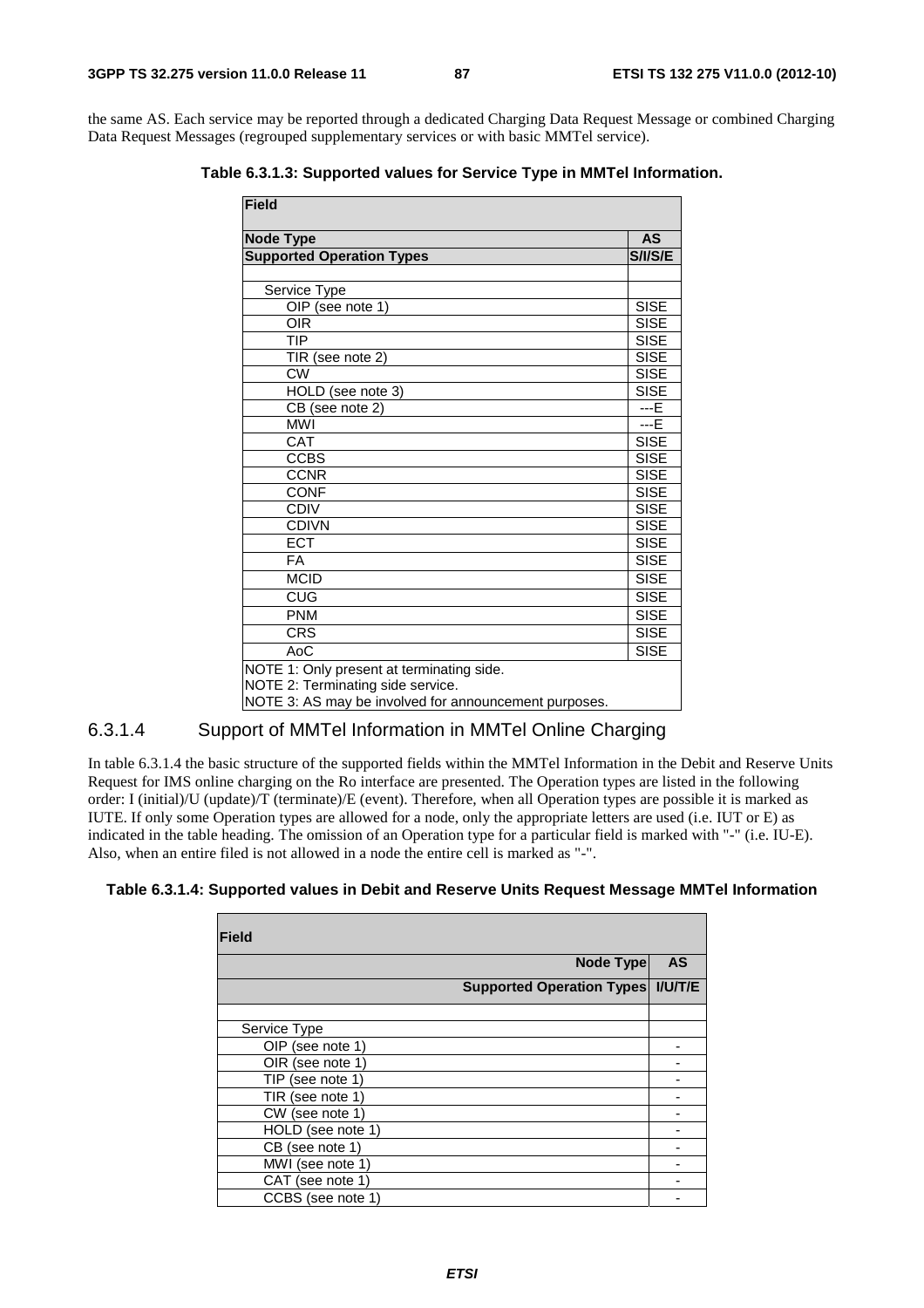| CCNR (see note 1)                          |             |
|--------------------------------------------|-------------|
| <b>CONF</b>                                | <b>IUTE</b> |
| <b>CDIV</b>                                | IUT-        |
| <b>CDIVN</b>                               | ---F        |
| <b>ECT</b>                                 | IUT-        |
| MCID (see note 1)                          |             |
| PNM (see note 1)                           |             |
| FA                                         | IUT-        |
| <b>CUG</b>                                 | IUT-        |
| CRS (see note 1)                           |             |
| AoC (see note 1)                           |             |
| NOTE 1: Only reported in offline charging. |             |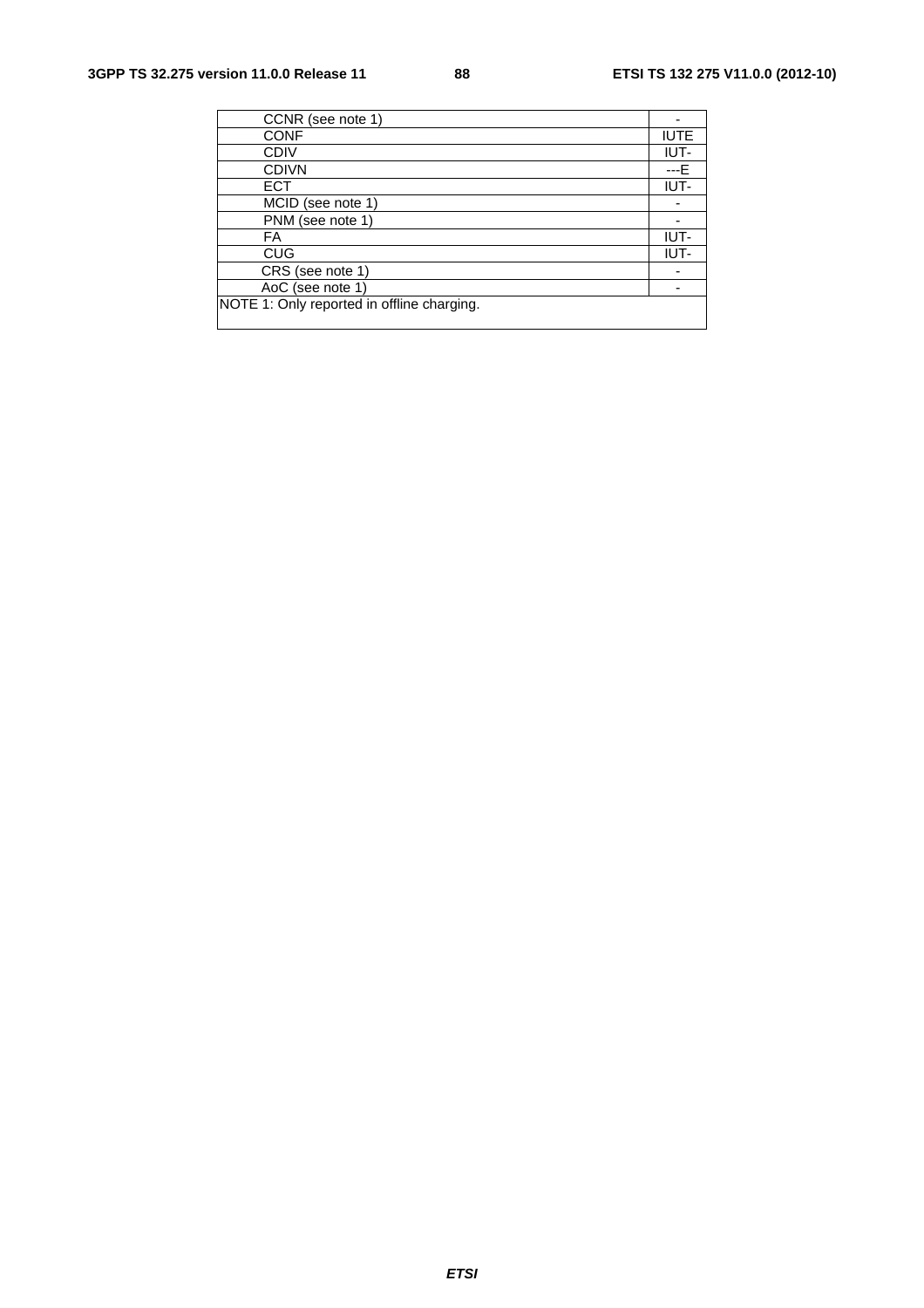# Annex A (informative): **Bibliography**

| a)           | The 3GPP charging specifications                                                                                                                                                                                                       |
|--------------|----------------------------------------------------------------------------------------------------------------------------------------------------------------------------------------------------------------------------------------|
|              | 3GPP TS 32.250: "Telecommunication management; Charging management; Circuit Switched<br>(CS) domain charging".                                                                                                                         |
|              | 3GPP TS 32.251: "Telecommunication management; Charging management; Packet Switched<br>(PS) domain charging".                                                                                                                          |
|              | 3GPP TS 32.252: "Telecommunication management; Charging management; Wireless Local Area<br>Network (WLAN) charging".                                                                                                                   |
|              | 3GPP TS 32.271: "Telecommunication management; Charging management; Location Services<br>(LCS) charging".                                                                                                                              |
|              | 3GPP TS 32.272: "Telecommunication management; Charging management; Push-to-talk over<br>Cellular (PoC) charging".                                                                                                                     |
|              | 3GPP TS 32.273: "Telecommunication management; Charging management; Multimedia<br>Broadcast and Multicast Service (MBMS) charging".                                                                                                    |
|              | 3GPP TS 32.274: "Telecommunication management; Charging management; Short Message<br>Service (SMS) charging".                                                                                                                          |
| $\mathbf{b}$ | <b>Common 3GPP specifications</b>                                                                                                                                                                                                      |
|              | 3GPP TS 23.002: "Network architecture".                                                                                                                                                                                                |
| $\bf c)$     | other Domain and Service specific 3GPP / ETSI specifications                                                                                                                                                                           |
|              | 3GPP TS 22.002: "Circuit Bearer Services (BS) supported by a Public Land Mobile Network                                                                                                                                                |
|              | 3GPP TS 22.003: "Circuit Teleservices Supported by a Public Land Mobile Network (PLMN)".                                                                                                                                               |
|              | 3GPP TS 22.004: "General on Supplementary Services".                                                                                                                                                                                   |
|              | 3GPP TS 23.009: "Handover procedures"                                                                                                                                                                                                  |
|              | 3GPP TS 23.040: "Technical realization of the Short Message Service (SMS)".                                                                                                                                                            |
|              | 3GPP TS 23.140: "Multimedia Messaging Service (MMS); Functional description; Stage 2".                                                                                                                                                 |
|              | 3GPP TS 23.271: "Location Services (LCS); Functional description; Stage 2".                                                                                                                                                            |
| d)           | <b>Relevant ITU Recommendations</b>                                                                                                                                                                                                    |
|              | ITU-T Recommendation E.164: "The international public telecommunication numbering plan".                                                                                                                                               |
|              | ITU-T Recommendation Q.767: "Application of the ISDN user part of CCITT signalling System<br>No.7 for international ISDN interconnections".                                                                                            |
|              | ITU-T Recommendation X.25: "Interface between Data Terminal Equipment (DTE) and Data<br>Circuit-terminating Equipment (DCE) for terminals operating in the packet mode and connected to<br>public data networks by dedicated circuit". |
|              | ITU-T Recommendation X.121: "International numbering plan for public data networks".                                                                                                                                                   |
| e)           | <b>Relevant IETF RFCs</b>                                                                                                                                                                                                              |
|              | IETF RFC 959 (1985): "File Transfer Protocol".                                                                                                                                                                                         |

- IETF RFC1350: "The TFTP Protocol (Revision 2)".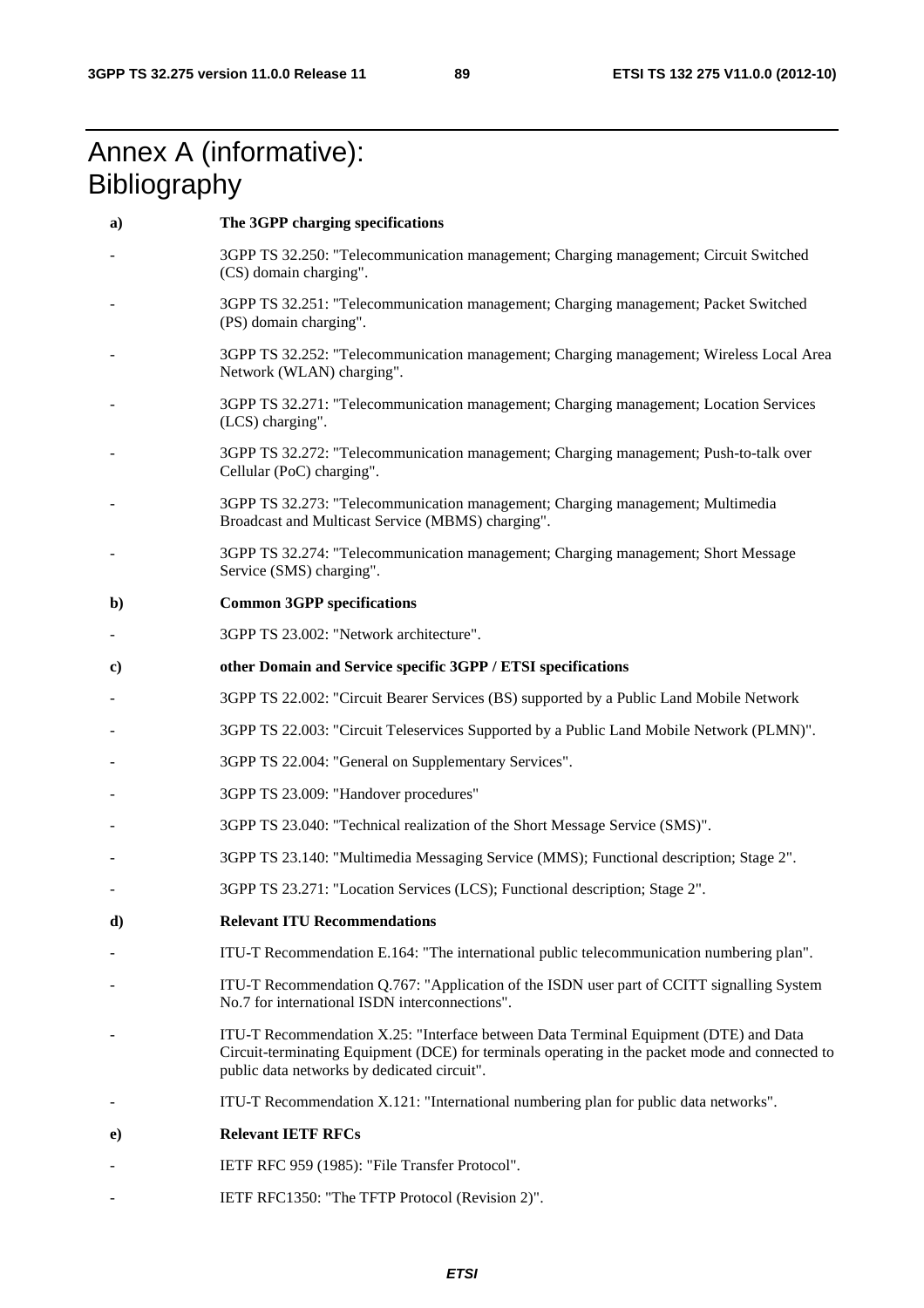# Annex B (informative): Change history

| <b>Change history</b> |                    |                 |                         |                          |                                                                 |                |       |            |
|-----------------------|--------------------|-----------------|-------------------------|--------------------------|-----------------------------------------------------------------|----------------|-------|------------|
| Date                  | TSG#               | TSG Doc.        | CR                      | <b>Rev</b>               | Subject/Comment                                                 | Cat            | Old   | <b>New</b> |
| Sep 2008              |                    |                 | Ξ.                      | --                       | Presentation to SA Plenary                                      |                | 0.2.0 | 1.0.0      |
| Mar 2009              | SA-43              | SP-090058       | Щ.                      | u.                       | Presentation to SA for approval                                 |                | 2.0.0 | 8.0.0      |
| Jun 2009              | SA-44              | SP-090432       | $005 -$                 |                          | Correction of offline charging message flow of Communications   | F              | 8.0.0 |            |
|                       |                    |                 |                         |                          | Diversion (CDIV) service                                        |                |       | 8.1.0      |
| Jun 2009              | $SA-44$            | SP-090432       | 007                     | $\bar{\phantom{a}}$      | Correction of offline charging message flow of Explicit         | F              | 8.0.0 |            |
|                       |                    |                 |                         |                          | Communication Transfer (ECT) service                            |                |       | 8.1.0      |
| Jun 2009              | SA-44              | SP-090432       | 012                     | $\ddotsc$                | Clarification on MMTel charging architecture                    | F              | 8.0.0 | 8.1.0      |
| Jun 2009              | <b>SA-44</b>       | SP-090294       |                         |                          | Add 'Flexible Alerting' MMTel supplementary service Charging    |                |       |            |
|                       |                    |                 | 1                       |                          | description                                                     |                |       |            |
| <b>Jun 2009</b>       | $\overline{SA-44}$ | SP-090294       | $\overline{\mathbf{c}}$ |                          | Basic principles description for MMTel online charging          | B              | 8.1.0 | 9.0.0      |
| Jun 2009              | <b>SA-44</b>       | SP-090294       | 3                       |                          | R9 CR Add CCNR in MMTel Charging                                | B              | 8.1.0 | 9.0.0      |
| Jun 2009              | SA-44              | SP-090294       | 4                       |                          | R9 CR Add CCNR in MMTel Charging                                | B              | 8.1.0 | 9.0.0      |
| Jun 2009              | SA-44              | SP-090294       | 6                       |                          | Add MMTel CDIV online charging scenario                         | B              | 8.1.0 | 9.0.0      |
| <b>Jun 2009</b>       | SA-44              | SP-090294       |                         |                          | Add CCBS and CCNR MMTel supplementary services in Scope         | B              | 8.1.0 |            |
|                       |                    |                 | 8                       |                          | chapter. Small cleanups                                         |                |       | 9.0.0      |
| <b>Jun 2009</b>       | <b>SA-44</b>       | SP-090294       |                         |                          | Add 'Malicious Communication Identification (MCID)' MMTel       | В              | 8.1.0 |            |
|                       |                    |                 | 9                       |                          | supplementary service Charging description                      |                |       | 9.0.0      |
| <b>Jun 2009</b>       | <b>SA-44</b>       | SP-090294       |                         |                          | Add 'Customized Alerting Tone (CAT)' MMTel supplementary        | $\overline{B}$ | 8.1.0 |            |
|                       |                    |                 | 10                      |                          | service Charging description                                    |                |       | 9.0.0      |
| Jun 2009              | SA-44              | SP-090294       |                         |                          | Add 'Closed User Group (CUG)' MMTel supplementary service       | B              | 8.1.0 |            |
|                       |                    |                 | 11                      |                          | Charging description                                            |                |       | 9.0.0      |
| Jun 2009              | <b>SA-44</b>       | SP-090294       |                         |                          | Add 'Flexible Alerting' MMTel supplementary service Online      | B              | 8.1.0 |            |
|                       |                    |                 | 13                      |                          | Charging scenario                                               |                |       | 9.0.0      |
| <b>Jun 2009</b>       | SA-44              | SP-090294       |                         |                          | Add 'Closed User Group (CUG)' MMTel supplementary service       | B              | 8.1.0 |            |
|                       |                    |                 | 14                      |                          | Online Charging scenario                                        |                |       | 9.0.0      |
| Sep-2009              | <b>SA-45</b>       | SP-090538       |                         |                          | Aligning MMTel Charging error cases with TS 32.260 IMS          |                |       |            |
|                       |                    |                 | 16                      |                          | Charging                                                        | A              | 9.0.0 | 9.1.0      |
| Sep-2009              | SA-45              | SP-090538       | 17                      |                          | Refinement on CUG information in MMTel information              | F              | 9.0.0 | 9.1.0      |
| Sep-2009              | SA-45              | SP-090538       |                         |                          | Setting for Operation Types related to 'service type'values in  |                |       |            |
|                       |                    |                 | 19                      |                          | ACR for MMTel charging                                          | Α              | 9.0.0 | 9.1.0      |
| Sep-2009              | SA-45              | SP-090538       | 20                      |                          | Add 3PTY MMTel supplementary service charging                   | B              | 9.0.0 | 9.1.0      |
| Sep-2009              | SA-45              | SP-090538       |                         |                          | Clarification on generic behaviour for Supplementary services   |                |       |            |
|                       |                    |                 | 21                      |                          | Online Charging description                                     | C              | 9.0.0 | 9.1.0      |
| Dec 2009              | SA-46              | SP-090722       |                         |                          | Add 'Conference (CONF)' MMTel supplementary service Online      |                |       |            |
|                       |                    |                 | 22                      |                          | Charging scenario                                               | в              | 9.1.0 | 9.2.0      |
| Dec 2009              | SA-46              | SP-090722       |                         |                          | MMTel Online charging scenarios simplification - IMS-GWF        |                |       |            |
|                       |                    |                 | 23                      |                          | interaction removal                                             | С              | 9.1.0 | 9.2.0      |
| Dec 2009              | SA-46              | SP-090722       |                         |                          | Add 'CONF (3PTY)' MMTel supplementary service Online            |                |       |            |
|                       |                    |                 | 24                      |                          | Charging scenario                                               | в              | 9.1.0 | 9.2.0      |
| Dec 2009              | SA-46              | SP-090722       | $\overline{25}$         |                          | Add Messages description for MMTel Online Charging              | B              | 9.1.0 | 9.2.0      |
| Mar 2010              | <b>SA-47</b>       | SP-100044       |                         |                          | Add 'Explicit Communication Transfer (ECT)' MMTel               |                |       |            |
|                       |                    |                 | 26                      |                          | supplementary service Online Charging scenario                  | В              | 9.2.0 | 9.3.0      |
| Mar 2010              | <b>SA-47</b>       | SP-100040       |                         |                          | Correction on MMTel CDR description for Ealy SDP - Alignment    |                |       |            |
|                       |                    |                 | 28                      |                          | with TS 32.260                                                  | A              | 9.2.0 | 9.3.0      |
| Mar 2010              |                    | SA-47 SP-100040 |                         |                          | Correction in MMTel Charging for session priority - Alignment   |                |       |            |
|                       |                    |                 | 30                      |                          | with TS 32.260                                                  | Α              | 9.2.0 | 9.3.0      |
| Mar 2010              | <b>SA-47</b>       | SP-100044       |                         |                          | Add 'Personal Network management' MMTel supplementary           |                |       |            |
|                       |                    |                 | 31                      |                          | service charging description.                                   | В              | 9.2.0 | 9.3.0      |
| Mar 2010              | <b>SA-47</b>       | SP-100044       |                         |                          | Add 'Customized Ringing Signal (CRS)' MMTel supplementary       |                |       |            |
|                       |                    |                 | 32                      |                          | service charging description                                    | B              | 9.2.0 | 9.3.0      |
| Mar 2010              | <b>SA-47</b>       | SP-100044       |                         |                          | Add 'Reverse Charging' MMTel supplementary service Charging     |                |       |            |
|                       |                    |                 | 33                      |                          | not supported                                                   | В              | 9.2.0 | 9.3.0      |
| Mar 2010              | $SA-47$            | SP-100044       |                         |                          | Completion for Supported values setting for MMTel Information - |                |       |            |
|                       |                    |                 | 34                      |                          | Online Charging                                                 | B              | 9.2.0 | 9.3.0      |
| Sep 2010              | SA-49              | SP-100496       |                         |                          | Correction to Message Sequence Chart for Offline Charging of    |                |       |            |
|                       |                    |                 | 036                     | $\overline{\phantom{a}}$ | CW Service                                                      | Α              | 9.3.0 | 9.4.0      |
| Sep 2010              | SA-49              | SP-100497       |                         |                          | Correction to Support of MMTel Information in MMTel Online      |                |       |            |
|                       |                    |                 | 037                     | $\overline{\phantom{a}}$ | Charging                                                        | F              | 9.3.0 | 9.4.0      |
| Dec 2010              | SA-50              | SP-100758       |                         |                          | Correction of Communication session Barring (CB) to support     |                |       |            |
|                       |                    |                 | 038 2                   |                          | MMTel Information in MMTel Offline Charging                     | F              | 9.4.0 | 9.5.0      |
| Dec 2010              | SA-50              | SP-100758       | 039 2                   |                          | Correction of Communication Waiting (CW) Charging Flow          | F              | 9.4.0 | 9.5.0      |
| Mar 2011              | SA-51              |                 |                         |                          | MMTel Charging enhancement for alignment with generic AS        |                |       |            |
|                       |                    | SP-110109       | 42                      | 1                        | Charging description in TS 32.260                               | С              | 9.5.0 | 10.0.0     |
| Mar 2011              | SA-51              |                 |                         |                          | Add 'Advice Of Charge (AoC)' MMTel supplementary service        |                |       |            |
|                       |                    | SP-110112       | 40                      | l 1                      | Charging description - Align with 22.173                        | B              | 9.5.0 | 10.0.0     |
| Mar 2011              | SA-51              | SP-110109       | 41                      | $\vert$ 1                | Correction on Subscriber role                                   | F              | 9.5.0 | 10.0.0     |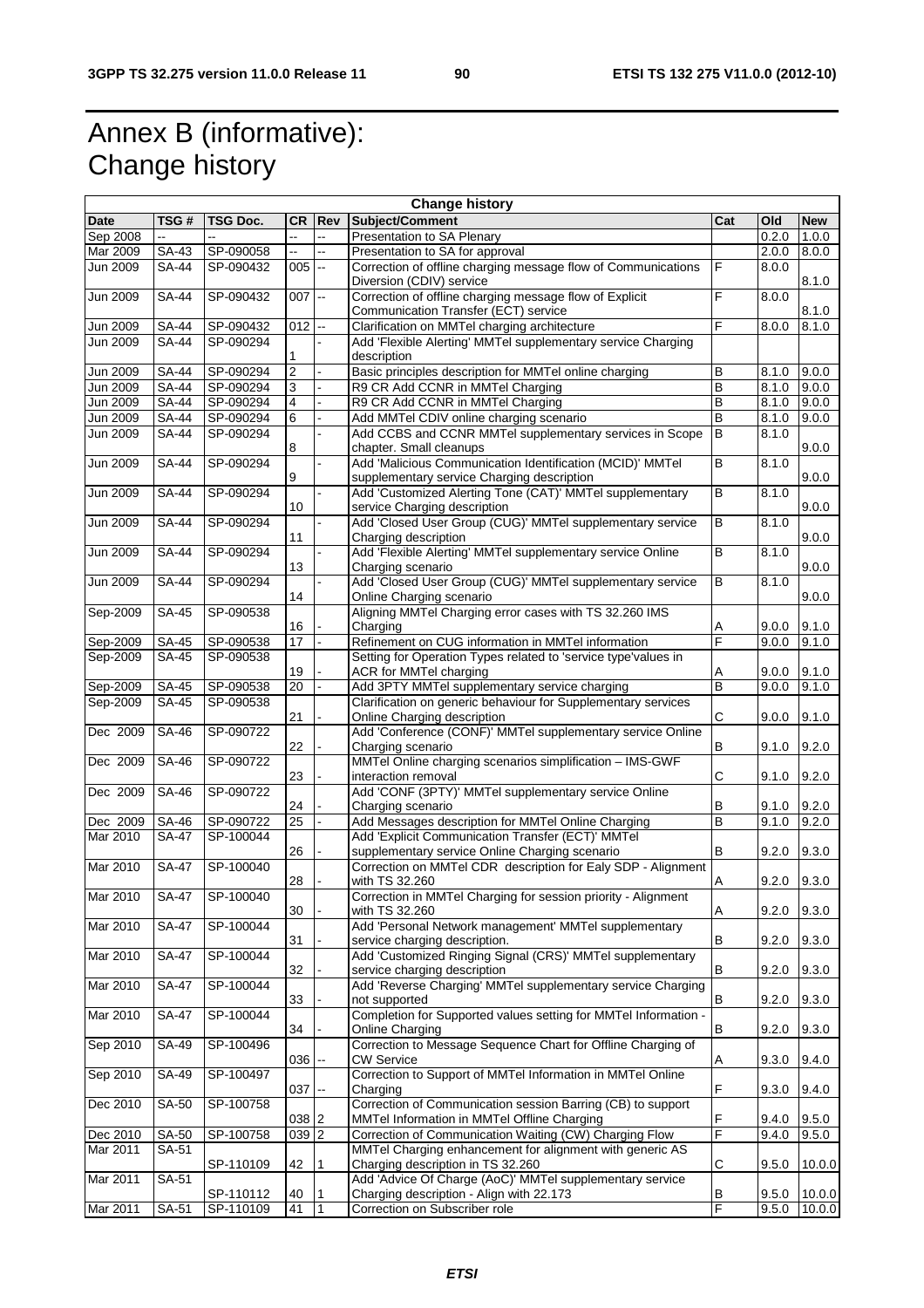| 2012-09 | . . |   |     |     | Update  |                     |  |
|---------|-----|---|-----|-----|---------|---------------------|--|
|         |     |   |     |     | to Rel- |                     |  |
|         |     |   |     |     |         |                     |  |
|         |     |   |     |     | version |                     |  |
|         |     | - | . . | . . |         | (MCC) 10.0.0 11.0.0 |  |